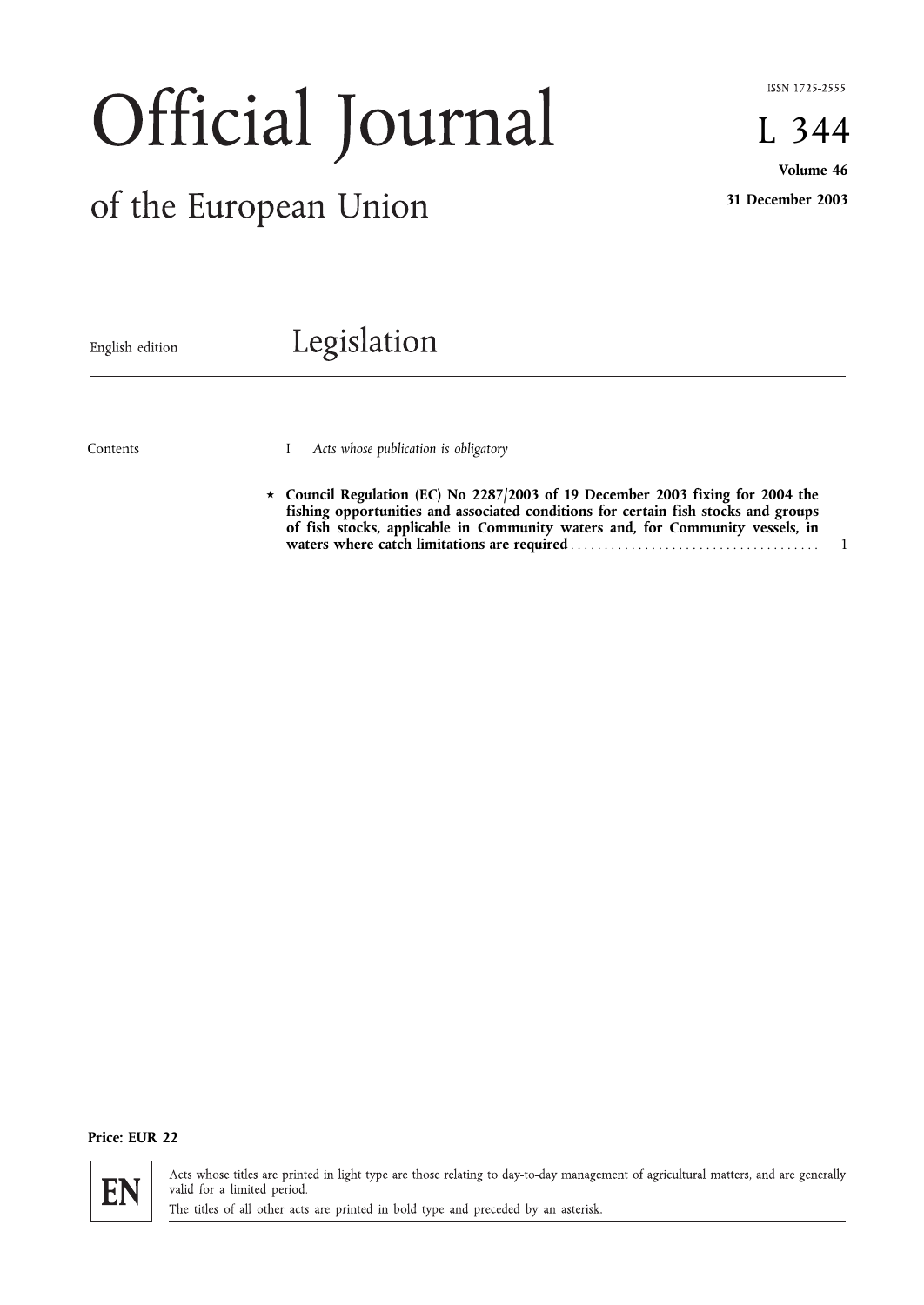# I

*(Acts whose publication is obligatory)*

#### **COUNCIL REGULATION (EC) No 2287/2003**

# **of 19 December 2003**

**fixing for 2004 the fishing opportunities and associated conditions for certain fish stocks and groups of fish stocks, applicable in Community waters and, for Community vessels, in waters where catch limitations are required**

THE COUNCIL OF THE EUROPEAN UNION,

Having regard to the Treaty establishing the European Community,

Having regard to the Act of Accession of 2003  $(1)$ , in particular Article 24, Annexes VI, VIII, IX and XII thereof,

Having regard to Council Regulation (EC) No 2371/2002 of 20 December 2002 on the conservation and sustainable exploitation of fisheries resources under the Common Fisheries Policy (2), and in particular Article 20 thereof,

Having regard to Council Regulation (EC) No 66/98 of 18 December 1997 laying down certain conservation and control measures applicable to fishing activities in the Antarctic  $(3)$ , and in particular Article 21 thereof,

Having regard to the proposal of the Commission,

Whereas:

- (1) Article 4 of Regulation (EC) No 2371/2002 requires the Council to adopt the measures necessary to ensure access to waters and resources and the sustainable pursuit of fishing activities taking into account available scientific advice and, in particular, the report prepared by the Scientific, Technical and Economic Committee for Fisheries.
- (2) Under Article 20 of Regulation (EC) No 2371/2002, it is incumbent upon the Council, to establish the total allowable catches (TAC) by fishery or group of fisheries. Fishing opportunities should be allocated to Member States and third countries in accordance with the criteria laid down in Article 20 of that Regulation.
- (3) In order to ensure effective management of the TACs and quotas, the specific conditions under which fishing operations occur should be established.
- (4) It is necessary to establish the principles and certain procedures of fishery management at Community level, so that Member States can ensure the management of the vessels flying their flag.
- (5) In accordance with Article 2 of Council Regulation (EC) No 847/96 of 6 May 1996 introducing additional conditions for year-to-year management of TACs and quotas  $(4)$ , it is necessary to identify the stocks which are subject to the various measures fixed therein.
- (6) In accordance with the procedure provided for in the agreements or protocols on fisheries relations, the Community has held consultations on fishing rights with Norway  $(5)$ , the Faroe Islands  $(6)$ , Greenland  $(7)$ , Iceland ( $^{8}$ ), Latvia ( $^{9}$ ), Lithuania ( $^{10}$ ) and Estonia ( $^{11}$ ).
- (7) Pursuant to Article 124 of the 1994 Act of Accession, fisheries agreements concluded by Sweden and Finland with third countries are managed by the Community. In accordance with these agreements, the Community has held consultations with Poland.
- (8) Pursuant to the 2003 Act of Accession, provisions on fishing opportunities for Estonia, Latvia, Lithuania and Poland are to be in accordance with the Accession Treaty from the date of accession. However, the same basis for allocation of fishing opportunities should be applied from 1 January 2004 until the date of accession.

- ( 6) OJ L 226, 29.8.1980, p. 12.
- ( 7) OJ L 29, 1.2.1985, p. 9.
- ( 8) OJ L 161, 2.7.1993, p. 1.
- ( 9) OJ L 332, 20.12.1996, p. 1.
- ( 10) OJ L 332, 20.12.1996, p. 6.
- $($ <sup>11</sup>) OJ L 332, 20.12.1996, p. 16.

<sup>(</sup> 1) OJ L 236, 23.9.2003, p. 1.

<sup>(</sup> 2) OJ L 358, 31.12.2002, p. 59.

<sup>(</sup> 3) OJ L 6, 10.1.1998, p. 1. Regulation as repealed by Regulation (EC) No 2742/1999 (OJ L 341, 31.12.1999, p. 1).

<sup>(</sup> 4) OJ L 115, 9.5.1996, p. 3.

<sup>(</sup> 5) OJ L 226, 29.8.1980, p. 48.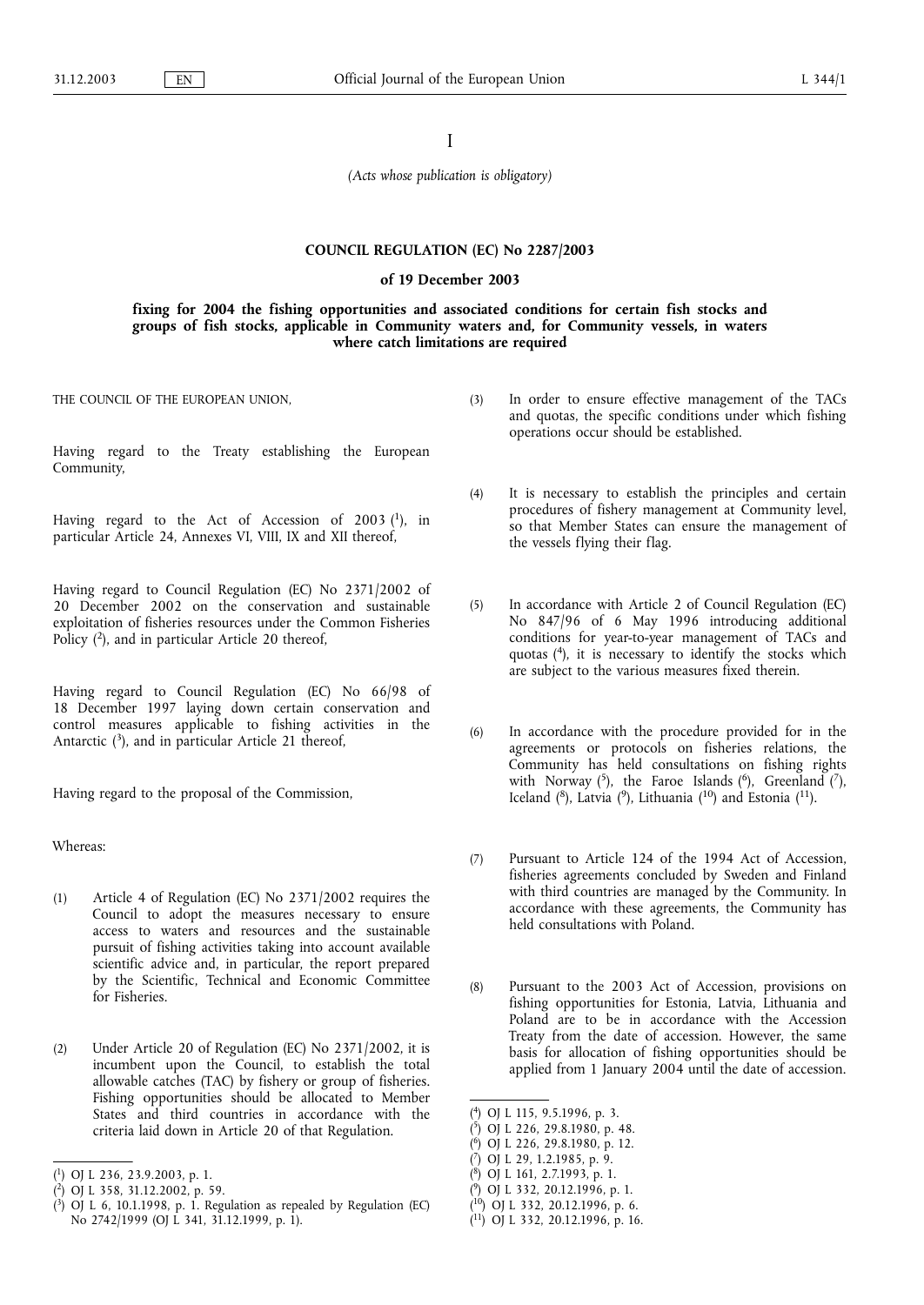- (9) The Community is a Contracting Party to several regional fisheries organisations. These fisheries organisations have recommended the setting of catch limitations and other conservation rules for certain species. These recommendations should therefore be implemented by the Community.
- (10) At its Annual Meeting, the International Commission for the Conservation of Atlantic Tunas (ICCAT) has adopted tables indicating the under-utilisation and over-utilisation of the ICCAT contracting parties fishing possibilities. In this context, ICCAT has adopted a decision observing that during the year 2002, the European Community had underexploited its quota for several stocks.
- (11) In order to respect the adjustments to the Community quotas established by ICCAT, it is necessary for the distribution of the under-utilisation to be carried out on the basis of the respective contribution of each Member State towards the under-utilisation without modifying the distribution key established in this Regulation concerning the annual allocation of TACs.
- (12) The execution of fishing opportunities should be in accordance with the Community legislation on the matter, and in particular with Commission Regulation (EEC) No 1381/87 of 20 May 1987 establishing detailed rules concerning the marking and documentation of fishing vessels  $(1)$ , Council Regulation (EEC) No 2807/83 of 22 September 1983 laying down detailed rules for recording information on Member States' catches of fish  $(2)$ , Council Regulation (EEC) No 2847/93 of 12 October 1993 establishing a control system applicable to the common fisheries policy  $(3)$ , Council Regulation (EC) No 1626/94 of 27 June 1994 laying down certain technical measures for the conservation of fishery resources in the Mediterranean (4), Council Regulation (EC) No 1627/94 of 27 June 1994 laying down general provisions concerning special fishing permits  $(\bar{5})$ , Regulation (EC) No 66/98, Council Regulation (EC) No 88/98 of 18 December 1997 laying down certain technical measures for the conservation of fishery resources in the waters of the Baltic Sea, the Belts and the Sound  $(6)$ , Council Regulation (EC) No 850/98 of 30 March 1998 for the conservation of fishery resources through technical measures for the protection of juveniles of marine organisms  $(7)$  and, Council Regulation (EC) No 1434/98 of 29 June 1998 specifying conditions

- ( 2) OJ L 276, 10.10.1983, p. 1. Regulation as last amended by Commission Regulation (EC) No 1965/2001 (OJ L 268, 9.10.2001, p. 23).
- ( 3) OJ L 261, 20.10.1993, p. 1. Regulation as last amended by Regulation (EC) No 1954/2003 (OJ L 289, 7.11.2003, p. 1).
- ( 4) OJ L 171, 6.7.1994, p. 1. Regulation as last amended by Regulation (EC) No 973/2001 (OJ L 137, 19.5.2001, p. 1).
- ( 5) OJ L 171, 6.7.1994, p. 7.
- $(^{6}$ ) OJ L 9, 15.1.1998, p. 1. Regulation as last amended by Regulation (EC) No 1520/98 (OJ L 201, 17.7.1998, p. 1).
- ( 7) OJ L 125, 27.4.1998, p. 1. Regulation as last amended by Regulation (EC) No 973/2001 (OJ L 137, 19.5.2001, p. 1).

under which herring may be landed for purposes other than direct human consumption  $(^{8})$ .

- (13) In order to contribute to the conservation of fish stocks, certain complementary measures on control and technical conditions of fishing should be implemented in 2004.
- (14) It is necessary to adopt Community provisions concerning fishing in the Gulf of Riga in accordance with the guidelines established in the 2003 Act of Accession. It is appropriate to introduce an obligation to hold special fishing permits in order to have access to these waters.
- (15) The Inter-American Tropical Tuna Commission (IATTC) adopted, at its meeting in October 2003, a special closure of fisheries for the purse seine fleet, along with technical measures regarding the retention of all catches, by-catch provisions and provisions relating to sea turtles. Although the Community is not a member of this organisation, it is necessary to implement those catch limitations to ensure sustainable management of this fish resource.
- (16) TACs for stocks for which recovery plans can already be implemented in 2004 should correspond to the recovery strategies laid down in these plans. For stocks where such recovery plans cannot be implemented in 2004, a more restrictive short-term management should apply.
- (17) Pending the adoption of recovery plans and the implementation of the effort management schemes included therein, it is necessary to apply provisional effort management schemes at least for the most endangered stocks, those for which the International Council for the Exploration of the Sea (ICES) recommends a zero TAC in 2004.
- (18) It is necessary, following the advice from ICES, to apply a temporary system to manage the fishing effort of the industrial fishery for sandeel in ICES sub-area IV (Skagerrak and the North Sea).
- (19) At its 25th Annual Meeting of 15 to 19 September 2003, Northwest Atlantic Fisheries Organisation (NAFO) adopted a rebuilding plan for Greenland halibut in NAFO Sub-area 2 and divisions 3KLMNO. The plan foresees a reduction of the TAC level until 2007 as well as additional measures to ensure its effectiveness. It is therefore necessary to implement these measures already from 2004 pending the adoption of a Council Regulation implementing multiannual measures to rebuild the Greenland halibut stock.

<sup>(</sup> 1) OJ L 132, 21.5.1987, p. 9.

<sup>8)</sup> OJ L 191, 7.7.1998, p. 10.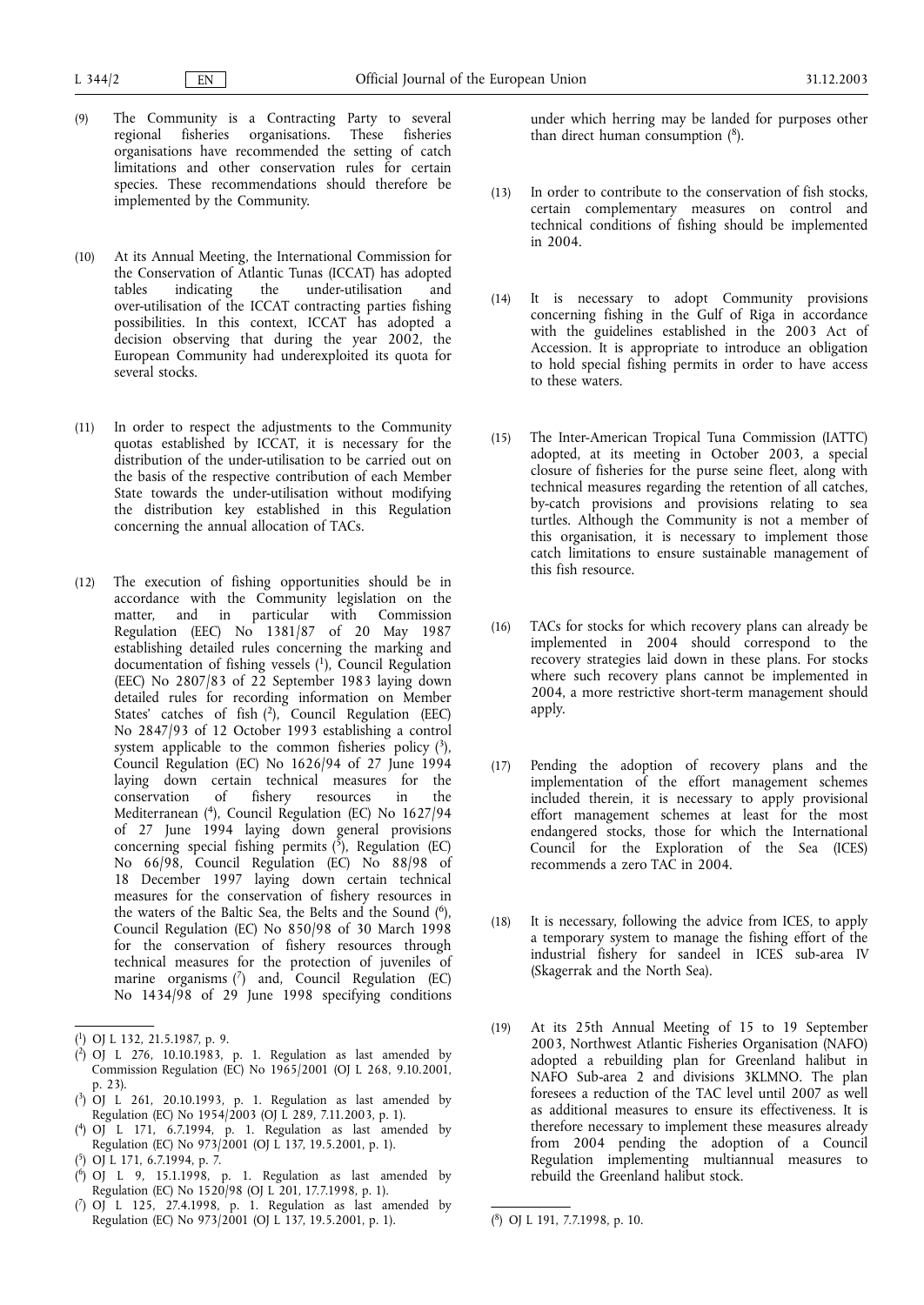- (20) In order to comply with international obligations undertaken by the Community as a Contracting Party to the Convention for the Conservation of Antarctic Marine Living Resources (CCAMLR), including the obligation to apply the measures adopted by the CCAMLR Commission, the TACs adopted by the latter for the 2003-2004 season and the corresponding season limit dates should be applied.
- (21) At its XXII Annual meeting in 2003, CCAMLR approved the participation of EC-flagged vessels in exploratory fisheries for *Dissostichus* spp. in Sub-areas FAO 88.1 and FAO 48.6, and made the relevant fishing activities subject to catch and by-catch limits, as well as

to certain specific technical measures. Those limits and technical measures should also be applied.

(22) In order to ensure the livelihood of Community fishermen, it is important to open these fisheries on 1 January 2004. Given the urgency of the matter, it is imperative to grant an exception to the six-week period mentioned in paragraph I(3) of the Protocol on the role of national Parliaments in the European Union, annexed to the Treaty on European Union and to the Treaties establishing the European Communities,

HAS ADOPTED THIS REGULATION:

# CHAPTER I

#### **SCOPE AND DEFINITIONS**

# *Article 1*

#### **Subject matter**

This Regulation fixes fishing opportunities for the year 2004, for certain fish stocks and groups of fish stocks, and the specific conditions under which such fishing opportunities may be used.

However, for certain Antarctic stocks, it fixes the fishing opportunities and specific conditions for the period specified in Annex IF.

#### *Article 2*

#### **Scope**

This Regulation shall apply to:

- (a) Community fishing vessels (hereinafter referred to as 'Community vessels'; and
- (b) fishing vessels flying the flag of and registered in third countries (hereinafter 'third country vessels') in waters falling within the sovereignty or jurisdiction of Member States (hereinafter referred to as 'EC waters').

# *Article 3*

#### **Definitions**

For the purposes of this Regulation:

- (a) 'fishing opportunities' means:
	- (i) total allowable catches ('TACs') or the number of vessels authorised to fish and/or the duration of these authorisations;
- (ii) shares of the TACs available to the Community;
- (iii) quotas allocated to the Community in third country waters;
- (iv) allocation of Community fishing opportunities under (ii) and (iii) to Member States in the form of quotas;
- (v) allocation to third countries of quotas to be fished in Community waters.
- (b) 'international waters' means waters falling outside the sovereignty or jurisdiction of any State;
- (c) 'NAFO Regulatory Area' means the part of the area of the NAFO (Northwest Atlantic Fisheries Organisation) Convention not falling under the sovereignty or within the jurisdiction of coastal States;
- (d) 'Skagerrak' means the area bounded on the west by a line drawn from the Hanstholm lighthouse to the Lindesnes lighthouse and on the south by a line drawn from the Skagen lighthouse to the Tistlarna lighthouse and from this point to the nearest point on the Swedish coast;
- (e) 'Kattegat' means the area bounded on the north by a line drawn from the Skagen lighthouse to the Tistlarna lighthouse and from this point to the nearest point on the Swedish coast and on the south by a line drawn from Hasenøre to Gnibens Spids, from Korshage to Spodsbjerg and from Gilbjerg Hoved to Kullen;
- (f) 'North Sea' means ICES Sub-area IV and that part of ICES Division IIIa which is not covered by the definition of the Skagerrak given in point (c);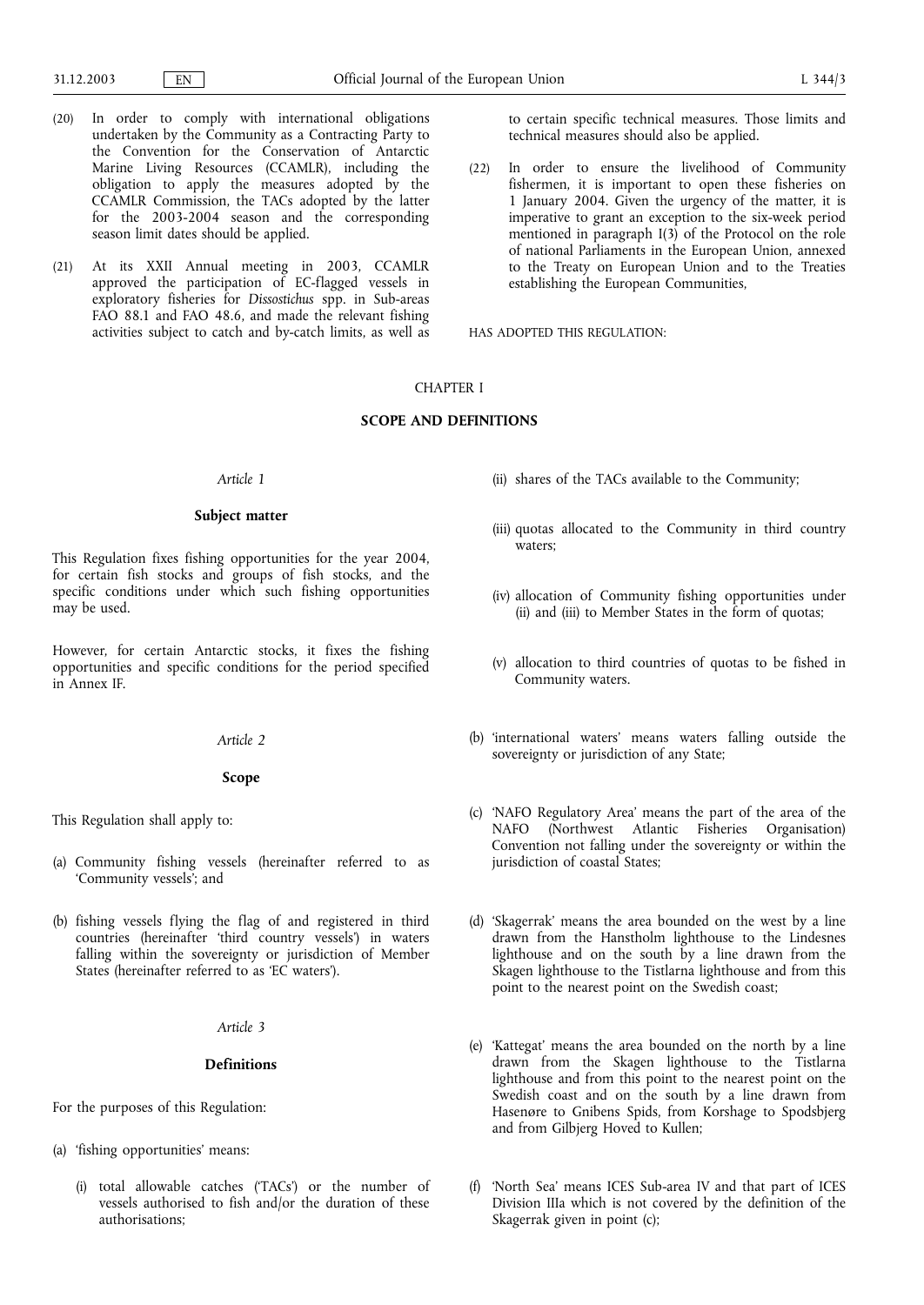- (g) 'Management Unit 3' means ICES Sub-divisions 30 and 31 and the part of Sub-division 29 situated north of 59°30' N.
- (h) 'Gulf of Riga' means the area bounded on the west by a line drawn from Ovisi lighthouse (57° 34.1234' N, 21° 42.9574' E) on the west coast of Latvia to the Southern<br>Rock of Cape Loode (57° 57.4760' N 21° 58.2789' E) on Rock of Cape Loode (57° 57.4760′ N, 21° 58.2789′ E) on<br>the \_island \_of \_Saaremaa \_\_then \_southwards \_to \_the the island of Saaremaa, then southwards to the southernmost point of the peninsula of Sõrve and then in a north-eastern direction along the east coast of the island of Saaremaa, and in the north by a line drawn from 58°30.0' N 23°13.2'E to 58°30.0'N 23°41'1E.
- 'new Member States' means the Czech Republic, the Republic of Estonia, the Republic of Cyprus, the Republic of Latvia, the Republic of Lithuania, the Republic of Hungary, the Republic of Malta, the Republic of Poland, the Republic of Slovenia and the Slovak Republic.

#### **Fishing zones**

For the purpose of this Regulation:

- (a) ICES (International Council for the Exploration of the Sea) zones are as defined in Regulation (EEC) No 3880/91;
- (b) CECAF (Eastern Central Atlantic or FAO major fishing zone 34) zones are as defined in Regulation (EC) No 2597/95;
- (c) NAFO (Northwest Atlantic Fisheries Organisation) zones are as defined in Regulation (EEC) No 2018/93;
- (d) CCAMLR (Convention for the Conservation of Antarctic Marine Living Resources) zones are as defined in Regulation (EC) No 66/98.

CHAPTER II

# **FISHING OPPORTUNITIES AND ASSOCIATED CONDITIONS FOR COMMUNITY VESSELS**

# *Article 5*

#### **Fishing opportunities and allocations**

1. Fishing opportunities for Community vessels in Community waters or in certain non-Community waters and the allocation of such fishing opportunities among Member States shall be as set out in Annexes I and II.

2. Community vessels are hereby authorised to make catches, within the quota limits set out in the Annex I, in waters falling within the fisheries jurisdiction of Estonia, the Faroe Islands, Greenland, Iceland, Latvia, Lithuania, Norway, Poland and the fishing zone around Jan Mayen, and the Russian Federation, subject to the conditions set out in Articles 9, 16 and 17.

3. The Commission shall fix the fishing opportunities for capelin in zones V, XIV (Greenland waters) available to the Community equal to 70 % of Greenland's share of the capelin TAC as soon as the TAC has been established. Following the transfer of 30 000 tonnes to Iceland, 10 000 tonnes to the Faroe Islands and 6 700 tonnes to Norway, the remaining amount shall be available to all Member States.

4. Fishing opportunities for the stocks of blue whiting in zones I-XIV (EC waters and international waters) and herring in zones I and II (EC waters and international waters) may be increased by the Commission in accordance with the procedure referred to in Article 30(2) of Regulation (EC) No 2371/2002 when third countries do not respect a responsible management of those stocks.

#### *Article 6*

#### **Special provisions on allocations**

The allocation of fishing opportunities among Member States provided for in Annexes I and II shall be without prejudice to:

- (a) exchanges made pursuant to Article 20(5) of Regulation (EC) No 2371/2002;
- (b) reallocations made pursuant to Article 21(4), Article 23(1) and Article 32(2) of Regulation (EEC) No 2847/93;
- (c) additional landings allowed under Article 3 of Regulation (EC) No 847/96;
- (d) quantities withheld in accordance with Article 4 of Regulation (EC) No 847/96;
- (e) deductions made pursuant to Article 5 of Regulation (EC) No 847/96.

#### *Article 7*

# **Quota flexibility**

For 2004, the stocks which are subject to a precautionary or to an analytical TAC, the stocks to which the year-to-year flexibility conditions set out in Articles 3 and 4 of Regulation (EC) No 847/96 are to apply, and the stocks to which the penalty coefficients provided for in Article 5(2) of that Regulation are to apply, shall be as set out in Annex I of this Regulation.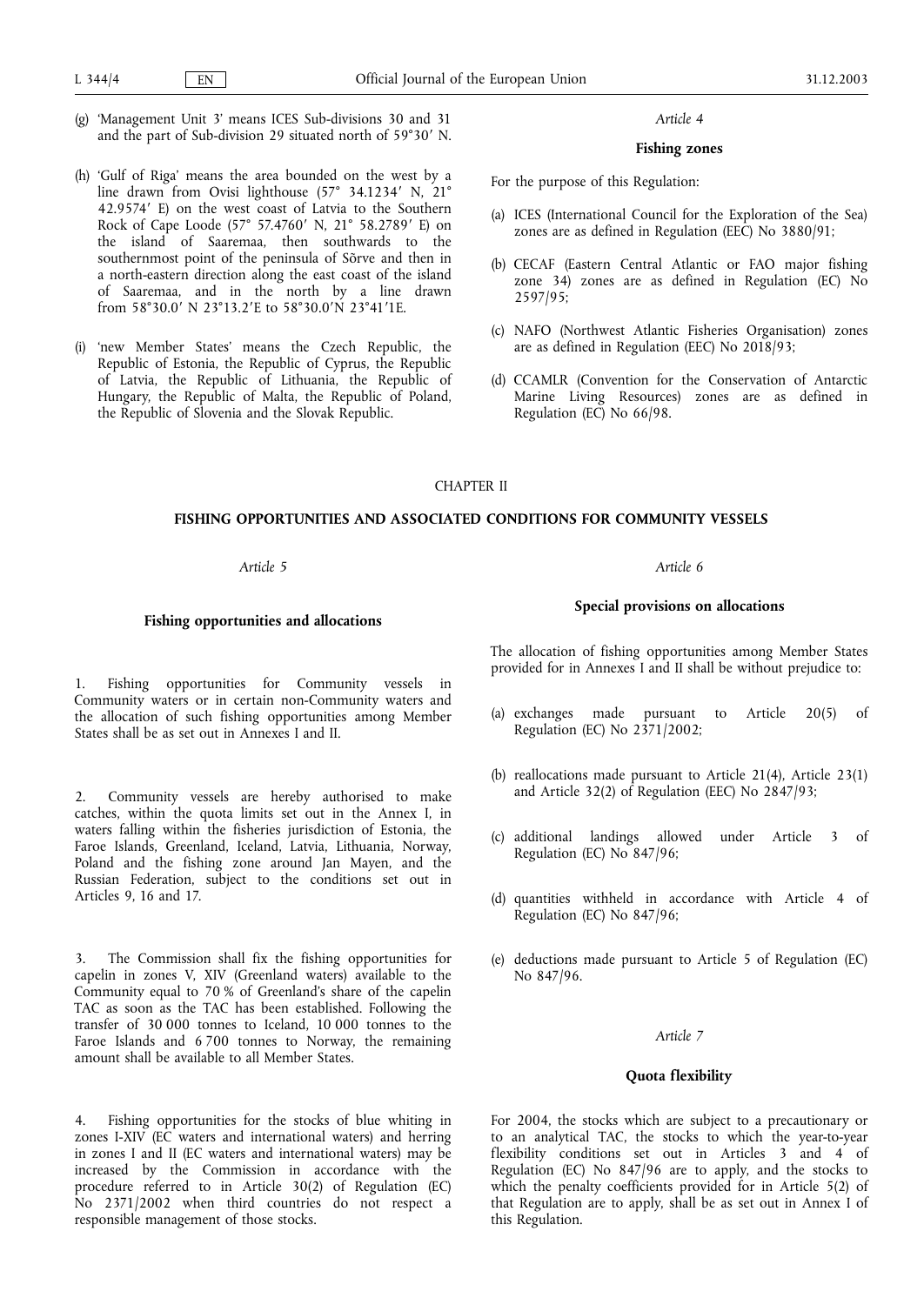# **Conditions for landing catch and by-catch**

Fish from stocks for which fishing opportunities are fixed shall not be retained on board or landed unless:

- (a) the catches have been taken by vessels of a Member State having a quota and that quota is not exhausted; or
- (b) the catches from part of a Community share which has not been allocated by quota among Member States, and that share has not been exhausted; or
- (c) for all species other than herring and mackerel, where they are mixed with other species, the catches have been taken with nets whose mesh size is less than 32 millimetres in accordance with Article 4 of Regulation (EC) No 850/98, and are not sorted either on board or on landing; or
- (d) for herring, the catches comply with Article 2 of Regulation (EC) No 1434/98; or
- (e) for mackerel, where they are mixed with horse mackerel or pilchard, the mackerel does not exceed 10 % of the total weight of mackerel, horse mackerel and pilchard on board, and the catches are not sorted; or
- (f) catches are taken during the course of scientific investigations carried out under Regulation (EC) No 850/98.

2. All landings shall count against the quota or, if the Community share has not been allocated between Member States by quotas, against the Community share, except for catches made under the provisions of paragraph  $1(c)$ ,  $(d)$ ,  $(e)$ and (f).

Notwithstanding paragraph 1, when any of the fishing opportunities indicated in Annex II are exhausted, it shall be prohibited for vessels operating within the fisheries to which the relevant catch limitations apply to land catches which are unsorted and which contain herring.

The determination of the percentage of by-catches and their disposal shall be made in accordance with Article 4 of Regulation (EC) No 850/98.

#### *Article 9*

#### **Access limits**

1. No fishing by Community vessels shall take place in the Skagerrak within 12 nautical miles from the baselines of Norway. However, vessels flying the flag of Denmark or Sweden shall be allowed to fish up to 4 miles from the baselines of Norway.

Fishing by Community vessels in waters under the jurisdiction of Iceland shall be limited to the area defined by straight lines sequentially connecting the following coordinates:

*South Western Area*

- 1. 63°12′N and 23°05′W through 62°00′N and 26°00′W,
- 2. 62°58'N and 22°25'W,
- 3. 63°06'N and 21°30'W,
- 4. 63°03′N and 21°00′W from there 180°00′S;

# *South Eastern Area*

- 1.  $63^{\circ}14'$ N and  $10^{\circ}40'$ W,
- 2. 63°14'N and 11°23'W,
- 3. 63°35'N and 12°21'W,
- 4. 64°00'N and 12°30'W,
- 5. 63°53'N and 13°30'W,
- 6.  $63^{\circ}36'$ N and  $14^{\circ}30'$ W,
- 7. 63°10′N and 17°00′W from there 180°00′S.

#### *Article 10*

#### **Special conditions for North Sea herring**

The measures set out in Annex III shall apply with regard to the capture, sorting and landing of herring taken from the North Sea, the Skagerrak and the Kattegat.

#### *Article 11*

#### **Other technical and control measures**

The technical measures set out in Annex IV shall apply in 2004 in addition to those set out in Regulation (EC) No 850/98, Regulation (EC) No 88/98, Regulation (EC) No 1626/94 and Regulation (EC) No 973/2001.

Detailed rules for the implementation of points 11 and 12 of Annex IV may be adopted in accordance with the procedure referred to in Article 30(2) of Regulation (EC) No 2371/2002.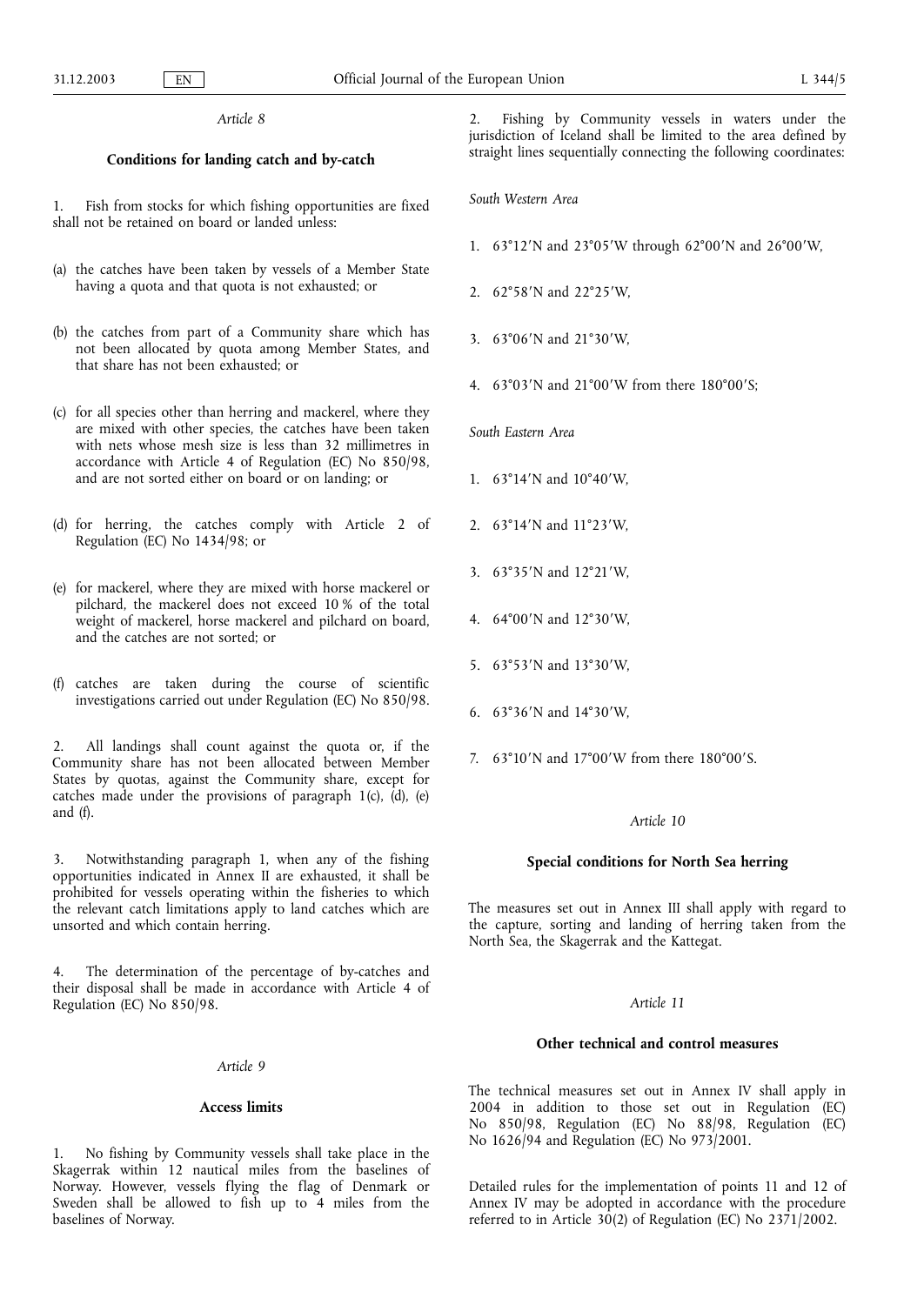# **Effort limitations and associated conditions for the management of stocks**

1. For the period 1 January 2004 to 31 January 2004, for the management of cod stocks in Skagerrak, Kattegat, North Sea and to the West of Scotland the fishing effort limitations and associated conditions laid down in Annex XVII of Regulation (EC) No  $2341/2002$  (<sup>1</sup>) shall apply.

2. For the period 1 February 2004 to 31 December 2004, for the management of cod stocks in Skagerrak, Kattegat,

North Sea and Eastern Channel, Irish Sea and to the West of Scotland, the fishing effort limitations and associated conditions laid down in Annex V shall apply.

3. For the management of sandeel stocks in ICES Sub-area IV (Skagerrak and North Sea), the effort limitations and associated conditions laid down in Annex VI shall apply.

4. Detailed rules for the implementation of paragraph 6 of Annex VI may be adopted in accordance with the procedure referred to in Article 30(2) of Regulation (EC) No 2371/2002.

# CHAPTER III

#### **FISHING OPPORTUNITIES AND ASSOCIATED CONDITIONS FOR THIRD COUNTRY VESSELS**

#### *Article 13*

#### **Authorisation**

Vessels flying the flag of Barbados, Estonia, Guyana, Japan, South Korea, Latvia, Lithuania, Norway, Poland, the Russian Federation, Suriname, Trinidad and Tobago and Venezuela and vessels registered in the Faroe Islands shall be authorised to make catches, within the quota limits set out in Annex I, in Community waters, and subject to the conditions stipulated under Articles 14, 15, 18, 19, 20, 21, 22, 23 and 24.

#### *Article 14*

#### **Geographic restrictions**

Fishing by vessels flying the flag of:

(a) Norway or registered in the Faroe Islands shall be limited to those parts of the 200 nautical mile zone lying seawards of 12 nautical miles from the baselines of Member States in the North Sea, Kattegat, Baltic Sea and Atlantic Ocean north of 43°00' N, except the area referred to in Article 18 of Regulation (EC) No 2371/2002; fishing in the Skagerrak by vessels flying the flag of Norway shall be allowed seawards of four nautical miles from the baselines of Denmark and Sweden;

- (b) Estonia, Latvia and Lithuania shall be limited to those parts of the 200-nautical-mile zone lying seawards of 12 nautical miles from the baselines of Member States in the Baltic Sea south of 59°30' N;
- (c) Poland and the Russian Federation shall be limited to those parts of the Swedish part of the 200-nautical-mile zone lying seawards of 12 nautical miles from the baselines of Sweden in the Baltic Sea south of 59°30'N;
- (d) Barbados, Guyana, Japan, South Korea, Suriname, Trinidad and Tobago, and Venezuela shall be limited to those parts of the 200-nautical-mile zone lying seawards of 12 nautical miles from the baselines of the French Department of Guyana.

#### *Article 15*

# **Conditions for landing catch and by-catch**

Fish from stocks for which fishing opportunities are fixed shall not be retained on board or landed unless the catches have been taken by vessels of a third country having a quota and that quota is not exhausted.

<sup>(</sup> 1) Council Regulation (EC) No 2341/2002 of 20 December 2002 fixing for 2003 the fishing opportunities and associated conditions for certain fish stocks and groups of fish stocks, applicable in Community waters and, for Community vessels, in waters where catch limitations are required (OJ L 356, 31.12.2002 p. 12). Regulation as last amended by Regulation (EC) No 1754/2003 (OJ L 252, 4.10.2003, p. 1).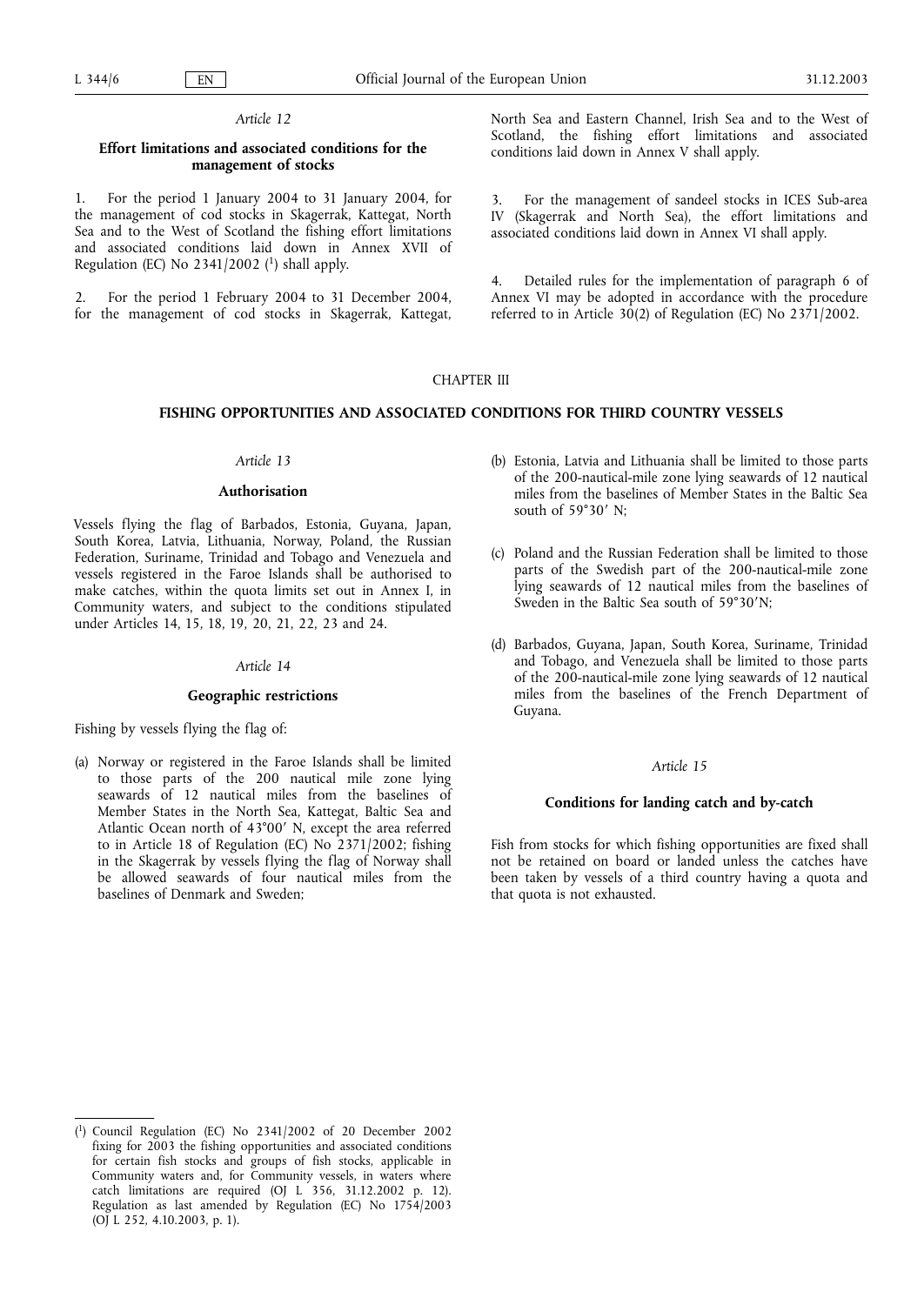# CHAPTER IV

#### **LICENSING ARRANGEMENTS FOR COMMUNITY VESSELS**

#### *Article 16*

# **Licences and associated conditions**

1. Notwithstanding the general rules on fishing licences and special fishing permits provided for in Regulation (EC) No 1627/94, fishing in waters of third countries shall be subject to the holding of a licence issued by the authorities of the third country.

However, the first subparagraph shall not apply to the following vessels, when fishing in Norwegian waters of the North Sea:

- (a) vessels of a tonnage equal to or less than 200 GT;
- (b) vessels carrying out fisheries for human consumption for species other than mackerel;
- (c) Swedish vessels, in line with established practice.

2. The maximum number of licences and other associated conditions shall be fixed as set out in Annex VII, Part I. Requests for licences shall indicate the types of fishing and the name and characteristics of the vessels for which licenses are to be issued and shall be addressed by the authorities of the Member States to the Commission. The Commission shall submit these requests to the authorities of the third country concerned.

3. Community vessels shall comply with the conservation and control measures and all other provisions governing the zone in which they operate.

#### *Article 17*

#### **Faroe Islands**

Community vessels licensed to conduct a directed fishery for one species in waters of the Faroe Islands may conduct directed fishery for another species provided that they give prior notification of the change to the Faroese authorities.

# CHAPTER V

# **LICENSING ARRANGEMENTS FOR THIRD COUNTRY VESSELS**

#### *Article 18*

#### **Obligation to have a licence and a special fishing permit**

1. Notwithstanding Article 28b of Regulation (EC) No 2847/93, Norwegian vessels of less than 200 GT shall be exempt from the obligation to have a licence and a fishing permit.

2. The licence and special fishing permit shall be kept on board. Vessels registered in the Faroe Islands or Norway shall be exempt from that obligation.

3. Vessels from third countries authorised to fish on 31 December 2003 may continue to fish as from the beginning of the year 2004 until the list of vessels authorised to fish is submitted to and approved by the Commission.

# *Article 19*

# **Application for a licence and special fishing permit**

An application for a licence and special fishing permit from an authority of a third country to the Commission shall be accompanied by the following information:

(a) name of the vessel;

- (b) registration number;
- (c) external identification letters and numbers;
- (d) port of registration;
- (e) name and address of the owner or charterer;
- (f) gross tonnage and overall length;
- (g) engine power;
- (h) call sign and radio frequency;
- (i) intended method of fishing;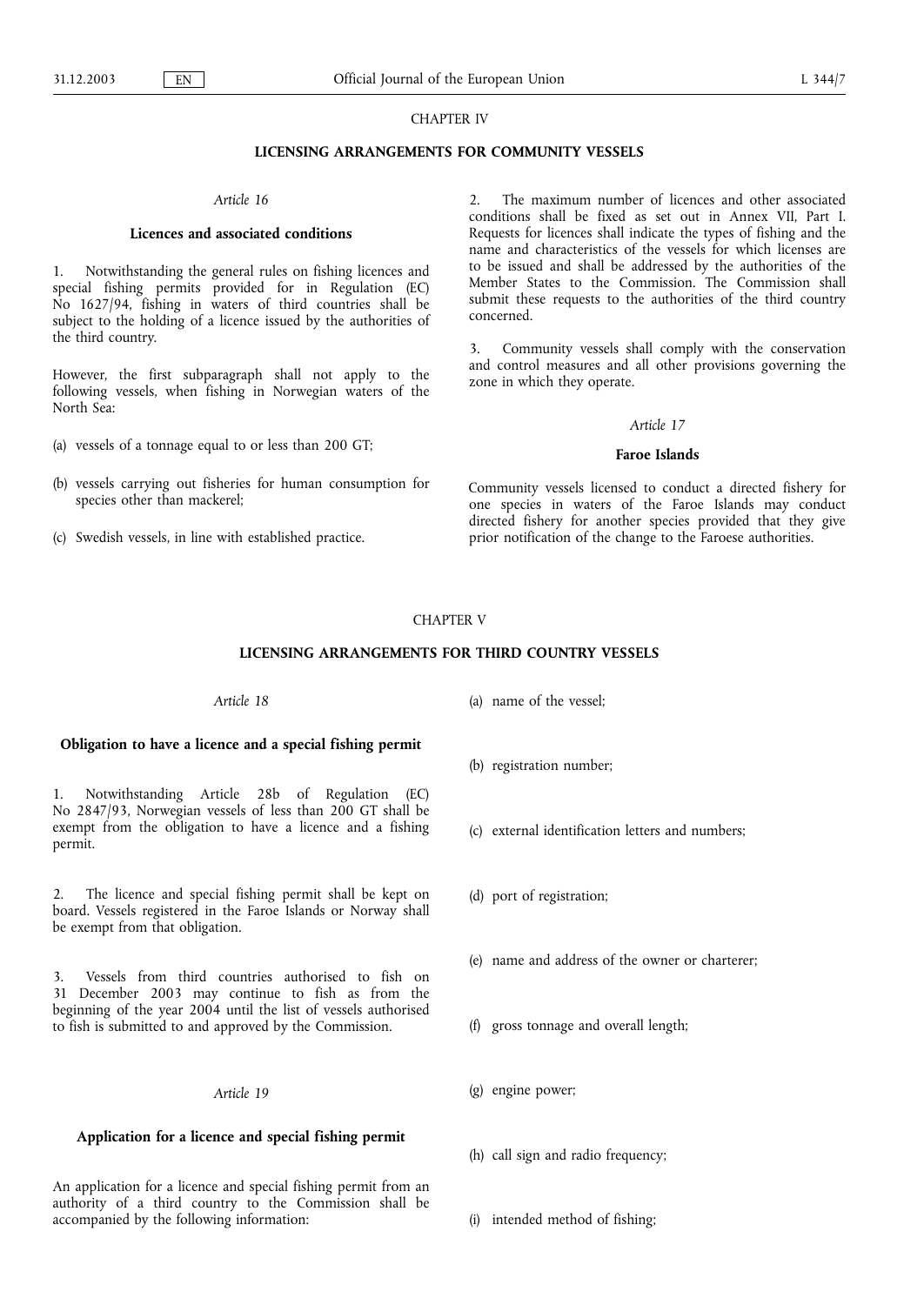(j) intended area of fishing;

- (k) species for which it is intended to fish;
- (l) period for which a licence is required.

# *Article 20*

# **Number of licences**

The number of licences and special associated conditions shall be fixed as set out in Annex VII, Part II.

# *Article 21*

#### **Cancellation and withdrawal**

1. Licences and special fishing permits may be cancelled with a view to the issue of new licences and special fishing permits. Such cancellations shall take effect on the day before the date of issue of the new licences and special fishing permits by the Commission. New licences and special fishing permits shall take effect from their date of issue.

Licences and special fishing permits shall be wholly or partially withdrawn before the date of expiry if the quota for the stock in question provided for in Annex I has been exhausted.

3. Licences and special fishing permits shall be withdrawn in the event of any failure to meet the obligations laid down in this Regulation.

# *Article 22*

#### **Failure to comply with relevant rules**

For a period not exceeding 12 months, no licence and special fishing permit shall be issued for any vessel in respect of which the obligations laid down in this Regulation have not been fulfilled.

2. The Commission shall submit to the authorities of the third country concerned the names and characteristics of the vessels which will not be authorised to fish in the Community fishing zone for the following month or months as a consequence of an infringement of the relevant rules.

# *Article 23*

# **Obligations of the licence holder**

1. Third country vessels shall comply with the conservation and control measures and other provisions governing fishing

of Community vessels in the zone in which they operate, in particular Regulations (EEC) No 2847/93, (EC) No 1627/94, (EC) No 88/98, (EC) No 850/98, (EC) No 1434/98 and Commission Regulation (EEC) No 1381/87.

The vessels referred to in paragraph 1 shall keep a logbook in which the information set out in Annex VIII, Part I is entered.

Third country vessels, except Norwegian vessels fishing in ICES Division IIIa, shall transmit the information set out in Annex IX to the Commission, in accordance with the rules laid down in that Annex.

#### *Article 24*

# **Specific provisions concerning the French Department of Guyana**

1. The granting of licences to fish in the waters of the French Department of Guyana shall be subject to an undertaking by the owner of the vessel concerned to permit an observer to come on board at the Commission's request.

The master of each vessel in possession of a licence for finfish or tuna fishing in the waters of the French Department of Guyana shall, on landing the catch after each trip, submit a declaration to the French authorities stating the quantities of shrimp caught and kept on board since the last declaration. This declaration shall be made using the form of which a model appears in Annex VII, Part III. The master shall be responsible for the accuracy of the declaration. The French authorities shall take all appropriate measures to verify the accuracy of the declarations, by checking them in particular against the logbook referred to in Article 23(2). The declaration shall be signed by the competent official after it has been verified. Before the end of each month, the French authorities shall send to the Commission all the declarations relating to the preceding month.

3. The vessels fishing in the waters of the French Department of Guyana shall keep a logbook corresponding to the model appearing in Annex VIII, Part II. A copy of this logbook shall be sent to the Commission within 30 days of the last day of each fishing trip, via the French authorities.

4. If, for a period of one month, the Commission receives no communication concerning a vessel in possession of a licence to fish in waters of the French Department of Guyana, the licence of that vessel shall be withdrawn.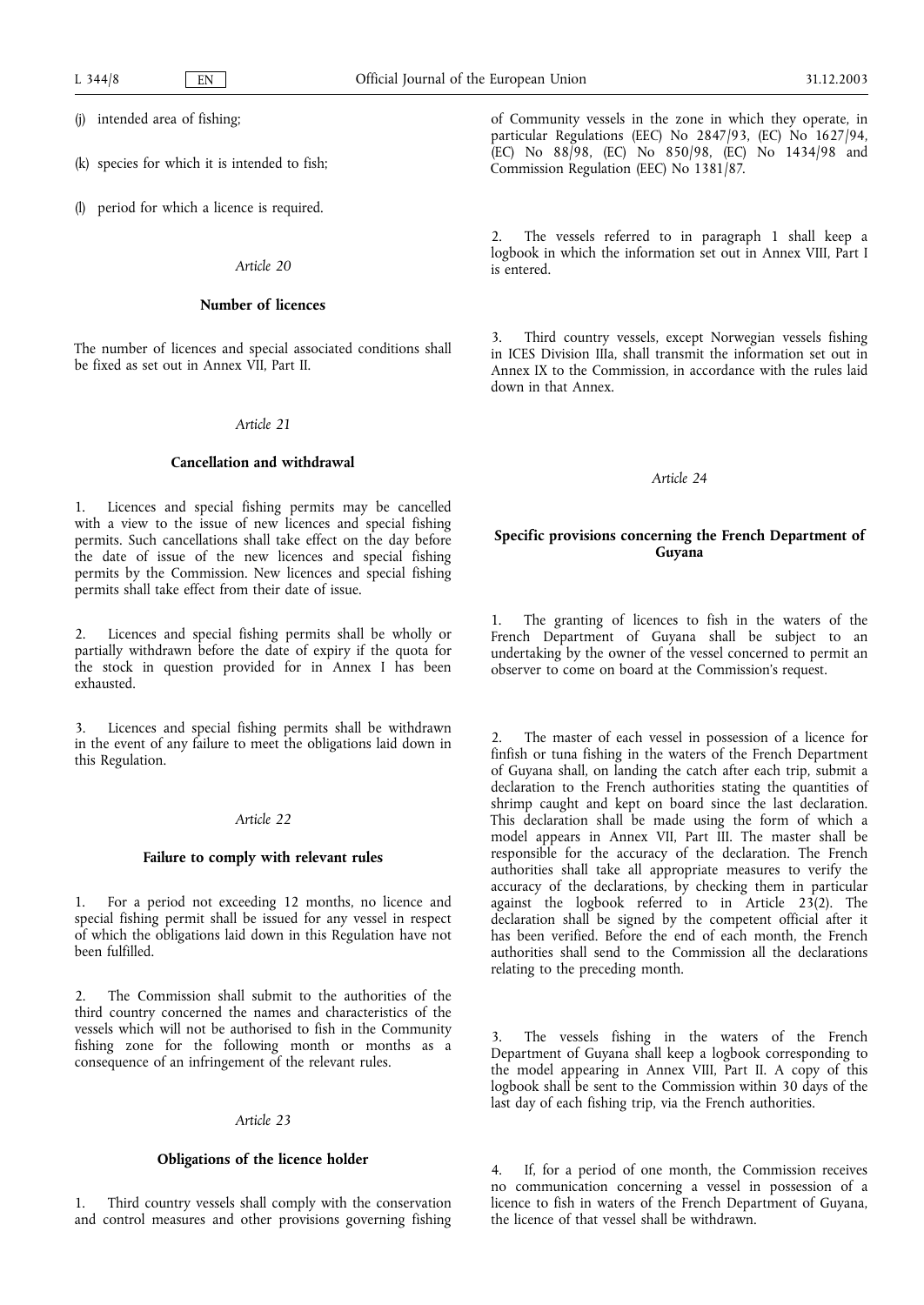# CHAPTER VI

# **SPECIAL PROVISIONS FOR COMMUNITY VESSELS FISHING IN THE NAFO REGULATORY AREA**

*SECTION 1*

# *Community participation*

*Article 25*

# **List of vessels**

1. Only EC vessels of more than 50 gross tonnes which have been issued a special fishing permit by their flag Member State shall be authorised, on the conditions set out in the permit, to fish, keep on board, trans-ship and land fishery resources from the NAFO Regulatory Area.

2. Each Member State shall send to the Commission, in computer readable form, a list of all vessels of more than 50 gross tonnes flying its flag and registered in the Community that are authorised to fish in the NAFO Regulatory Area.

The list referred to in paragraph 2 shall be transmitted to the Commission within 15 days following the entry into force of this Regulation and, in the case of amendments to the list, at least 5 days before the new vessel enters the NAFO Regulatory area. The Commission shall forward this information promptly to the NAFO Secretariat.

The list referred to in paragraph 2 shall contain the following information:

- (a) the internal number of the vessel, as defined in Annex I to Commission Regulation (EC) No 2090/98 of 30 September 1998 concerning the fishing vessel register of the Community  $(1)$ ;
- (b) international radio call sign;
- (c) vessel charterer, where applicable;
- (d) vessel type.

5. For vessels temporarily flying the flag of a Member State (bare boat charter), the information forwarded shall include:

- (a) date from which the vessel has been authorised to fly the flag of the Member State;
- (b) date from which the vessel has been authorised by the Member State to engage in fishing in the NAFO Regulatory Area;
- (c) name of the State where the vessel is registered or has been previously registered and the date as from which it ceased flying the flag of that State;
- (d) name of the vessel;
- (e) official registration number of the vessel assigned by the competent national authorities;
- (f) home port of the vessel after the transfer;
- (g) name of owner or charterer of the vessel;
- (h) a declaration that the master has been provided with a copy of the regulations in force in the NAFO Regulatory Area;
- (i) the principal species which can be fished by the vessel in the NAFO Regulatory Area;
- (j) the sub-areas where the vessel may be expected to fish.

#### *SECTION 2*

# *Technical measures*

# *Article 26*

# **Mesh sizes**

The use of trawl net having in any section thereof net meshes of dimensions less than 130 mm shall be prohibited for direct fishing of the species referred to in Annex X. This mesh size may be reduced to a minimum of 60 mm for direct fishing of short-finned squid (*Illex illecebrosus*). For direct fishing of skates (*Rajidae*) this mesh size shall be increased to a minimum of 280 mm in the cod-end and 220 mm in all other parts of the trawl.

Vessels fishing for shrimp (*Pandalus borealis*) shall use nets with a minimum mesh size of 40 mm.

 $(^{1})$  OJ L 266, 1.10.1998, p. 27. Regulation as amended by Commission Regulation (EC) No 839/2002 (OJ L 134, 22.5.2002, p. 5).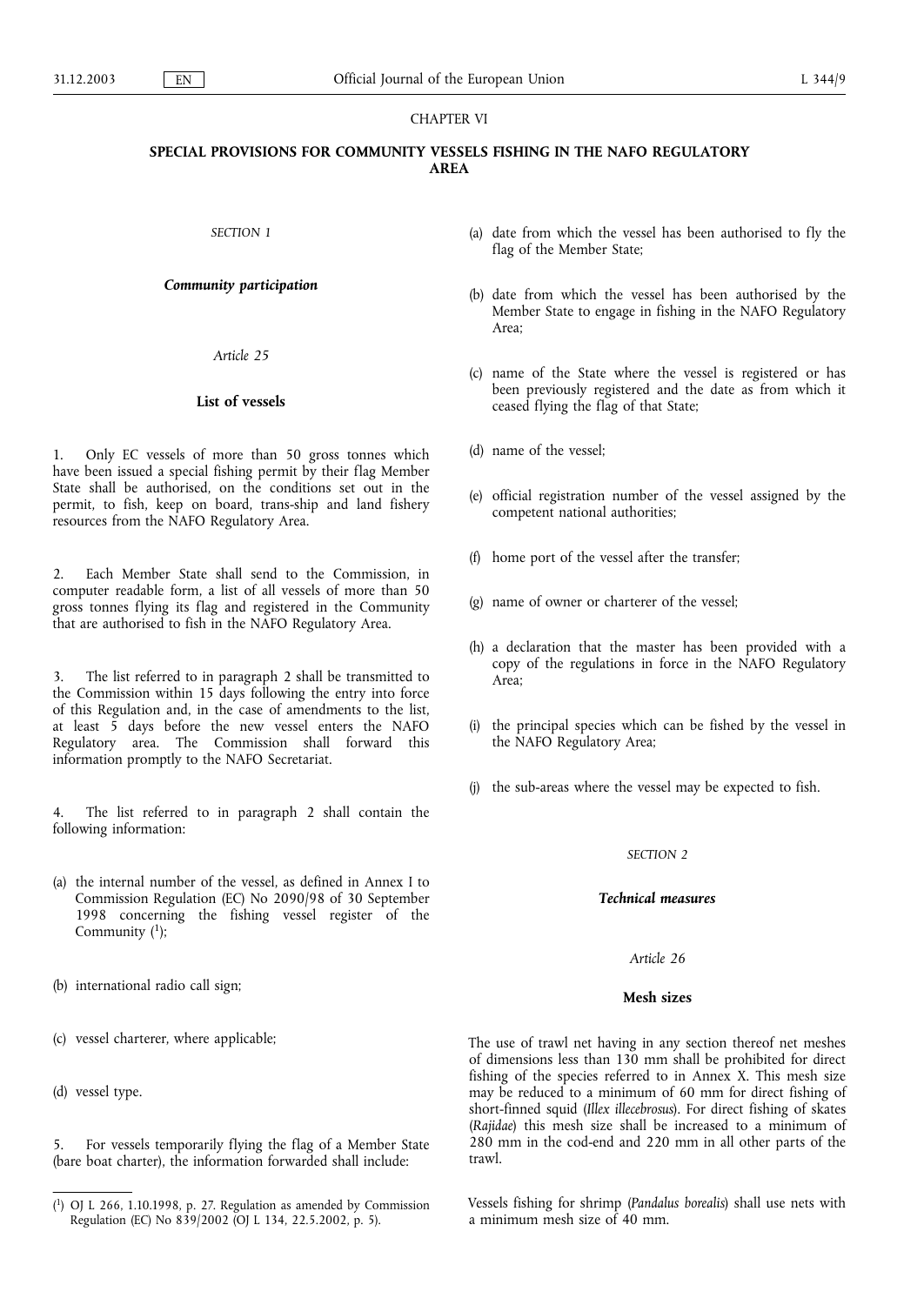#### **Attachments to nets**

The use of any means or device other than those described in this Article which obstructs the meshes of a net or which diminishes their size shall be prohibited.

2. Canvas, netting or any other material may be attached to the underside of the cod-end in order to reduce or prevent damage.

3. Devices may be attached to the upper side of the cod-end provided that they do not obstruct the meshes of the cod-end. The use of top-side chafers shall be limited to those listed in Annex XI.

4. Vessels fishing for shrimp (*Pandalus borealis*) shall use sorting grids or grates with a maximum spacing between bars of 22 mm. Vessels fishing for shrimp in Division 3L shall also be equipped with toggle chains of a minimum of 72 cm in length.

#### *Article 28*

#### **By-catches**

1. Masters of vessels may not conduct directed fisheries for species for which by-catch limits apply. A directed fishery for a species is conducted when that species comprises the largest percentage by weight of the catch in any one haul.

2. By-catches of the species listed in Annex ID for which no quotas have been fixed by the Community for a part of the NAFO Regulatory Area and taken in that part when fishing directly for any species may not exceed for each species 2 500 kg or 10 % by weight of the total catch retained on board, whichever is the greater. However, in a part of the Regulatory Area where directed fishing of certain species is banned, by-catches of each of the species listed in Annex ID shall not exceed 1 250 kg or 5 % respectively.

3. Whenever the total amounts of species for which by-catch limits apply in any haul exceed the limits laid down in paragraph 2, whichever is applicable, vessels shall immediately move a minimum of five nautical miles from the previous haul position. Whenever the total amounts of species for which by-catch limits apply in any subsequent haul exceed the said limits, vessels shall again immediately move a minimum of five nautical miles from the previous haul position and shall not return to the area for at least 48 hours.

4. For vessels fishing for shrimp (*Pandalus borealis*), in the event that total by-catches of all species listed in Annex ID in any haul exceed 5 % by weight in Division 3M and 2,5 % in Division 3L, vessels shall immediately move a minimum of five nautical miles from the position of the previous haul.

Catches of shrimp shall not be used in the calculation of by-catch level of groundfish species.

#### *Article 29*

#### **Minimum size of fish**

Fish from the NAFO Regulatory Area which do not have the size required as set out in Annex XII may not be processed, retained on board, trans-shipped, landed, transported, stored, sold, displayed or offered for sale, but shall be returned immediately to the sea. Where the quantity of caught fish not having the required size exceeds 10 % of the total quantity, the vessel shall move away to a distance of at least five nautical miles from any position of the previous haul before continuing fishing. Any processed fish for which minimum fish size requirements apply which is below a length equivalent in Annex XII, shall be deemed to originate from fish that is below the minimum fish size.

#### *SECTION 3*

#### *Control measures*

#### *Article 30*

#### **Logbook and storage plan**

1. In addition to complying with Articles 6, 8, 11 and 12 of Regulation (EEC) No 2847/93, masters of vessels shall enter in the logbook the information listed in Annex XIII to this Regulation.

2. Each Member State shall, in computer readable form, before the 15th of each month, notify the Commission of the quantities of stocks specified in Annex XIV landed during the preceding month and communicate any information received under Articles 11 and 12 of Regulation (EEC) No 2847/93.

3. The master of a Community vessel shall, in respect of catches of the species listed in Annex ID, keep:

- (a) a logbook stating, by species and by processed product, the aggregate output; or
- (b) a storage plan of products processed, indicating, by species, where they are located in the hold.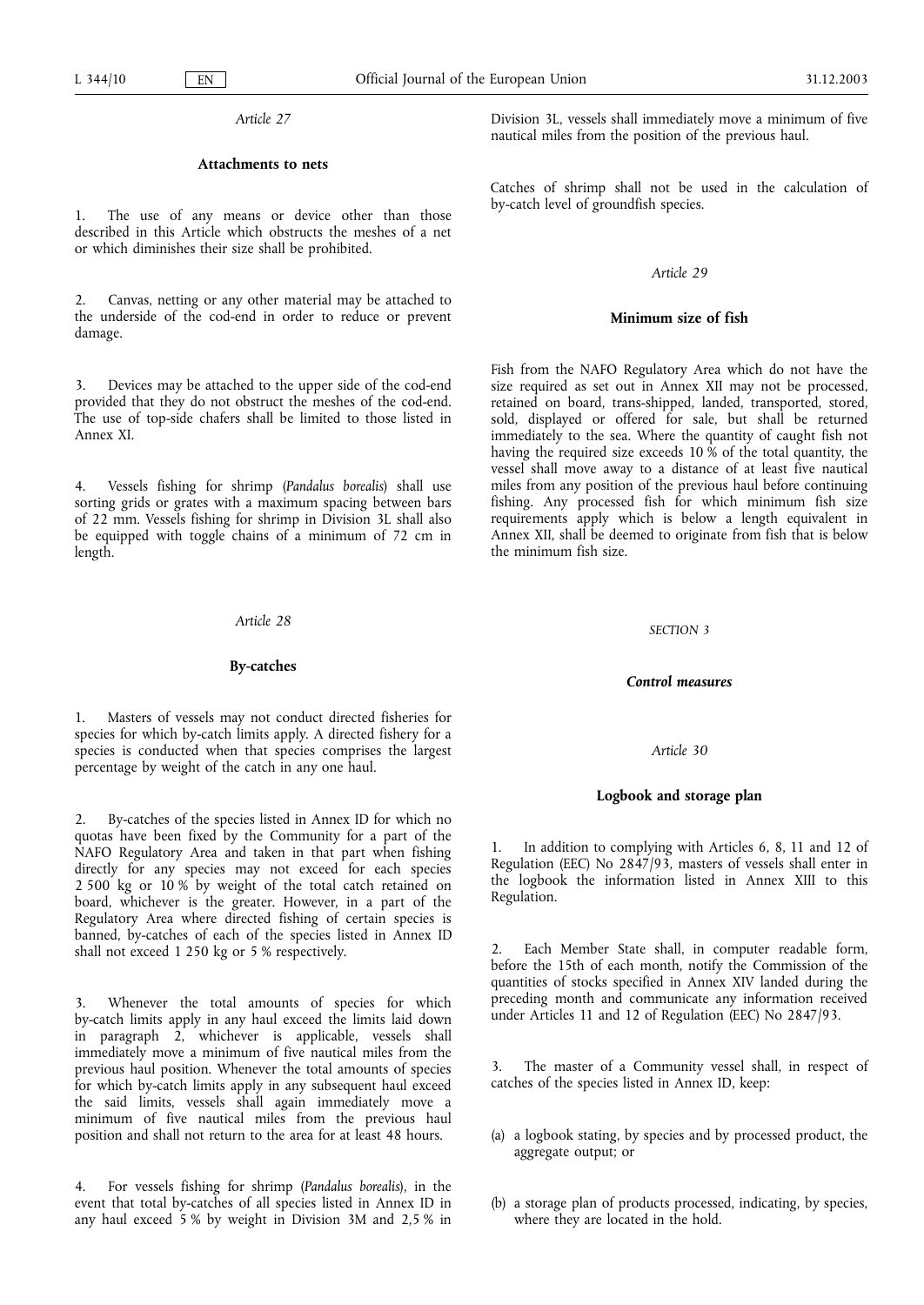4. The master shall provide the necessary assistance to enable the quantities declared in the logbook and the processed products stored on board to be verified.

#### *Article 31*

# **Nets**

When fishing directly for one or more of the species listed in Annex X, vessels shall not carry nets with a mesh size smaller than that laid down in Article 26. However, vessels fishing in the course of the same voyage in areas other than the NAFO Regulatory Area may keep such nets on board provided these nets are securely lashed and stowed and are not available for immediate use, that is to say:

- (a) nets shall be unshackled from their boards and their hauling or trawling cables and ropes; and
- (b) nets carried on or above the deck must be lashed securely to a part of the superstructure.

#### *Article 32*

#### **Trans-shipment**

Community vessels shall not engage in trans-shipment operations in the NAFO Regulatory Area unless they have received prior authorisation to do so from their competent authorities.

#### *Article 33*

#### **Monitoring of fishing effort**

1. Each Member State shall take the necessary measures to ensure that the fishing effort of its vessels referred to in Article 25 be commensurate to the fishing possibilities available to that Member State in the NAFO Regulatory Area.

2. Member States shall transmit to the Commission the fishing plan for their vessels fishing for species in the NAFO Regulatory Area no later than 31 January 2004 or thereafter, at least 30 days before the commencement of such activity. The fishing plan shall identify, inter alia, the vessel or vessels which will engage in these fisheries. The fishing plan shall represent the total fishing effort to be deployed with respect to the fisheries in relation to the extent of the fishing opportunities available to the Member State making the notification.

Member States shall, no later than 31 December 2004, report to the Commission on the implementation of their fishing plans, including the number of vessels actually engaged in this fishery and the total number of days fished.

*SECTION 4*

*Special provisions for Northern prawns*

#### *Article 34*

#### **Northern prawn fisheries**

Each Member State shall report to the Commission daily the quantities of Northern prawns (*Pandalus borealis*) caught in Division 3L of the NAFO Regulatory Area by vessels flying its flag and registered in the Community. All fishing activities shall take place in depths greater than 200 metres and shall be limited to one vessel per each Member State allocation at any one time.

#### *SECTION 5*

# *Special provisions for Greenland halibut*

#### *Article 35*

#### **Special fishing permit for Greenland halibut**

1. It shall be prohibited for Community vessels with a length overall of more than 24 metres which are not entered into the list referred to in paragraph 2 to fish, retain onboard, trans-ship or land Greenland halibut.

2. Each Member State shall send to the Commission a list of all vessels of more than 24 metres overall length flying its flag and registered in the Community that it authorises to fish for Greenland halibut in Sub-area 2 and Divisions 3KLMNO by issue of a special fishing permit.

3. The list referred to in paragraph 2 shall include the internal number as defined in Annex I of Commission Regulation (EC) No 2090/98.

4. This list shall be transmitted to the Commission in computer readable form within 15 days following the entry into force of this Regulation and, in the case of amendments to the list, at least 5 days before the new vessel enters Sub-area 2 and Divisions 3KLMNO. The Commission shall forward the list promptly to the NAFO Secretariat.

Each Member State shall take the necessary measures to allocate its quota for Greenland halibut among its authorised vessels referred to in paragraph 2. Member States shall transmit the information concerning the allocation of quotas to the Commission within 15 days following the entry into force of this Regulation.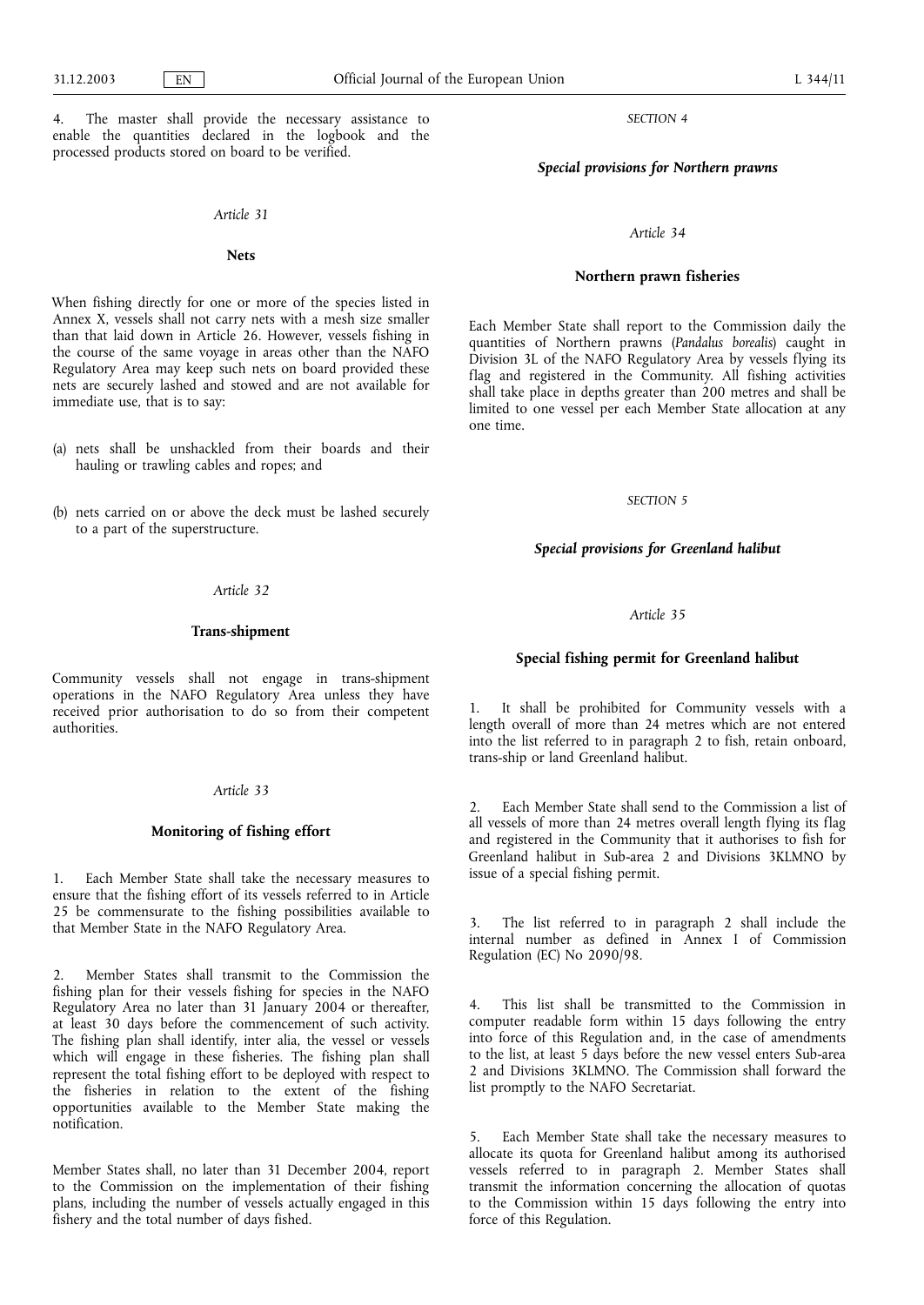# **Reports**

1. Masters of vessels referred in Article 35(2) shall transmit the following reports to the Flag Member State:

- (a) The quantities of Greenland halibut retained onboard when the Community vessel enters Sub-area 2 and Divisions 3KLMNO. This report shall be transmitted not earlier than 12 hours and not later than 6 hours in advance of each entry of the vessel to this zone.
- (b) Weekly catches of Greenland halibut. This report shall be transmitted for the first time no later than the end of the seventh day following the entry of the vessel into Sub-area 2 and Divisions 3 KLMNO, or, when fishing trips take more than seven days, at the latest on Monday for catches that have been taken in the Sub-area 2 and Divisions 3 KLMNO during the preceding week ending at midnight on Sunday.
- (c) The quantities of Greenland halibut held onboard when the Community vessel exits Sub-area 2 and Divisions 3KLMNO. This report shall be transmitted not earlier than 12 hours and not later than 6 hours in advance of each departure of the vessel from this zone and shall include the number of fishing days and the total catches in this zone.
- (d) The quantities loaded and unloaded for each trans-shipment of Greenland halibut during the vessel's stay in Sub-area 2 and Divisions 3KLMNO. These reports shall be transmitted no later than 24 hours after the completion of the trans-shipment.

2. Member States shall, upon receipt, transmit the reports under paragraph 1(a), (c) and (d) to the Commission.

3. When catches of Greenland halibut notified in accordance with paragraph 2 are deemed to have exhausted 70 % of the Member States' quota allocation, Member States shall take necessary measures to reinforce the monitoring of the catches and shall inform the Commission of these measures.

#### *Article 37*

#### **Designated ports**

1. It is prohibited to land any quantities of Greenland halibut at any place other than ports designated by NAFO Contracting Parties. Landings of Greenland halibut in ports of non-Contracting Parties are prohibited.

Member States shall designate ports in which landings of Greenland halibut can take place and shall determine the associated inspection and surveillance procedures, including the terms and conditions for recording and reporting the quantities of Greenland halibut within each landing.

3. Member States shall transmit to the Commission within 15 days of the date of entry into force of this Regulation a list of designated ports and, within 15 days thereafter, the associated inspection and surveillance procedures referred to in paragraph 2. The Commission shall promptly forward this information to the NAFO Secretariat.

The Commission shall promptly transmit a list of the designated ports referred to in paragraph 2 as well as ports designated by other Contracting Parties of NAFO to all Member States.

# *Article 38*

#### **Inspection in port**

Member States shall ensure that all vessels entering a designated port to land and/or trans-ship Greenland halibut undergo an inspection in port in accordance with the port inspection scheme of NAFO.

2. It is prohibited to discharge and/or trans-ship catches from vessels referred to in paragraph 1 until the inspectors are present.

All quantities discharged shall be weighed by species before being transported to a cold store or another destination.

Member States shall transmit the corresponding port inspection report to the NAFO Secretariat, with a copy to the Commission, within 7 working days from the date at which the inspection was completed.

#### *Article 39*

# **Prohibition of landings and trans-shipments for non-Contracting Party vessels**

Member States shall ensure that landings and trans-shipments of Greenland halibut from non-Contracting Party vessels which have been engaged in fishing activities in the NAFO Regulatory Area are prohibited.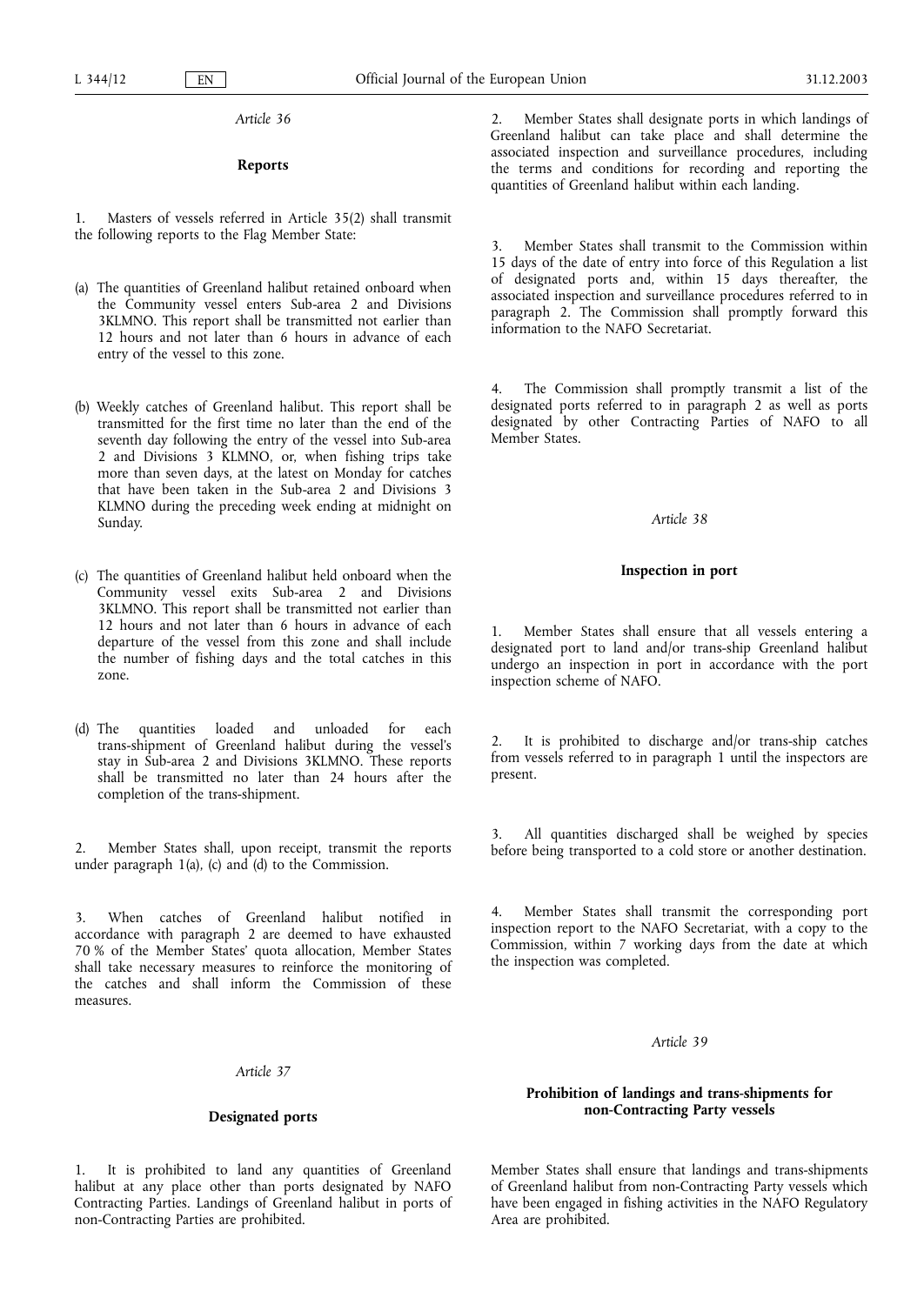# **Follow up on fishing activities**

Member States shall submit a report to the Commission by 31 December 2004 at the latest on the implementation of the measures laid down in Articles 34 to 39, including the total number of days fished.

# *SECTION 6*

#### *Special provisions for redfish*

*Article 41*

#### **Redfish fishery**

1. Every second Monday, the master of a Community vessel fishing for redfish in Division Sub-area 2 and Division IF, 3K and 3M of the NAFO Regulatory Area, shall notify to the competent authorities of the Member State, whose flag the vessel is flying or in which the vessel is registered, the quantities of redfish caught in those areas and zones in the two-week period ending at 12 midnight on the previous Sunday.

When accumulated catches reached 50 % of the TAC, the notification shall be made weekly each Monday.

2. Member States shall report to the Commission every second Tuesday before 12 noon for the fortnight ending at 12 midnight on the previous Sunday the quantities of redfish caught in Sub-area 2 and Divisions IF, 3K and 3M of the NAFO Regulatory Area by vessels flying their flag and registered in their territory.

When accumulated catches reached 50 % of the TAC, reports shall be sent on a weekly basis.

# CHAPTER VII

#### **SPECIAL PROVISIONS FOR COMMUNITY VESSELS FISHING IN THE AREA OF CCAMLR**

#### *SECTION 1*

*Restrictions*

# *Article 42*

#### **Prohibitions and catch limitations**

1. Direct fishing of the species set out in Annex XV shall be prohibited in the zones and during the periods indicated in that Annex.

2. For new and exploratory fisheries, the catch and by-catch limits set out in Annex XVI shall apply in the sub-areas/divisions indicated in that Annex.

#### *SECTION 2*

# *Exploratory fisheries*

#### *Article 43*

# **Participation in exploratory fisheries**

Fishing vessels flying the flag of and registered in Spain that have been notified to CCAMLR in accordance with the provisions of Article 16 of Regulation (EC) No 66/98 may participate in long-line exploratory fisheries for *Dissostichus* spp. in FAO Sub-area 48.6 and FAO Sub-area 88.1. No more than one fishing vessel shall fish in Sub-area 48.6 at any one time. Total catch and by-catch limits per Sub-area and their distribution among Small Scale Research Units (SSRUs) within each of the two Sub-areas are set out in Annex XVI.

2. Fishing shall take place over as large a geographical and bathymetric range as possible to obtain the information necessary to determine fishery potential and to avoid over-concentration of catch and effort. To this end, fishing in any SSRU shall cease when the reported catch reaches the specified catch limit and that SSRU shall be closed to fishing for the remainder of the season.

#### *Article 44*

#### **Reporting systems**

Fishing vessels participating in the exploratory fisheries referred to in Article 43 shall be subject to the following catch and effort reporting systems:

- (a) the Five-day Catch and Effort Reporting System set out in Article 7(3) of Regulation (EC) No  $66/98$ ;
- (b) the Monthly fine-scale Catch and Effort Reporting System set out in Article 12 of Regulation (EC) No 66/98;
- (c) the total number and weight of *Dissostichus eleginoides* and *Dissostichus mawsoni* discarded, including those with the 'jellymeat' condition, shall be reported.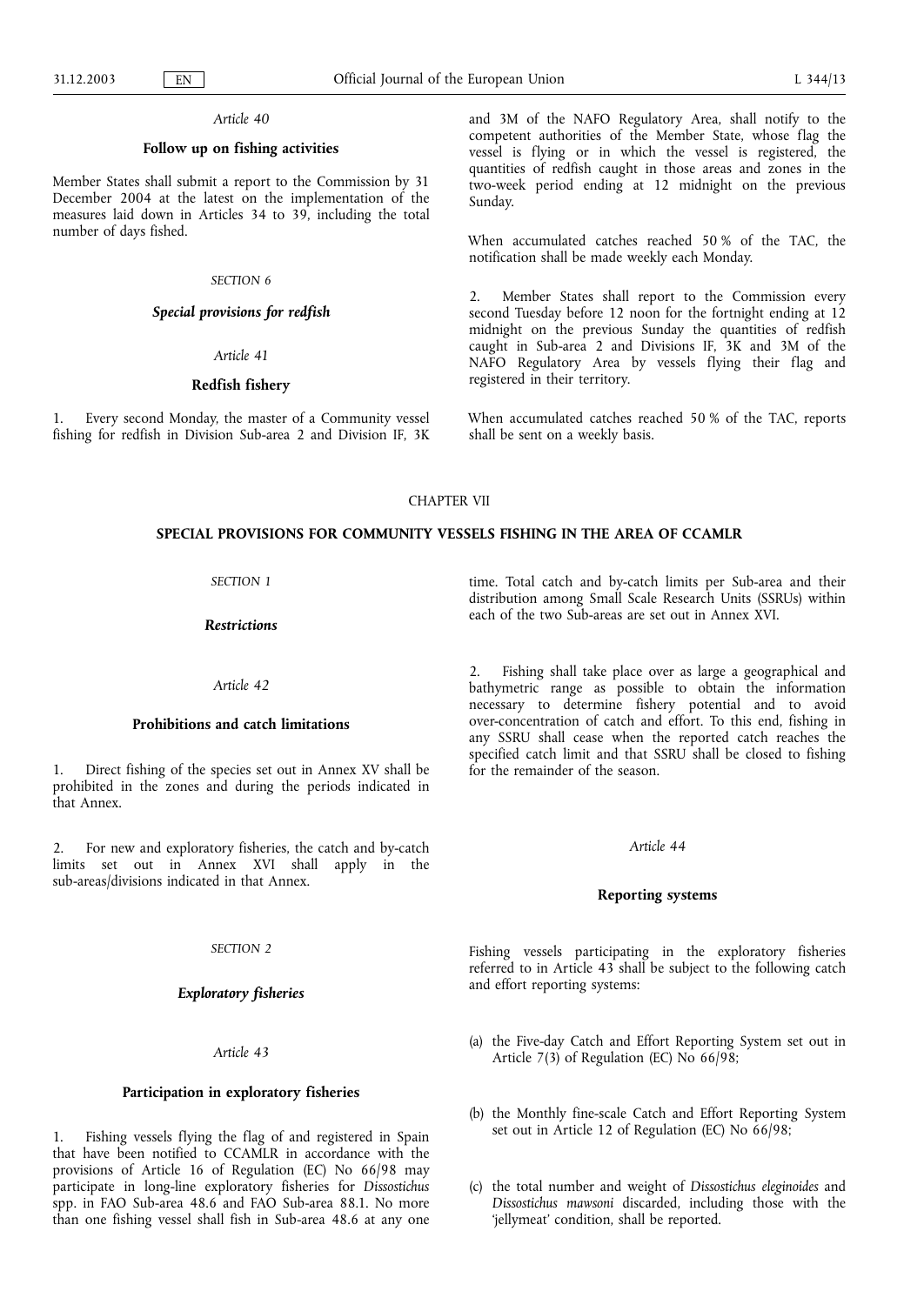# **Special requirements**

1. The exploratory fisheries referred to in Article 43 shall be carried out in accordance with Article 14(3) of Regulation (EC) No 66/98 with regard to applicable measures to reduce the incidental mortality of seabirds in the course of long-line fisheries. In addition to these measures, the discharge of offal shall be prohibited in these fisheries.

Fishing vessels participating in exploratory fisheries in FAO Sub-area 88.1 shall be subject to the following additional requirements:

- (a) vessels shall be prohibited from discharging:
	- (i) oil or fuel products or oily residues into the sea, except as permitted in Annex I of MARPOL 73/78;
	- (ii) garbage;
	- (iii) food wastes not capable of passing through a screen with openings no greater than 25 mm;
	- (iv) poultry or parts (including egg shells); or
	- (v) sewage within 12 nautical miles of land or ice shelves, or sewage while the ship is travelling at a speed of less than 4 knots.
- (b) No live poultry or other living birds shall be brought into Sub-area 88.1 and any dressed poultry not consumed shall be removed from Sub-area 88.1.
- (c) Fishing for *Dissostichus* spp. in Sub-area 88.1 shall be prohibited within 10 nautical miles of the coast of the Balleny Islands.

#### *Article 46*

# **Definition of hauls**

1. For the purposes of this Section, a haul comprises the setting of one or more lines in a single location. The precise geographic position of a haul shall be determined by the centre-point of the line or lines deployed for the purposes of catch and effort reporting.

- 2. To be designated as a research haul:
- (a) each research haul must be separated by no less than 5 nautical miles from any other research haul, distance to be measured from the geographical mid-point of each research haul;
- (b) each haul shall comprise at least 3 500 hooks and no more than 10 000 hooks; this may comprise a number of separate lines set in the same location;
- (c) each haul of a longline shall have a soak time of not less than six hours, measured from the time of completion of the setting process to the beginning of the hauling process.

#### *Article 47*

#### **Research plans**

Fishing vessels participating in the exploratory fisheries referred to in Article 43 shall implement Research Plans, in each and all SSRUs in which FAO Sub-areas 48.6 and 88.1 are divided. The Research Plan shall be implemented in the following manner:

- (a) on first entry into a SSRU, the first 10 hauls, designated 'first series', shall be designated 'research hauls' and must satisfy the criteria set out in Article 46(2);
- (b) the next 10 hauls, or 10 tonnes of catch, whichever trigger level is achieved first, are designated the 'second series'. Hauls in the second series can, at the discretion of the master, be fished as part of normal exploratory fishing. However, provided they satisfy the requirements of Article 46(2), these hauls can also be designated as research hauls;
- (c) on completion of the first and second series of hauls, if the master wishes to continue to fish within the SSRU, the vessel must undertake a 'third series' which will result in a total of 20 research hauls being made in all three series. The third series of hauls shall be completed during the same visit as the first and the second series in a SSRU;
- (d) on completion of 20 research hauls the vessel may continue to fish within the SSRU;
- (e) in SSRUs A, B, C, E and G in Sub-area 88.1 where fishable seabed area is less than  $15\ 000\ km^2$ , subparagraphs (b), (c) and (d) shall not apply and on completion of 10 research hauls the vessel may continue to fish within the SSRU.

# *Article 48*

#### **Data collection plans**

1. Fishing vessels participating in the exploratory fisheries referred to in Article 43 shall implement Data Collection Plans, in each and all SSRUs in which FAO Sub-areas 48.6 and 88.1 are divided. The Data Collection Plan shall comprise the following data: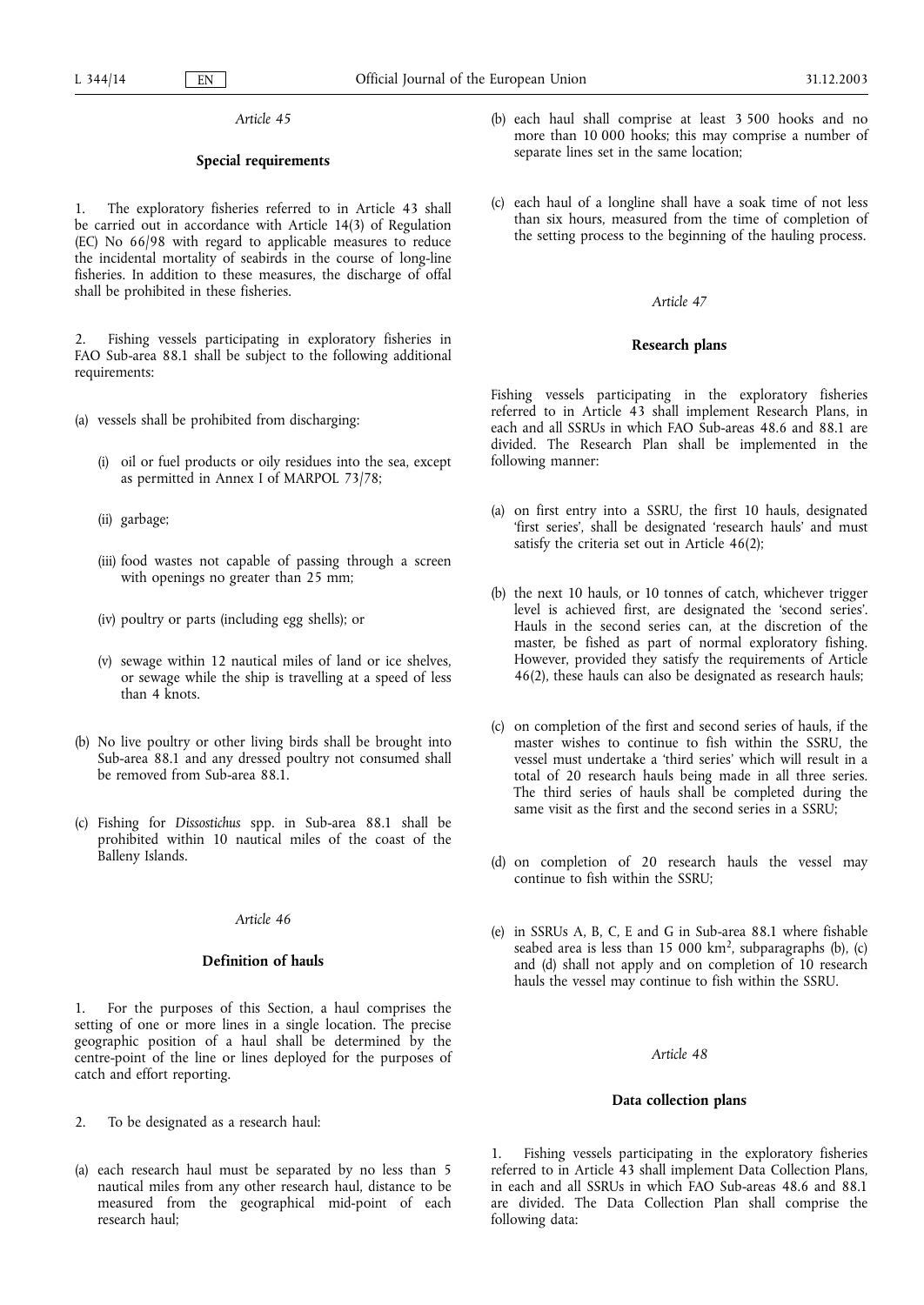- (a) position and sea depth at each end of every line in a haul;
- (b) setting, soak, and hauling times;
- (c) number and species of fish lost at surface;
- (d) number of hooks set;
- (e) bait type;
- (f) baiting success (%);
- (g) hook type; and
- (h) sea and cloud conditions and phase of the moon at the time of setting the lines.

2. All data specified under paragraph 1 shall be collected for every research haul; in particular, all fish in a research haul up to 100 fish are to be measured and at least 30 fish sampled for biological studies. Where more than 100 fish are caught, a method for randomly subsampling the fish should be applied.

#### *Article 49*

#### **Tagging programme**

Each fishing vessel participating in the exploratory fisheries referred to in Article 43 shall further implement a tagging programme as follows:

(a) *Dissostichus* spp. individuals shall be tagged and released at a rate of one individual per tonne of green weight catch throughout the season. Vessels shall only discontinue tagging after they have tagged 500 individuals, or leave the fishery having tagged one individual per tonne of green weight caught;

- (b) the programme should target small individuals under 100 cm, although larger individuals should be tagged if necessary in order to meet the tagging requirement of one individual per one tonne of green weight catch. All released individuals should be double-tagged and releases should cover as broad a geographical area as possible;
- (c) all tags shall be clearly imprinted with a unique serial number and a return address so that the origin of tags can be retraced in the case of recapture of the tagged individual;
- (d) all relevant tag data and any tag recaptures of *Dissostichus* spp. in the fishery shall be reported in computer readable form to CCAMLR within two months of the vessel departing these fisheries.

# *Article 50*

#### **Scientific observers**

Each fishing vessel participating in the exploratory fisheries referred to in Article 43 shall have at least two scientific observers, one of which shall be an observer appointed in accordance with the CCAMLR Scheme of International Scientific Observation, on board throughout all fishing activities within the fishing period.

# CHAPTER VIII

#### **FINAL PROVISIONS**

*Article 51*

#### **Data transmission**

Pursuant to Regulation (EEC) No 2847/93, data relating to the landing of quantities of stocks caught shall be sent by Member States to the Commission in computer readable form by using stock codes set out in each table of stock.

# *Article 52*

#### **Quotas for new Member States**

The catches by vessels from the new Member States between 1 January 2004 and the date of accession shall be counted against the quotas laid down in Annex I.

Within 15 days after the date of accession the new Member States shall notify the Commission of the amount of their catches between 1 January 2004 and the date of accession.

*Article 53*

# **Entry into force**

This Regulation shall enter into force on 1 January 2004.

Where the TACs of the CCAMLR area are set for periods starting before 1 January 2004, Article 42 shall apply with effect from the beginning of the respective periods of application of the TACs.

The provisions of point 12 of Annex IV shall enter into force on 1 February 2004 except points 12.3 and 12.7, second point that shall enter into force on 1 January 2004.

Articles 13 and 14 shall not apply to Estonia, Latvia, Lithuania and Poland from the date of accession of these States.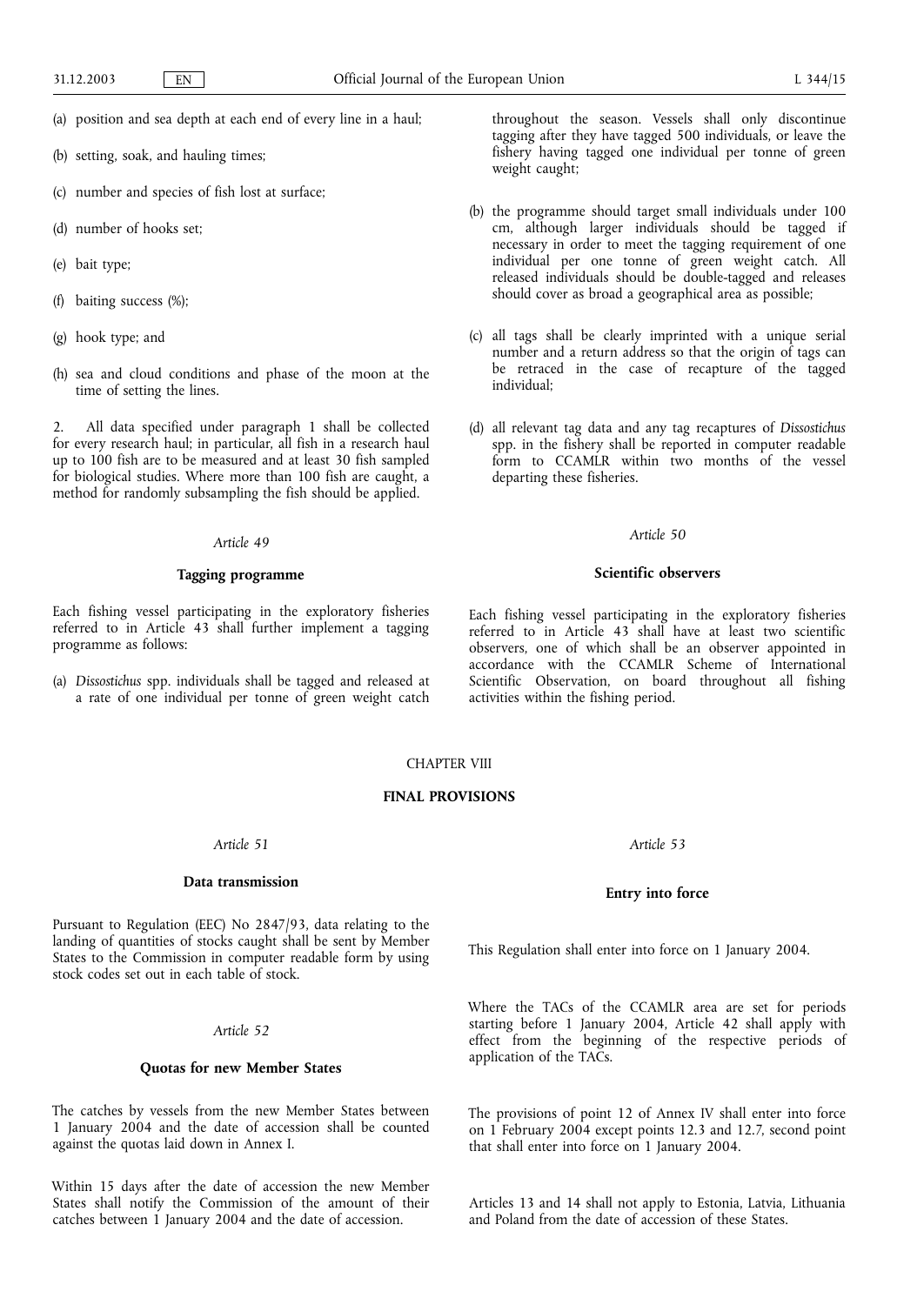This Regulation shall be binding in its entirety and directly applicable in all Member States.

Done at Brussels, 19 December 2003.

*For the Council The President* Giovanni ALEMANNO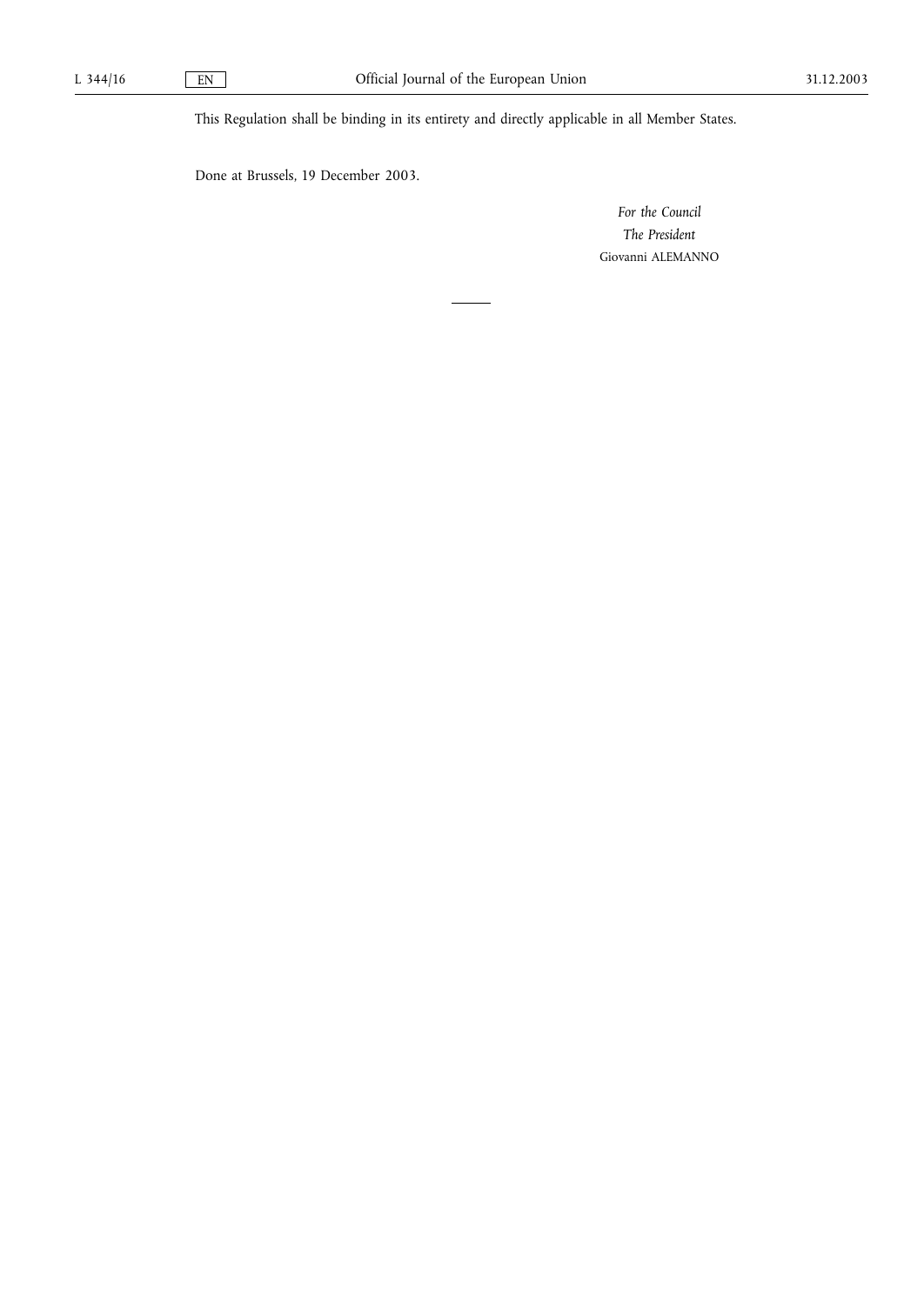# *ANNEX I*

#### **FISHING OPPORTUNITIES APPLICABLE FOR COMMUNITY VESSELS IN AREAS WHERE CATCH LIMITATIONS EXIST AND FOR VESSELS FROM THIRD COUNTRIES IN EC WATERS, BY SPECIES AND BY AREA (IN TONNES LIVE WEIGHT, EXCEPT WHERE OTHERWISE SPECIFIED)**

All catch limitations set out in this Annex are considered as quotas for the purposes of Article 9, and shall, therefore, be subject to the rules set out in Regulation (EC) No 2847/93, in particular Articles 14 and 15 thereof.

Within each area, fish stocks are referred to following the alphabetical order of the Latin names of the species. A table of correspondences of common names and Latin names is given below for the purposes of this Regulation:

| Common name          | Alpha-3 code            | Scientific name              |
|----------------------|-------------------------|------------------------------|
| Albacore             | ALB                     | Thunnus alalunga             |
| Alfonsinos           | ALF                     | Beryx spp.                   |
| American plaice      | <b>PLA</b>              | Hippoglossoides platessoides |
| Anchovy              | <b>ANE</b>              | Engraulis encrasicolus       |
| Anglerfish           | ANF                     | Lophiidae                    |
| Antarctic icefish    | ANI                     | Champsocephalus gunnari      |
| Antarctic toothfish  | <b>TOP</b>              | Dissostichus eleginoides     |
| Atlantic catfish     | <b>CAT</b>              | Anarhichas lupus             |
| Atlantic halibut     | <b>HAL</b>              | Hippoglossus hippoglossus    |
| Atlantic salmon      | SAL                     | Salmo salar                  |
| Basking shark        | <b>BSK</b>              | Cetorhinus maximus           |
| Bigeye tuna          | <b>BET</b>              | Thunnus obesus               |
| Birdbeak dogfish     | <b>DCA</b>              | Deania calcea                |
| Black scabbardfish   | <b>BSF</b>              | Aphanopus carbo              |
| Blackfin icefish     | SSI                     | Chaenocephalus aceratus      |
| <b>Blue</b> ling     | BLI                     | Molva dypterigia             |
| Blue marlin          | <b>BUM</b>              | Makaira nigricans            |
| Blue whiting         | <b>WHB</b>              | Micromesistius poutassou     |
| Bluefin tuna         | BFT                     | Thunnus thynnus              |
| Capelin              | CAP                     | Mallotus villosus            |
| Cod                  | COD                     | Gadus morhua                 |
| Common sole          | SOL                     | Solea solea                  |
| Crab                 | PAI                     | Paralomis spp.               |
| Dab                  | DAB                     | Limanda limanda              |
| Flatfish             | ${\rm F}{\rm L}{\rm X}$ | Pleuronectiformes            |
| Flounder             | FLX                     | Platichthys flesus           |
| Forkbeards           | FOX                     | Phycis spp.                  |
| Greater silver smelt | <b>ARU</b>              | Argentina silus              |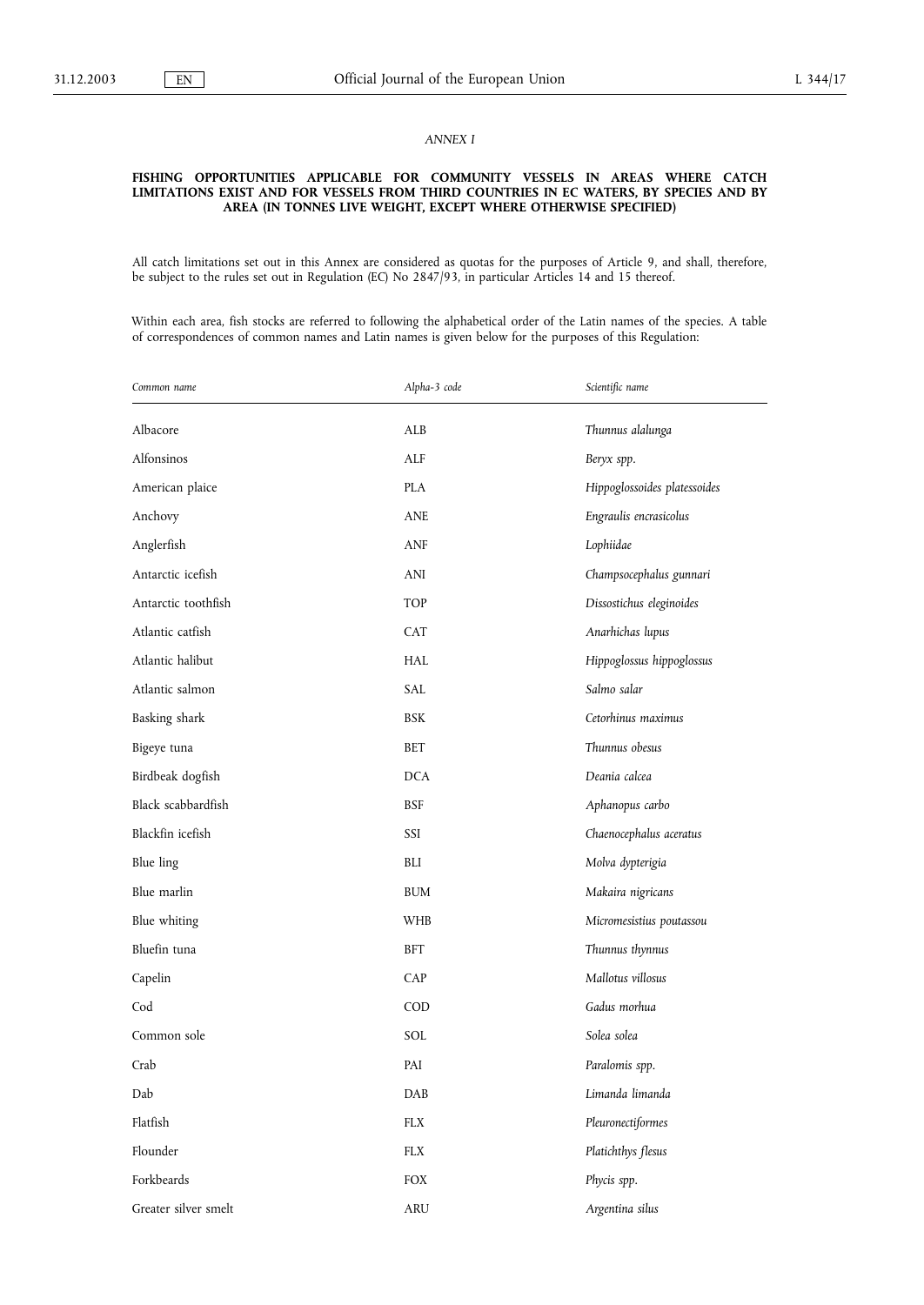| Common name            | Alpha-3 code | Scientific name              |
|------------------------|--------------|------------------------------|
| Greenland halibut      | GHL          | Reinhardtius hippoglossoides |
| Grenadier              | <b>GRV</b>   | Macrourus spp.               |
| Great lantern shark    | <b>ETR</b>   | Etmopterus princeps          |
| Grey rockcod           | <b>NOS</b>   | Lepidonotothen squamifrons   |
| Haddock                | <b>HAD</b>   | Melanogrammus aeglefinus     |
| Hake                   | HKE          | Merluccius merluccius        |
| Herring                | <b>HER</b>   | Clupea harengus              |
| Horse mackerel         | JAX          | Trachurus spp.               |
| Humped rockcod         | <b>NOG</b>   | Gobionotothen gibberifrons   |
| Kitefin shark          | <b>SCK</b>   | Dalatias licha               |
| Krill                  | KRI          | Euphausia superba            |
| Lantern fish           | <b>LAC</b>   | Lampanyctus achirus          |
| Leafscale gulper shark | GUQ          | Centrophorus squamosus       |
| Lemon sole             | LEM          | Microstomus kitt             |
| Ling                   | LIN          | Molva molva                  |
| Mackerel               | <b>MAC</b>   | Scomber scombrus             |
| Marbled rockcod        | <b>NOR</b>   | Notothenia rossii            |
| Megrims                | LEZ          | Lepidorhombus spp.           |
| Northern prawn         | <b>PRA</b>   | Pandalus borealis            |
| Norway lobster         | <b>NEP</b>   | Nephrops norvegicus          |
| Norway pout            | <b>NOP</b>   | Trisopterus esmarki          |
| Orange roughy          | <b>ORY</b>   | Hoplostethus atlanticus      |
| 'Penaeus' shrimps      | PEN          | Penaeus spp                  |
| Plaice                 | PLE          | Pleuronectes platessa        |
| Polar cod              | POC          | Boreogadus saida             |
| Pollack                | POL          | Pollachius pollachius        |
| Porbeagle              | POR          | Lamna nasus                  |
| Portuguese dogfish     | <b>CYO</b>   | Centroscymnus coelolepis     |
| Redfish                | <b>RED</b>   | Sebastes spp.                |
| Red Seabream           | SBR          | Pagellus bogaraveo           |
| Roughead grenadier     | <b>RHG</b>   | Macrourus berglax            |
| Roundnose grenadier    | <b>RNG</b>   | Coryphaenoides rupestris     |
| Saithe                 | POK          | Pollachius virens            |
| Sandeel                | SAN          | Ammodytidae                  |
| Seabass                | <b>BSS</b>   | Dicentrarchus labrax         |
| Short fin squid        | SQI          | Illex illecebrosus           |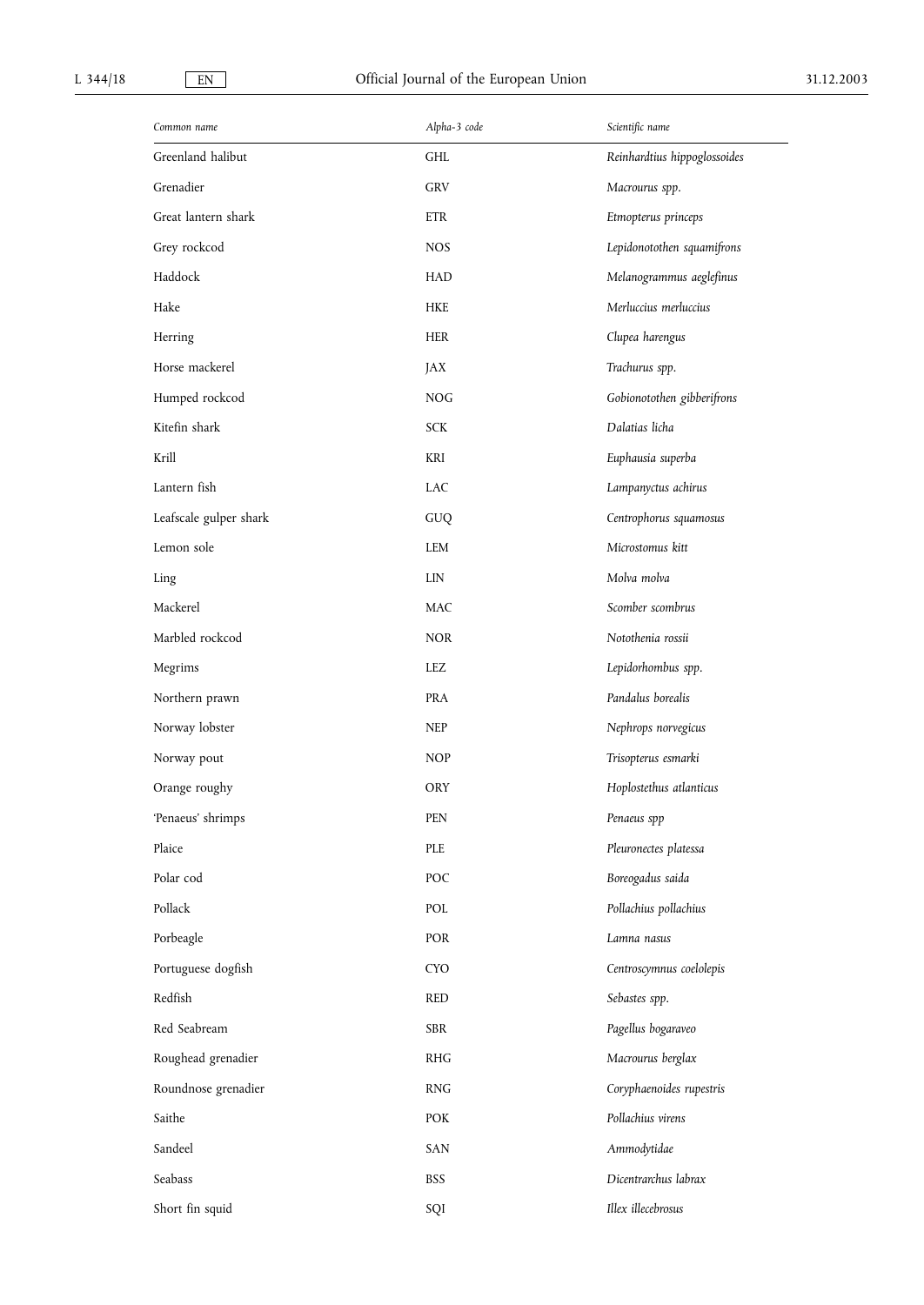| Common name            | Alpha-3 code | Scientific name               |
|------------------------|--------------|-------------------------------|
| Skates and rays        | SRX-RAJ      | Rajidae                       |
| Smooth lantern shark   | ETP          | Etmopterus pusillus           |
| Snow crab              | <b>PCR</b>   | Chionoecetes spp.             |
| South Georgian icefish | SGI          | Pseudochaenichthys georgianus |
| Spanish ling           | <b>SLI</b>   | Molva macrophthalmus          |
| Sprat                  | <b>SPR</b>   | Sprattus sprattus             |
| Spurdog                | <b>DGS</b>   | Squalus acanthias             |
| Swordfish              | SWO          | Xiphias gladius               |
| Toothfish              | TOP          | Dissostichus eleginoides      |
| Tope shark             | GAG          | Galeorhinus galeus            |
| Turbot                 | <b>TUR</b>   | Psetta maxima                 |
| Tusk                   | <b>USK</b>   | Brosme brosme                 |
| Unicorn icefish        | LIC          | Channichthys rhinoceratus     |
| Velvet belly           | <b>ETX</b>   | Etmopterus spinax             |
| White marlin           | <b>WHM</b>   | Tetrapturus alba              |
| Whiting                | <b>WHG</b>   | Merlangius merlangus          |
| Witch flounder         | WIT          | Glyptocephalus cynoglossus    |
| Yellowfin tuna         | <b>YFT</b>   | Thunnus albacares             |
| Yellowtail flounder    | <b>YEL</b>   | Limanda ferruginea            |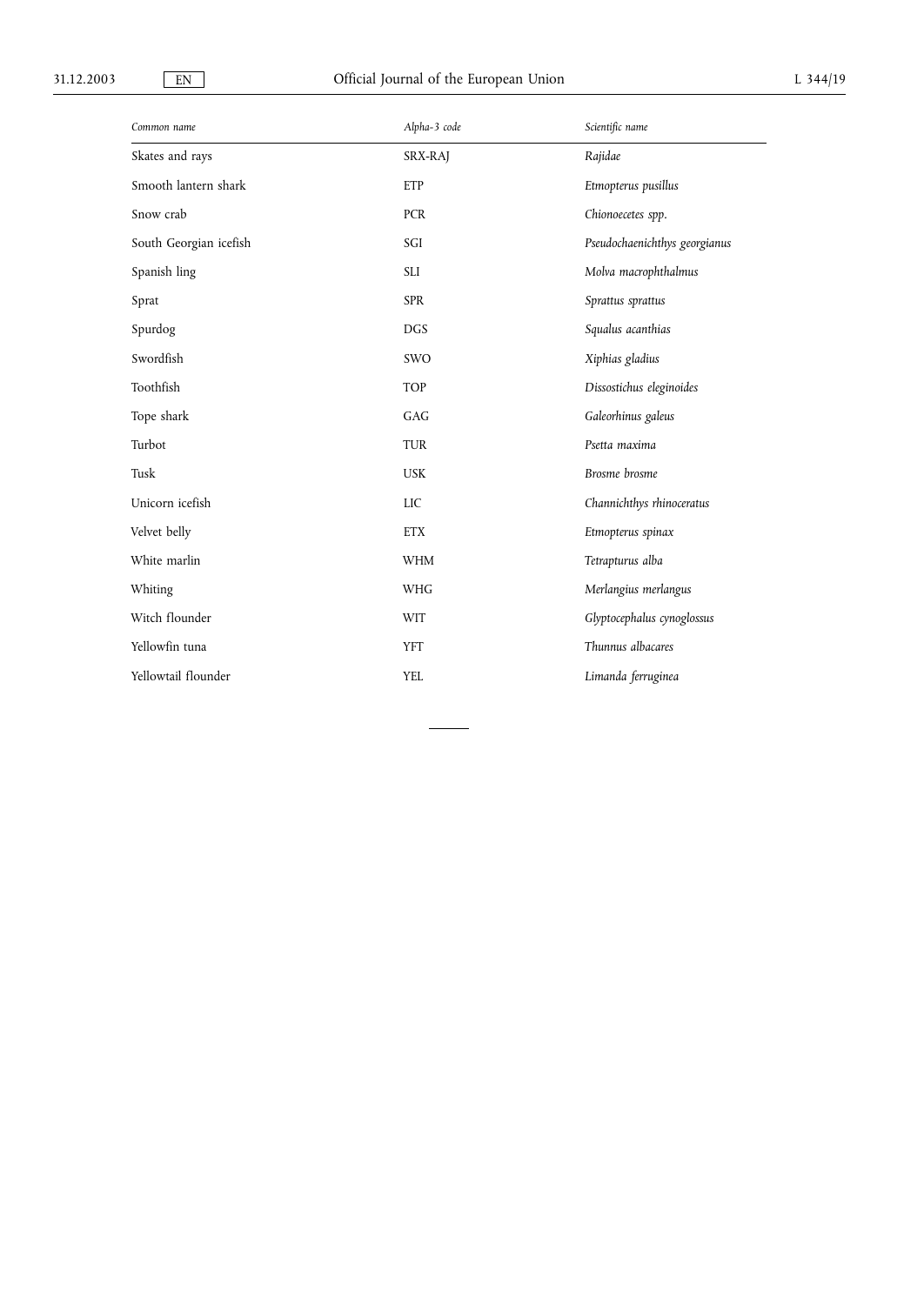#### *ANNEX IA*

# **BALTIC SEA**

All TACs in this area, except for plaice, are adopted in the framework of IBSFC.

| <b>Species:</b>         | Herring<br>Clupea harengus |                             | Zone: | Management Unit 3<br>HER/MU3                      |
|-------------------------|----------------------------|-----------------------------|-------|---------------------------------------------------|
| Finland<br>Sweden<br>EС |                            | 50 175<br>11 0 25<br>61 200 |       |                                                   |
| TAC                     |                            | 61 200                      |       |                                                   |
| Species:                | Herring                    |                             | Zone: | IIIbcd (EC waters), except Management Unit $3{1}$ |

| Species:  | Herring<br>Clupea harengus               | <i>L</i> one: | IIIbcd (EC waters), except Management Unit $\beta$ ( $\gamma$ )<br>HER/3BCD-C |
|-----------|------------------------------------------|---------------|-------------------------------------------------------------------------------|
| Denmark   | 8 279 $(3)(7)$                           |               |                                                                               |
| Germany   | 25 106 $(^{3})$ $(^{7})$                 |               |                                                                               |
| Estonia   | 14 5 3 6 $(2)$ $(5)$                     |               |                                                                               |
| Finland   | 9 3 8 6 $(3)$ $(7)$                      |               |                                                                               |
| Latvia    | $9834$ ( <sup>2</sup> ) ( <sup>5</sup> ) |               |                                                                               |
| Lithuania | 2 5 6 8 $(4)$ $(6)$                      |               |                                                                               |
| Poland    | 28 870 $(5)$                             |               |                                                                               |
| Sweden    | 36 499 $(^{3})$ $(^{7})$                 |               |                                                                               |
| EC        | 135 080 $(8)$                            |               |                                                                               |
| TAC       | 171 350                                  |               |                                                                               |

( <sup>1</sup>) Until the date of accession of the new Member States, the zone includes EC, Estonian, Latvian, Lithuanian and Polish waters.

( 2) Of the quotas allocated to Estonia and Latvia at least 11 260 tonnes must be fished in the Gulf of Riga (HER/03D-RG).

( 3) To be fished in EC waters only except 500 tonnes which may be fished in Lithuanian waters (HER/03D-LI) within a total EC quota of 500 tonnes. 4) Of which 500 tonnes may be fished in EC waters.

(

( 5) May not be fished in EC waters.

( 6) Excluding 500 tonnes transferred to Denmark, Germany, Finland and Sweden.

( 7) Including transfer from Lithuania.

( 8) Until the date of accession of the new Member States, the EC quota is 78 770 tonnes.

Footnotes 3, 4 and 5 shall apply until the date of accession of the new Member States.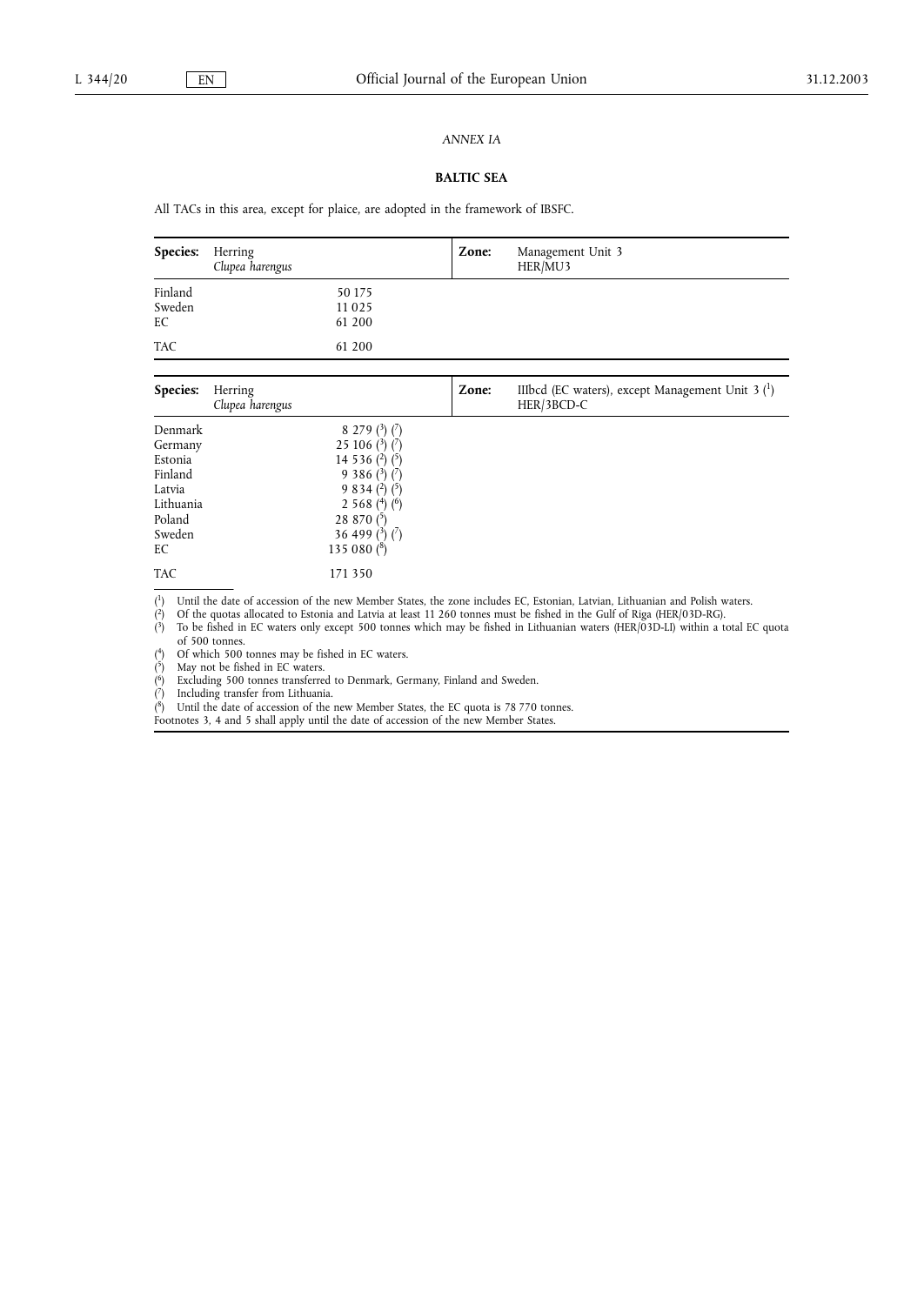| <b>Species:</b>                                                                           | Cod<br>Gadus morhua                                                                                                                                                                                                                                                                                                              | Zone: | Sub-divisions 25-32 (EC waters) $(1)$<br>$\text{COD}/\text{25}/\text{32}$ -            |
|-------------------------------------------------------------------------------------------|----------------------------------------------------------------------------------------------------------------------------------------------------------------------------------------------------------------------------------------------------------------------------------------------------------------------------------|-------|----------------------------------------------------------------------------------------|
| Denmark<br>Germany<br>Estonia<br>Finland<br>Latvia<br>Lithuania<br>Poland<br>Sweden<br>EС | 8 360 $(2)$ (4) (6) $(10)$<br>3 6 5 6 $\binom{2}{1}$ $\binom{4}{1}$ $\binom{6}{1}$ $\binom{10}{1}$<br>542 $(5)$ $(10)$<br>434 ( <sup>2</sup> ) ( <sup>4</sup> ) ( <sup>6</sup> ) ( <sup>10</sup> )<br>2 0 61 $\binom{7}{10}$<br>1 3 5 5 $(3)$ $(10)$<br>6 4 2 3 $(8)$ $(10)$<br>6 0 9 0 $(2)$ $(4)$ $(6)$ $(10)$<br>28 920 $(9)$ |       |                                                                                        |
| <b>TAC</b>                                                                                | 32 000 $(^{11})$                                                                                                                                                                                                                                                                                                                 |       | Analytical TAC where deductions of Article 5(2)<br>of Regulation (EC) No 847/96 apply. |

( 1) Until the date of accession of the new Member States, the zone includes EC, Estonian, Latvian, Lithuanian and Polish waters.

 $(2)$ 2) To be fished in EC waters only except 1 100 tonnes which may be fished in Lithuanian waters (COD/03DLI) within a total EC quota

of 1 100 tonnes.

( May be fished in EC waters within a total quota for sub-divisions 22-32 of 1 100 tonnes.

 $(4)$ 4) To be fished in EC waters only except 650 tonnes which may be fished in Estonian waters (COD/03D-E.) within a total EC quota of 650 tonnes.

( 5) May be fished in EC waters within a total quota for sub-divisions 22-32 of 650 tonnes.

 $(6)$ To be fished in EC waters only except 1 450 tonnes which may be fished in Latvian waters (COD/03D-LA) within a total EC quota of 1 450 tonnes.

( May be fished in EC waters within a total quota for sub-divisions 22-32 of 1 450 tonnes.

 $(^8)$ May not be fished in EC waters.

 $(9)$ Until the date of accession of the new Member States, the EC quota is 18 539 tonnes.

( May be fished in sub-divisions 22-24.

<sup>(11</sup>) TAC to be revised in light of new catch forecasts provided by the International Council for the Exploration of the Sea.

Footnotes 2, 3, 4, 5, 6, 7 and 8 shall apply until the date of accession of the new Member States.

| Species:                                                                  | Cod<br>Gadus morhua                                                                                                                         | Zone: | Sub-divisions 22-24 (EC waters) $(1)$<br>$\text{COD}/22/24$ - |
|---------------------------------------------------------------------------|---------------------------------------------------------------------------------------------------------------------------------------------|-------|---------------------------------------------------------------|
| Denmark<br>Germany<br>Estonia<br>Finland<br>Latvia<br>Lithuania<br>Poland | 8 5 5 7 $(7)$<br>3 742 $(7)$<br>555 $(2)$ $(7)$<br>444 $(7)$<br>2 109 $(^{3})$ $(^{7})$<br>1 3 8 7 (4) $(\frac{7}{2})$<br>6 574 $(5)$ $(7)$ |       |                                                               |
| Sweden<br>EC<br><b>TAC</b>                                                | 6 233 $(7)$<br>29 600 $(6)$<br>29 600 $(8)$                                                                                                 |       | Analytical TAC where deductions of Article 5(2)               |

 $(1)$ 1) Until the date of accession of the new Member States, the zone includes EC, and Polish waters.

 $(2)$ 2) May be fished in EC waters within a total quota for sub-divisions 22-32 of 650 tonnes.

 $\binom{3}{ }$ May be fished in EC waters within a total quota for sub-divisions 22-32 of 1 450 tonnes.

( 4) May be fished in EC waters within a total quota for sub-divisions 22-32 of 1 100 tonnes.

( May not be fished in EC waters.

 $\binom{6}{ }$ Until the date of accession of the new Member States, the EC quota is 18 975 tonnes.

 $(7)$ May be fished in sub-divisions 25-32.

 $(8)$ TAC to be revised in light of new catch forecasts provided by the International Council for the Exploration of the Sea.

Footnote 2, 3, 4 and 5 shall apply until the date of accession of the new Member States.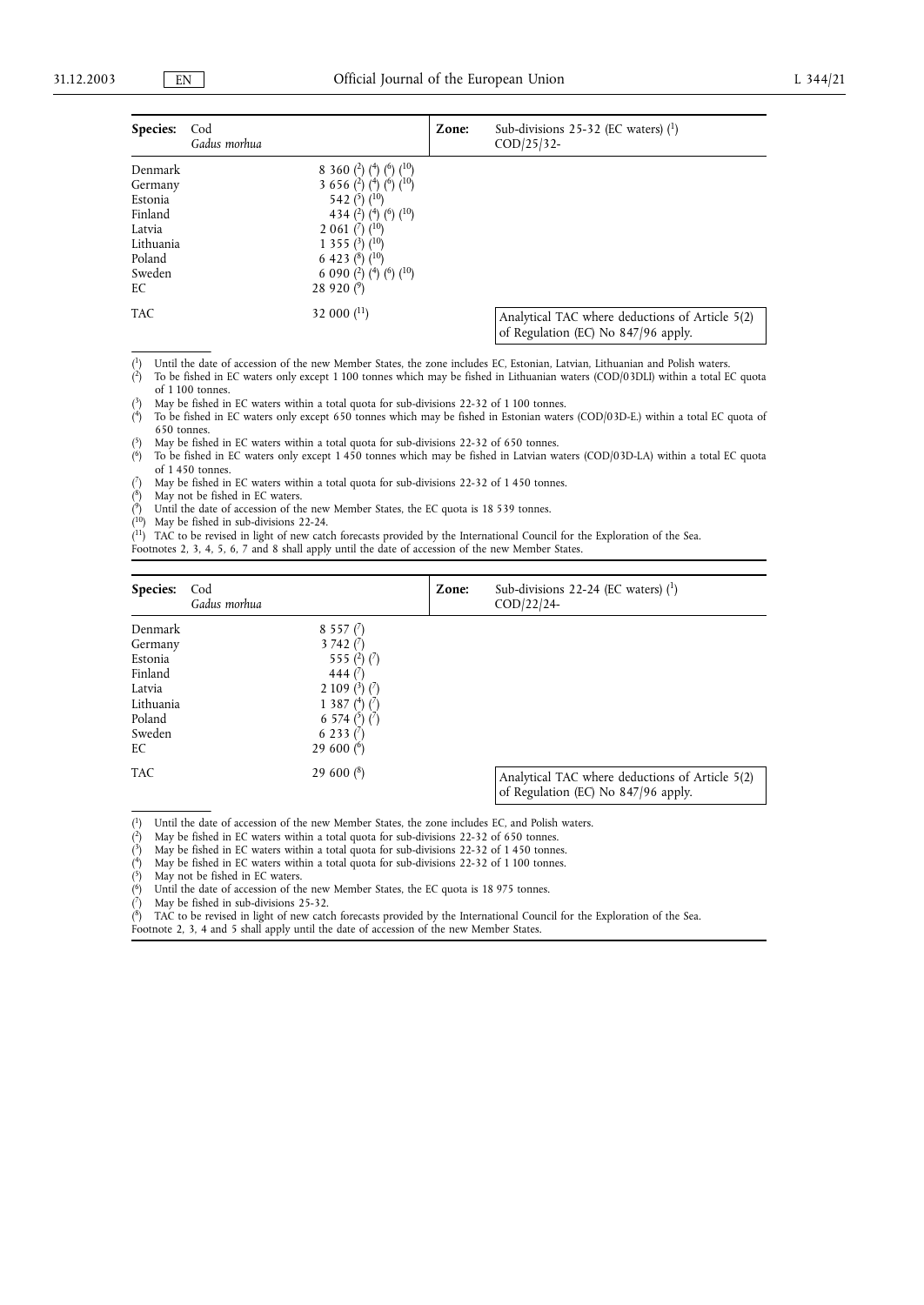| <b>Species:</b> | Plaice<br>Pleuronectes platessa | Zone: | IIIbcd (EC waters) $(^1)$<br>PLE/3BCD-C                                         |
|-----------------|---------------------------------|-------|---------------------------------------------------------------------------------|
| Denmark         | 2697                            |       |                                                                                 |
| Germany         | 300                             |       |                                                                                 |
| Sweden          | 203                             |       |                                                                                 |
| Poland          | 565 $(2)$                       |       |                                                                                 |
| EС              | 3 766 $(3)$                     |       |                                                                                 |
| TAC             | Not relevant                    |       | Precautionary TAC where Articles 3 and 4 of<br>Regulation (EC) No 847/96 apply. |

 $(1)$ 1) Until the date of accession of the new Member States, the zone includes EC and Polish waters.

 $(2)$ May not be fished in EC waters.

 $\ddot{\left(3\right)}$ Until the date of accession of the new Member States, the EC quota is 3 200 tonnes.

Footnote 2 shall apply until the date of accession of the new Member States.

| Species:   | Atlantic salmon<br>Salmo salar | Zone: | IIIbcd (EC waters) excluding Sub-division 32 $(1)$<br>SAL/3BCD-C                       |
|------------|--------------------------------|-------|----------------------------------------------------------------------------------------|
| Denmark    | 93 512 $(2)$ $(3)$ $(5)$       |       |                                                                                        |
| Germany    | 10 404 $(2)$ $(3)$ $(5)$       |       |                                                                                        |
| Estonia    | 9 5 0 4 $(2)$ $(4)$            |       |                                                                                        |
| Finland    | 116 603 $(2)$ $(3)$ $(5)$      |       |                                                                                        |
| Latvia     | 59 478 $(2)$ $(6)$             |       |                                                                                        |
| Lithuania  | 6 9 9 2 $(2)$ $(7)$            |       |                                                                                        |
| Poland     | 28 368 $(^{2})$ $(^{7})$       |       |                                                                                        |
| Sweden     | 126 400 $(2)$ $(3)$ $(5)$      |       |                                                                                        |
| EC         | 451 260 $(2)$ $(8)$            |       |                                                                                        |
| <b>TAC</b> | 460 000 $(^2)$                 |       | Analytical TAC where deductions of Article 5(2)<br>of Regulation (EC) No 847/96 apply. |

 $(1)$ 1) Until the date of accession of the new Member States, the zone includes EC, Estonian, Latvian, Lithuanian and Polish waters.

 $(2)$ Expressed by number of individual fish.

 $\chi^3$ 3) To be fished in EC waters only except 2 000 individuals which may be fished in Estonian waters (SAL/03D-E.) within a total EC quota of 2 000 individuals.

 $(4)$ 4) Of which 2 000 individuals may be fished in EC waters.

 $\overrightarrow{5}$ 5) To be fished in EC waters only except 3 000 individuals which may be fished in Latvian waters (SAL/03D-LA) within a total EC quota of 3 000 individuals. 6) Of which 3 000 individuals may be fished in EC waters.

(

 $(7)$ May not be fished in EC waters.

 $\binom{8}{ }$ Until the date of accession of the new Member States, the EC quota is 346 918 individuals.

Footnotes 3, 4, 5, 6 and 7 shall apply until the date of accession of the new Member States.

| Species:                 | Atlantic salmon<br>Salmo salar |                                                           | Zone: | Sub-division 32 of IBSFC $(1)$<br>SAL/03D-32                                           |
|--------------------------|--------------------------------|-----------------------------------------------------------|-------|----------------------------------------------------------------------------------------|
| Finland<br>Estonia<br>EC |                                | 28 490 $(2)$<br>3 2 5 5 $(2)$ $(3)$<br>31 745 $(2)$ $(4)$ |       |                                                                                        |
| <b>TAC</b>               |                                | 35 000 $(2)$                                              |       | Analytical TAC where deductions of Article 5(2)<br>of Regulation (EC) No 847/96 apply. |

 $(1)$ 1) Until the date of accession of the new Member States, the zone includes EC and Estonian waters.

 $\ddot{\left(3\right)}$ May not be fished in EC waters.

( Until the date of accession of the new Member States, the EC quota is 28 490 individuals.

Footnote 3 shall apply until the date of accession of the new Member States.

 $\check{r}$ Expressed by number of individual fish.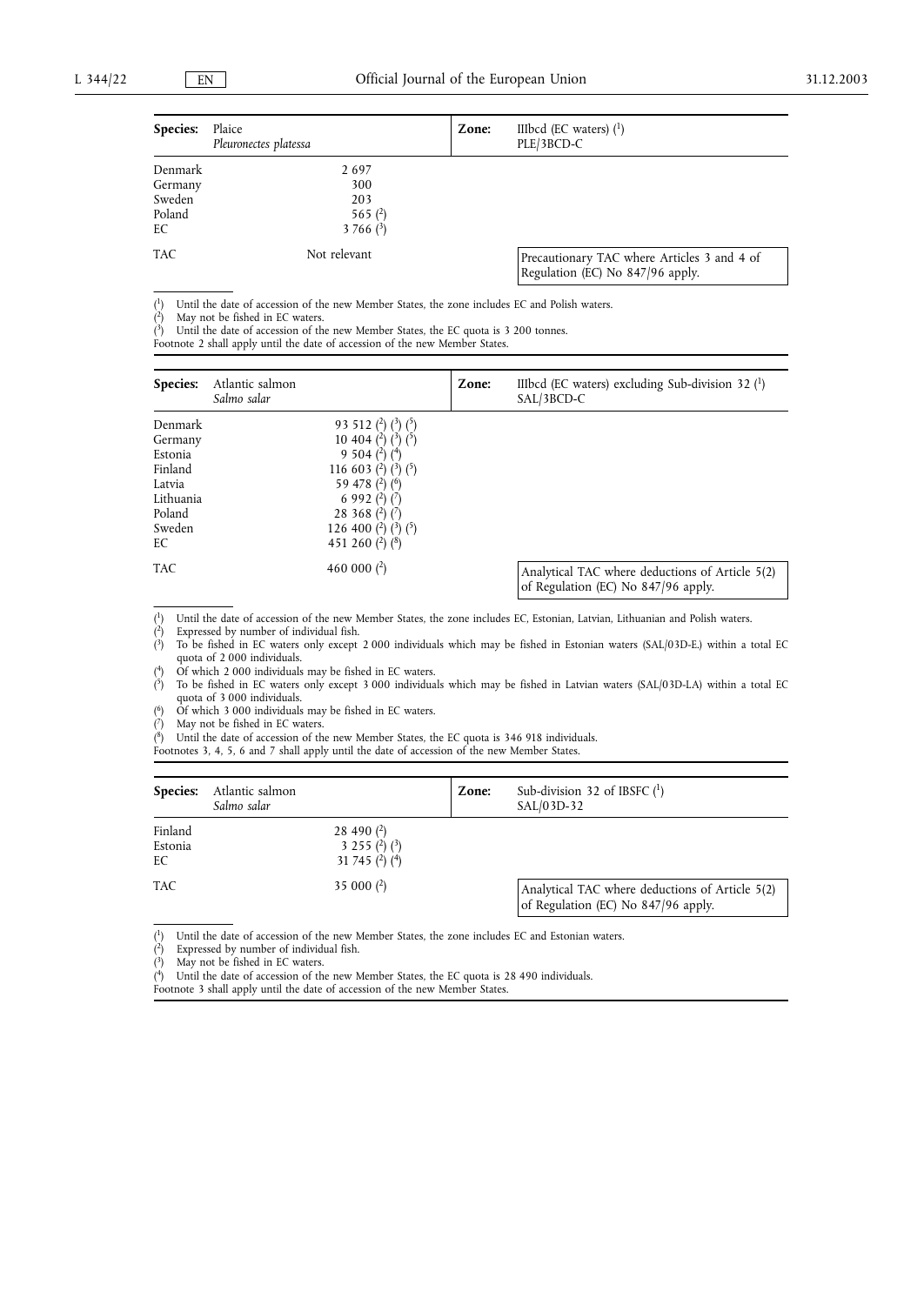| Species:   | Sprat<br>Sprattus sprattus | Zone: | IIIbcd (EC waters) $(1)$<br>SPR/3BCD-C                                                 |
|------------|----------------------------|-------|----------------------------------------------------------------------------------------|
| Denmark    | 37 254 $(2)$ $(4)$         |       |                                                                                        |
| Germany    | 23 601 $(2)$ $(4)$         |       |                                                                                        |
| Estonia    | 43 260 $(6)$               |       |                                                                                        |
| Finland    | 19 501 $(2)$ $(4)$         |       |                                                                                        |
| Latvia     | 52 249 $(5)$               |       |                                                                                        |
| Lithuania  | 18 901 $(3)$               |       |                                                                                        |
| Poland     | 110 880 $(6)$              |       |                                                                                        |
| Sweden     | 72 019 $(2)$ $(4)$         |       |                                                                                        |
| EC         | 377 665 $(7)$              |       |                                                                                        |
| <b>TAC</b> | 420 000                    |       | Analytical TAC where deductions of Article 5(2)<br>of Regulation (EC) No 847/96 apply. |

 $\binom{1}{ }$ 1) Until the date of accession of the new Member States, the zone includes EC, Estonian, Latvian, Lithuanian and Polish waters.

 $\left( \frac{2}{3} \right)$ 2) To be fished in EC waters only except 3 000 tonnes which may be fished in Lithuanian waters (SPR/03D-LI) within a total EC quota of 3 000 tonnes.

 $(3)$ 3) Of which 3 000 tonnes may be fished in EC waters.

 $(4)$ 4) To be fished in EC waters only except 6 000 tonnes which may be fished in Latvian waters (SPR/03D-LA) within a total EC quota of 6 000 tonnes.

 $(5)$ Of which 6 000 tonnes may be fished in EC waters.<br>May not be fished in EC waters.

( 6) May not be fished in EC waters.

( 7) Until the date of accession of the new Member States, the EC quota is 152 376 tonnes.

Footnotes 2, 3, 4, 5 and 6 shall apply until the date of accession of the new Member States.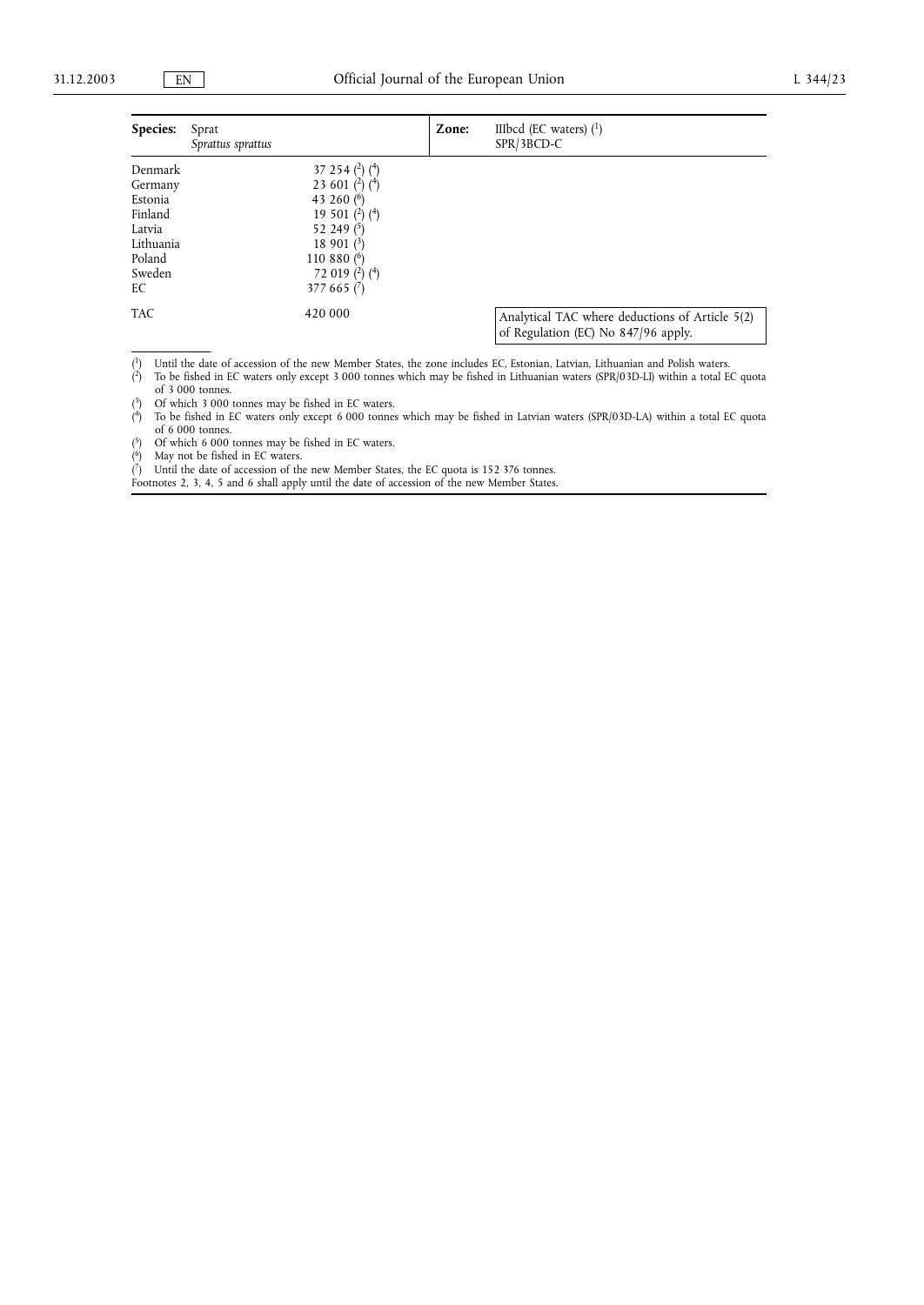#### *ANNEX IB*

# **SKAGERRAK, KATTEGAT, NORTH SEA AND WESTERN COMMUNITY WATERS**

# **ICES areas Vb (EC waters), VI, VII, VIII, IX, X, CECAF (EC waters), and French Guyana**

| <b>Species:</b>                 | Sandeel<br>Ammodytidae |                                     | Zone: | IV (Norwegian waters)<br>$SAN/04-N$ . |
|---------------------------------|------------------------|-------------------------------------|-------|---------------------------------------|
| Denmark<br>United Kingdom<br>EС |                        | 124 450<br>6 5 5 0<br>131 000 $(1)$ |       |                                       |
| TAC                             |                        | Not relevant                        |       |                                       |

 $(1)$ 1) Provisional quota, pending the conclusion of fisheries consultations with Norway for 2004.

| Species:<br>Sandeel<br>Ammodytidae                   |                                                               | Zone: | IIa ( <sup>1</sup> ), Skagerrak, Kattegat, North Sea ( <sup>1</sup> )<br>$SAN/24$ . |
|------------------------------------------------------|---------------------------------------------------------------|-------|-------------------------------------------------------------------------------------|
| Denmark<br>United Kingdom<br>All Member States<br>EC | 727472<br>15 901<br>$27826$ ( <sup>2</sup> )<br>771 200 $(5)$ |       |                                                                                     |
| Norway<br>Faroe Islands                              | 35 000 $(^{3})$ $(^{5})$<br>20 000 $(^{3})$ $(^{4})$          |       |                                                                                     |
| TAC.                                                 | 826 200                                                       |       | Precautionary TAC where Articles 3 and 4 of<br>Regulation (EC) No 847/96 apply.     |

 $\binom{1}{ }$ 1) EC waters excluding waters within 6 miles of United Kingdom baselines at Shetland, Fair Isle and Foula.

( Except Denmark and the United Kingdom.

( To be taken in the North Sea.

 $(4)$ 4) Includes Norway pout and a maximum of 4 000 tonnes of sprat. The sprat and a maximum of 6 000 tonnes of Norway pout may be fished in division VIa north of 56°30'N.

 $(5)$ 5) Provisional quota, pending the conclusion of fisheries consultations with Norway for 2004.

|            | <b>Species:</b> Basking shark<br>Cetorhinus maximus | Zone: | EC waters of zones IV, VI and VII<br><b>BSK/467</b> |
|------------|-----------------------------------------------------|-------|-----------------------------------------------------|
| EC         |                                                     |       |                                                     |
| <b>TAC</b> |                                                     |       |                                                     |
|            |                                                     |       |                                                     |

| Species:                           | Herring $(1)$<br>Clupea harengus   | Zone: | Skagerrak and Kattegat<br>HER/03A.                                                     |
|------------------------------------|------------------------------------|-------|----------------------------------------------------------------------------------------|
| Denmark<br>Germany<br>Sweden<br>EC | 29 177<br>467<br>30 5 21<br>60 164 |       |                                                                                        |
| Faroe Islands                      | 500 $(2)$                          |       |                                                                                        |
| <b>TAC</b>                         | 70 000 $(^3)$                      |       | Analytical TAC where deductions of Article 5(2)<br>of Regulation (EC) No 847/96 apply. |

 $(1)$ <sup>1</sup>) Landed as the entire catch or sorted from the remainder of the catch.

 $(2)$ 2) To be taken in Skagerrak.

 $(^3)$ 3) Provisional TAC, pending the conclusion of fisheries consultations with Norway for 2004.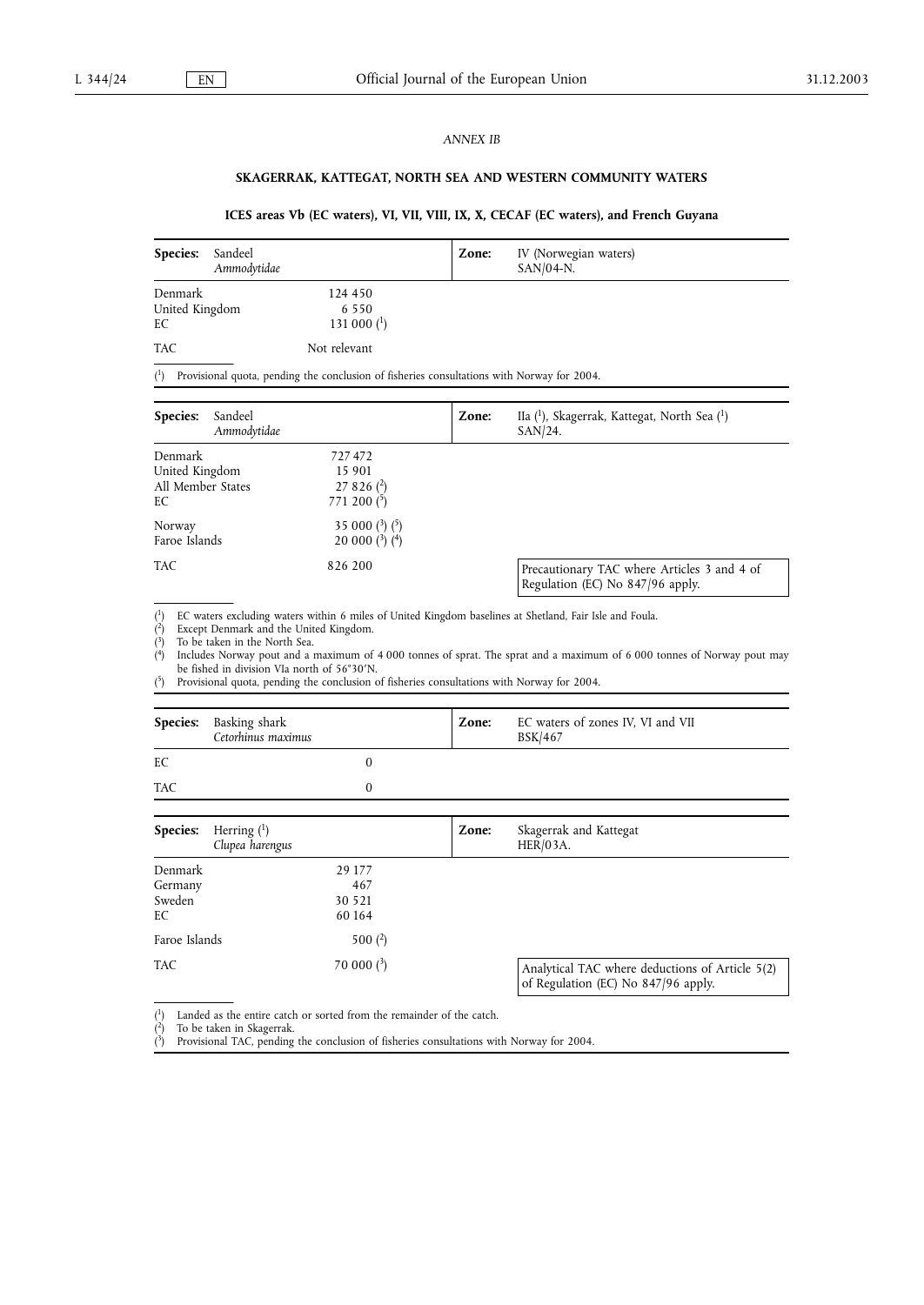| Herring $(1)$<br><b>Species:</b><br>Clupea harengus |                  | Zone: | North Sea north of 53°30' N<br>HER/4AB. |
|-----------------------------------------------------|------------------|-------|-----------------------------------------|
| Denmark                                             | 77 196           |       |                                         |
| Germany                                             | 48 208           |       |                                         |
| France                                              | 18 250           |       |                                         |
| The Netherlands                                     | 50 068           |       |                                         |
| Sweden                                              | 4680             |       |                                         |
| United Kingdom                                      | 62 100           |       |                                         |
| EC                                                  | 260 502          |       |                                         |
| Norway                                              | 50 000 $(2)$     |       |                                         |
| <b>TAC</b>                                          | 460 000 $(^{3})$ |       |                                         |

( 1) Landed as the entire catch or sorted from the remainder of the catch, Member States must inform the Commission of their landings of herring distinguishing between ICES Divisions IVa and IVb (zones HER/04A. and HER/04B.). 2) May be taken in EC waters. Catches taken within this quota are to be deducted from Norway's share of the TAC.

(

 $^{(3)}$ <sup>3</sup>) Provisional TAC, pending the conclusion of fisheries consultations with Norway for 2004.

#### **Special conditions:**

Within the limits of the abovementioned quotas, no more than the quantities given below may be taken in the zones specified:

|    | Norwegian waters south of 62° N<br>$(HER/04-NFS)$ |  |  |
|----|---------------------------------------------------|--|--|
| EC | 50 000 $(^3)$                                     |  |  |

| <b>Species:</b> Herring | Clupea harengus                | Zone: | Norwegian waters south of 62° N<br>$HER/04-N.$ |
|-------------------------|--------------------------------|-------|------------------------------------------------|
| Sweden<br>EC            | 910 $(^1)$ $(^2)$<br>$910(^2)$ |       |                                                |
| <b>TAC</b>              | 460 000 $(2)$                  |       |                                                |

 $(1)$ By-catches of cod, haddock, pollack and whiting and saithe shall be counted against the quota for these species.  $\ddot{(^2)}$ 2) Provisional TAC, pending the conclusion of fisheries consultations with Norway for 2004.

| Species:        | Herring $(1)$<br>Clupea harengus |                              | Zone: | IVc $(^2)$ , VIId<br>HER/4CXB7D |
|-----------------|----------------------------------|------------------------------|-------|---------------------------------|
| Belgium         |                                  | $9159(^{3})$                 |       |                                 |
| Denmark         |                                  | 1 5 2 6 $(3)$                |       |                                 |
| Germany         |                                  | $953(^{3})$                  |       |                                 |
| France          |                                  | $17\;178\;$ ( <sup>3</sup> ) |       |                                 |
| The Netherlands |                                  | 30 621 $(3)$                 |       |                                 |
| United Kingdom  |                                  | 6 6 6 2 $(^{3})$             |       |                                 |
| EC              |                                  | 66 098                       |       |                                 |
| <b>TAC</b>      |                                  | 460 000 $(4)$                |       |                                 |

( Landed as the entire catch or sorted from the remainder of the catch.

 $(2)$ 2) Except Blackwater stock: reference is to the herring stock in the maritime region of the Thames estuary within a zone delimited by a line running due south from Landguard Point (51°56' N, 1°19.1' E) to latitude 51°33' N and hence due west to a point on the coast of the United Kingdom.

 $(3)$ 3) Transfers of up to 50 % of this quota may be affected to ICES Division IVb. However, such transfers must be notified in advance to the Commission.

 $(4)$ 4) Provisional TAC, pending the conclusion of fisheries consultations with Norway for 2004.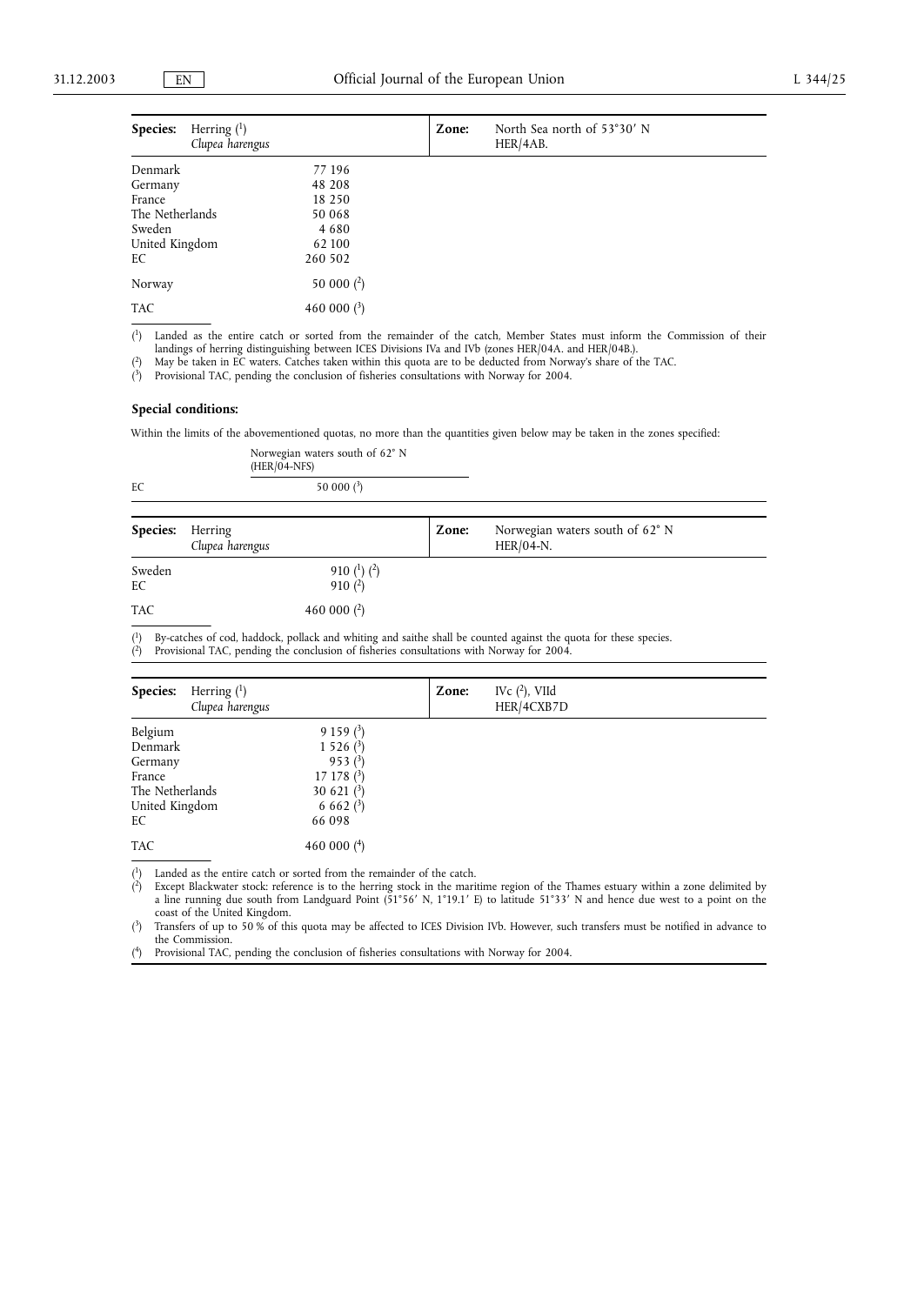| Species:        | Herring<br>Clupea harengus | Zone: | $Vb$ , VIaN $(^1)$ , VIb<br>HER/5B6ANB                                                 |
|-----------------|----------------------------|-------|----------------------------------------------------------------------------------------|
| Germany         | 3 2 8 0                    |       |                                                                                        |
| France          | 621                        |       |                                                                                        |
| Ireland         | 4 4 3 2                    |       |                                                                                        |
| The Netherlands | 3 2 8 0                    |       |                                                                                        |
| United Kingdom  | 17 727                     |       |                                                                                        |
| EС              | 29 340                     |       |                                                                                        |
| Faroe Islands   | 660 $(2)$                  |       |                                                                                        |
| <b>TAC</b>      | 30 000                     |       | Analytical TAC where deductions of Article 5(2)<br>of Regulation (EC) No 847/96 apply. |

 $(1)$ 1) Reference is to the herring stock in ICES Division VIa, north of 56°00¡ N and in that part of VIa which is situated east of 07°00¡ <sup>W</sup> and north of 55°00′ N, excluding the Clyde.<br><sup>2</sup>) This quota may only be taken in Division VIa north of 56°30′ N.

 $(2)$ 

| Species:                         | Hering<br>Clupea harengus |                            | Zone: | VIaS $(^1)$ , VIIbc<br>HER/6AS7BC                                            |
|----------------------------------|---------------------------|----------------------------|-------|------------------------------------------------------------------------------|
| Ireland<br>The Netherlands<br>EС |                           | 12727<br>1 2 7 3<br>14 000 |       |                                                                              |
| <b>TAC</b>                       |                           | 14 000                     |       | Analytical TAC where Articles 3 and 4 of<br>Regulation (EC) No 847/96 apply. |

 $(1)$ Reference is to the herring stock in ICES Division VIa, south of 56°00' N and west of 07°00' W.

| Species:             | Herring<br>Clupea harengus |                | Zone: | VIa Clyde $(1)$<br>HER/06ACL.                                                   |
|----------------------|----------------------------|----------------|-------|---------------------------------------------------------------------------------|
| United Kingdom<br>EC |                            | 1 000<br>1 000 |       |                                                                                 |
| <b>TAC</b>           |                            | 1 000          |       | Precautionary TAC where Articles 3 and 4 of<br>Regulation (EC) No 847/96 apply. |

 $(1)$ 1) Clyde stock: reference is to the herring stock in the maritime area situated to the north-east of a line drawn between the Mull of Kintyre and Corsewall Point.

| <b>Species:</b>                 | Herring<br>Clupea harengus |                               | Zone: | VIIa $($ <sup>1</sup> )<br>HER/07A/MM                                                  |
|---------------------------------|----------------------------|-------------------------------|-------|----------------------------------------------------------------------------------------|
| Ireland<br>United Kingdom<br>EC |                            | 1 2 5 0<br>3 5 5 0<br>4 8 0 0 |       |                                                                                        |
| <b>TAC</b>                      |                            | 4 8 0 0                       |       | Analytical TAC where deductions of Article 5(2)<br>of Regulation (EC) No 847/96 apply. |

 $(1)$ <sup>1</sup>) ICES Division VIIa is reduced by the area added to the ICES area VIIghjk bounded:

— to the north by latitude 52° 30′N<br>— to the south by latitude 52° 00′N

— to the south by latitude  $52^{\circ}$  00'N<br>— to the west by the coast of Ireland

— to the north by latitude 52° 30′N<br>
— to the south by latitude 52° 00′N<br>
— to the west by the coast of Ireland<br>
— to the east by the coast of the Unit

— to the east by the coast of the United Kingdom.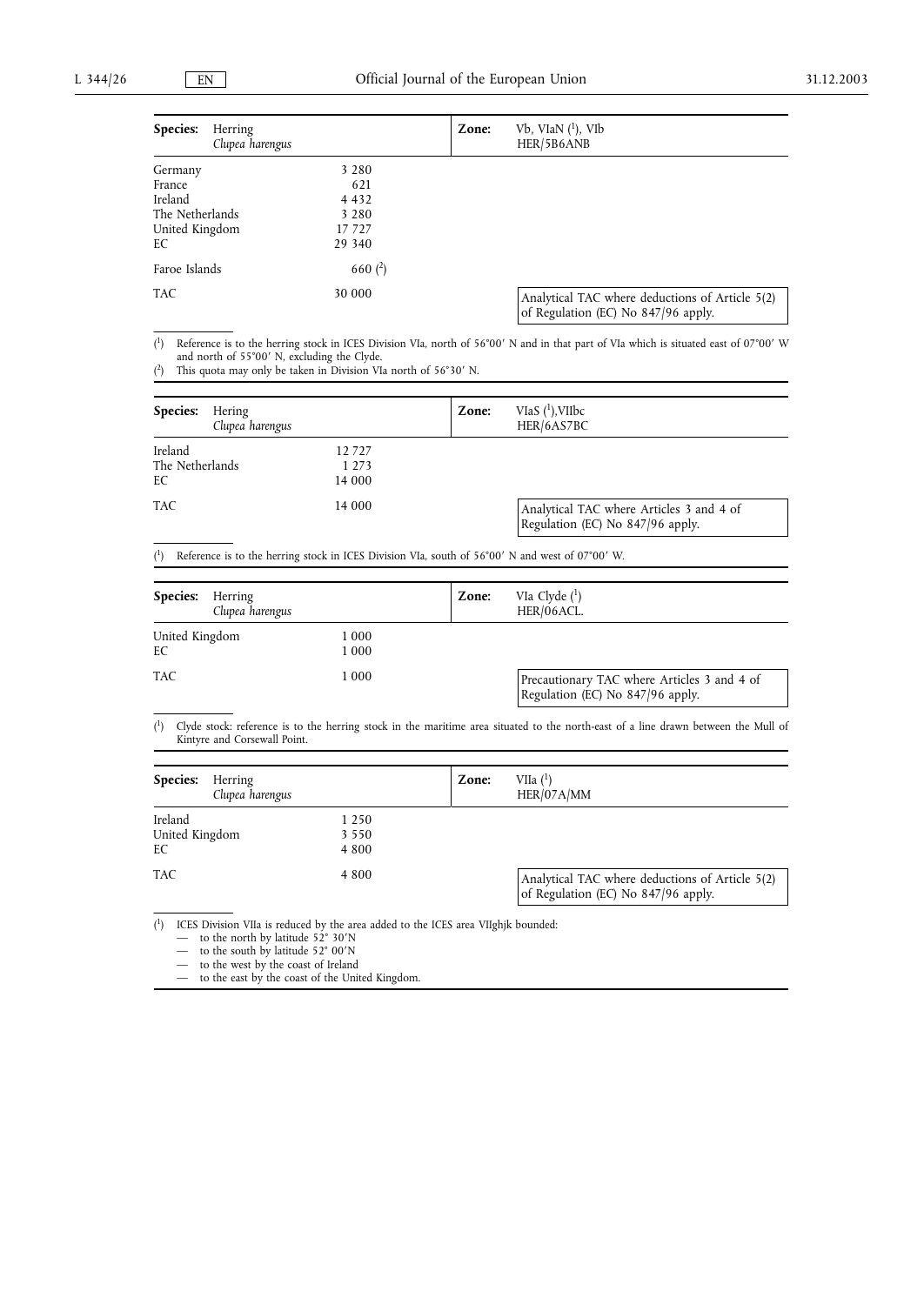| Species:                                                                | Herring<br>Clupea harengus                                                                                                                                                                                                          |                                                                              | Zone: | VIIe,f<br>HER/ZEF.                                                                     |
|-------------------------------------------------------------------------|-------------------------------------------------------------------------------------------------------------------------------------------------------------------------------------------------------------------------------------|------------------------------------------------------------------------------|-------|----------------------------------------------------------------------------------------|
| France<br>United Kingdom<br>EС                                          |                                                                                                                                                                                                                                     | 500<br>500<br>1 0 0 0                                                        |       |                                                                                        |
| TAC                                                                     |                                                                                                                                                                                                                                     | 1 0 0 0                                                                      |       | Precautionary TAC where Articles 3 and 4 of<br>Regulation (EC) No 847/96 apply.        |
| Species:                                                                | Herring<br>Clupea harengus                                                                                                                                                                                                          |                                                                              | Zone: | VIIg, h, j, k $(^1)$<br>HER/7GK.                                                       |
| Germany<br>France<br>Ireland<br>The Netherlands<br>United Kingdom<br>EС |                                                                                                                                                                                                                                     | 144<br>802<br>11 2 3 5<br>802<br>16<br>13 000                                |       |                                                                                        |
| TAC                                                                     |                                                                                                                                                                                                                                     | 13 000                                                                       |       | Analytical TAC where Articles 3 and 4 of<br>Regulation (EC) No 847/96 apply.           |
| $\binom{1}{ }$                                                          | ICES Division VIIg, h,j, k is increased by the area bounded:<br>to the north by latitude 52° 30'N,<br>to the south by latitude 52° 00'N,<br>to the west by the coast of Ireland,<br>to the east by the coast of the United Kingdom. |                                                                              |       |                                                                                        |
| Species:                                                                | Anchovy<br>Engraulis encrasicolus                                                                                                                                                                                                   |                                                                              | Zone: | VШ<br>$ANE/08$ .                                                                       |
| Spain<br>France<br>EC                                                   |                                                                                                                                                                                                                                     | 29 700<br>3 3 0 0<br>33 000                                                  |       |                                                                                        |
| TAC                                                                     |                                                                                                                                                                                                                                     | 33 000 $($ <sup>1</sup> $)$                                                  |       |                                                                                        |
| $\binom{1}{1}$                                                          |                                                                                                                                                                                                                                     | This TAC will be reviewed during 2004 in the light of new scientific advice. |       |                                                                                        |
| Species:                                                                | Anchovy<br>Engraulis encrasicolus                                                                                                                                                                                                   |                                                                              | Zone: | IX, X, CECAF $34.1.1$ (EC waters)<br>ANE/9/3411                                        |
| Spain<br>Portugal<br>EC                                                 |                                                                                                                                                                                                                                     | 3826<br>4 1 7 4<br>8 0 0 0                                                   |       |                                                                                        |
| <b>TAC</b>                                                              |                                                                                                                                                                                                                                     | 8 0 0 0                                                                      |       |                                                                                        |
| Species:                                                                | Cod<br>Gadus morhua                                                                                                                                                                                                                 |                                                                              | Zone: | Skagerrak<br>$\text{COD}/\text{03AN}.$                                                 |
| Belgium<br>Denmark<br>Germany<br>The Netherlands<br>Sweden<br>EС        |                                                                                                                                                                                                                                     | 10<br>3 1 1 9<br>78<br>20<br>546<br>3773                                     |       |                                                                                        |
| TAC                                                                     |                                                                                                                                                                                                                                     | 3 900 $($ <sup>1</sup> $)$                                                   |       | Analytical TAC where deductions of Article 5(2)<br>of Regulation (EC) No 847/96 apply. |

 $(^1)$ 1) Provisional TAC, pending the conclusion of fisheries consultations with Norway for 2004.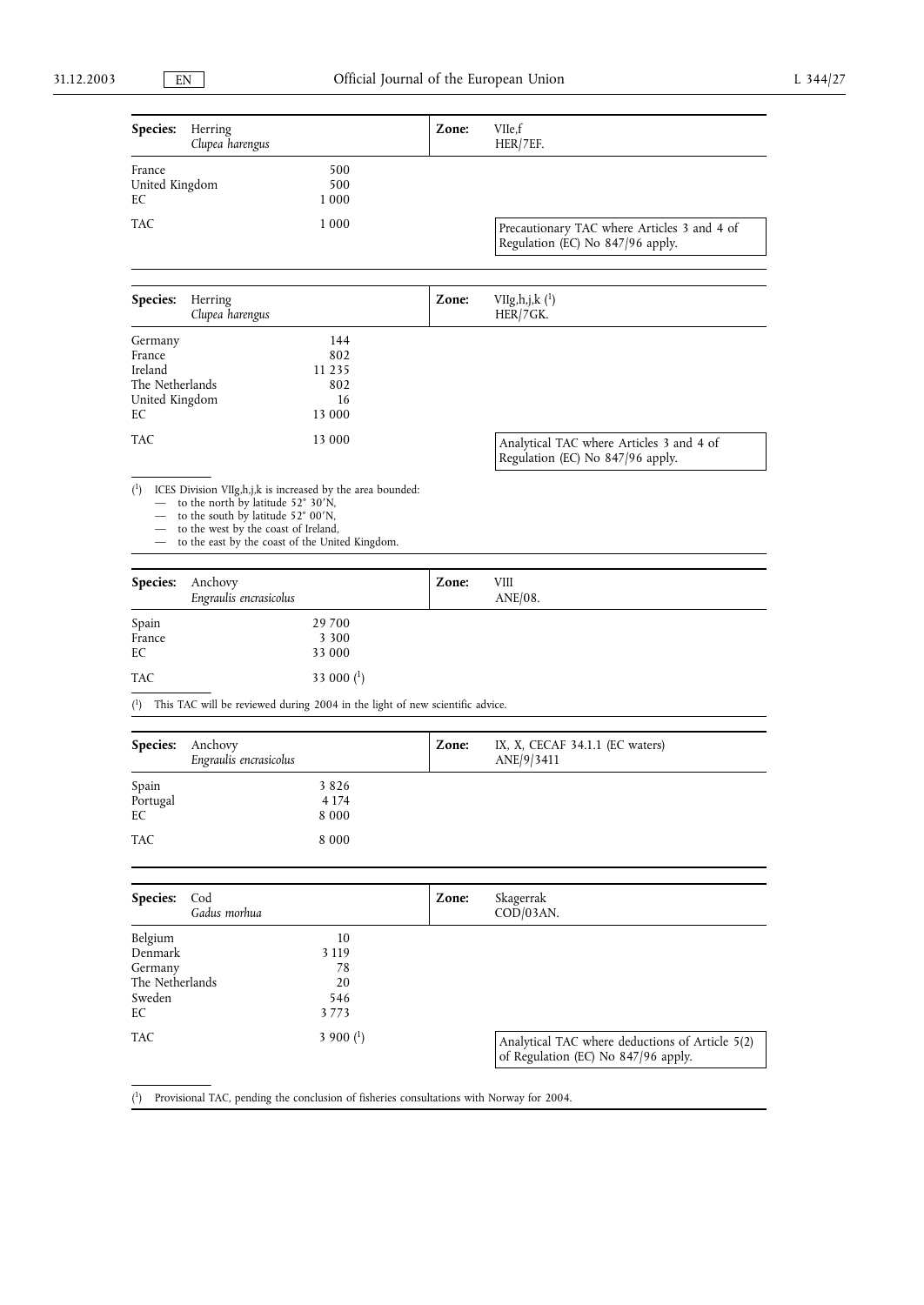| Species:        | Cod<br>Gadus morhua |         | Zone: | Kattegat<br>COD/03AS.                                                                  |
|-----------------|---------------------|---------|-------|----------------------------------------------------------------------------------------|
| Denmark         |                     | 841     |       |                                                                                        |
| Germany         |                     | 17      |       |                                                                                        |
| Sweden          |                     | 505     |       |                                                                                        |
| EС              |                     | 1 3 6 3 |       |                                                                                        |
| TAC             |                     | 1 3 6 3 |       | Analytical TAC where deductions of Article 5(2)<br>of Regulation (EC) No 847/96 apply. |
|                 |                     |         |       |                                                                                        |
| <b>Species:</b> | Cod<br>Gadus morhua |         | Zone: | IIa (EC waters), North Sea<br>COD/2AC4.                                                |
| Belgium         |                     | 807     |       |                                                                                        |
| Denmark         |                     | 4635    |       |                                                                                        |
| Germany         |                     | 2939    |       |                                                                                        |
| France          |                     | 997     |       |                                                                                        |
| The Netherlands |                     | 2 6 1 9 |       |                                                                                        |

TAC 27 300  $(2)$  Analytical TAC where deductions of Article 5(2) of Regulation (EC) No 847/96 apply.

( 1) May be taken in EC waters. Catches taken within this quota are to be deducted from Norway's share of the TAC.

( 2) Provisional TAC, pending the conclusion of fisheries consultations with Norway for 2004.

EC 22 659

# **Special conditions:**

United Kingdom<br>EC

Sweden 31<br>United Kingdom 31<br>10 631

Norway  $4641$   $\binom{1}{1}$ 

Within the limits of the abovementioned quotas, no more than the quantities given below may be taken in the zones specified:

|              | Norwegian waters<br>$(COD/04-NFS)$                 |       |                                                                                                                    |
|--------------|----------------------------------------------------|-------|--------------------------------------------------------------------------------------------------------------------|
| EC           | 19 694 $(2)$                                       |       |                                                                                                                    |
| Species:     | Cod<br>Gadus morhua                                | Zone: | Norwegian waters south of 62°N<br>$\text{COD}/\text{04-N}.$                                                        |
| Sweden<br>EC | 426 $($ <sup>1</sup> $)$<br>426 $($ <sup>1</sup> ) |       |                                                                                                                    |
| <b>TAC</b>   | Not relevant                                       |       |                                                                                                                    |
| $^{(1)}$     |                                                    |       | Pending the conclusion of Consultations between the European Community, on behalf of Sweden, and Norway, for 2004. |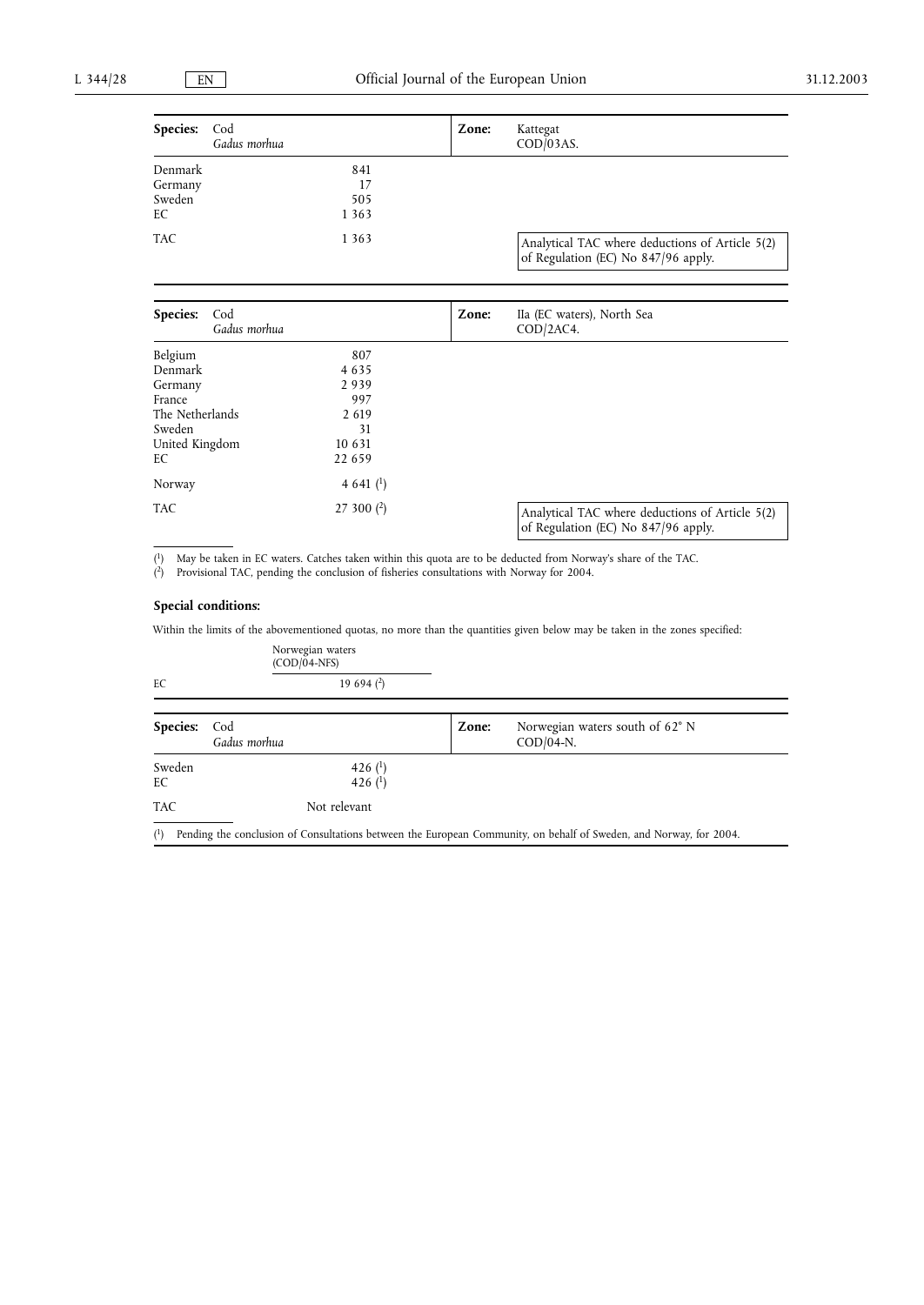| Species:<br>Cod<br>Gadus morhua |     | Zone: | Vb (EC waters), VI, XII, XIV<br>COD/561214                                             |
|---------------------------------|-----|-------|----------------------------------------------------------------------------------------|
| Belgium                         |     |       |                                                                                        |
| Germany                         | 13  |       |                                                                                        |
| France                          | 135 |       |                                                                                        |
| Ireland                         | 191 |       |                                                                                        |
| United Kingdom                  | 508 |       |                                                                                        |
| EС                              | 848 |       |                                                                                        |
| TAC                             | 848 |       | Analytical TAC where deductions of Article 5(2)<br>of Regulation (EC) No 847/96 apply. |

# **Special conditions:**

Within the limits of the abovementioned quotas, no more than the quantities given below may be taken in the zones specified:

|                                                                                |                                                  | Vb (EC zone), Vla<br>(COD/5BC6A.)                      |       |                                                                                        |
|--------------------------------------------------------------------------------|--------------------------------------------------|--------------------------------------------------------|-------|----------------------------------------------------------------------------------------|
| Belgium<br>Germany<br>France<br>Ireland<br>United Kingdom<br>EС                |                                                  | 3<br>24<br>258<br>101<br>428<br>814                    |       |                                                                                        |
| Species:                                                                       | Cod<br>Gadus morhua                              |                                                        | Zone: | VIIa<br>$\text{COD}/\text{07A}.$                                                       |
| Belgium<br>France<br>Ireland<br>The Netherlands<br>United Kingdom<br>EC<br>TAC |                                                  | 29<br>79<br>1416<br>7<br>620<br>2 1 5 0                |       |                                                                                        |
|                                                                                |                                                  | 2 1 5 0                                                |       | Analytical TAC where deductions of Article 5(2)<br>of Regulation (EC) No 847/96 apply. |
| Species:                                                                       | Cod<br>Gadus morhua                              |                                                        | Zone: | VIIb-k, VIII, IX, X, CECAF 34.1.1 (EC waters)<br>COD/7X7A34                            |
| Belgium<br>France<br>Ireland<br>The Netherlands<br>United Kingdom<br>EC        |                                                  | 242<br>4 1 4 9<br>824<br>35<br>450<br>5700             |       |                                                                                        |
| TAC                                                                            |                                                  | 5700                                                   |       | Analytical TAC where deductions of Article 5(2)<br>of Regulation (EC) No 847/96 apply. |
|                                                                                |                                                  |                                                        |       |                                                                                        |
| Species:                                                                       | Porbeagle<br>Lamna nasus                         |                                                        | Zone: | EC waters of zones IV, VI and VII<br>POR/467.                                          |
| EС<br>Norway<br>Faroe Islands                                                  |                                                  | Not subject to restriction<br>pm<br>125 <sup>(1)</sup> |       |                                                                                        |
| TAC                                                                            |                                                  | Not relevant                                           |       |                                                                                        |
|                                                                                | $\binom{1}{1}$ Only to be fished with long line. |                                                        |       |                                                                                        |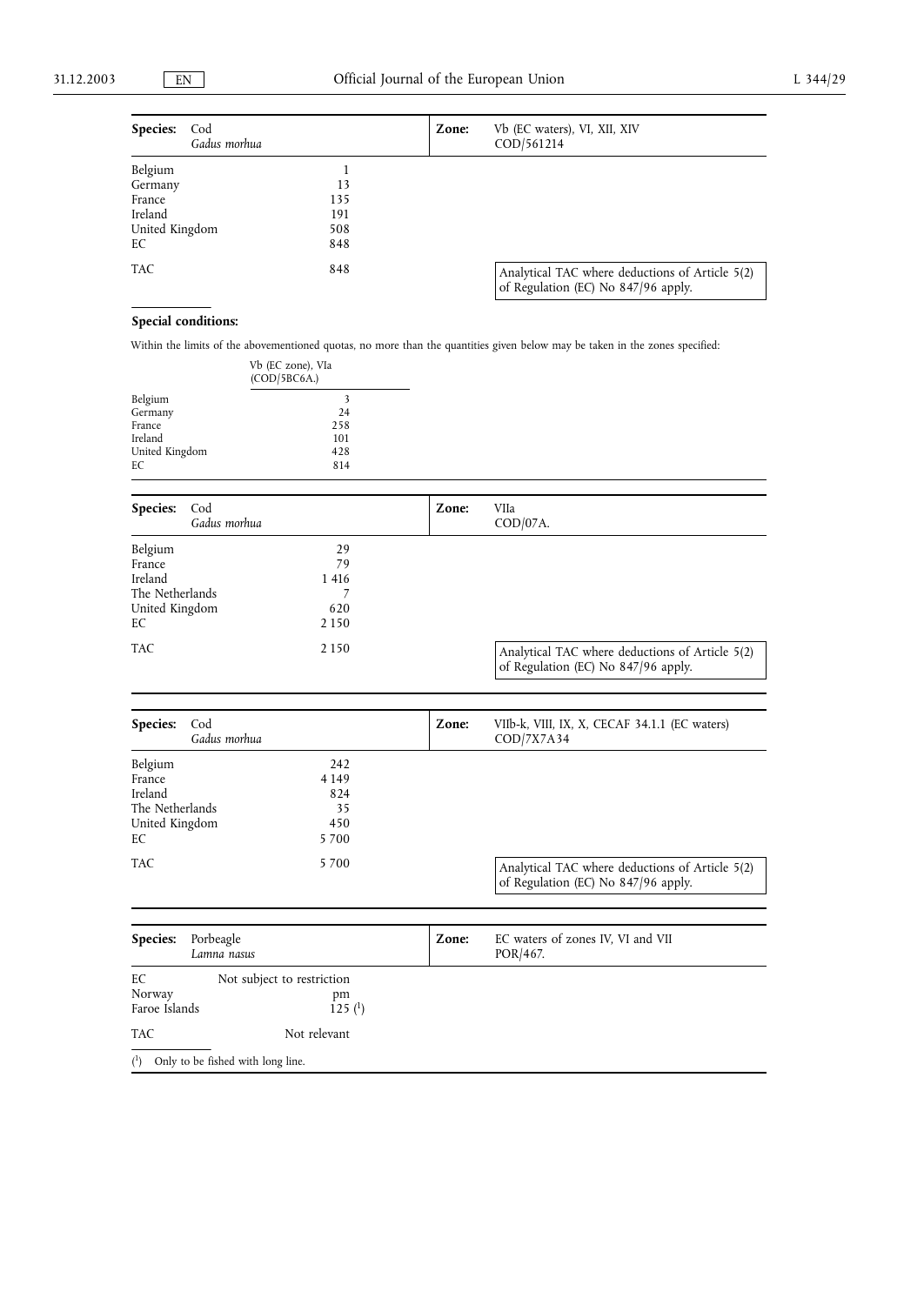| Species:                                                                           | Megrims<br>Lepidorhombus spp. |                                                       | Zone: | IIa (EC waters), North Sea (EC waters)<br>LEZ/2AC4-C                            |
|------------------------------------------------------------------------------------|-------------------------------|-------------------------------------------------------|-------|---------------------------------------------------------------------------------|
| Belgium<br>Denmark<br>Germany<br>France<br>The Netherlands<br>United Kingdom<br>EС |                               | 6<br>5<br>5<br>31<br>24<br>1819<br>1890               |       |                                                                                 |
| TAC                                                                                |                               | 1890                                                  |       | Precautionary TAC where Articles 3 and 4 of<br>Regulation (EC) No 847/96 apply. |
| Species:                                                                           | Megrims<br>Lepidorhombus spp. |                                                       | Zone: | Vb (EC waters), VI, XII, XIV<br>LEZ/561214                                      |
| Spain<br>France<br>Ireland<br>United Kingdom<br>EС                                 |                               | 409<br>1596<br>466<br>1 1 2 9<br>3 600                |       |                                                                                 |
| TAC                                                                                |                               | 3 600                                                 |       | Precautionary TAC where Articles 3 and 4 of<br>Regulation (EC) No 847/96 apply. |
| Species:                                                                           | Megrims<br>Lepidorhombus spp. |                                                       | Zone: | VII<br>$LEZ/07$ .                                                               |
| Belgium<br>Spain<br>France<br>Ireland<br>United Kingdom<br>EС                      |                               | 489<br>5430<br>6 5 8 9<br>2996<br>2 5 9 5<br>18 0 9 9 |       |                                                                                 |
| TAC                                                                                |                               | 18 0 9 9                                              |       | Analytical TAC where Articles 3 and 4 of<br>Regulation (EC) No 847/96 apply.    |
| Species:                                                                           | Megrims<br>Lepidorhombus spp. |                                                       | Zone: | VIIIabde<br>LEZ/8ABDE.                                                          |
| Spain<br>France<br>EС                                                              |                               | 1 1 6 3<br>938<br>2 10 1                              |       |                                                                                 |
| TAC                                                                                |                               | 2 1 0 1                                               |       | Analytical TAC where Articles 3 and 4 of<br>Regulation (EC) No 847/96 apply.    |
| Species:                                                                           | Megrims<br>Lepidorhombus spp. |                                                       | Zone: | VIIIc, IX, X, CECAF 34.1.1 (EC waters)<br>LEZ/8C3411                            |
| Spain<br>France<br>Portugal<br>EC                                                  |                               | 1 2 3 3<br>62<br>41<br>1 3 3 6                        |       |                                                                                 |
| TAC                                                                                |                               | 1 3 3 6                                               |       | Analytical TAC where Articles 3 and 4 of<br>Regulation (EC) No 847/96 apply.    |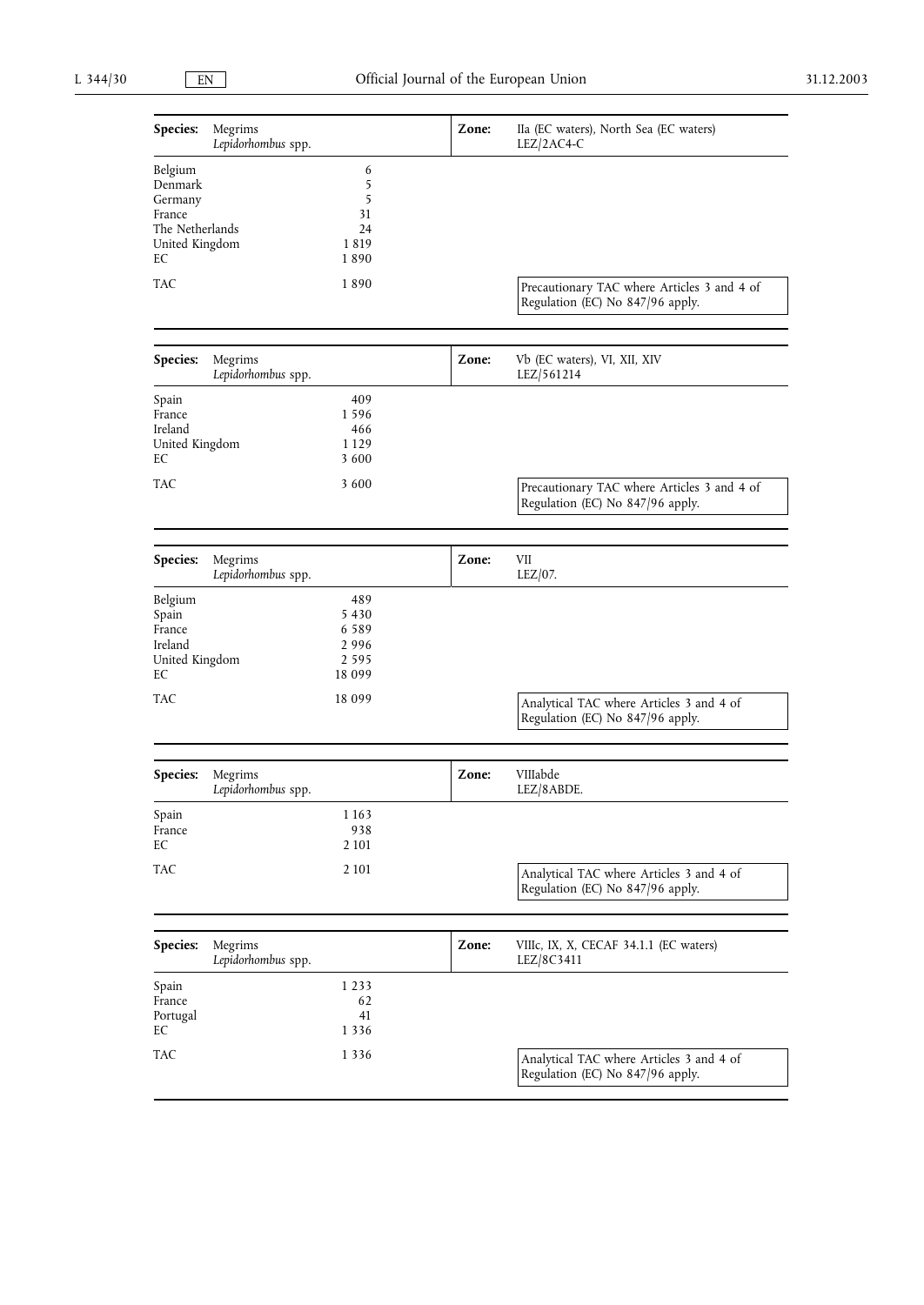| Species:                                                                                            | Dab and flounder<br>Limanda limanda and Platichthys flesus                | Zone: | IIa (EC waters), North Sea (EC waters)<br>$D/F/2AC4-C$                                 |
|-----------------------------------------------------------------------------------------------------|---------------------------------------------------------------------------|-------|----------------------------------------------------------------------------------------|
| Belgium<br>Denmark<br>Germany<br>France<br>The Netherlands<br>Sweden<br>United Kingdom<br>EС        | 533<br>2 0 0 3<br>3 0 0 4<br>208<br>12 112<br>7<br>1684<br>19 5 5 1       |       |                                                                                        |
| TAC                                                                                                 | 19 5 5 1                                                                  |       | Precautionary TAC where Articles 3 and 4 of<br>Regulation (EC) No 847/96 apply.        |
| Species:                                                                                            | Anglerfish<br>Lophiidae                                                   | Zone: | IIa (EC waters), North Sea (EC waters)<br>$ANF/2AC4-C$                                 |
| Belgium<br>Denmark<br>Germany<br>France<br>The Netherlands<br>Sweden<br>United Kingdom<br>EС<br>TAC | 247<br>546<br>266<br>51<br>187<br>6<br>5 6 9 7<br>7 0 0 0<br>7 0 0 0      |       | Analytical TAC where deductions of Article 5(2)                                        |
|                                                                                                     |                                                                           |       | of Regulation (EC) No 847/96 apply.                                                    |
| Species:                                                                                            | Anglerfish<br>Lophiidae                                                   | Zone: | Vb (EC waters), VI, XII, XIV<br>ANF/561214                                             |
| Belgium<br>Germany<br>Spain<br>France<br>Ireland<br>The Netherlands<br>United Kingdom<br>EС<br>TAC  | 114<br>130<br>122<br>1408<br>318<br>110<br>978<br>3 1 8 0<br>3 1 8 0      |       |                                                                                        |
|                                                                                                     |                                                                           |       | Analytical TAC where deductions of Article 5(2)<br>of Regulation (EC) No 847/96 apply. |
| Species:                                                                                            | Anglerfish<br>Lophiidae                                                   | Zone: | VII<br>ANF/07.                                                                         |
| Belgium<br>Germany<br>Spain<br>France<br>Ireland<br>The Netherlands<br>United Kingdom<br>EС<br>TAC  | 1931<br>215<br>768<br>12 3 9 5<br>1584<br>250<br>3759<br>20 902<br>20 902 |       | Analytical TAC where Articles 3 and 4 of<br>Regulation (EC) No 847/96 apply.           |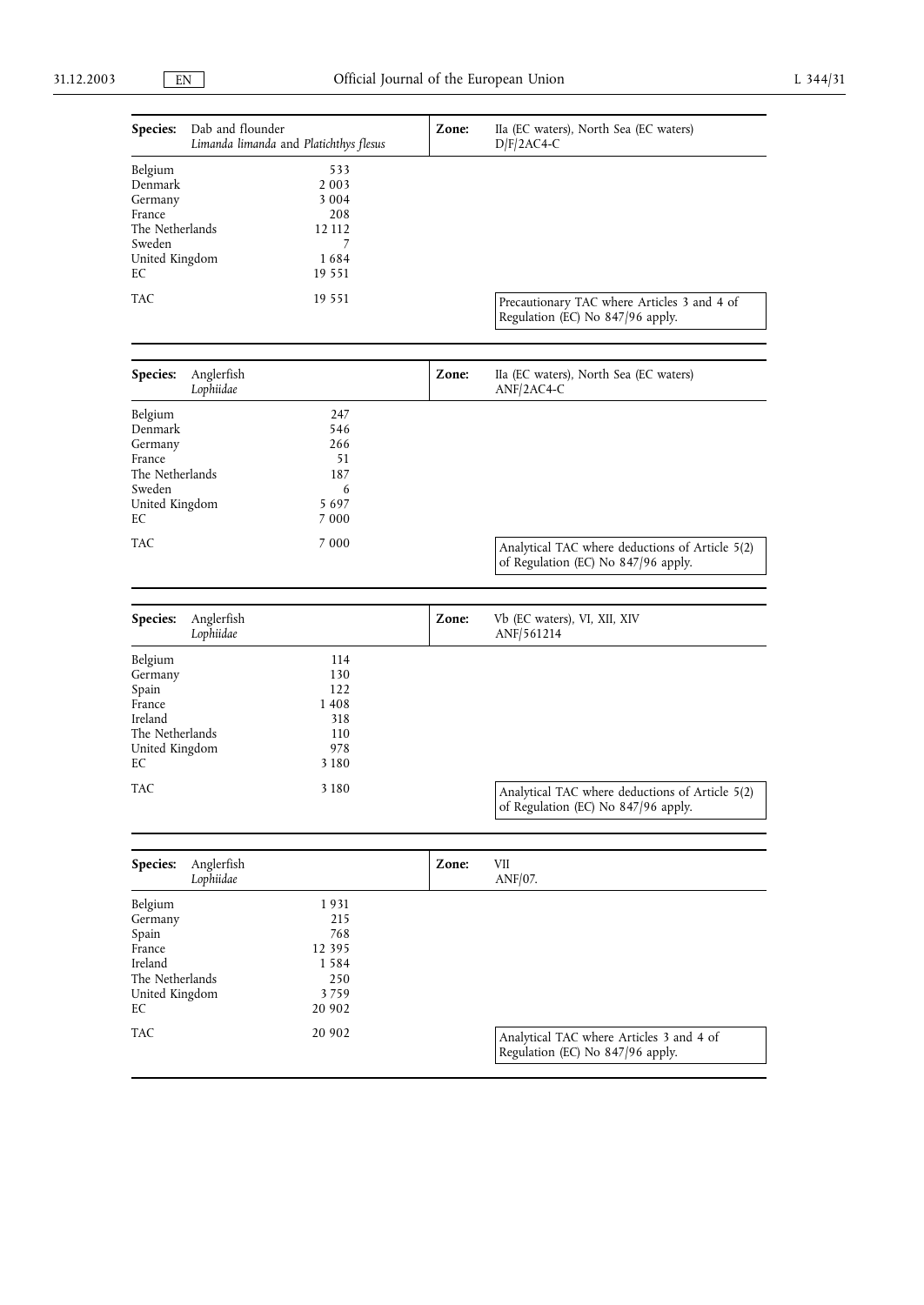| Species:                                                                       | Anglerfish<br>Lophiidae                                   |                                                                                         | Zone: | VIIIa,b,d,e<br>ANF/8ABDE.                                                              |
|--------------------------------------------------------------------------------|-----------------------------------------------------------|-----------------------------------------------------------------------------------------|-------|----------------------------------------------------------------------------------------|
| Spain<br>France<br>EC                                                          |                                                           | 883<br>4 9 1 5<br>5798                                                                  |       |                                                                                        |
| <b>TAC</b>                                                                     |                                                           | 5798                                                                                    |       | Analytical TAC where Articles 3 and 4 of<br>Regulation (EC) No 847/96 apply.           |
| Species:                                                                       | Anglerfish<br>Lophiidae                                   |                                                                                         | Zone: | VIIIc, IX, X, CECAF 34.1.1 (EC waters)<br>ANF/8C3411                                   |
| Spain<br>France<br>Portugal<br>EC                                              |                                                           | 1917<br>2<br>381<br>2 3 0 0                                                             |       |                                                                                        |
| <b>TAC</b>                                                                     |                                                           | 2 3 0 0                                                                                 |       | Analytical TAC where deductions of Article 5(2)<br>of Regulation (EC) No 847/96 apply. |
| Species:                                                                       | Haddock<br>Melanogrammus aeglefinus                       |                                                                                         | Zone: | Skagerrak and Kattegat, IIIbcd (EC waters)<br>HAD/3A/BCD                               |
| Belgium<br>Denmark<br>Germany<br>The Netherlands<br>Sweden<br>EC<br><b>TAC</b> |                                                           | 11<br>1802<br>115<br>$\overline{2}$<br>213<br>2 143 $($ <sup>1</sup> $)$<br>4 940 $(2)$ |       |                                                                                        |
| $^{(1)}$                                                                       | Excluding an estimated 874 tonnes of industrial by-catch. |                                                                                         |       |                                                                                        |

2) Provisional TAC, pending the conclusion of fisheries consultations with Norway for 2004.

| Haddock<br>Species:<br>Melanogrammus aeglefinus |              | Zone: | IIa (EC waters), North Sea<br>HAD/2AC4. |  |
|-------------------------------------------------|--------------|-------|-----------------------------------------|--|
| Belgium                                         | 694          |       |                                         |  |
| Denmark                                         | 4773         |       |                                         |  |
| Germany                                         | 3 0 3 7      |       |                                         |  |
| France                                          | 5 2 9 4      |       |                                         |  |
| The Netherlands                                 | 521          |       |                                         |  |
| Sweden                                          | 337          |       |                                         |  |
| United Kingdom                                  | 50 811 $(1)$ |       |                                         |  |
| EC                                              | 65 467 $(2)$ |       |                                         |  |
| Norway                                          | 11 899 $(3)$ |       |                                         |  |
| <b>TAC</b>                                      | $80000(^3)$  |       |                                         |  |

( 1) Of which 40 649 tonnes to be caught and landed by vessels holding special fishing permits under the provisions of Paragraph 17 of Annex IV.

( 2) Excluding an estimate of 2 634 tonnes of industrial by-catch.

( 3) Provisional TAC, pending the conclusion of fisheries consultations with Norway for 2004.

# **Special conditions:**

(

Within the limits of the abovementioned quotas, no more than the quantities given below may be taken in the zones specified:

|    | Norwegian waters<br>$(HAD/04-NFS)$ |  |
|----|------------------------------------|--|
| EC | 31 357 $(2)$                       |  |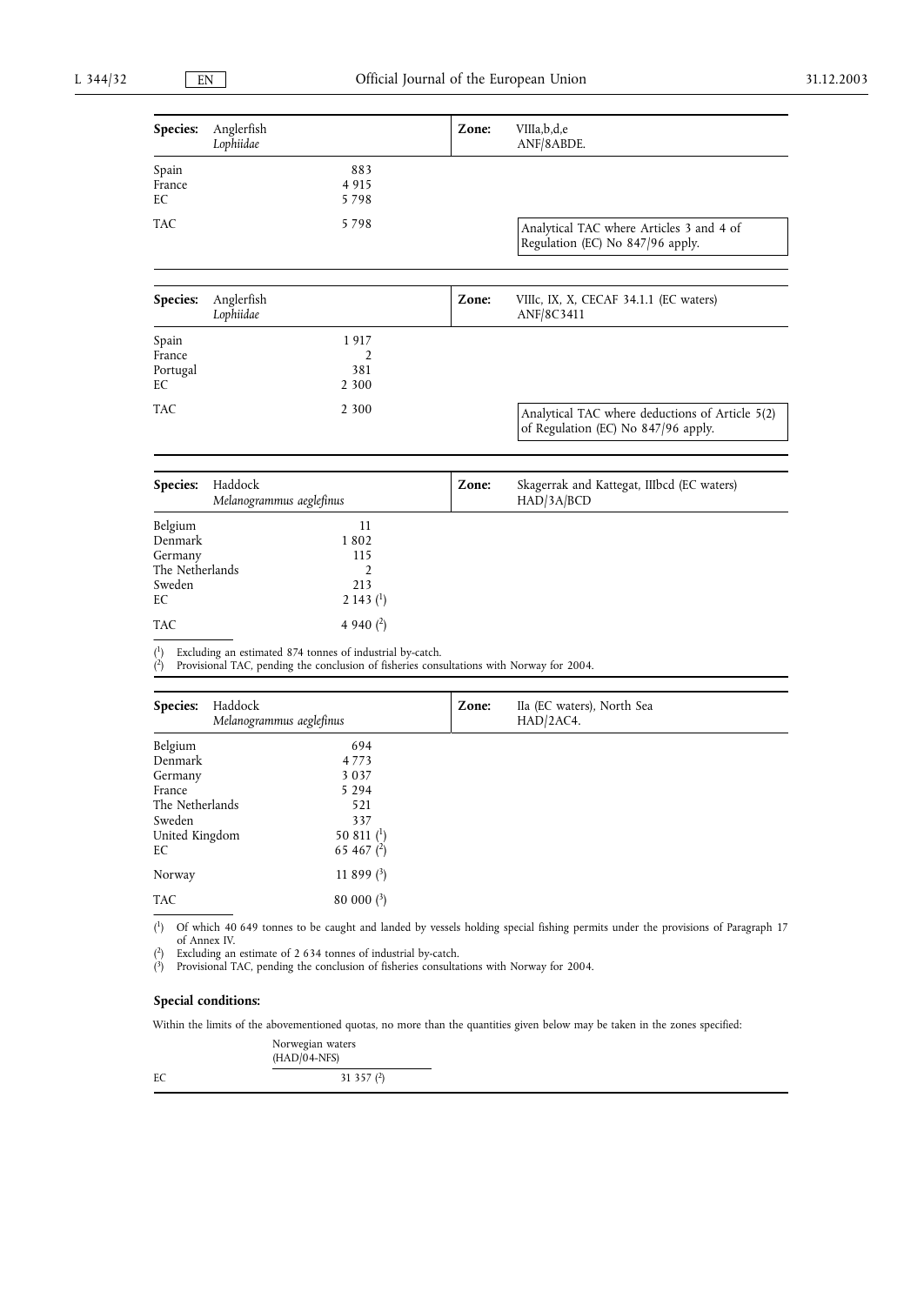| Species:                                                        | Haddock<br>Melanogrammus aeglefinus                                                                              | Zone: | Norwegian waters, south of 62°N<br>$HAD/04-N$ .                                        |
|-----------------------------------------------------------------|------------------------------------------------------------------------------------------------------------------|-------|----------------------------------------------------------------------------------------|
| Sweden<br>EС                                                    | 789 (1)<br>789 $($ <sup>1</sup> $)$                                                                              |       |                                                                                        |
| TAC                                                             | $80000$ ( <sup>1</sup> )                                                                                         |       |                                                                                        |
| $\binom{1}{1}$                                                  | Provisional TAC, pending the conclusion of fisheries consultations with Norway for 2004.                         |       |                                                                                        |
| Species:                                                        | Haddock<br>Melanogrammus aeglefinus                                                                              | Zone: | VIb, XII, XIV<br>HAD/61214.                                                            |
| Belgium<br>Germany<br>France<br>Ireland<br>United Kingdom<br>EС | 2<br>2<br>77<br>55<br>566<br>702                                                                                 |       |                                                                                        |
| TAC                                                             | 702                                                                                                              |       | Analytical TAC where deductions of Article 5(2)<br>of Regulation (EC) No 847/96 apply. |
| Species:                                                        | Haddock<br>Melanogrammus aeglefinus                                                                              | Zone: | Vb, VIa (EC waters),<br>HAD/5BC6A.                                                     |
| Belgium<br>Germany<br>France<br>Ireland<br>United Kingdom<br>EС | 12<br>14<br>571<br>1 0 1 0<br>4 897<br>6 5 0 3                                                                   |       |                                                                                        |
| TAC                                                             | 6 5 0 3                                                                                                          |       | Analytical TAC where Articles 3 and 4 of<br>Regulation (EC) No 847/96 apply.           |
| Species:                                                        | Haddock<br>Melanogrammus aeglefinus                                                                              | Zone: | VII, VIII, IX, X, CECAF 34.1.1 (EC waters)<br>HAD/7/3411                               |
| Belgium<br>France<br>Ireland<br>United Kingdom<br>EС            | 107<br>6 400<br>2 1 3 3<br>960<br>9600                                                                           |       |                                                                                        |
| TAC                                                             | 9 600 $($ <sup>1</sup> $)$                                                                                       |       |                                                                                        |
|                                                                 | $\binom{1}{1}$ To be revised according to new scientific advice during 2004.                                     |       |                                                                                        |
|                                                                 | Special conditions:                                                                                              |       |                                                                                        |
|                                                                 | Within the limits of the abovementioned quotas, no more than the quantities given below may be taken in division |       |                                                                                        |

|                | VIIa (HAD/07A.): |
|----------------|------------------|
| Belgium        | 24               |
| France         | 109              |
| Ireland        | 649              |
| United Kingdom | 718              |
| ЕC             | 1500             |

When reporting to the Commission the uptake of their quotas, Member States shall specify quantities taken in VIIa. Landings of haddock caught in Division VIIa will be prohibited when the totality of such landings exceeds 1 500 tonnes.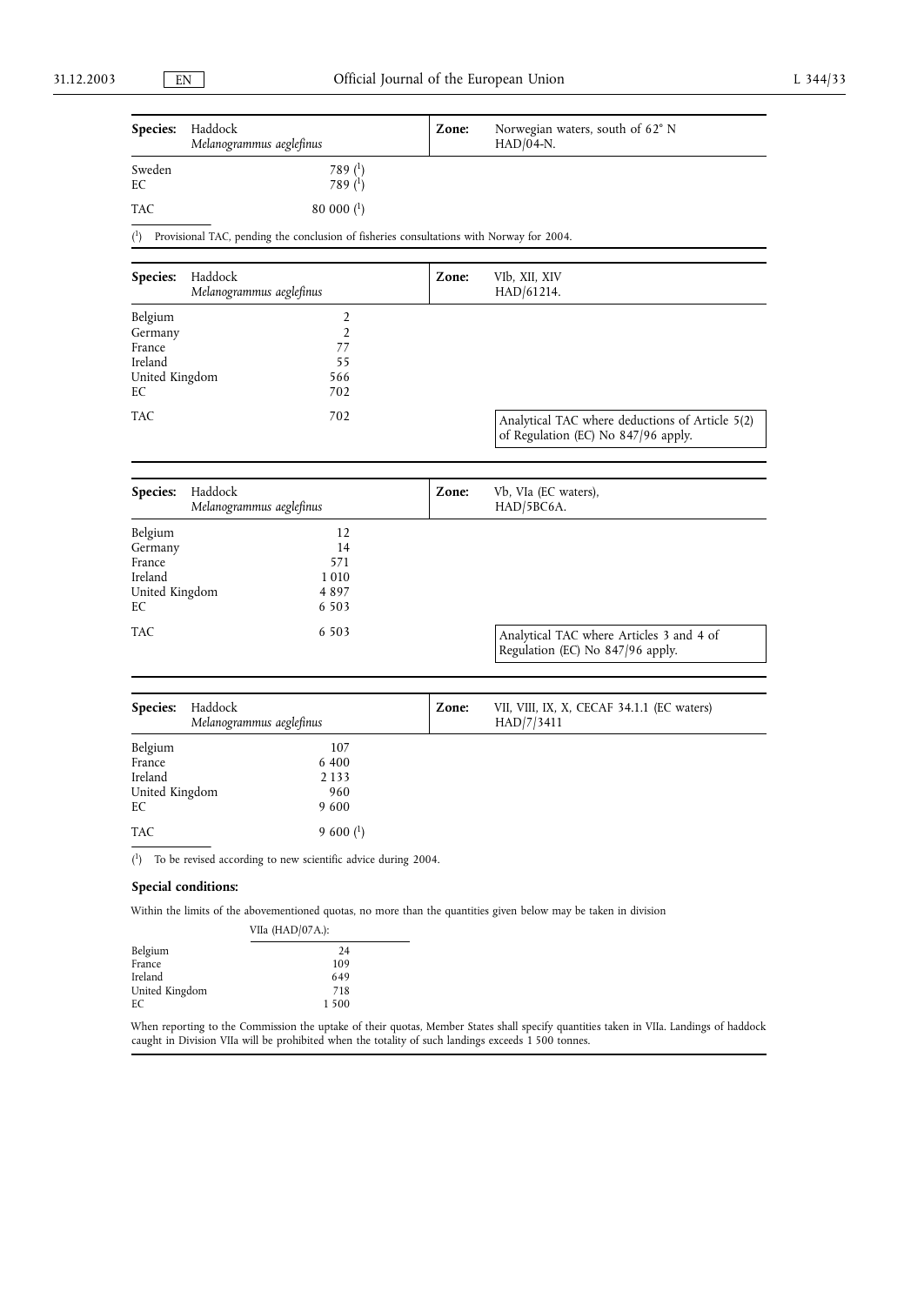(

| <b>Species:</b>                      | Whiting<br>Merlangius merlangus |                          | Zone: | Skagerrak and Kattegat<br>WHG/03A. |
|--------------------------------------|---------------------------------|--------------------------|-------|------------------------------------|
| Denmark<br>The Netherlands<br>Sweden |                                 | 651<br>70                |       |                                    |
| EС<br>TAC                            |                                 | 723 $(1)$<br>1 500 $(2)$ |       |                                    |

( <sup>1</sup>) Excluding an estimated 750 tonnes of industrial by-catch.

2) Provisional TAC, pending the conclusion of fisheries consultations with Norway for 2004.

| Species:<br>Whiting<br>Merlangius merlangus |                         | Zone: | IIa (EC waters), North Sea<br>WHG/2AC4. |  |
|---------------------------------------------|-------------------------|-------|-----------------------------------------|--|
| Belgium                                     | 376                     |       |                                         |  |
| Denmark                                     | 1626                    |       |                                         |  |
| Germany                                     | 423                     |       |                                         |  |
| France                                      | 2443                    |       |                                         |  |
| The Netherlands                             | 940                     |       |                                         |  |
| Sweden                                      | 2                       |       |                                         |  |
| United Kingdom                              | 6484                    |       |                                         |  |
| EC                                          | 12 294 $(1)$            |       |                                         |  |
| Norway                                      | $1600$ ( <sup>2</sup> ) |       |                                         |  |
| <b>TAC</b>                                  | 16 000 $(3)$            |       |                                         |  |

( <sup>1</sup>) Excluding an estimaded 2 106 tonnes of industrial by-catch.

( 2) May be taken in EC waters. Catches taken within this quota are to be deducted from Norway's share of the TAC.

( 3) Provisional TAC, pending the conclusion of fisheries consultations with Norway for 2004.

# **Special conditions:**

Within the limits of the abovementioned quotas, no more than the quantities given below may be taken in the zones specified.

|    | Norwegian waters<br>$(WHG/O4-NFS)$ |
|----|------------------------------------|
| EC | $9756(^{3})$                       |
|    |                                    |

| Species:<br>Whiting<br>Merlangius merlangus |      | Zone: | Vb (EC waters), VI, XII, XIV<br>WHG/561214                                             |  |
|---------------------------------------------|------|-------|----------------------------------------------------------------------------------------|--|
| Germany                                     |      |       |                                                                                        |  |
| France                                      | 98   |       |                                                                                        |  |
| Ireland                                     | 466  |       |                                                                                        |  |
| United Kingdom                              | 1032 |       |                                                                                        |  |
| EC                                          | 1600 |       |                                                                                        |  |
| <b>TAC</b>                                  | 1600 |       | Analytical TAC where deductions of Article 5(2)<br>of Regulation (EC) No 847/96 apply. |  |

| Species:<br>Whiting<br>Merlangius merlangus |     | Zone: | VIIa<br><b>WHG/07A.</b>                                                                |  |
|---------------------------------------------|-----|-------|----------------------------------------------------------------------------------------|--|
| Belgium                                     |     |       |                                                                                        |  |
| France                                      | 18  |       |                                                                                        |  |
| Ireland                                     | 296 |       |                                                                                        |  |
| The Netherlands                             | 0   |       |                                                                                        |  |
| United Kingdom                              | 199 |       |                                                                                        |  |
| EC                                          | 514 |       |                                                                                        |  |
| <b>TAC</b>                                  | 514 |       | Analytical TAC where deductions of Article 5(2)<br>of Regulation (EC) No 847/96 apply. |  |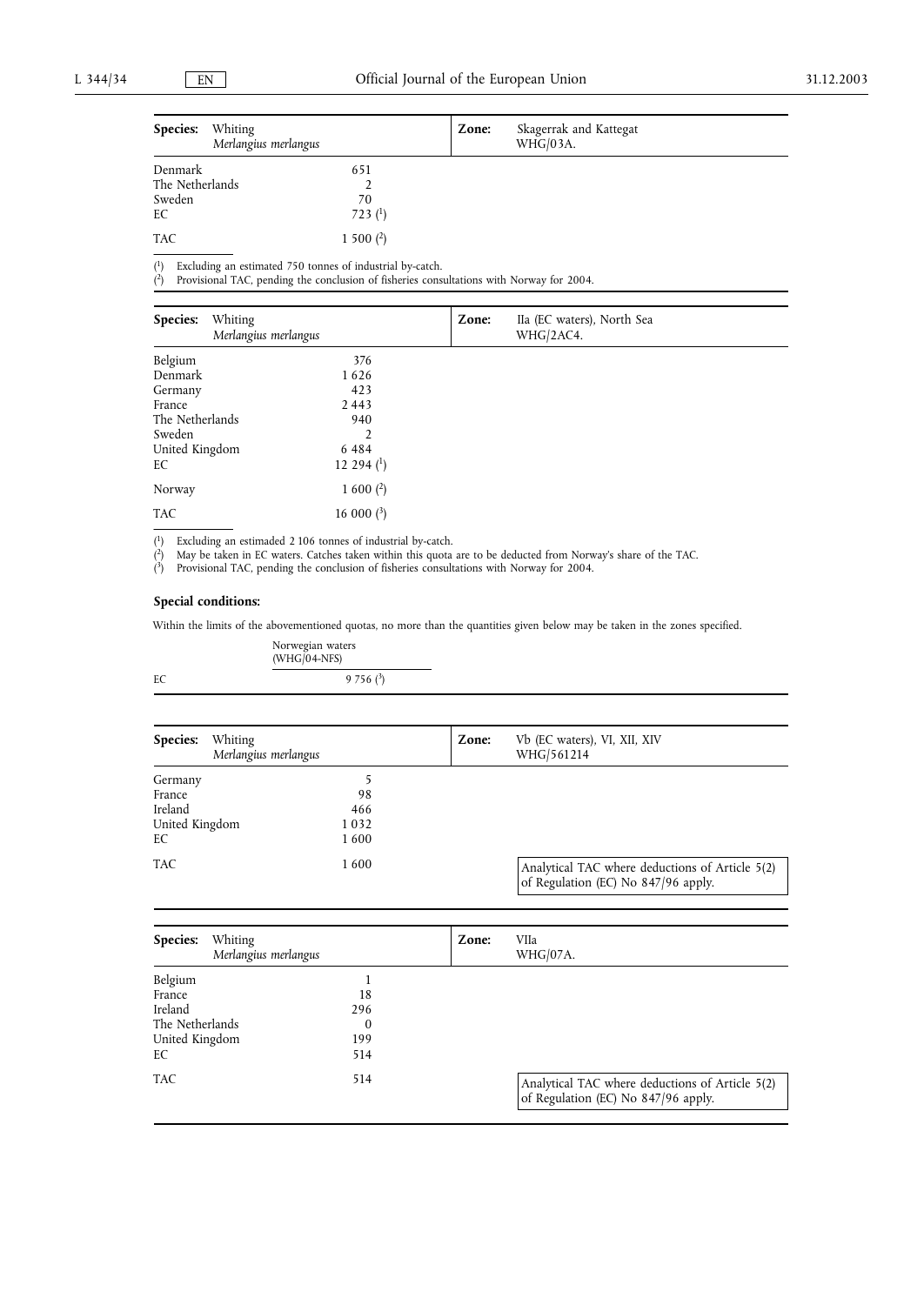| <b>Species:</b>                                                         | Wittling<br>Merlangius merlangus                                                                        | Zone: | VIIb-k<br>WHG/7X7A.                                                                    |
|-------------------------------------------------------------------------|---------------------------------------------------------------------------------------------------------|-------|----------------------------------------------------------------------------------------|
| Belgium<br>France<br>Ireland<br>The Netherlands<br>United Kingdom<br>EС | 263<br>16 200<br>7 507<br>132<br>2898<br>27 000                                                         |       |                                                                                        |
| TAC                                                                     | 27 000                                                                                                  |       | Analytical TAC where Articles 3 and 4 of<br>Regulation (EC) No 847/96 apply.           |
| <b>Species:</b>                                                         | Whiting<br>Merlangius merlangus                                                                         | Zone: | VIII<br>WHG/08.                                                                        |
| Spain<br>France<br>EС                                                   | 1800<br>2700<br>4 500                                                                                   |       |                                                                                        |
| TAC                                                                     | 4 5 0 0                                                                                                 |       | Precautionary TAC where Articles 3 and 4 of<br>Regulation (EC) No 847/96 apply.        |
| <b>Species:</b>                                                         | Whiting<br>Merlangius merlangus                                                                         | Zone: | IX, X, CECAF $34.1.1$ (EC waters)<br>WHG/9/3411                                        |
| Portugal<br>EС                                                          | 1020<br>1020                                                                                            |       |                                                                                        |
| TAC                                                                     | 1020                                                                                                    |       | Precautionary TAC where Articles 3 and 4 of<br>Regulation (EC) No 847/96 apply.        |
| Species:                                                                | Whiting and Pollack<br>Merlangius merlangus and Pollachius pollachius                                   | Zone: | Norwegian waters, south of 62° N<br>$W/F/04-N.$                                        |
| Sweden<br>EС                                                            | 190 $($ $)$<br>190 $(^{1})$                                                                             |       |                                                                                        |
| TAC                                                                     | Not relevant                                                                                            |       |                                                                                        |
|                                                                         | $\binom{1}{1}$ Provisional TAC, pending the conclusion of fisheries consultations with Norway for 2004. |       |                                                                                        |
| Species:                                                                | Hake<br>Merluccius merluccius                                                                           | Zone: | Skagerrak and Kattegat, IIIbcd (EC waters)<br>HKE/3A/BCD                               |
| Denmark<br>Sweden<br>EС                                                 | 1086<br>92<br>1 1 7 8                                                                                   |       |                                                                                        |
| TAC                                                                     | 1178 <sup>(1)</sup>                                                                                     |       | Analytical TAC where deductions of Article 5(2)<br>of Regulation (EC) No 847/96 apply. |

( 1) Within an overall TAC of 39 100 tonnes for the northern stock of hake.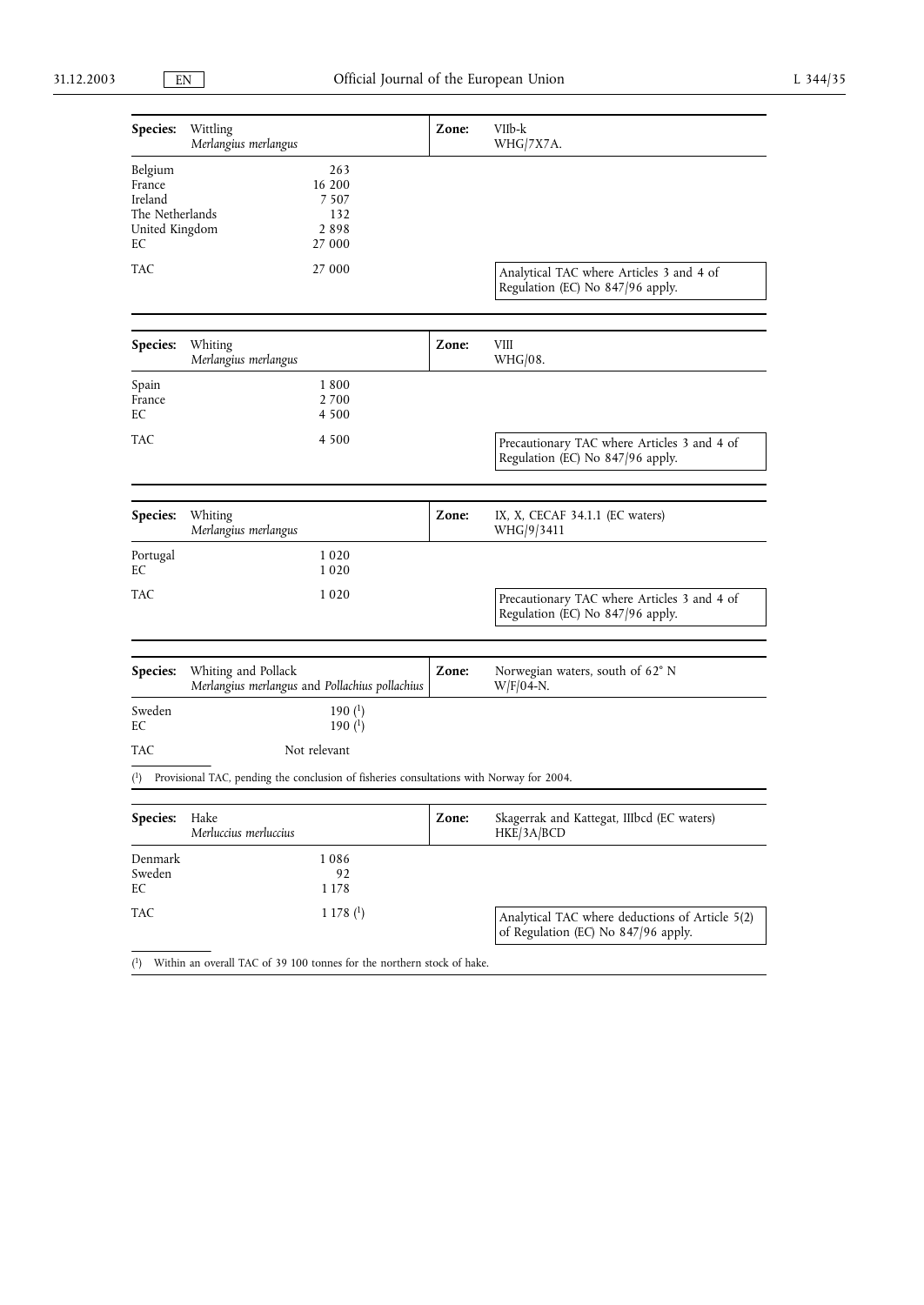| Species:<br>Hake | Merluccius merluccius | Zone: | IIa (EC waters), North Sea (EC waters)<br>HKE/2AC4-C                                   |
|------------------|-----------------------|-------|----------------------------------------------------------------------------------------|
| Belgium          | 20                    |       |                                                                                        |
| Denmark          | 792                   |       |                                                                                        |
| Germany          | 91                    |       |                                                                                        |
| France           | 176                   |       |                                                                                        |
| The Netherlands  | 46                    |       |                                                                                        |
| United Kingdom   | 248                   |       |                                                                                        |
| EС               | 1 3 7 3               |       |                                                                                        |
| <b>TAC</b>       | 1 373 $(1)$           |       | Analytical TAC where deductions of Article 5(2)<br>of Regulation (EC) No 847/96 apply. |

 $(1)$ Within an overall TAC of 39 100 tonnes for the northern stock of hake.

| Species:        | Hake<br>Merluccius merluccius |                          | Zone: | Vb (EC waters), VI, VII, XII, XIV<br>HKE/571214                                        |
|-----------------|-------------------------------|--------------------------|-------|----------------------------------------------------------------------------------------|
| Belgium         |                               | 202                      |       |                                                                                        |
| Spain           |                               | 6463                     |       |                                                                                        |
| France          |                               | 9982                     |       |                                                                                        |
| Ireland         |                               | 1 2 0 9                  |       |                                                                                        |
| The Netherlands |                               | 130                      |       |                                                                                        |
| United Kingdom  |                               | 3 9 4 0                  |       |                                                                                        |
| EC              |                               | 21926                    |       |                                                                                        |
| <b>TAC</b>      |                               | $21926$ ( <sup>1</sup> ) |       | Analytical TAC where deductions of Article 5(2)<br>of Regulation (EC) No 847/96 apply. |

( 1) Within an overall TAC of 39 100 tonnes for the northern stock of hake.

## **Special conditions:**

Within the limits of the abovementioned quotas, no more than the quantities given below may be taken in the zones specified:

|                 | VIIIabde<br>(HKE/8ABDE.) |  |  |
|-----------------|--------------------------|--|--|
| Belgium         | 26                       |  |  |
| Spain           | 1043                     |  |  |
| France          | 1043                     |  |  |
| Ireland         | 130                      |  |  |
| The Netherlands | 13                       |  |  |
| United Kingdom  | 586                      |  |  |
| EС              | 2 8 4 1                  |  |  |
|                 |                          |  |  |

| Hake<br>Species:<br>Merluccius merluccius |  | Zone:          | VIIIa,b,d,e<br>HKE/8ABDE. |                                                                                        |
|-------------------------------------------|--|----------------|---------------------------|----------------------------------------------------------------------------------------|
| Belgium                                   |  |                |                           |                                                                                        |
| Spain                                     |  | 4 4 9 9        |                           |                                                                                        |
| France                                    |  | 10 10 4        |                           |                                                                                        |
| The Netherlands                           |  | 13             |                           |                                                                                        |
| EC                                        |  | 14 6 2 3       |                           |                                                                                        |
| <b>TAC</b>                                |  | 14 6 2 3 $(1)$ |                           | Analytical TAC where deductions of Article 5(2)<br>of Regulation (EC) No 847/96 apply. |

( 1) Within an overall TAC of 39 100 tonnes for the northern stock of hake.

## **Special conditions:**

Within the limits of the abovementioned quotas, no more than the quantities given below may be taken in the zones specified:

|                 | Vb (EC waters), VI, VII, XII, XIV<br>(HKE/571214) |  |  |  |
|-----------------|---------------------------------------------------|--|--|--|
| Belgium         |                                                   |  |  |  |
| Spain           | 1 3 0 3                                           |  |  |  |
| France          | 2 3 4 6                                           |  |  |  |
| The Netherlands |                                                   |  |  |  |
| ЕC              | 3655                                              |  |  |  |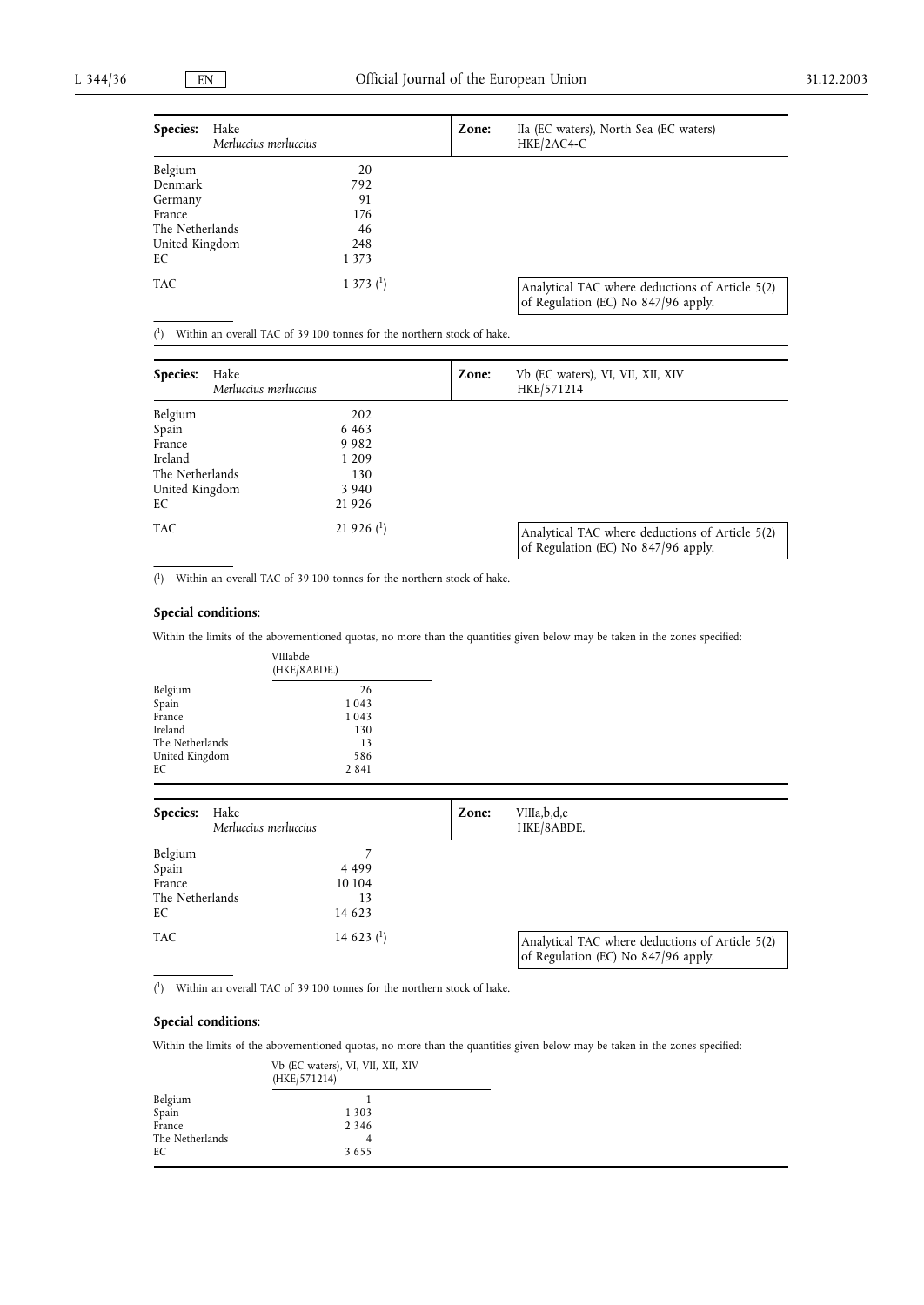| Species:<br>Hake<br>Merluccius merluccius                                                                                                                             | Zone: | VIIIc, IX, X, CECAF 34.1.1 (EC waters)<br>HKE/8C3411                                   |
|-----------------------------------------------------------------------------------------------------------------------------------------------------------------------|-------|----------------------------------------------------------------------------------------|
| Spain<br>3 8 0 7<br>France<br>366<br>Portugal<br>1777<br>EC<br>5950                                                                                                   |       |                                                                                        |
| TAC<br>5950                                                                                                                                                           |       | Analytical TAC where deductions of Article 5(2)<br>of Regulation (EC) No 847/96 apply. |
| Species:<br>Blue whiting<br>Micromesistius poutassou                                                                                                                  | Zone: | IIa (EC waters), North Sea (EC waters)<br>WHB/2AC4-C                                   |
| Denmark<br>52 365<br>Germany<br>86<br>The Netherlands<br>159<br>Sweden<br>169<br>1 1 5 5<br>United Kingdom<br>53 934 $(2)$<br>EC                                      |       |                                                                                        |
| 40 000 $(1)$ $(2)$<br>Norway                                                                                                                                          |       | Analytical TAC where deductions of Article 5(2)<br>of Regulation (EC) No 847/96 apply. |
| <b>TAC</b><br>Not relevant                                                                                                                                            |       |                                                                                        |
| Within a total quota of 120 000 tonnes in EC waters.<br>$^{(1)}$<br>Provisional quota, pending the conclusion of fisheries consultations with Norway for 2004.<br>(2) |       |                                                                                        |
| Species:<br>Blue whiting<br>Micromesistius poutassou                                                                                                                  | Zone: | IV (Norwegian waters)                                                                  |
| 18 0 5 0<br>Denmark<br>United Kingdom<br>950<br>19 000 $(1)$<br>EC                                                                                                    |       |                                                                                        |
| TAC<br>Not relevant                                                                                                                                                   |       |                                                                                        |

( 1) Provisional quota, pending the conclusion of fisheries consultations with Norway for 2004.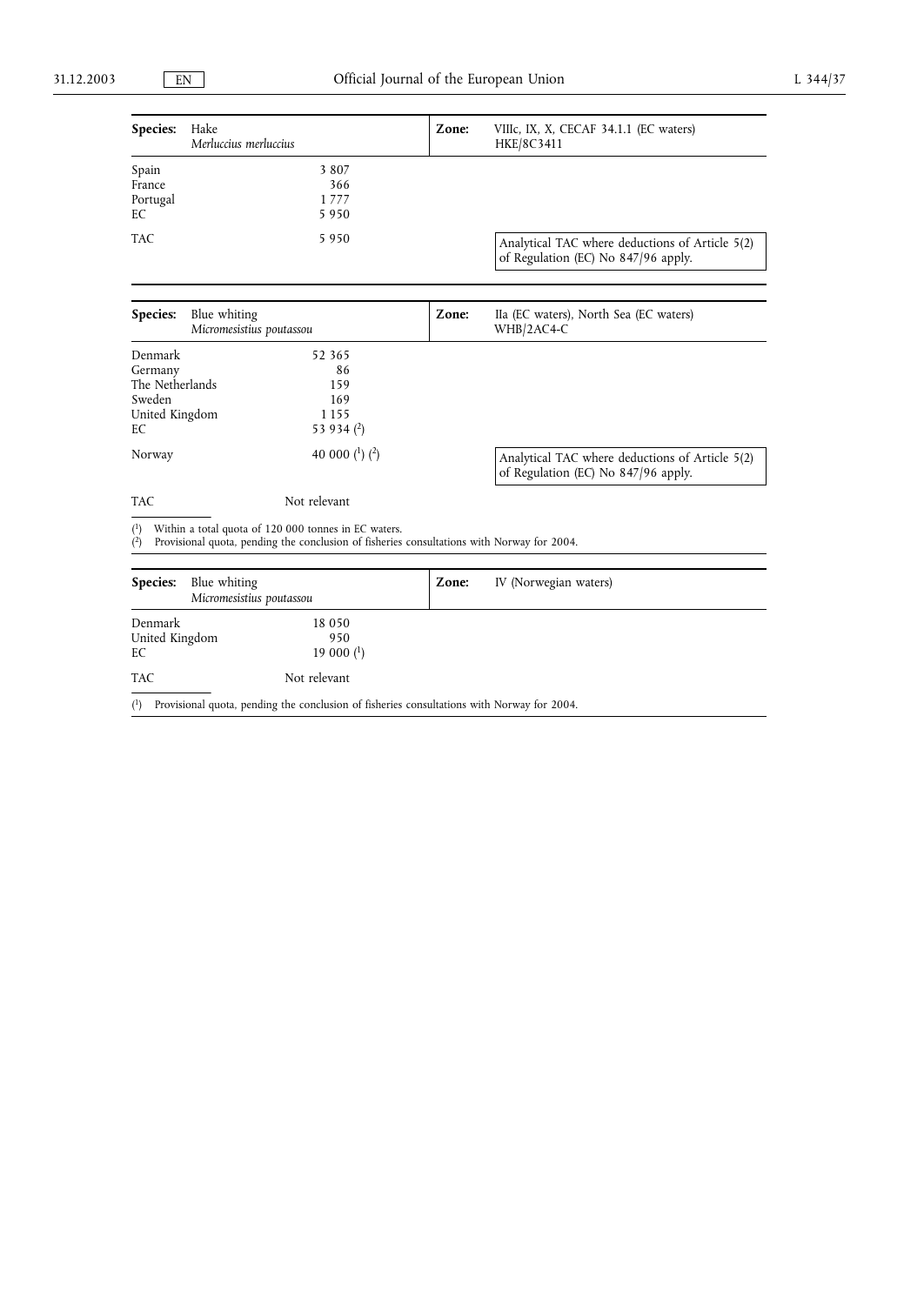| <b>Species:</b> | Blue whiting<br>Micromesistius poutassou | Zone: | V, VI, VII, XII and XIV<br>WHB/571214                                                  |
|-----------------|------------------------------------------|-------|----------------------------------------------------------------------------------------|
| Denmark         | 4 3 3 3                                  |       |                                                                                        |
| Germany         | 16 7 7 2                                 |       |                                                                                        |
| Spain           | $27954$ <sup>(1</sup> )                  |       |                                                                                        |
| France          | 23 341                                   |       |                                                                                        |
| Ireland         | 33 544                                   |       |                                                                                        |
| The Netherlands | 52 693                                   |       |                                                                                        |
| Portugal        | $2097{1}$                                |       |                                                                                        |
| United Kingdom  | 48 919                                   |       |                                                                                        |
| EС              | 209653 <sup>(6)</sup>                    |       |                                                                                        |
| Norway          | 120 000 $(^2)$ $(^3)$ $(^6)$             |       |                                                                                        |
| Faroe Islands   | 45 000 $(^4)(^5)$                        |       |                                                                                        |
| TAC             | Not relevant                             |       | Analytical TAC where deductions of Article 5(2)<br>of Regulation (EC) No 847/96 apply. |

(  $1)$  Of which up to 75 % may be taken in areas VIIIc, IX, X, CECAF 34.1.1 (EC waters).

( <sup>2</sup>) May be fished in EC waters in areas II, IVa, VIa north of 56°30′ N, VIb, VII west of 12° W.<br><sup>3</sup>) Of which up to 500 tonnes may consist of argentine (*Argentina spp*.).

(

IVa

( 4) Catches of blue whiting may include unavoidable catches of argentine (*Argentina spp.*)

( <sup>5</sup>) May be fished in EC waters in areas VIa north of 56°30′ N, VIb, VII west of  $12^{\circ}$  W.<br><sup>6</sup>) Provisional quota pending the conclusion of fisheries consultations with Norway fo

 $(6)$ 6) Provisional quota, pending the conclusion of fisheries consultations with Norway for 2004.

#### **Special conditions:**

Within the limits of the abovementioned quotas, no more than the quantities given below may be taken in the zones specified:

|                 | $WHB/04A-C$                              |       |                                                                                        |
|-----------------|------------------------------------------|-------|----------------------------------------------------------------------------------------|
| Norway          | 40 000 $(^6)$                            |       |                                                                                        |
| Species:        | Blue whiting<br>Micromesistius poutassou | Zone: | VIIIa,b,d,e<br>WHB/8ABDE.                                                              |
|                 | 10787                                    |       |                                                                                        |
| Spain<br>France | 8 3 7 0                                  |       |                                                                                        |
| Portugal        | 1618                                     |       |                                                                                        |
| United Kingdom  | 7811                                     |       |                                                                                        |
| EС              | 28 585 $(1)$                             |       |                                                                                        |
| TAC             | Not relevant                             |       | Analytical TAC where deductions of Article 5(2)<br>of Regulation (EC) No 847/96 apply. |
|                 |                                          |       |                                                                                        |

( 1) Provisional quota, pending the conclusion of fisheries consultations with Norway for 2004.

### **Special conditions:**

Any part of the abovementioned quotas may be fished in ICES Division Vb (EC waters), sub-areas VI, VII, XII and XIV.

| Species:                | Blue whiting<br>Micromesistius poutassou | Zone: | VIIIc, IX, X, CECAF 34.1.1 (EC waters)<br>WHB/8C3411                                   |
|-------------------------|------------------------------------------|-------|----------------------------------------------------------------------------------------|
| Spain<br>Portugal<br>EC | 47462<br>11866<br>59 328 $(1)$           |       |                                                                                        |
| <b>TAC</b>              | Not relevant                             |       | Analytical TAC where deductions of Article 5(2)<br>of Regulation (EC) No 847/96 apply. |

 $(1)$ 1) Provisional quota, pending the conclusion of fisheries consultations with Norway for 2004.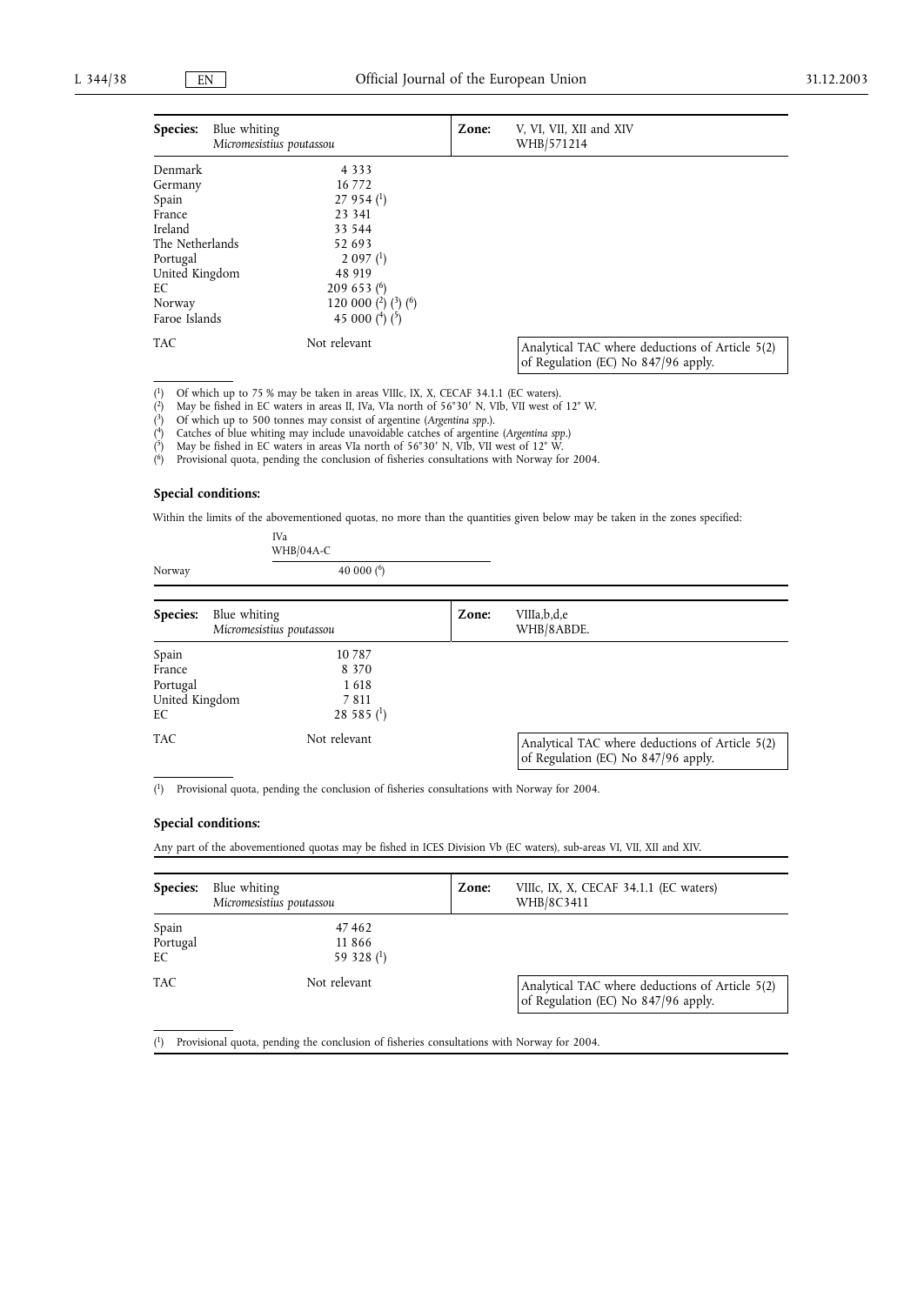| Species:                | Lemon sole and witch<br>cynoglossus | Microstomus kitt and Glyptocephalus                                                       | Zone: | IIa (EC waters), North Sea (EC waters)<br>$L/W/2AC4-C$                                                             |
|-------------------------|-------------------------------------|-------------------------------------------------------------------------------------------|-------|--------------------------------------------------------------------------------------------------------------------|
| Belgium                 |                                     | 380                                                                                       |       |                                                                                                                    |
| Denmark                 |                                     | 1048                                                                                      |       |                                                                                                                    |
| Germany                 |                                     | 135                                                                                       |       |                                                                                                                    |
| France                  |                                     | 287                                                                                       |       |                                                                                                                    |
| The Netherlands         |                                     | 872                                                                                       |       |                                                                                                                    |
| Sweden                  |                                     | 12                                                                                        |       |                                                                                                                    |
| United Kingdom          |                                     | 4 2 8 9                                                                                   |       |                                                                                                                    |
| EC                      |                                     | 7023                                                                                      |       |                                                                                                                    |
| <b>TAC</b>              |                                     | 7023                                                                                      |       | Precautionary TAC where Articles 3 and 4 of<br>Regulation (EC) No 847/96 apply.                                    |
|                         |                                     |                                                                                           |       |                                                                                                                    |
| <b>Species:</b>         | Blue ling<br>Molva dypterigia       |                                                                                           | Zone: | EC waters of zones VIa (north of 56° 30' N), VIb<br>BLI/6AN6B.                                                     |
| Faroe Islands           |                                     | $900(^1)$                                                                                 |       |                                                                                                                    |
| <b>TAC</b>              |                                     | Not relevant                                                                              |       |                                                                                                                    |
| (1)                     |                                     |                                                                                           |       | To be fished by trawl, by-catches of roundnose grenadier and black scabbard fish to be counted against this quota. |
| <b>Species:</b>         | Ling<br>Molva molva                 |                                                                                           | Zone: | EC waters of zones IIa, IV, Vb, VI, VII<br>$LIN/2A47-C$                                                            |
| Norway<br>Faroe Islands |                                     | 9 500 ( <sup>1</sup> ) ( <sup>2</sup> ) ( <sup>5</sup> )<br>$800\binom{3}{2}\binom{4}{7}$ |       |                                                                                                                    |
| <b>TAC</b>              |                                     | Not relevant                                                                              |       |                                                                                                                    |

( 1) Of which an incidental catch of other species of 25 % per ship, at any moment, is authorised in Sub-areas VI and VII. However, this percentage may be exceeded in the first 24 hours following the beginning of the fishing on a specific ground. The total incidental

catch of other species in Sub-areas VI and VII shall not exceed pm tonnes. 2) Including tusk. The quotas for Norway are ling 9 500 tonnes, and tusk 5 000 tonnes and are interchangeable of up to 2 000  $(2)$ tonnes and may only be fished with longlines in ICES Division Vb and Sub-areas VI and VII.

(

<sup>3</sup>) Including blue ling and tusk. Only to be taken by long lines in VIa (north of 56° 30' N) and VIb.<br><sup>4</sup>) Of which an incidental catch of other species of 20 % per ship, at any moment, is authorised in Sub-area VI. Howev ( percentage may be exceeded in the first 24 hours following the beginning of the fishing on a specific ground. The total incidental catch of other species in Sub-area VI shall not exceed 75 tonnes.

 $(5)$ 5) Provisional quota, pending the conclusion of fisheries consultations with Norway for 2004.

| Species:                           | Norway lobster<br>Nephrops norvegicus |                                   | Zone: | Skagerrak and Kattegat (EC waters), IIIbcd<br>(EC waters)<br>NEP/3A/BCD         |
|------------------------------------|---------------------------------------|-----------------------------------|-------|---------------------------------------------------------------------------------|
| Denmark<br>Germany<br>Sweden<br>EC |                                       | 3 3 8 0<br>10<br>1 2 1 0<br>4 600 |       |                                                                                 |
| <b>TAC</b>                         |                                       | 4 600                             |       | Precautionary TAC where Articles 3 and 4 of<br>Regulation (EC) No 847/96 apply. |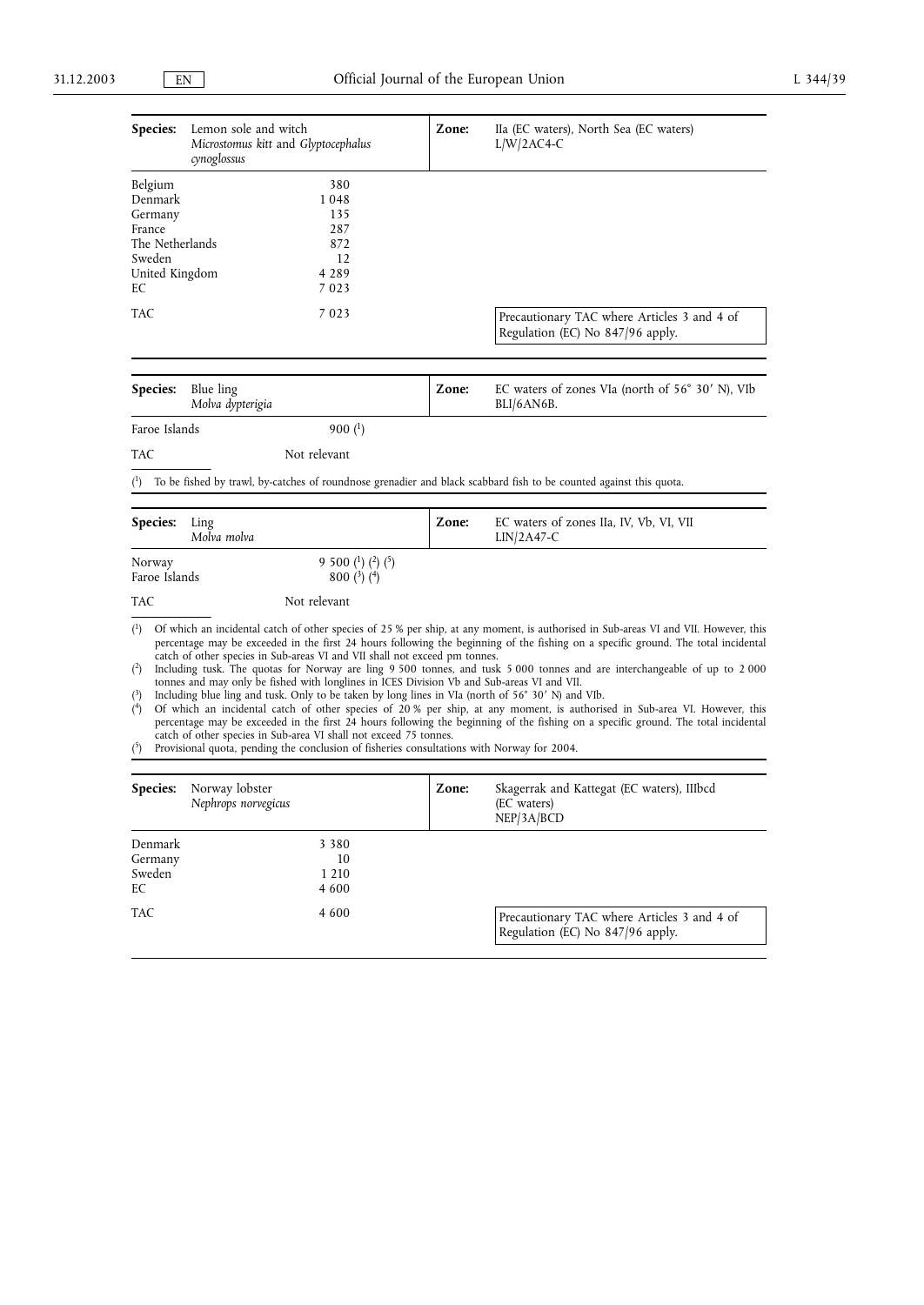| Norway lobster<br>Species:<br>Nephrops norvegicus |              | Zone: | IIa (EC waters), North Sea (EC waters)<br>$NEP/2AC4-C$                          |
|---------------------------------------------------|--------------|-------|---------------------------------------------------------------------------------|
| Belgium                                           | 993          |       |                                                                                 |
| Denmark                                           | 993          |       |                                                                                 |
| Germany                                           | 15           |       |                                                                                 |
| France                                            | 29           |       |                                                                                 |
| The Netherlands                                   | 511          |       |                                                                                 |
| United Kingdom                                    | 16 4 4 6     |       |                                                                                 |
| EC                                                | 18 9 8 7     |       |                                                                                 |
| <b>TAC</b>                                        | 18 987 $(1)$ |       | Precautionary TAC where Articles 3 and 4 of<br>Regulation (EC) No 847/96 apply. |

 $(1)$ 1) TAC to be revised to 21 350 tonnes and allocated to Member States when Council decides on management arrangements to control catches in fisheries that catch Nephrops and cod.

| <b>Species:</b>                                    | Norway lobster<br>Nephrops norvegicus |                                             | Zone: | Vb (EC waters), VI<br>NEP/5BC6.                                                 |
|----------------------------------------------------|---------------------------------------|---------------------------------------------|-------|---------------------------------------------------------------------------------|
| Spain<br>France<br>Ireland<br>United Kingdom<br>EС |                                       | 23<br>92<br>153<br>11032<br>11 300          |       |                                                                                 |
| <b>TAC</b>                                         |                                       | 11 300                                      |       | Precautionary TAC where Articles 3 and 4 of<br>Regulation (EC) No 847/96 apply. |
| Species:                                           | Norway lobster                        |                                             | Zone: | <b>VII</b>                                                                      |
|                                                    | Nephrops norvegicus                   |                                             |       | $NEP/07$ .                                                                      |
| Spain<br>France<br>Ireland<br>United Kingdom<br>EС |                                       | 1047<br>4 2 4 3<br>6436<br>5 7 2 4<br>17450 |       |                                                                                 |
| <b>TAC</b>                                         |                                       | 17450                                       |       | Precautionary TAC where Articles 3 and 4 of<br>Regulation (EC) No 847/96 apply. |
|                                                    |                                       |                                             |       |                                                                                 |
| <b>Species:</b>                                    | Norway lobster<br>Nephrops norvegicus |                                             | Zone: | VIIIa, b, d, e<br>NEP/8ABDE.                                                    |
| Spain<br>France<br>EC                              |                                       | 189<br>2961<br>3 1 5 0                      |       |                                                                                 |

TAC 3 150 3 150 Precautionary TAC where deductions of Article 5(2) of Regulation (EC) No 847/96 apply.

| Species:              | Norway lobster<br>Nephrops norvegicus |            | Zone: | <b>VIIIc</b><br>$NEP/08C$ .                                                               |
|-----------------------|---------------------------------------|------------|-------|-------------------------------------------------------------------------------------------|
| Spain<br>France<br>EC |                                       | 173<br>180 |       |                                                                                           |
| <b>TAC</b>            |                                       | 180        |       | Precautionary TAC where deductions of Article<br>5(2) of Regulation (EC) No 847/96 apply. |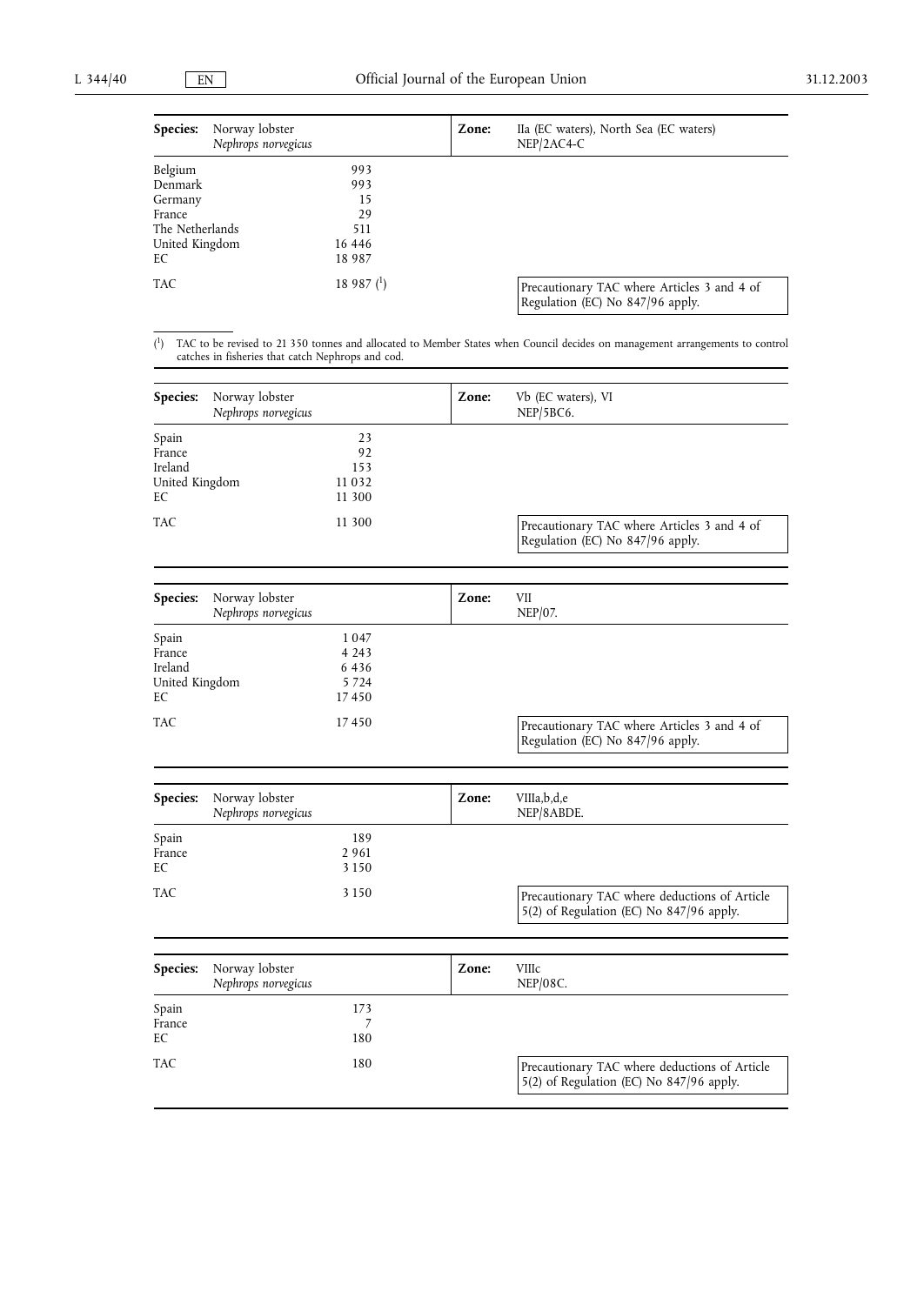| Species:                                                     | Norway lobster<br>Nephrops norvegicus                                                                                  |                                                                                                                                                  | Zone: | IX, X, CECAF 34.1.1 (EC waters)<br>NEP/9/3411                                                                  |
|--------------------------------------------------------------|------------------------------------------------------------------------------------------------------------------------|--------------------------------------------------------------------------------------------------------------------------------------------------|-------|----------------------------------------------------------------------------------------------------------------|
| Spain<br>Portugal<br>EС                                      |                                                                                                                        | 150<br>450<br>600                                                                                                                                |       |                                                                                                                |
| TAC                                                          |                                                                                                                        | 600                                                                                                                                              |       | Precautionary TAC where deductions of Article<br>5(2) of Regulation (EC) No 847/96 apply.                      |
|                                                              |                                                                                                                        |                                                                                                                                                  |       |                                                                                                                |
| Species:                                                     | Northern prawn<br>Pandalus borealis                                                                                    |                                                                                                                                                  | Zone: | Skagerrak and Kattegat<br>PRA/03A.                                                                             |
| Denmark<br>Sweden<br>EС                                      |                                                                                                                        | 3 7 1 7<br>2 0 0 2<br>5719                                                                                                                       |       |                                                                                                                |
| TAC                                                          |                                                                                                                        | 10 710 $($ <sup>1</sup> $)$                                                                                                                      |       |                                                                                                                |
| $^{\rm (1)}$                                                 | Provisional TAC, pending the conclusion of fisheries consultations with Norway for 2004.                               |                                                                                                                                                  |       |                                                                                                                |
| <b>Species:</b>                                              | Northern prawn<br>Pandalus borealis                                                                                    |                                                                                                                                                  | Zone: | IIa (EC waters), North Sea (EC waters)<br>PRA/2AC4-C                                                           |
| Denmark<br>The Netherlands<br>Sweden<br>United Kingdom<br>EС |                                                                                                                        | 3626<br>34<br>146<br>1 0 7 4<br>4880                                                                                                             |       |                                                                                                                |
| Norway                                                       |                                                                                                                        | 100 $(^1)$ $(^2)$                                                                                                                                |       |                                                                                                                |
| TAC                                                          |                                                                                                                        | 4980                                                                                                                                             |       |                                                                                                                |
| $\binom{1}{1}$<br>(2)                                        | To be fished in area IV.<br>Provisional quota, pending the conclusion of fisheries consultations with Norway for 2004. |                                                                                                                                                  |       |                                                                                                                |
|                                                              |                                                                                                                        |                                                                                                                                                  |       |                                                                                                                |
| Species:                                                     | Northern prawn<br>Pandalus borealis                                                                                    |                                                                                                                                                  | Zone: | Norwegian waters, south of 62°N<br>$PRA/04-N$ .                                                                |
| Denmark<br>Sweden<br>EС                                      |                                                                                                                        | 900<br>140 $(2)$<br>$1040$ ( <sup>1</sup> )                                                                                                      |       |                                                                                                                |
| TAC                                                          |                                                                                                                        | Not relevant                                                                                                                                     |       |                                                                                                                |
| $\binom{2}{ }$                                               | $\binom{1}{1}$ Provisional quota, pending the conclusion of fisheries consultations with Norway for 2004.              |                                                                                                                                                  |       | By-catches of cod, haddock, pollack, whiting and saithe shall be counted against the quotas for these species. |
| Species:                                                     | 'Penaeus' shrimps<br>Penaeus spp                                                                                       |                                                                                                                                                  | Zone: | French Guyana<br>PEN/FGU.                                                                                      |
| France<br>EС<br>Barbados<br>Guyana<br>Suriname               | Trinidad and Tobago                                                                                                    | 4 000 $($ <sup>1</sup> $)$<br>4 000 $($ <sup>1</sup> $)$<br>24 $($ <sup>1</sup> $)$<br>24 $($ <sup>1</sup> $)$<br>$0(^{1})$<br>60 <sup>(1)</sup> |       |                                                                                                                |
| TAC                                                          |                                                                                                                        | 4 108 $($ <sup>1</sup> $)$                                                                                                                       |       | Precautionary TAC where Articles 3 and 4 of<br>Regulation (EC) No 847/96 apply.                                |
| (1)                                                          |                                                                                                                        |                                                                                                                                                  |       | Fishing for shrimps Penaeus subtilis and Penaeus brasiliensis is prohibited in waters less than 30 m deep.     |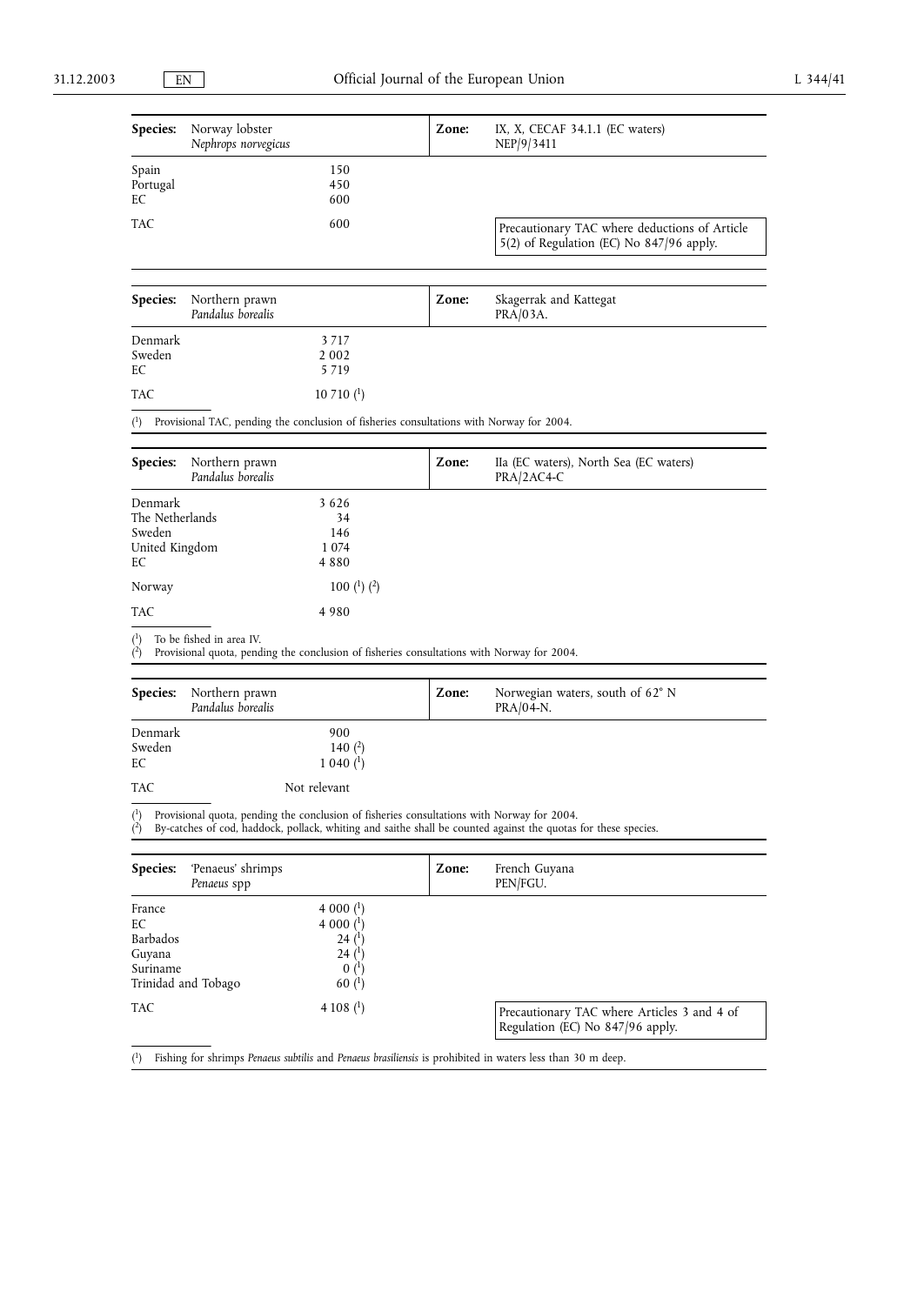| Species:        | Plaice<br>Pleuronectes platessa | Zone: | Skagerrak<br>PLE/03AN. |  |
|-----------------|---------------------------------|-------|------------------------|--|
|                 |                                 |       |                        |  |
| Belgium         | 57                              |       |                        |  |
| Denmark         | 7397                            |       |                        |  |
| Germany         | 38                              |       |                        |  |
| The Netherlands | 1422                            |       |                        |  |
| Sweden          | 396                             |       |                        |  |
| EC              | 9 3 1 0                         |       |                        |  |
| <b>TAC</b>      | $9500{1}$                       |       |                        |  |

 $\binom{1}{2}$ 1) Provisional TAC, pending the conclusion of fisheries consultations with Norway for 2004.

| Species:          | Plaice<br>Pleuronectes platessa |                             | Zone: | Kattegat<br>PLE/03AS.                                                                  |
|-------------------|---------------------------------|-----------------------------|-------|----------------------------------------------------------------------------------------|
| Denmark           |                                 | 1658<br>19                  |       |                                                                                        |
| Germany<br>Sweden |                                 | 186                         |       |                                                                                        |
| EC                |                                 | 1863                        |       |                                                                                        |
| <b>TAC</b>        |                                 | 1863                        |       |                                                                                        |
| Species:          | Plaice                          |                             | Zone: | IIa (EC waters), North Sea                                                             |
|                   | Pleuronectes platessa           |                             |       | PLE/2AC4.                                                                              |
| Belgium           |                                 | 3 5 6 4                     |       |                                                                                        |
| Denmark           |                                 | 11 5 8 5                    |       |                                                                                        |
| Germany           |                                 | 3 3 4 2                     |       |                                                                                        |
| France            |                                 | 668                         |       |                                                                                        |
| The Netherlands   |                                 | 22 278                      |       |                                                                                        |
| United Kingdom    |                                 | 16 4 8 6                    |       |                                                                                        |
| EC                |                                 | 57 9 23                     |       |                                                                                        |
| Norway            |                                 | 3 0 7 7                     |       |                                                                                        |
| <b>TAC</b>        |                                 | 61 000 $($ <sup>1</sup> $)$ |       | Analytical TAC where deductions of Article 5(2)<br>of Regulation (EC) No 847/96 apply. |

( 1) Provisional TAC, pending the conclusion of fisheries consultations with Norway for 2004.

# **Special conditions:**

Within the limits of the abovementioned quotas, no more than the quantities given below may be taken in the zones specified:

|                           | Norwegian waters<br>$(PLE/04-NFS)$ |       |                                                                                 |
|---------------------------|------------------------------------|-------|---------------------------------------------------------------------------------|
| EC                        | 30 000 $(^1)$                      |       |                                                                                 |
|                           |                                    |       |                                                                                 |
| <b>Species:</b><br>Plaice | Pleuronectes platessa              | Zone: | Vb (EC waters), VI, XII, XIV<br>PLE/561214                                      |
| France                    | 34                                 |       |                                                                                 |
| Ireland                   | 447                                |       |                                                                                 |
| United Kingdom            | 746                                |       |                                                                                 |
| EС                        | 1 2 2 7                            |       |                                                                                 |
| TAC                       | 1 2 2 7                            |       | Precautionary TAC where Articles 3 and 4 of<br>Regulation (EC) No 847/96 apply. |
|                           |                                    |       |                                                                                 |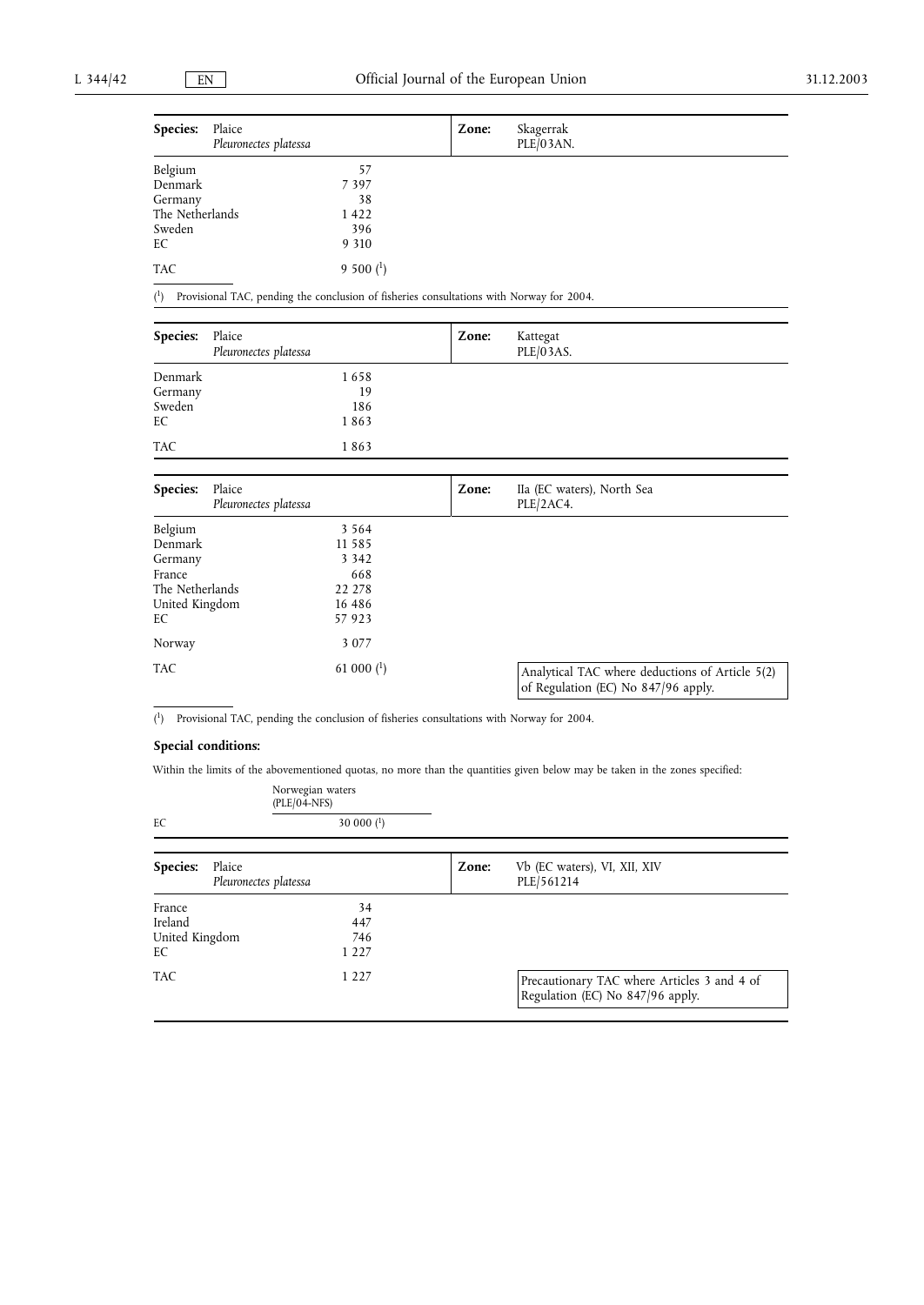| Species:                                                                | Plaice<br>Pleuronectes platessa |                                         | Zone: | VIIa<br>PLE/07A.                                                                       |
|-------------------------------------------------------------------------|---------------------------------|-----------------------------------------|-------|----------------------------------------------------------------------------------------|
| Belgium<br>France<br>Ireland<br>The Netherlands<br>United Kingdom<br>EС |                                 | 34<br>15<br>876<br>10<br>404<br>1 3 4 0 |       |                                                                                        |
| TAC                                                                     |                                 | 1 3 4 0                                 |       | Analytical TAC where deductions of Article 5(2)<br>of Regulation (EC) No 847/96 apply. |
|                                                                         |                                 |                                         |       |                                                                                        |
| Species:                                                                | Plaice<br>Pleuronectes platessa |                                         | Zone: | VIIb,c<br>PLE/7BC.                                                                     |
| France<br>Ireland<br>EС                                                 |                                 | 16<br>144<br>160                        |       |                                                                                        |
| TAC                                                                     |                                 | 160                                     |       | Precautionary TAC where Articles 3 and 4 of<br>Regulation (EC) No 847/96 apply.        |
|                                                                         |                                 |                                         |       |                                                                                        |
| Species:                                                                | Plaice<br>Pleuronectes platessa |                                         | Zone: | VIId,e<br>PLE/7DE.                                                                     |
| Belgium<br>France<br>United Kingdom<br>EС                               |                                 | 992<br>3 3 0 5<br>1763<br>6 0 6 0       |       |                                                                                        |
| TAC                                                                     |                                 | 6 0 6 0                                 |       | Analytical TAC where deductions of Article 5(2)<br>of Regulation (EC) No 847/96 apply. |
|                                                                         |                                 |                                         |       |                                                                                        |
| Species:                                                                | Plaice<br>Pleuronectes platessa |                                         | Zone: | VIIf,g<br>PLE/7FG.                                                                     |
| Belgium<br>France<br>Ireland<br>United Kingdom<br>EС                    |                                 | 139<br>251<br>39<br>131<br>560          |       |                                                                                        |
| <b>TAC</b>                                                              |                                 | 560                                     |       | Analytical TAC where deductions of Article 5(2)<br>of Regulation (EC) No 847/96 apply. |
|                                                                         |                                 |                                         |       |                                                                                        |
| Species:                                                                | Plaice<br>Pleuronectes platessa |                                         | Zone: | VIIh,j,k<br>PLE/7HJK.                                                                  |
| Belgium<br>France<br>Ireland<br>The Netherlands<br>United Kingdom<br>EC |                                 | 29<br>58<br>203<br>117<br>58<br>466     |       |                                                                                        |
| TAC                                                                     |                                 | 466                                     |       | Precautionary TAC where Articles 3 and 4 of<br>Regulation (EC) No 847/96 apply.        |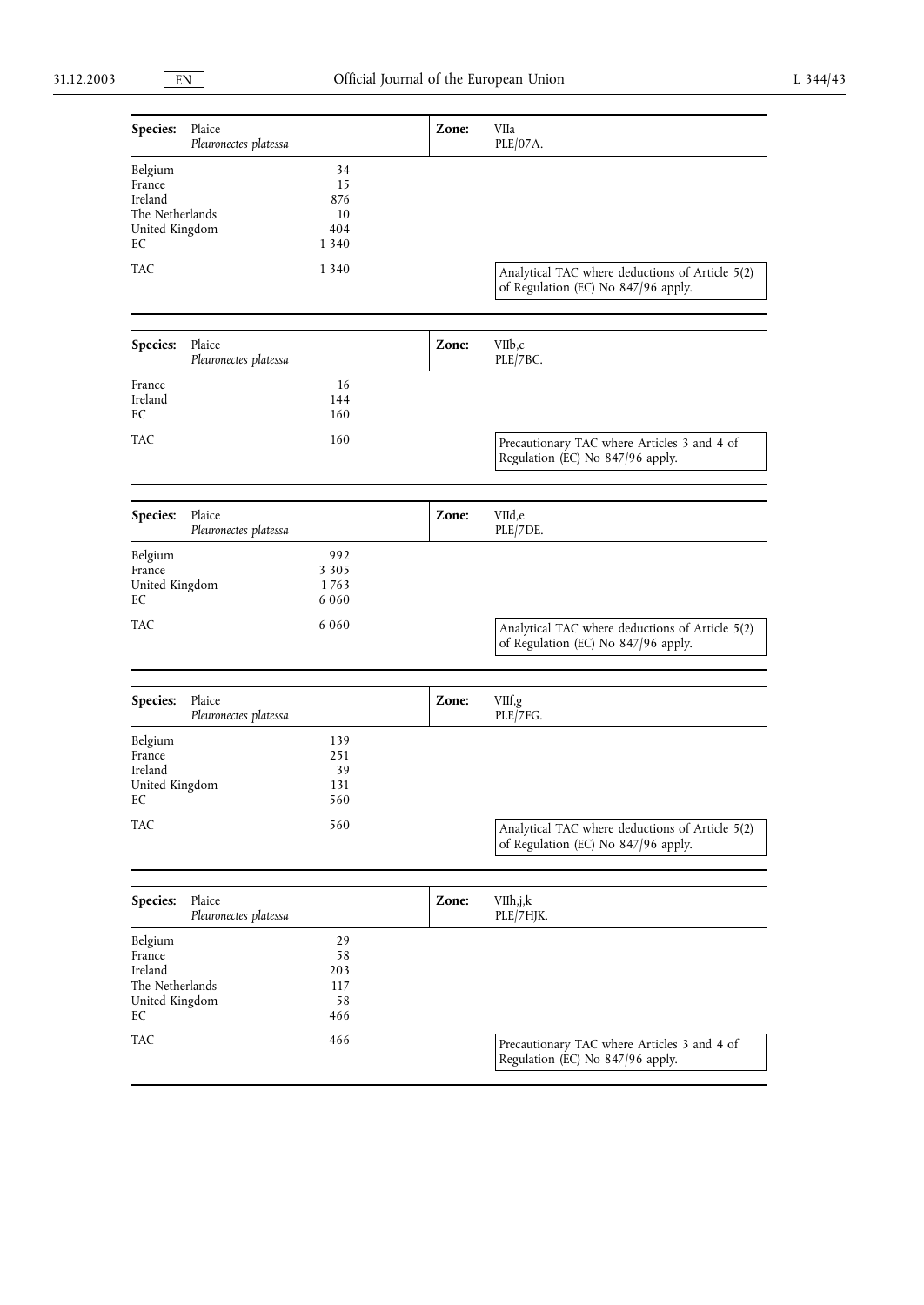| Species:                                                      | Plaice<br>Pleuronectes platessa  |                                                  | Zone: | VIII, IX, X, CECAF 34.1.1 (EC waters)<br>PLE/8/3411                             |
|---------------------------------------------------------------|----------------------------------|--------------------------------------------------|-------|---------------------------------------------------------------------------------|
| Spain<br>France<br>Portugal<br>EС                             |                                  | 75<br>298<br>75<br>448                           |       |                                                                                 |
| TAC                                                           |                                  | 448                                              |       | Precautionary TAC where Articles 3 and 4 of<br>Regulation (EC) No 847/96 apply. |
| Species:                                                      | Pollack<br>Pollachius pollachius |                                                  | Zone: | Vb (EC waters), VI, XII, XIV<br>POL/561214                                      |
| Spain<br>France<br>Ireland<br>United Kingdom<br>EС            |                                  | 10<br>337<br>99<br>258<br>704                    |       |                                                                                 |
| TAC                                                           |                                  | 704                                              |       | Precautionary TAC where Articles 3 and 4 of<br>Regulation (EC) No 847/96 apply. |
| Species:                                                      | Pollack<br>Pollachius pollachius |                                                  | Zone: | VII<br>POL/07.                                                                  |
| Belgium<br>Spain<br>France<br>Ireland<br>United Kingdom<br>EC |                                  | 529<br>32<br>12 177<br>1 2 9 8<br>2964<br>17 000 |       |                                                                                 |
| TAC                                                           |                                  | 17 000                                           |       | Precautionary TAC where Articles 3 and 4 of<br>Regulation (EC) No 847/96 apply. |
| Species:                                                      | Pollack<br>Pollachius pollachius |                                                  | Zone: | VIIIa,b,d,e<br>POL/8ABDE.                                                       |
| Spain<br>France<br>$\mathop{\text{EC}}$                       |                                  | 286<br>1 3 9 4<br>1680                           |       |                                                                                 |
| <b>TAC</b>                                                    |                                  | 1680                                             |       | Precautionary TAC where Articles 3 and 4 of<br>Regulation (EC) No 847/96 apply. |
| Species:                                                      | Pollack<br>Pollachius pollachius |                                                  | Zone: | VIIIc<br>POL/08C.                                                               |
| Spain<br>France<br>EС                                         |                                  | 369<br>41<br>410                                 |       |                                                                                 |
| <b>TAC</b>                                                    |                                  | 410                                              |       | Precautionary TAC where Articles 3 and 4 of<br>Regulation (EC) No 847/96 apply. |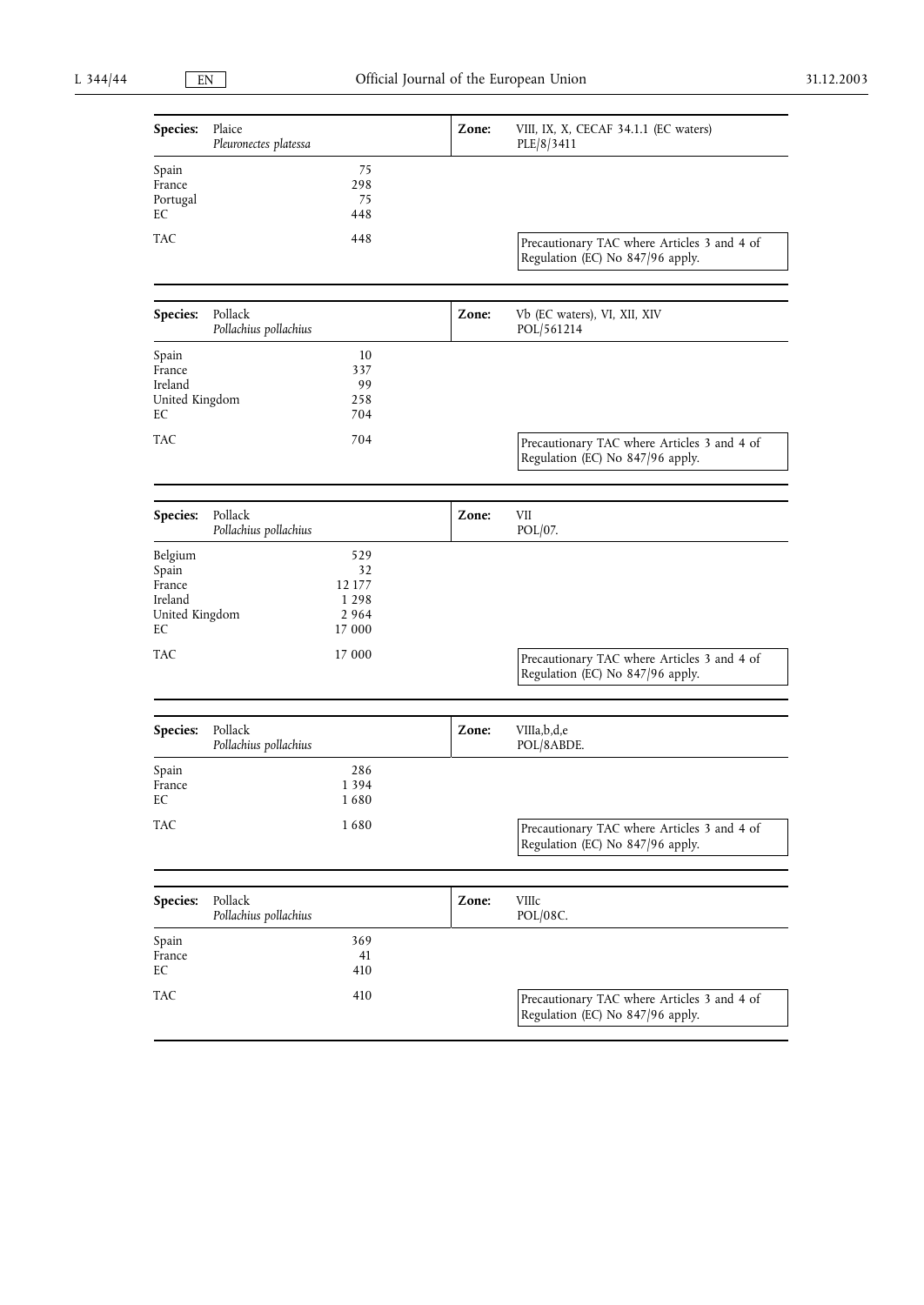| Species:                | Pollack<br>Pollachius pollachius |                  | Zone: | IX, X, CECAF 34.1.1 (EC waters)<br>POL/9/3411                                          |
|-------------------------|----------------------------------|------------------|-------|----------------------------------------------------------------------------------------|
| Spain<br>Portugal<br>EC |                                  | 348<br>12<br>360 |       |                                                                                        |
| <b>TAC</b>              |                                  | 360              |       | Precautionary TAC where Articles 3 and 4 of<br>Regulation (EC) No 847/96 apply.        |
|                         |                                  |                  |       |                                                                                        |
| Species:                | Saithe<br>Pollachius virens      |                  | Zone: | IIa (EC waters), Skagerrak and Kattegat, IIIbcd<br>(EC waters), North Sea<br>POK/2A34- |
| Belgium                 |                                  | 66               |       |                                                                                        |
| Denmark                 |                                  | 7879             |       |                                                                                        |
| Germany                 |                                  | 19896            |       |                                                                                        |
| France                  |                                  | 46 823           |       |                                                                                        |
| The Netherlands         |                                  | 199              |       |                                                                                        |
| Sweden                  |                                  | 1083             |       |                                                                                        |
| United Kingdom          |                                  | 15 2 5 4         |       |                                                                                        |
| EC                      |                                  | 91 200           |       |                                                                                        |
| Norway                  |                                  | 98 800 $(1)$     |       |                                                                                        |
| <b>TAC</b>              |                                  | 190 000 $(2)$    |       |                                                                                        |

( 1) May only be taken in IV (EC waters) and Skagerrak. Catches taken within this quota are to be deducted from Norway's share of the TAC.

( 2) Provisional TAC, pending the conclusion of fisheries consultations with Norway for 2004.

## **Special conditions:**

Within the limits of the abovementioned quotas, no more than the quantities given below may be taken in the zones specified:

|              | Norwegian waters<br>$(POK/04-NFS)$                                                                                                                                                                                                                                                                        |                                                         |
|--------------|-----------------------------------------------------------------------------------------------------------------------------------------------------------------------------------------------------------------------------------------------------------------------------------------------------------|---------------------------------------------------------|
| EC           | 91 200 $(2)$                                                                                                                                                                                                                                                                                              |                                                         |
| Species:     | Saithe<br>Pollachius virens                                                                                                                                                                                                                                                                               | Norwegian waters south of 62°N<br>Zone:<br>$POK/04-N$ . |
| Sweden<br>EC | 982<br>982                                                                                                                                                                                                                                                                                                |                                                         |
| TAC          | 190 000 $(1)$                                                                                                                                                                                                                                                                                             |                                                         |
|              | $\frac{1}{2}$ , $\frac{1}{2}$ , $\frac{1}{2}$ , $\frac{1}{2}$ , $\frac{1}{2}$ , $\frac{1}{2}$ , $\frac{1}{2}$ , $\frac{1}{2}$ , $\frac{1}{2}$ , $\frac{1}{2}$ , $\frac{1}{2}$ , $\frac{1}{2}$ , $\frac{1}{2}$ , $\frac{1}{2}$ , $\frac{1}{2}$ , $\frac{1}{2}$ , $\frac{1}{2}$ , $\frac{1}{2}$ , $\frac{1$ |                                                         |

( 1) Provisional TAC, pending the conclusion of fisheries consultations with Norway for 2004.

| Saithe<br>Species:<br>Pollachius virens              |                                             | Zone: | Vb (EC waters), VI, XII, XIV<br>POK/561214                                   |
|------------------------------------------------------|---------------------------------------------|-------|------------------------------------------------------------------------------|
| Germany<br>France<br>Ireland<br>United Kingdom<br>EC | 1441<br>14 307<br>478<br>3 4 8 8<br>19 7 13 |       |                                                                              |
| <b>TAC</b>                                           | 19713 <sup>(1)</sup>                        |       | Analytical TAC where Articles 3 and 4 of<br>Regulation (EC) No 847/96 apply. |

( 1) Provisional TAC, pending the conclusion of fisheries consultations with Norway for 2004.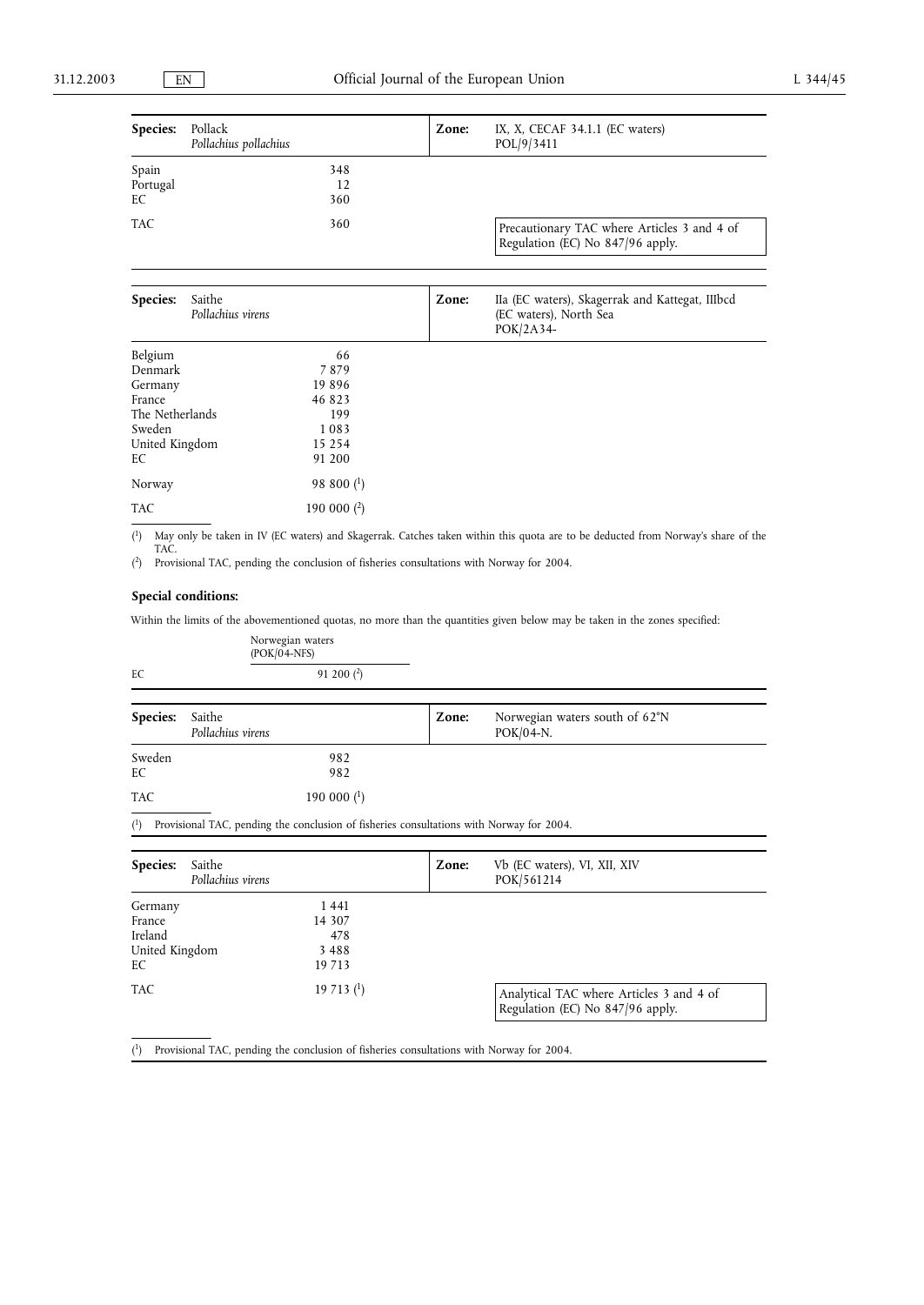| Species:                                                                                     | Saithe<br>Pollachius virens                               | Zone: | VII, VIII, IX, X, CECAF 34.1.1 (EC waters)<br>POK/7X1034                        |
|----------------------------------------------------------------------------------------------|-----------------------------------------------------------|-------|---------------------------------------------------------------------------------|
| Belgium<br>France<br>Ireland<br>United Kingdom<br>EС                                         | 18<br>3 9 2 1<br>1960<br>1069<br>6968                     |       |                                                                                 |
| TAC                                                                                          | 6968                                                      |       | Precautionary TAC where Articles 3 and 4 of<br>Regulation (EC) No 847/96 apply. |
| Species:                                                                                     | Turbot and brill<br>Psetta maxima and Scopthalmus rhombus | Zone: | IIa (EC waters), North Sea (EC waters)<br>$T/B/2AC4-C$                          |
| Belgium<br>Denmark<br>Germany<br>France<br>The Netherlands<br>Sweden<br>United Kingdom<br>EС | 358<br>764<br>195<br>92<br>2 7 1 0<br>5<br>753<br>4877    |       |                                                                                 |
| TAC                                                                                          | 4877                                                      |       | Precautionary TAC where Articles 3 and 4 of<br>Regulation (EC) No 847/96 apply. |
| Species:                                                                                     | Skates and rays<br>Rajidae                                | Zone: | IIa (EC waters), North Sea (EC waters)<br>SRX/2AC4-C                            |
| Belgium<br>Denmark<br>Germany<br>France<br>The Netherlands<br>United Kingdom<br>EC           | 590<br>23<br>29<br>92<br>503<br>2 2 6 6<br>3 5 0 3        |       |                                                                                 |
| TAC                                                                                          | 3 5 0 3                                                   |       | Precautionary TAC where Articles 3 and 4 of<br>Regulation (EC) No 847/96 apply. |
| Species:                                                                                     | Greenland halibut<br>Reinhardtius hippoglossoides         | Zone: | IIa (EC waters), VI<br>$GHL/2AC6-$                                              |
| EC                                                                                           | Not subject to restriction                                |       |                                                                                 |
| Norway                                                                                       | 950 $(1)$                                                 |       |                                                                                 |
| TAC                                                                                          | Not relevant                                              |       |                                                                                 |
| $^{\rm (1)}$                                                                                 | Fishing in VI is restricted to long lines.                |       |                                                                                 |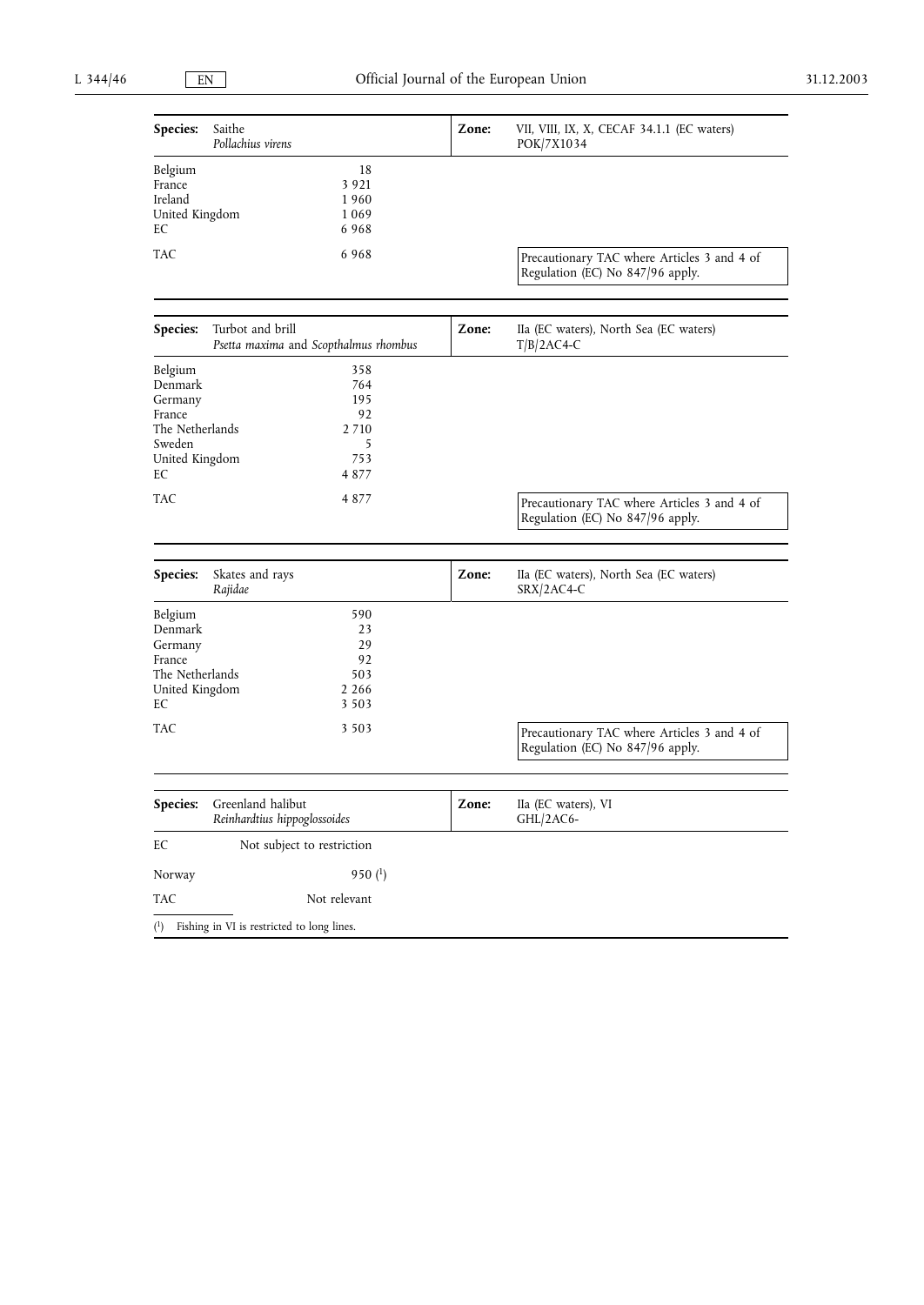| Species:<br>Mackerel<br>Scomber scombrus |                                                          | Zone: | IIa (EC waters), Skagerrak and Kattegat, IIIb,c,d<br>(EC waters), North Sea<br>$MAC/2A34-$ |
|------------------------------------------|----------------------------------------------------------|-------|--------------------------------------------------------------------------------------------|
| Belgium                                  | 453                                                      |       |                                                                                            |
| Denmark                                  | 11951                                                    |       |                                                                                            |
| Germany                                  | 473                                                      |       |                                                                                            |
| France                                   | 1428                                                     |       |                                                                                            |
| The Netherlands                          | 1437                                                     |       |                                                                                            |
| Sweden                                   | 4 308 ( <sup>1</sup> ) ( <sup>2</sup> ) ( <sup>3</sup> ) |       |                                                                                            |
| United Kingdom                           | 1 3 3 1                                                  |       |                                                                                            |
| EC                                       | 21 381 $(2)$ $(4)$ $(5)$ $(8)$                           |       |                                                                                            |
| Norway                                   | 37 246 $(6)$ $(8)$                                       |       |                                                                                            |
| TAC                                      | 545 500 $(7)$                                            |       | Analytical TAC where Articles 3 and 4 of<br>Regulation (EC) No 847/96 apply.               |

 $(^1)$ 1) Including a fishery by this Member State of 1 865 tonnes of mackerel in ICES Division IIIa and in EC waters of ICES Division IVab (MAC/3A/4AB). 2) Including 260 tonnes to be taken in Norwegian waters of ICES Sub-area IV(MAC/04-N.).

 $(2)$ 

 $(^{3})$ 3) When fishing in Norwegian waters, by-catches of cod, haddock, pollack and whiting and saithe shall be counted against the quotas for these species.

 $(4)$ 4) Including 1 865 tonnes accruing from conditions defined in footnote 2 of the Annex of the Agreed Records of Conclusions of Fisheries Consultations between the European Community and Norway, Brussels, 9 December 1995.

 $(5)$ 5) Including 636 tonnes accruing from the arrangement between the European Community and Norway for 2004 on the Management of the joint EU-Norway share of the NEAFC allowable catch.

 $<sup>6</sup>$ </sup> 6) To be deducted from Norway's share of the TAC (access quota). This quota may be fished in division IVa only, except for 3 000 tonnes that may be fished in division IIIa.

 $(7)$ TAC agreed by the EC, Norway and Faroe Islands for the northern area.

 $(8)$ 8) Provisional quota, pending the conclusion of fisheries consultations with Norway for 2004.

#### **Special conditions:**

Within the limits of the abovementioned quotas, no more than the quantities given below may be taken in the zones specified (8):

|                 | IIIa<br>$MAC/03A$ . | IIIa, IVb,c<br>MAC/3A/4BC | IVb<br>$MAC/04B$ . | IV <sub>c</sub><br>$MAC/04C$ . | IIa (non-EC waters), VI, from 1<br>January to 31 March 2004<br>$MAC/2A6$ . |
|-----------------|---------------------|---------------------------|--------------------|--------------------------------|----------------------------------------------------------------------------|
| Denmark         |                     | 4 1 3 0                   |                    |                                | 4 0 2 0                                                                    |
| France          |                     | 440                       |                    |                                |                                                                            |
| The Netherlands |                     | 440                       |                    |                                |                                                                            |
| Sweden          |                     |                           | 340                | 10                             |                                                                            |
| United Kingdom  |                     | 440                       |                    |                                |                                                                            |
| Norway          | 3 0 0 0             |                           |                    |                                |                                                                            |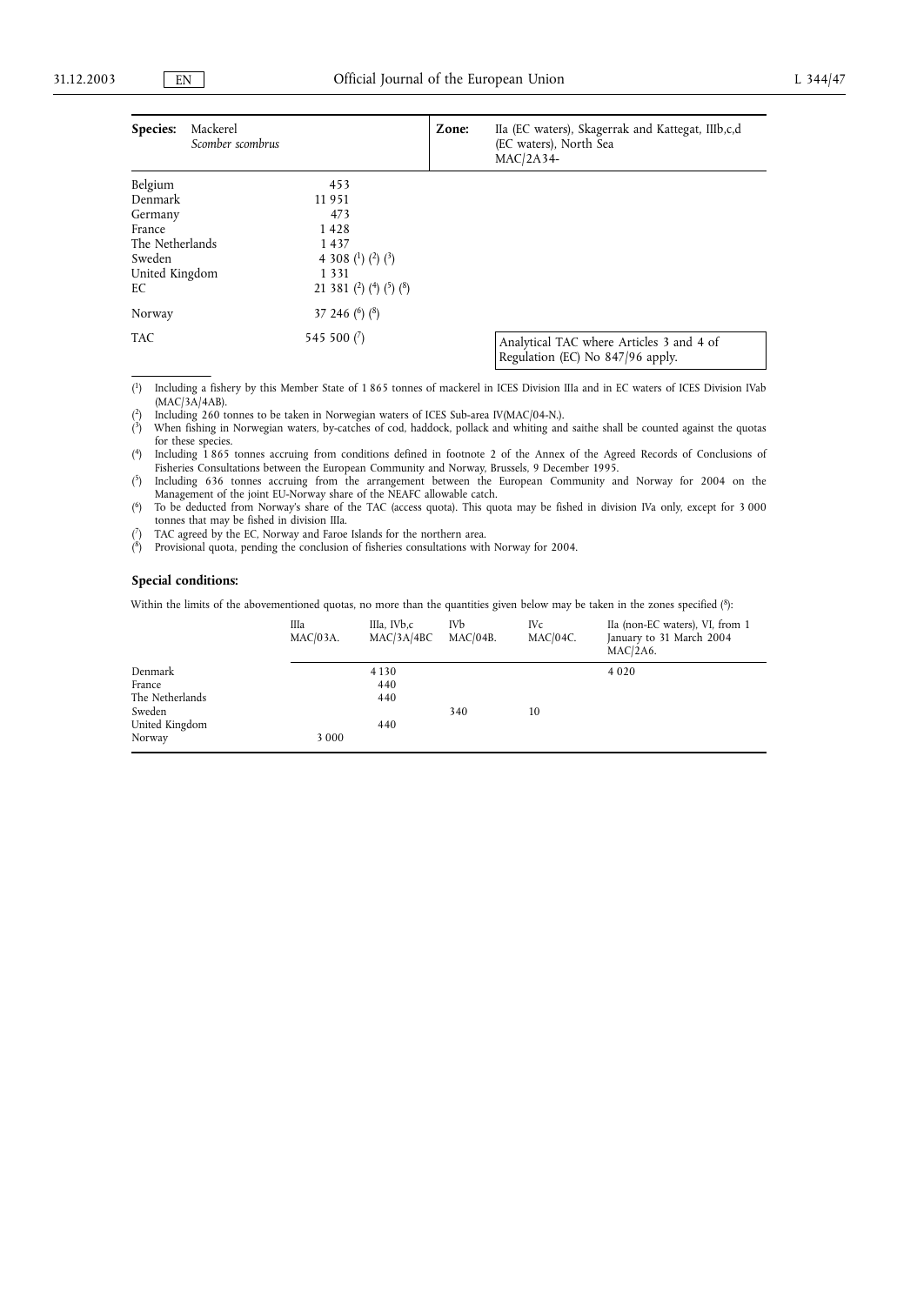| Species:<br>Mackerel<br>Scomber scombrus |                           | Zone: | IIa (non-EC waters), Vb(EC waters), VI, VII,<br>VIIIa, b, d, e, XII, XIV<br>$MAC/2CX14-$ |
|------------------------------------------|---------------------------|-------|------------------------------------------------------------------------------------------|
| Germany                                  | 18 9 65                   |       |                                                                                          |
| Spain                                    | 20                        |       |                                                                                          |
| Estonia                                  | 150                       |       |                                                                                          |
| France                                   | 12 644                    |       |                                                                                          |
| Ireland                                  | 63 216                    |       |                                                                                          |
| The Netherlands                          | 27656                     |       |                                                                                          |
| Poland                                   | 1096                      |       |                                                                                          |
| United Kingdom                           | 173 848                   |       |                                                                                          |
| EC                                       | 297 595 $(4)$ $(5)$ $(6)$ |       |                                                                                          |
| Norway                                   | 12 0 20 $(^1)$ $(^6)$     |       |                                                                                          |
| Faroe Islands                            | 4 3 1 4 $(2)$             |       |                                                                                          |
| <b>TAC</b>                               | 545 500 $(3)$             |       | Analytical TAC where Articles 3 and 4 of<br>Regulation (EC) No 847/96 apply.             |

 $^{(1)}$ May be fished only in IIa, IVa, VIa (north of 56°30' N), VIId, e, f, h.

 $(3)$ TAC agreed by the EC, Norway and Faroe Islands for the northern area.

 $(4)$ 4) Including 9 784 tonnes accruing from the Arrangement between the Norway and the European Community on the Management of the joint EU-Norway share of the NEAFC allowable catch 2004.

 $(5)$ 5) Until the date of accession of the new Member States, the EC quota is 296 349 tonnes.

 $^{(6)}$ 6) Provisional quota, pending the conclusion of fisheries consultations with Norway for 2004.

#### **Special conditions:**

Within the limits of the abovementioned quotas, no more than the quantities given below may be taken in the zones specified, and only during the periods 1 January to 15 February and 1 October to 31 December.

|                 | IVa (EC waters)<br>$MAC/04A-C$ . |
|-----------------|----------------------------------|
| Germany         | 5690                             |
| France          | 3794                             |
| Ireland         | 18 9 6 6                         |
| The Netherlands | 8 2 9 7                          |
| United Kingdom  | 52158                            |
| Norway          | 12 020 $(6)$                     |
| Faroe Islands   | $1\,301\,$ <sup>(1</sup> )       |

 $(1)$ North of 59° N (EC zone) from 1 January to 15 February and from 1 October to 31 December.

| Species:                          | Mackerel<br>Scomber scombrus |                                                                             | Zone: | VIIIc, IX, X, CECAF 34.1.1 (EC waters)<br>MAC/8C3411                         |
|-----------------------------------|------------------------------|-----------------------------------------------------------------------------|-------|------------------------------------------------------------------------------|
| Spain<br>France<br>Portugal<br>EC |                              | $26625$ <sup>(1</sup> )<br>177 <sup>(1)</sup><br>$5\,503\,(^{1})$<br>32 305 |       |                                                                              |
| <b>TAC</b>                        |                              | 32 305                                                                      |       | Analytical TAC where Articles 3 and 4 of<br>Regulation (EC) No 847/96 apply. |

 $(1)$ The quantities subject to exchange with other Member States may be taken, up to a limit of 25 % of the quota of the donor Member State, in ICES area VIIIa,b,d (MAC/8ABD.).

## **Special conditions:**

Within the limits of the abovementioned quotas, no more than the quantities given below may be taken in the zones specified.

|          | VIIIb<br>(MAC/08B.) |  |  |
|----------|---------------------|--|--|
| Spain    | 3 0 0 0             |  |  |
| France   | 20                  |  |  |
| Portugal | 5 0 0 0             |  |  |

 $\overline{(^{2})}$ 2) Of which 1 301 tonnes may be fished in ICES Division IVa north of 59°N (EC zone) from 1 January to 15 February and from 1 October to 31 December. A quantity of 3 589 tonnes of the Faroe Islands' own quota may be fished in ICES Division VIa (north of 56°30'N) throughout the year and/or in ICES Divisions VIIe, f, h, and/or ICES Division IVa.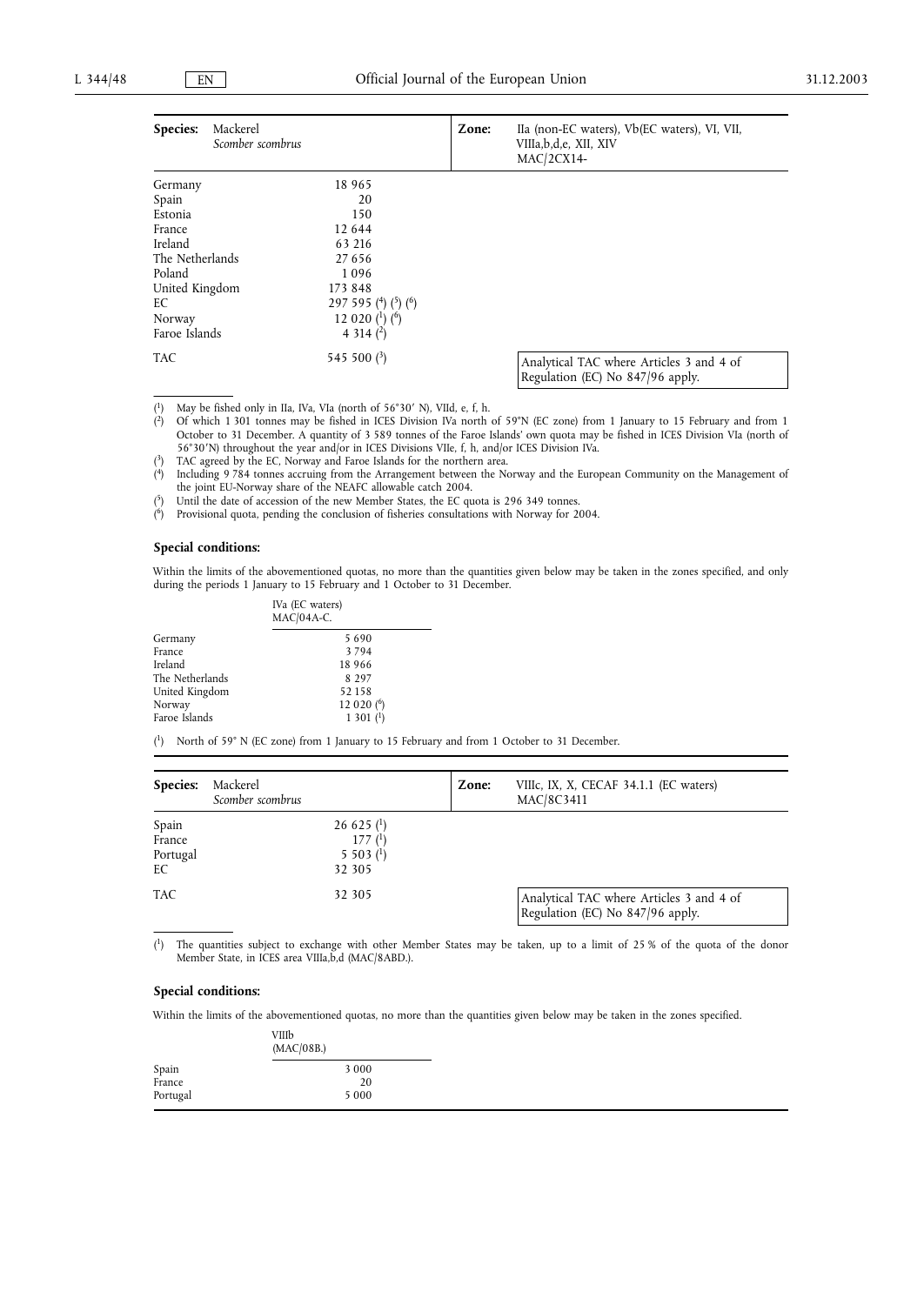| Species:                                                                           | Common sole<br>Solea solea |                                                         | Zone: | Skagerrak and Kattegat, IIIbcd (EC waters)<br>SOL/3A/BCD                                        |
|------------------------------------------------------------------------------------|----------------------------|---------------------------------------------------------|-------|-------------------------------------------------------------------------------------------------|
| Denmark<br>Germany<br>The Netherlands<br>Sweden<br>EC                              |                            | 436<br>25<br>42<br>16<br>520                            |       |                                                                                                 |
| TAC                                                                                |                            | 520                                                     |       | Analytical TAC where deductions of Article 5(2)<br>of Regulation (EC) No 847/96 apply.          |
| Species:                                                                           | Common sole<br>Solea solea |                                                         | Zone: | II, North Sea<br>$SOL/24$ .                                                                     |
| Belgium<br>Denmark<br>Germany<br>France<br>The Netherlands<br>United Kingdom<br>EС |                            | 1417<br>648<br>1 1 3 3<br>283<br>12790<br>729<br>17 000 |       |                                                                                                 |
| TAC                                                                                |                            | 17 000                                                  |       | Analytical TAC where deductions of Article 5(2)<br>of Regulation (EC) No 847/96 apply.          |
| <b>Species:</b>                                                                    | Common sole<br>Solea solea |                                                         | Zone: | Vb (EC waters), VI, XII, XIV<br>SOL/561214                                                      |
| Ireland<br>United Kingdom<br>EC                                                    |                            | 68<br>17<br>85                                          |       |                                                                                                 |
| TAC                                                                                |                            | 85                                                      |       | Precautionary TAC where Articles 3 and 4 of<br>Regulation (EC) No 847/96 apply.                 |
| Species:                                                                           | Common sole<br>Solea solea |                                                         | Zone: | VIIa<br>$SOL/07A$ .                                                                             |
| Belgium<br>France<br>Ireland<br>The Netherlands<br>United Kingdom<br>EС            |                            | 394<br>5<br>98<br>125<br>178<br>800                     |       |                                                                                                 |
| TAC                                                                                |                            | 800                                                     |       | Analytical TAC where deductions of Article 5(2)<br>of Regulation (EC) No 847/96 apply.          |
|                                                                                    |                            |                                                         |       |                                                                                                 |
| Species:                                                                           | Common sole<br>Solea solea |                                                         | Zone: | VIIb,c<br>SOL/7BC.                                                                              |
| France<br>Ireland<br>EC                                                            |                            | 10<br>55<br>65                                          |       |                                                                                                 |
| TAC                                                                                |                            | 65                                                      |       | Precautionary TAC where where deductions of<br>Article 5(2) of Regulation (EC) No 847/96 apply. |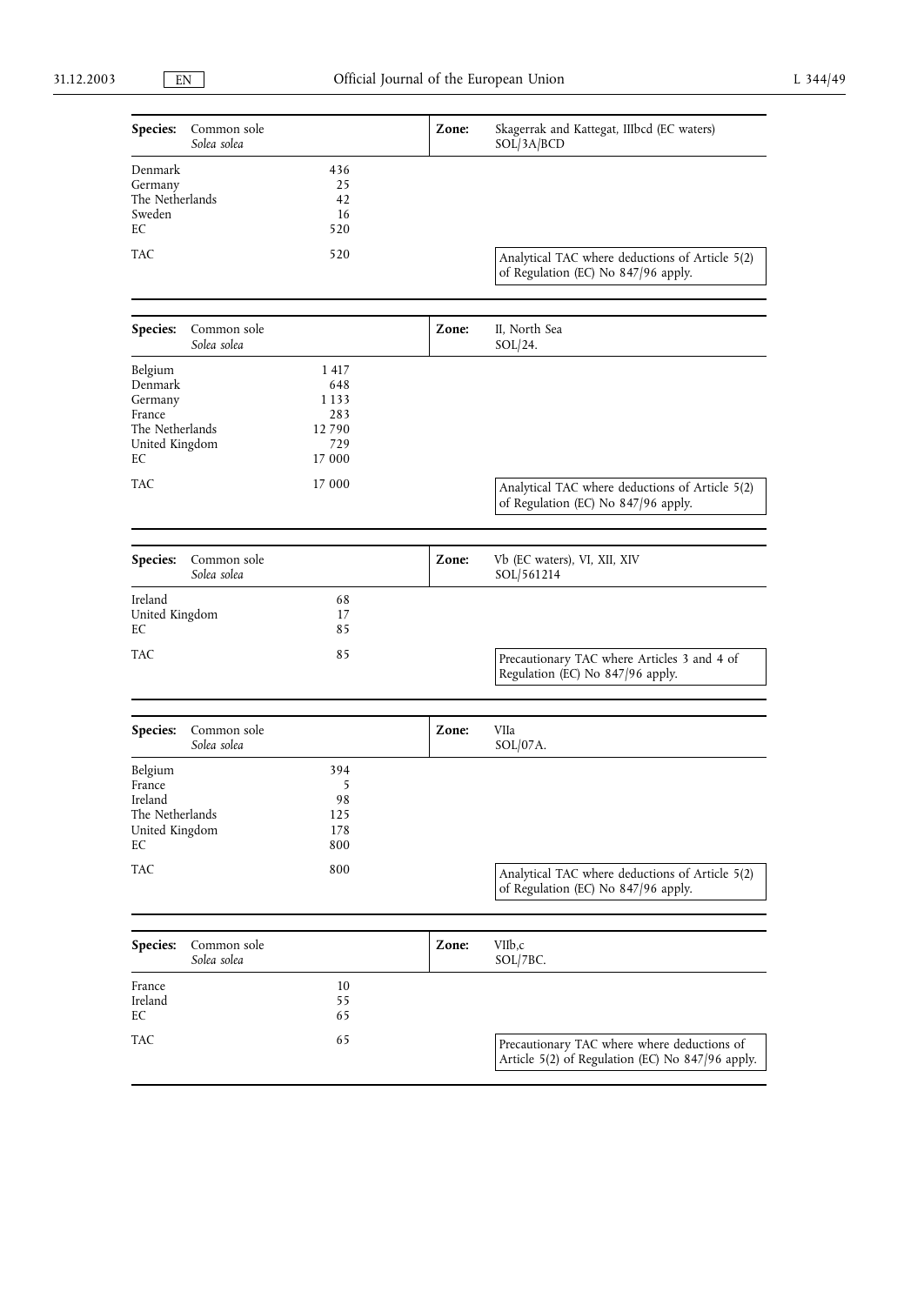| Species:                                                                | Common sole<br>Solea solea |                                     | Zone: | VIId<br>SOL/07D.                                                                       |
|-------------------------------------------------------------------------|----------------------------|-------------------------------------|-------|----------------------------------------------------------------------------------------|
| Belgium<br>France<br>United Kingdom<br>EС                               |                            | 1588<br>3 1 7 7<br>1 1 3 5<br>5 900 |       |                                                                                        |
| TAC                                                                     |                            | 5 9 0 0                             |       | Analytical TAC where Articles 3 and 4 of<br>Regulation (EC) No 847/96 apply.           |
|                                                                         |                            |                                     |       |                                                                                        |
| Species:                                                                | Common sole<br>Solea solea |                                     | Zone: | VIIe<br>SOL/07E.                                                                       |
| Belgium<br>France<br>United Kingdom<br>EС                               |                            | 11<br>113<br>176<br>300             |       |                                                                                        |
| TAC                                                                     |                            | 300                                 |       | Analytical TAC where deductions of Article 5(2)<br>of Regulation (EC) No 847/96 apply. |
|                                                                         |                            |                                     |       |                                                                                        |
| Species:                                                                | Common sole<br>Solea solea |                                     | Zone: | VIIf,g<br>SOL/7FG.                                                                     |
| Belgium<br>France<br>Ireland<br>United Kingdom<br>EС                    |                            | 656<br>66<br>33<br>295<br>1050      |       |                                                                                        |
| TAC                                                                     |                            | 1050                                |       | Analytical TAC where deductions of Article 5(2)<br>of Regulation (EC) No 847/96 apply. |
|                                                                         |                            |                                     |       |                                                                                        |
| Species:                                                                | Common sole<br>Solea solea |                                     | Zone: | VIIh,j,k<br>SOL/7HJK.                                                                  |
| Belgium<br>France<br>Ireland<br>The Netherlands<br>United Kingdom<br>EС |                            | 32<br>65<br>176<br>52<br>65<br>390  |       |                                                                                        |
| <b>TAC</b>                                                              |                            | 390                                 |       | Precautionary TAC where Articles 3 and 4 of<br>Regulation (EC) No 847/96 apply.        |
|                                                                         |                            |                                     |       |                                                                                        |
| Species:                                                                | Common sole<br>Solea solea |                                     | Zone: | VIIIa,b<br>$SOL/8AB$ .                                                                 |
| Belgium<br>Spain<br>France<br>The Netherlands<br>EС                     |                            | 45<br>8<br>3 3 0 0<br>247<br>3 600  |       |                                                                                        |
| TAC                                                                     |                            | 3 600                               |       | Analytical TAC where deductions of Article 5(2)<br>of Regulation (EC) No 847/96 apply. |
|                                                                         |                            |                                     |       |                                                                                        |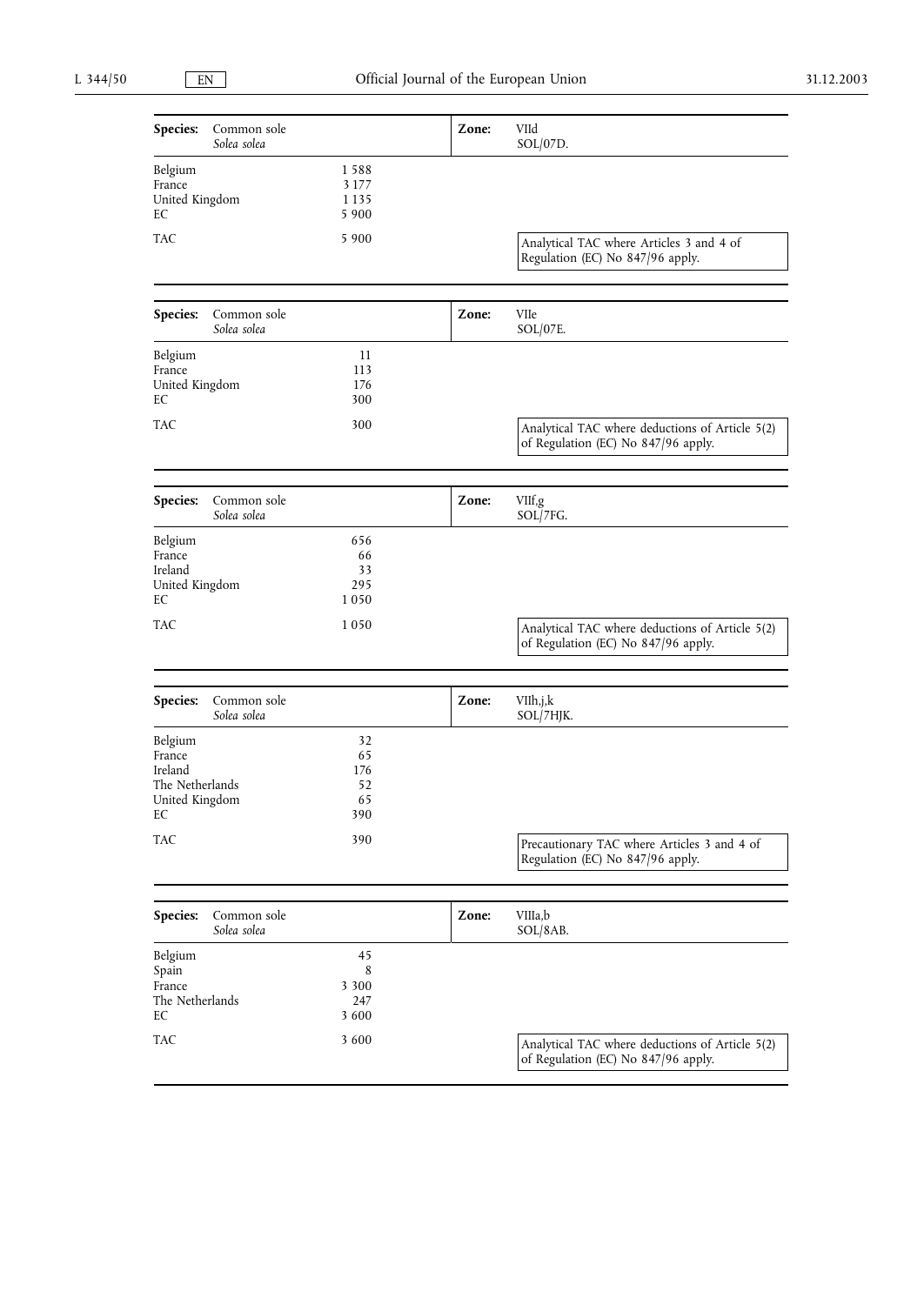| <b>Species:</b>         | Sole<br>Solea spp.         |                       | Zone: | VIIIc, d, e, IX, X, CECAF 34.1.1 (EC waters)<br>SOX/8CDE34                      |
|-------------------------|----------------------------|-----------------------|-------|---------------------------------------------------------------------------------|
| Spain<br>Portugal<br>EC |                            | 572<br>948<br>1 5 2 0 |       |                                                                                 |
| <b>TAC</b>              |                            | 1 5 2 0               |       | Precautionary TAC where Articles 3 and 4 of<br>Regulation (EC) No 847/96 apply. |
| Species:                | Sprat<br>Sprattus sprattus |                       | Zone: | Skagerrak and Kattegat<br>$SPR/03A$ .                                           |

| Denmark    | 33 504 $($ <sup>1</sup> $)$ |  |  |
|------------|-----------------------------|--|--|
| Germany    | 70 $(1)$                    |  |  |
| Sweden     | 12 676 $($ <sup>1</sup> $)$ |  |  |
| EC         | 46 250 $(1)$                |  |  |
| <b>TAC</b> | 50 000 $(^2)$               |  |  |
|            |                             |  |  |

 $(1)$ <sup>1</sup>) This quota may be fished with towed gears with a mesh size of no less than 16 mm and shall not be subject to the conditions defined in Article 2 of Regulation (EC) No 1434/98. 2) Provisional TAC, pending the conclusion of fisheries consultations with Norway for 2004.

 $(2)$ 

| Species:<br>Sprat<br>Sprattus sprattus |                          | Zone: | IIa (EC waters), North Sea (EC waters)<br>$SPR/2AC4-C$ |
|----------------------------------------|--------------------------|-------|--------------------------------------------------------|
| Belgium                                | 2738                     |       |                                                        |
| Denmark                                | 216 683                  |       |                                                        |
| Germany                                | 2738                     |       |                                                        |
| France                                 | 2738                     |       |                                                        |
| The Netherlands                        | 2738                     |       |                                                        |
| Sweden                                 | 1 3 3 0 $(^1)$           |       |                                                        |
| United Kingdom                         | 9 0 3 5                  |       |                                                        |
| EC                                     | 238 000 $(4)$            |       |                                                        |
| Norway                                 | 15 000 $(^{2})$ $(^{4})$ |       |                                                        |
| Faroe Islands                          | 4 000 $(3)$              |       |                                                        |
| <b>TAC</b>                             | 257 000                  |       |                                                        |

 $(1)$ <sup>1</sup>) Including sandeel.

( 2) May only be fished in Sub-area IV (EC waters).

( <sup>3</sup>) To be counted against the quota for sandeel in the North Sea.

( 4) Provisional quota, pending the conclusion of fisheries consultations with Norway for 2004.

| Species:<br>Sprat<br>Sprattus sprattus |         | Zone: | VIIde<br>$SPR/7DE$ .                                                            |
|----------------------------------------|---------|-------|---------------------------------------------------------------------------------|
| Belgium                                | 50      |       |                                                                                 |
| Denmark                                | 3 1 2 0 |       |                                                                                 |
| Germany                                | 50      |       |                                                                                 |
| France                                 | 670     |       |                                                                                 |
| The Netherlands                        | 670     |       |                                                                                 |
| United Kingdom                         | 5 0 4 0 |       |                                                                                 |
| EC                                     | 9600    |       |                                                                                 |
| <b>TAC</b>                             | 9600    |       | Precautionary TAC where Articles 3 and 4 of<br>Regulation (EC) No 847/96 apply. |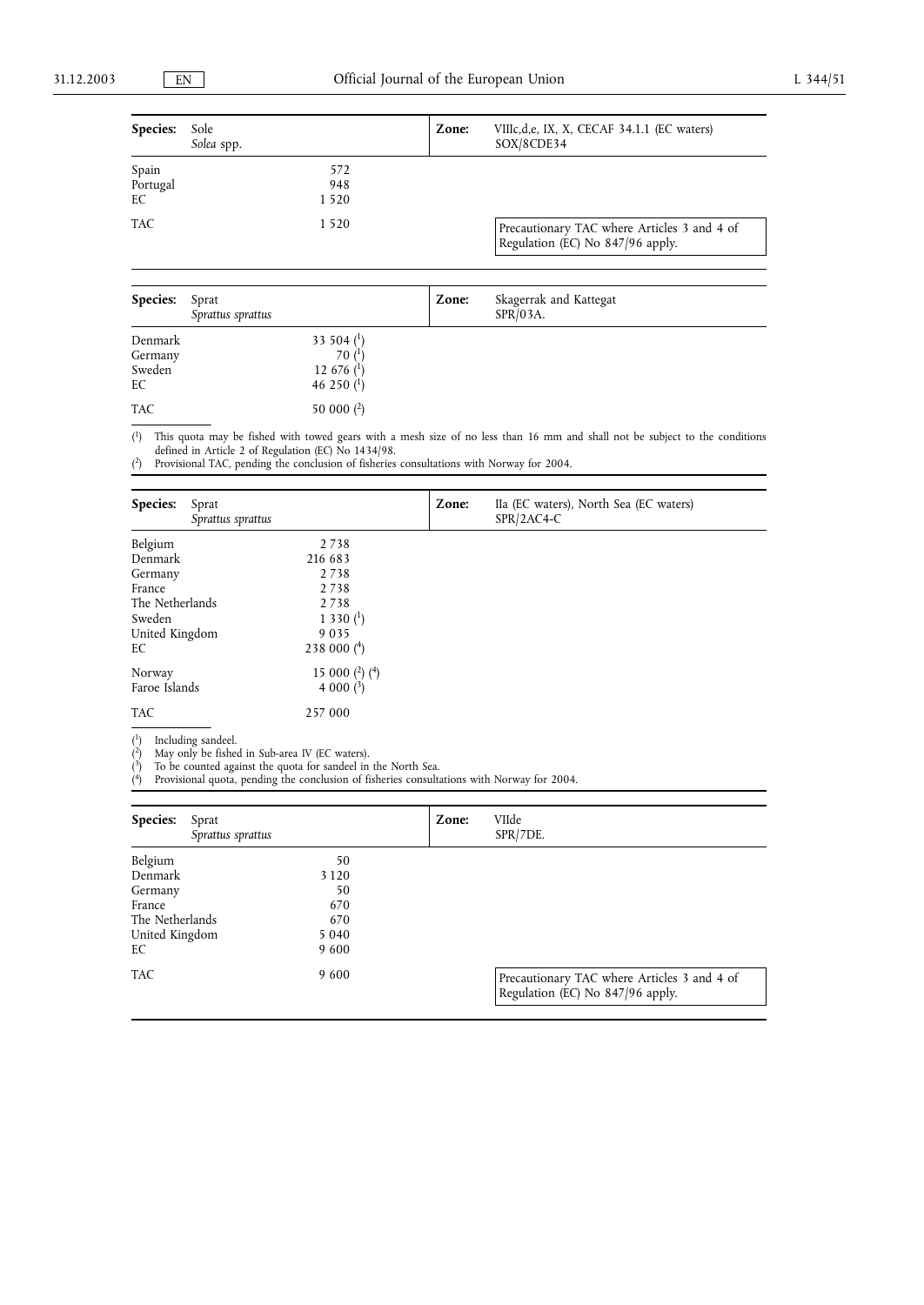| Species:        | Spurdog/dogfish<br>Squalus acanthias |                   | Zone: | IIa (EC waters), North Sea (EC waters)<br>DGS/2AC4-C |
|-----------------|--------------------------------------|-------------------|-------|------------------------------------------------------|
| Belgium         |                                      | 76                |       |                                                      |
| Denmark         |                                      | 435               |       |                                                      |
| Germany         |                                      | 79                |       |                                                      |
| France          |                                      | 139               |       |                                                      |
| The Netherlands |                                      | 119               |       |                                                      |
| Sweden          |                                      | 6                 |       |                                                      |
| United Kingdom  |                                      | 3 6 1 8           |       |                                                      |
| EC              |                                      | 4 472 $(2)$       |       |                                                      |
| Norway          |                                      | 200 $(^1)$ $(^2)$ |       |                                                      |
| <b>TAC</b>      |                                      | 4 6 7 2           |       |                                                      |

 $\binom{1}{2}$ 1) Including catches taken with long lines of tope shark and velvet belly, bird beak dogfish, leafscale gulper shark, greater lantern shark, smooth lantern shark and Portuguese dogfish. This quota may only be taken in ICES Sub-areas IV, VI and VII. 2) Provisional quota, pending the conclusion of fisheries consultations with Norway for 2004.  $(2)$ 

| Species:<br>Horse mackerel<br>Trachurus spp. |                     | Zone: | IIa (EC waters), North Sea (EC waters)<br>JAX/2AC4-C |
|----------------------------------------------|---------------------|-------|------------------------------------------------------|
| Belgium                                      | 74                  |       |                                                      |
| Denmark                                      | 31 811              |       |                                                      |
| Germany                                      | 2 3 9 9             |       |                                                      |
| France                                       | 51                  |       |                                                      |
| Ireland                                      | 1846                |       |                                                      |
| The Netherlands                              | 5 1 6 1             |       |                                                      |
| Sweden                                       | 750                 |       |                                                      |
| United Kingdom                               | 4696                |       |                                                      |
| EC                                           | 46 788 $(3)$        |       |                                                      |
| Norway                                       | 1 600 $(^1)$ $(^3)$ |       |                                                      |
| Faroe Islands                                | $7000(^2)$          |       |                                                      |
| <b>TAC</b>                                   | 50 267              |       |                                                      |

 $(^{1})$ <sup>1</sup>) May only be fished in Sub-area IV (EC waters).

 $\binom{2}{ }$ <sup>2</sup>) Within a total quota of 7 000 tonnes for ICES Sub-Areas IV, VIa (north of 56°30′N) and VII e,f,h.<br><sup>3</sup>) Provisional quota pending the conclusion of fisheries consultations with Norway for 2004

 $\overline{(^3)}$ 3) Provisional quota, pending the conclusion of fisheries consultations with Norway for 2004.

| Species:        | Horse mackerel<br>Trachurus spp. |                     | Zone: | Vb (EC waters), VI, VII, VIIIa,b,d,e, XII, XIV<br>JAX/578/14                 |
|-----------------|----------------------------------|---------------------|-------|------------------------------------------------------------------------------|
| Denmark         |                                  | 11966               |       |                                                                              |
| Germany         |                                  | 9 5 6 4             |       |                                                                              |
| Spain           |                                  | 13 062              |       |                                                                              |
| France          |                                  | 6 3 2 0             |       |                                                                              |
| Ireland         |                                  | 31 1 37             |       |                                                                              |
| The Netherlands |                                  | 45 631              |       |                                                                              |
| Portugal        |                                  | 1 2 6 4             |       |                                                                              |
| United Kingdom  |                                  | 12935               |       |                                                                              |
| EС              |                                  | 131879              |       |                                                                              |
| Faroe Islands   |                                  | 7 000 $(^1)$ $(^2)$ |       |                                                                              |
| <b>TAC</b>      |                                  | 137 000             |       | Analytical TAC where Articles 3 and 4 of<br>Regulation (EC) No 847/96 apply. |

( <sup>1</sup>) This quota may only be fished in ICES areas IV, VIa (north of 56° 30′ N) and VIIe, f, h.<br><sup>2</sup>) Within a total quota of 7,000 tonnes for ICES Sub-areas IV. VIa (north of 56°30′ N) and

( <sup>2</sup>) Within a total quota of 7 000 tonnes for ICES Sub-areas IV, VIa (north of 56°30′N) and VIIe,f,h.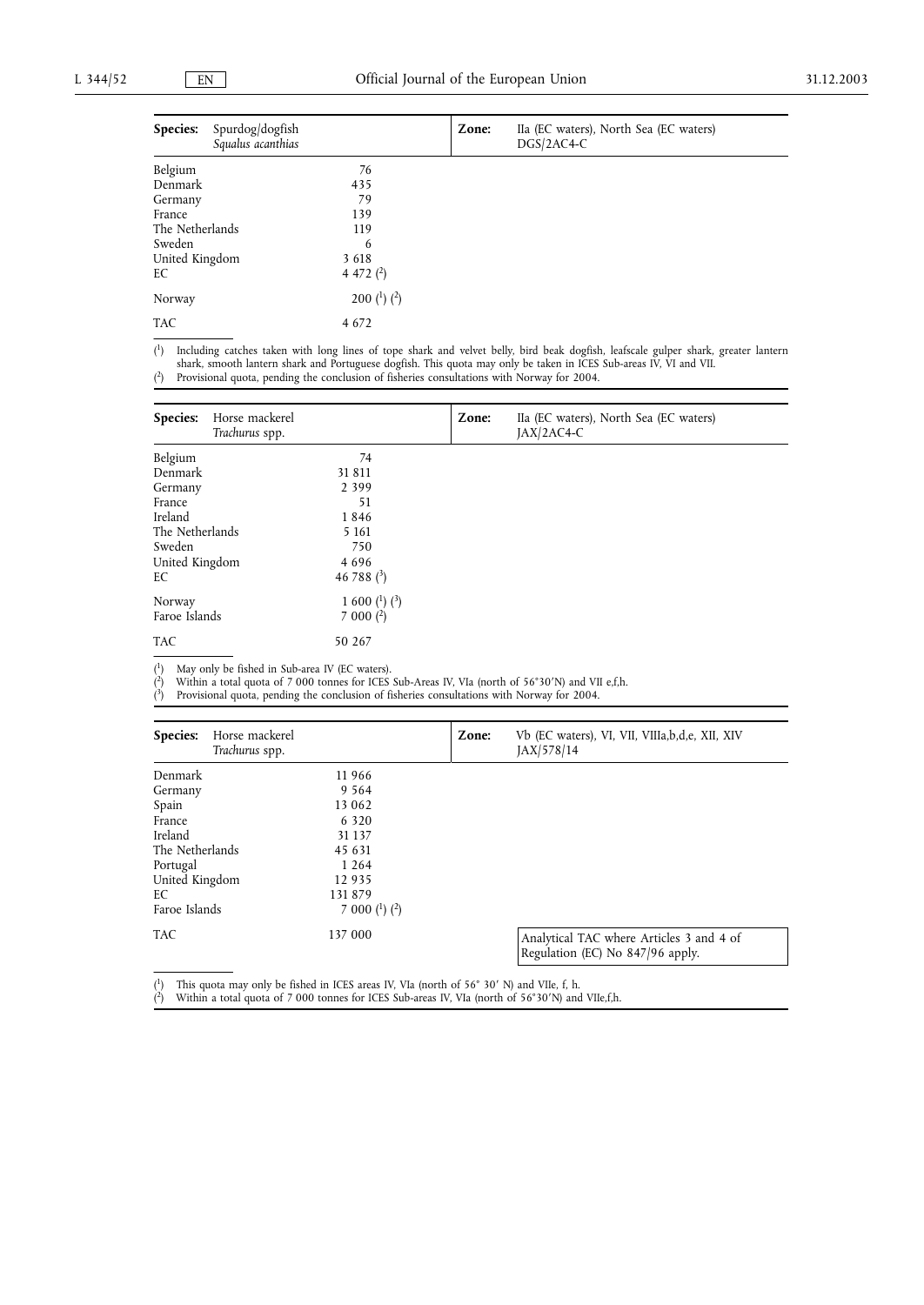| <b>Species:</b>                   | Horse mackerel<br>Trachurus spp. |                                                     | Zone: | VIIIc, IX<br>$[AX/8C9]$ .                                                       |
|-----------------------------------|----------------------------------|-----------------------------------------------------|-------|---------------------------------------------------------------------------------|
| Spain<br>France<br>Portugal<br>EC |                                  | 29 587 $(1)$<br>377 $(1)$<br>25 036 $(1)$<br>55 000 |       |                                                                                 |
| <b>TAC</b>                        |                                  | 55 000                                              |       | Precautionary TAC where Articles 3 and 4 of<br>Regulation (EC) No 847/96 apply. |

 $(1)$ 1) Of which no more than 5 % may consist of horse mackerel between 12 and 14 cm, notwithstanding Article 19 of Council Regulation (EC) No 850/98. For the purposes of the control of this quantity, the weight of the landings shall be affected by a coefficient of 1.2.

|                | <b>Species:</b> Horse mackerel<br>Trachurus spp. |                | Zone: | X, CECAF $(1)$<br>JAX/X34PRT                                                    |
|----------------|--------------------------------------------------|----------------|-------|---------------------------------------------------------------------------------|
| Portugal<br>EC |                                                  | 3 200<br>3 200 |       |                                                                                 |
| TAC            |                                                  | 3 200          |       | Precautionary TAC where Articles 3 and 4 of<br>Regulation (EC) No 847/96 apply. |

 $(1)$ Waters adjacent to the Azores under the sovereignty or jurisdiction of Portugal.

| <b>Species:</b> | Horse mackerel<br>Trachurus spp.                                              | Zone: | CECAF (EC waters) $(1)$<br>$[AX/341$ PRT                                        |
|-----------------|-------------------------------------------------------------------------------|-------|---------------------------------------------------------------------------------|
| Portugal<br>EС  | 1600<br>1600                                                                  |       |                                                                                 |
| <b>TAC</b>      | 1600                                                                          |       | Precautionary TAC where Articles 3 and 4 of<br>Regulation (EC) No 847/96 apply. |
| $^{(1)}$        | Waters adjacent to Madeira under the sovereignty or jurisdiction of Portugal. |       |                                                                                 |

|             | <b>Species:</b> Horse mackerel<br>Trachurus spp. |               | Zone: | CECAF (EC waters) $(1)$<br>[AX/341SPN]                                          |
|-------------|--------------------------------------------------|---------------|-------|---------------------------------------------------------------------------------|
| Spain<br>EC |                                                  | 1 600<br>1600 |       |                                                                                 |
| TAC.        |                                                  | 1600          |       | Precautionary TAC where Articles 3 and 4 of<br>Regulation (EC) No 847/96 apply. |

( 1) Waters adjacent to the Canary Islands under the sovereignty or jurisdiction of Spain.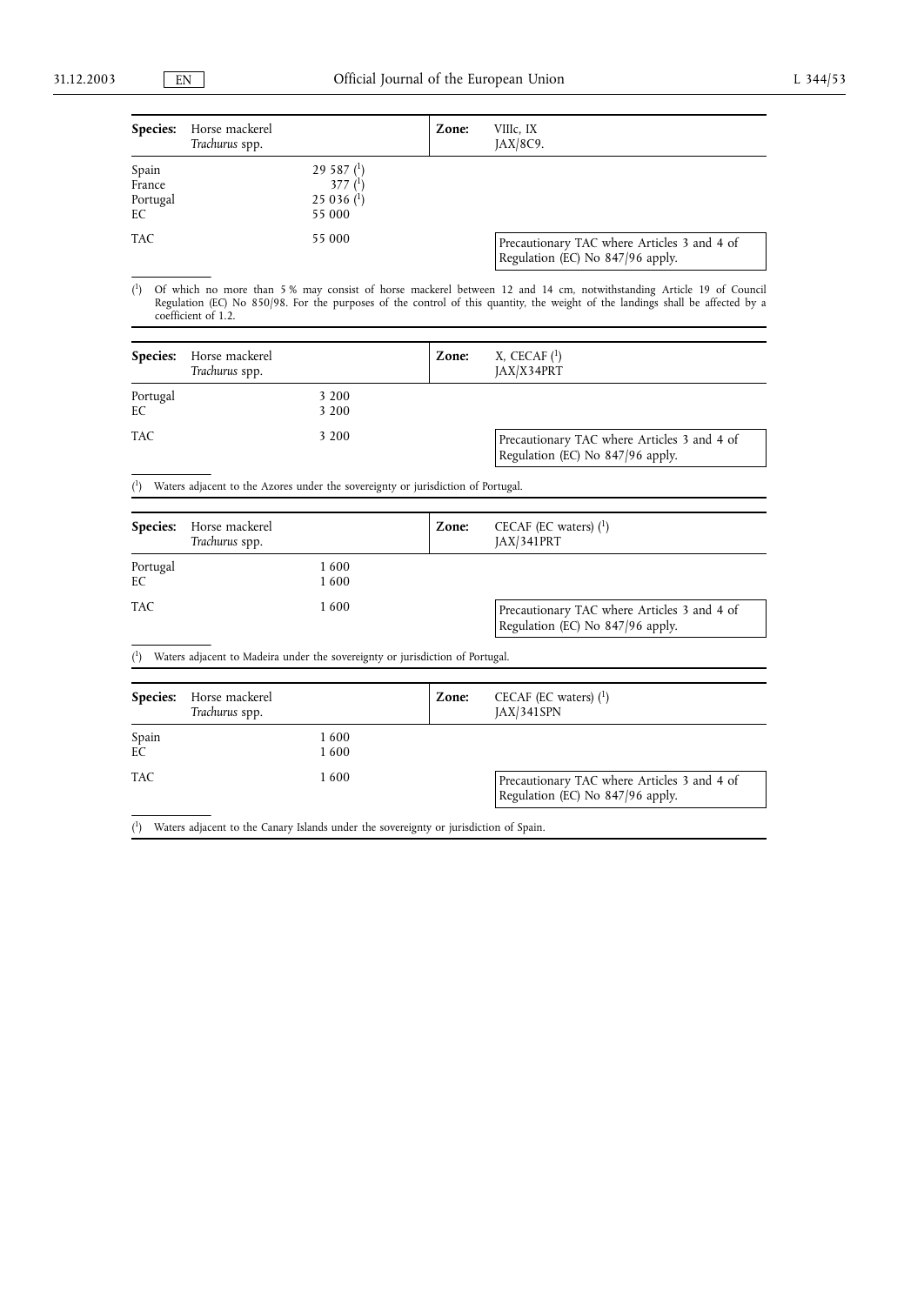| Species:<br>Norway pout<br>Trisopterus esmarki                                                                                                                                                                                                                                                                                                                                                                                                               |                                                                                                          | Zone: | IIa (EC waters), Skagerrak and Kattegat, North Sea<br>(EC waters)<br>$NOP/2A3A4-$                              |
|--------------------------------------------------------------------------------------------------------------------------------------------------------------------------------------------------------------------------------------------------------------------------------------------------------------------------------------------------------------------------------------------------------------------------------------------------------------|----------------------------------------------------------------------------------------------------------|-------|----------------------------------------------------------------------------------------------------------------|
| Denmark<br>Germany<br>The Netherlands<br>EC                                                                                                                                                                                                                                                                                                                                                                                                                  | 172 840<br>33<br>127<br>173 000 $($ <sup>2</sup> $)$                                                     |       |                                                                                                                |
| Norway<br>Faroe Islands                                                                                                                                                                                                                                                                                                                                                                                                                                      | 5 000 ( $^{1}$ ) ( $^{2}$ ) ( $^{5}$ )<br>20 000 $(^{3})$ $(^{4})$                                       |       |                                                                                                                |
| TAC                                                                                                                                                                                                                                                                                                                                                                                                                                                          | 198 000                                                                                                  |       | Precautionary TAC where Articles 3 and 4 of<br>Regulation (EC) No 847/96 apply.                                |
| $(^{1})$<br>This quota may be fished in ICES Division VIa, North of 56°30'N.<br>$\overline{(^{2})}$<br>Up to 5 000 tonnes may be taken as sandeel.<br>$(^{3})$<br>To be counted against the quota for sandeel in IIa (EC waters), North Sea (EC waters).<br>(4)<br>Up to 6 000 tonnes may be fished in division VIa north of $56^{\circ}30'$ N.<br>$\check{c}$<br>Provisional quota, pending the conclusion of fisheries consultations with Norway for 2004. |                                                                                                          |       |                                                                                                                |
| Species:<br>Norway pout<br>Trisopterus esmarki                                                                                                                                                                                                                                                                                                                                                                                                               |                                                                                                          | Zone: | IV (Norwegian waters)<br>$NOP/04-N$ .                                                                          |
| Denmark<br>United Kingdom<br>EС                                                                                                                                                                                                                                                                                                                                                                                                                              | 47 500 $(^1)$ $(^2)$<br>2 500 $(^1)$ $(^2)$<br>50 000 ( <sup>1</sup> ) ( <sup>2</sup> ) ( <sup>3</sup> ) |       |                                                                                                                |
| TAC                                                                                                                                                                                                                                                                                                                                                                                                                                                          | Not relevant                                                                                             |       |                                                                                                                |
| $^{(1)}$<br>Including inextricably mixed horse mackerel.<br>$(2)$<br>80 % of this quota may be taken as sand eel.<br>$(^{3})$<br>Provisional quota, pending the conclusion of fisheries consultations with Norway for 2004.                                                                                                                                                                                                                                  |                                                                                                          |       |                                                                                                                |
| Species:<br>Industrial fish                                                                                                                                                                                                                                                                                                                                                                                                                                  |                                                                                                          | Zone: | IV (Norwegian waters)<br>$I/F/04-N$ .                                                                          |
| Sweden<br>EС                                                                                                                                                                                                                                                                                                                                                                                                                                                 | 800 ( <sup>1</sup> ) ( <sup>2</sup> )<br>$800(^{3})$                                                     |       |                                                                                                                |
| TAC                                                                                                                                                                                                                                                                                                                                                                                                                                                          | Not relevant                                                                                             |       |                                                                                                                |
| $^{(1)}$<br>$(^{2})$<br>Of which no more than 400 tonnes of horse mackerel.<br>$^{\binom{3}{2}}$<br>Provisional quota, pending the conclusion of fisheries consultations with Norway for 2004.                                                                                                                                                                                                                                                               |                                                                                                          |       | By-catches of cod, haddock, pollack and whiting and saithe to be counted against the quotas for these species. |
| Species:<br>Combined quota                                                                                                                                                                                                                                                                                                                                                                                                                                   |                                                                                                          | Zone: | EC waters of zones Vb, VI, VII<br>$R/G/5B67-C$                                                                 |
| EС<br>Not subject to restriction<br>Norway                                                                                                                                                                                                                                                                                                                                                                                                                   | 600 ( <sup>1</sup> ) ( <sup>2</sup> )                                                                    |       |                                                                                                                |

TAC Not relevant

( 1) Taken with long lines only; including rat tails, *Mora mora* and greater fork beard.

( 2) Provisional quota, pending the conclusion of fisheries consultations with Norway for 2004.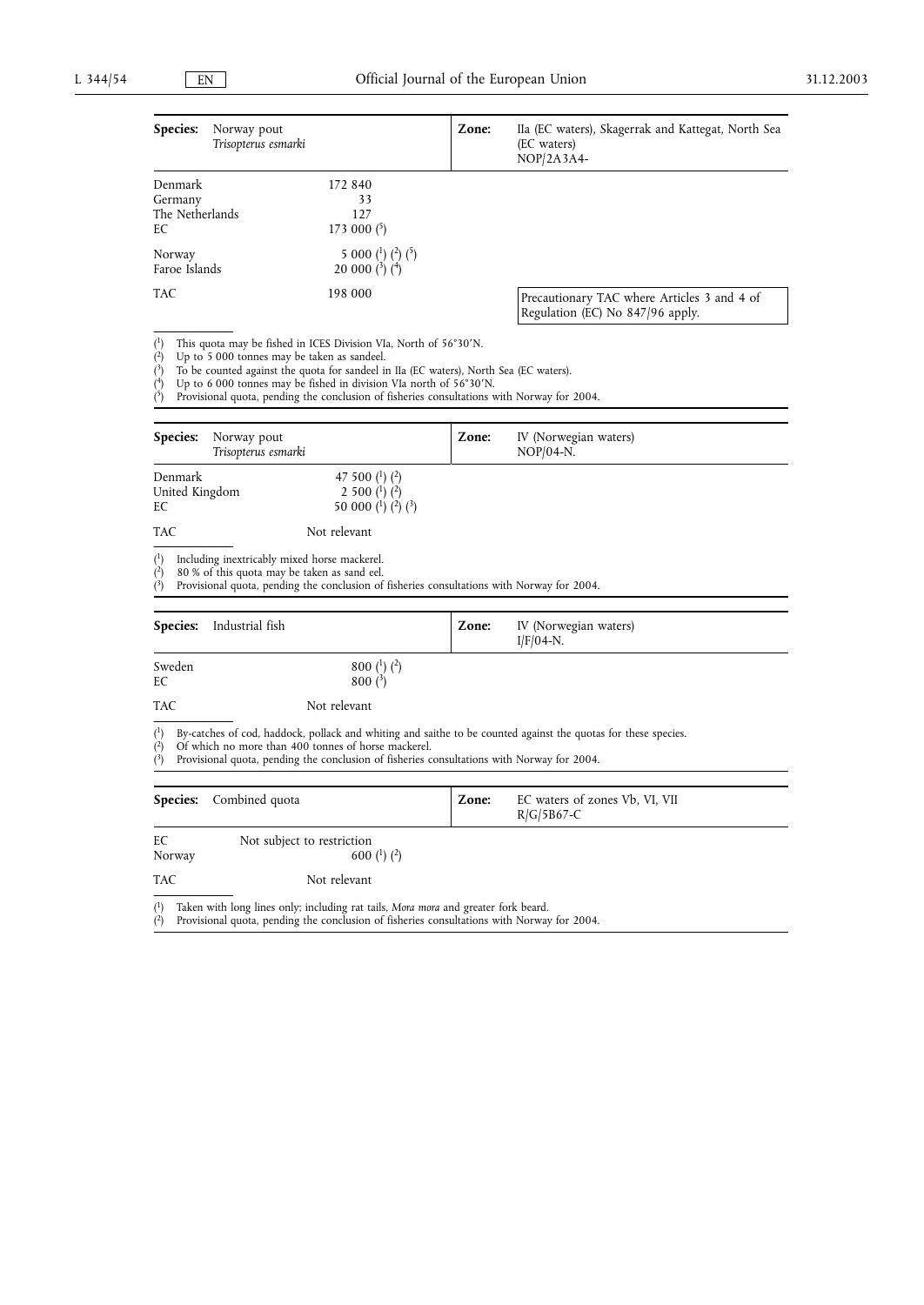| Species:<br>Other species |              | Zone: | IV (Norwegian waters)<br>OTH/04-N. |  |
|---------------------------|--------------|-------|------------------------------------|--|
| Belgium                   | 60           |       |                                    |  |
| Denmark                   | 5 5 0 0      |       |                                    |  |
| Germany                   | 620          |       |                                    |  |
| France                    | 255          |       |                                    |  |
| The Netherlands           | 440          |       |                                    |  |
| Sweden                    | pm $(^{1})$  |       |                                    |  |
| United Kingdom            | 4 1 2 5      |       |                                    |  |
| EC                        | 11 000 $(2)$ |       |                                    |  |
| TAC                       | Not relevant |       |                                    |  |

 $(1)$ <sup>1</sup>) Quota allocated by Norway to Sweden of 'other species' at a traditional level.

 $(2)$ <sup>2</sup>) Provisional quota, pending the conclusion of fisheries consultations with Norway for 2004.

| <b>Species:</b><br>Other species |                                                                                                                                | Zone: | EC waters of zones IIa, IV, VIa north of 56° 30'N<br>OTH/2A46AN |  |  |
|----------------------------------|--------------------------------------------------------------------------------------------------------------------------------|-------|-----------------------------------------------------------------|--|--|
| EC                               | Not subject to restriction                                                                                                     |       |                                                                 |  |  |
| Norway<br>Faroe Islands          | 5 000 $(^1)$ $(^3)$<br>400 $(2)$                                                                                               |       |                                                                 |  |  |
| <b>TAC</b>                       | Not relevant                                                                                                                   |       |                                                                 |  |  |
|                                  | (1) Limited to IIa and IV. Includes fisheries not specifically mentioned; exceptions may be introduced after consultations, as |       |                                                                 |  |  |

appropriate; catches of sole shall be limited to by-catches only. 2) Limited to by-catches of whitefish in IV and VIa.  $(2)$ 

 $\overrightarrow{3}$ Provisional quota, pending the conclusion of fisheries consultations with Norway for 2004.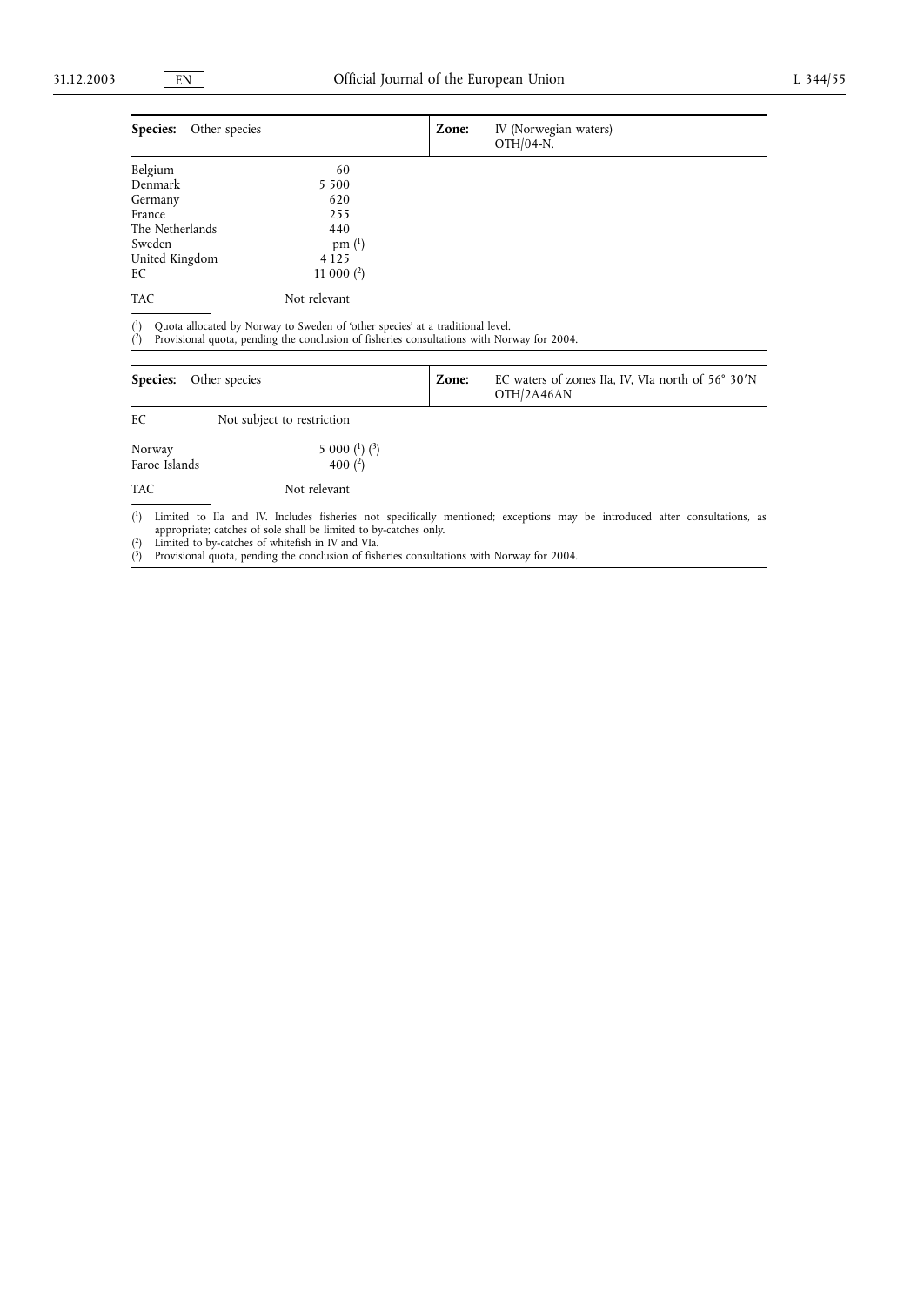## *ANNEX IC*

# **NORTH EAST ATLANTIC AND GREENLAND ICES**

# **areas I, II, IIIa, IV, V, XII, XIV and NAFO 0, 1 (Greenland waters)**

| <b>Species:</b>                 | Roundnose grenadier<br>Coryphaenoides rupestris | Zone: | V, XIV (Greenland waters)<br>RNG/514GRN                                                                              |
|---------------------------------|-------------------------------------------------|-------|----------------------------------------------------------------------------------------------------------------------|
| Germany<br>United Kingdom<br>EС | 1629<br>86<br>$2000(^1)$                        |       |                                                                                                                      |
| TAC                             | Not relevant                                    |       |                                                                                                                      |
| $^{(1)}$                        |                                                 |       | Of which 285 tonnes are allocated to Norway, pending the conclusion of fisheries consultations with Norway for 2004. |
| Species:                        | Roundnose grenadier<br>Coryphaenoides rupestris | Zone: | NAFO 0, 1 (Greenland waters)<br>RNG/N01GRN                                                                           |
| Germany<br>EС                   | 1035<br>1350 <sup>(1)</sup>                     |       |                                                                                                                      |
| TAC                             | Not relevant                                    |       |                                                                                                                      |
| (1)                             |                                                 |       | Of which 315 tonnes are allocated to Norway, pending the conclusion of fisheries consultations with Norway for 2004. |
|                                 |                                                 |       |                                                                                                                      |
| <b>Species:</b>                 | Herring<br>Clupea harengus                      | Zone: | I, II (EC waters and International waters)<br>HER/1/2.                                                               |
| Belgium                         | 25                                              |       |                                                                                                                      |
| Denmark                         | 24 945                                          |       |                                                                                                                      |
| Germany                         | 4 3 6 8                                         |       |                                                                                                                      |
| Spain                           | 82                                              |       |                                                                                                                      |
| France                          | 1076                                            |       |                                                                                                                      |
| Ireland                         | 6458                                            |       |                                                                                                                      |
| The Netherlands                 | 8927                                            |       |                                                                                                                      |
| Portugal                        | 82<br>366                                       |       |                                                                                                                      |
| Finland<br>Sweden               | 9 2 4 4                                         |       |                                                                                                                      |
| United Kingdom                  | 15 948                                          |       |                                                                                                                      |
| EС                              | 71 542                                          |       |                                                                                                                      |
| TAC                             | Not relevant                                    |       |                                                                                                                      |
| Species:                        | Cod<br>Gadus morhua                             | Zone: | I, II (Norwegian waters)<br>$\text{COD}/\text{1N2AB}$                                                                |
| Germany                         | 2 4 3 1                                         |       |                                                                                                                      |
| Greece                          | 301                                             |       |                                                                                                                      |
| Spain                           | 2712                                            |       |                                                                                                                      |
| Ireland                         | 301                                             |       |                                                                                                                      |
| France                          | 2 2 3 2                                         |       |                                                                                                                      |
| Portugal                        | 2712                                            |       |                                                                                                                      |
| United Kingdom                  | 9 4 3 1                                         |       |                                                                                                                      |
| EС                              | $20120$ ( <sup>1</sup> )                        |       |                                                                                                                      |
| TAC                             | 486 000                                         |       |                                                                                                                      |

( 1) Provisional quota, pending the conclusion of fisheries consultations with Norway for 2004.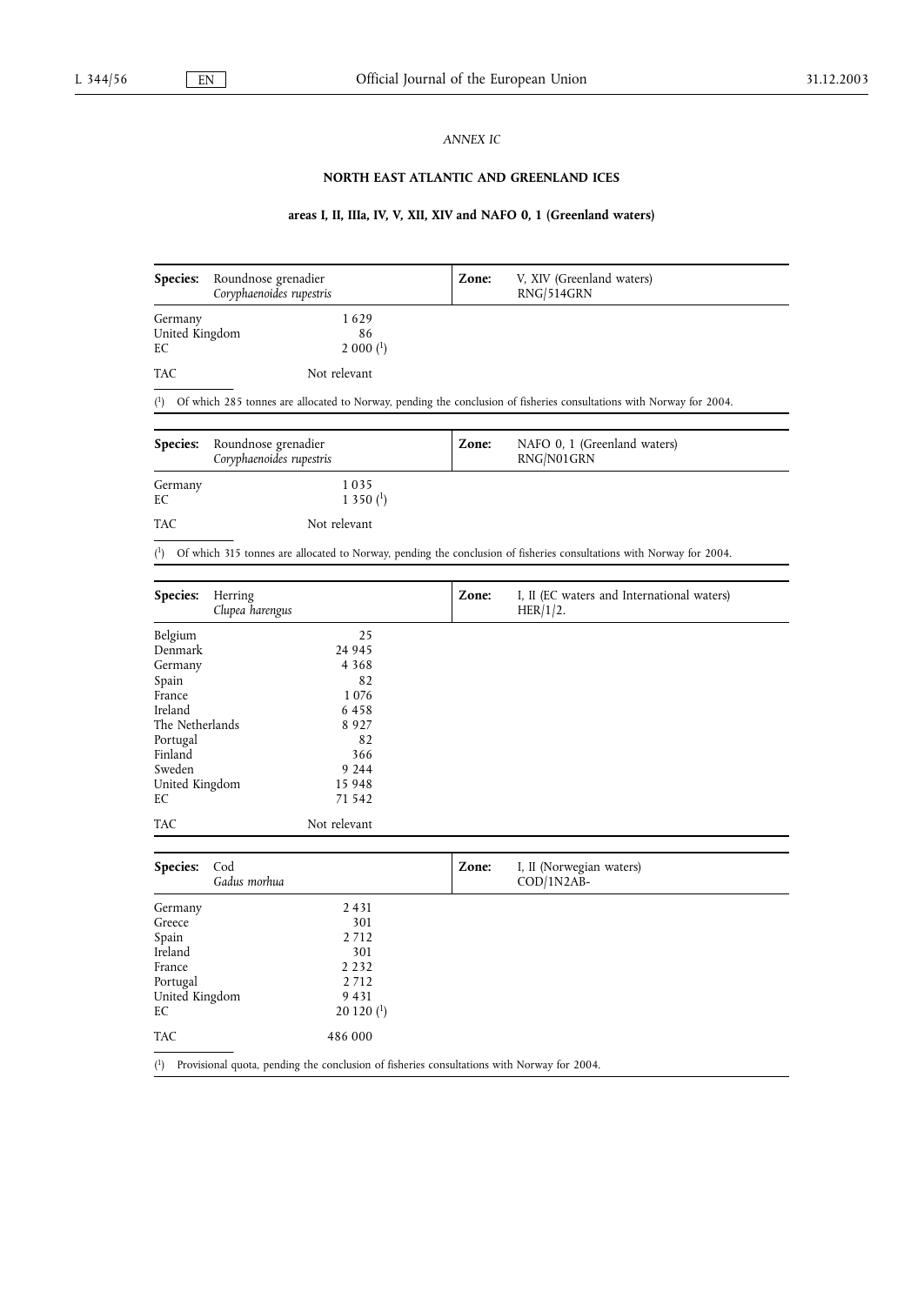| Species:          | Cod<br>Gadus morhua |                    | Zone: | I, II $\mathbf b$<br>$COD/1/2B$ . |
|-------------------|---------------------|--------------------|-------|-----------------------------------|
| Germany           |                     | 3 2 1 6            |       |                                   |
| Spain             |                     | 8 3 1 3            |       |                                   |
| France            |                     | 1 3 7 2            |       |                                   |
| Poland            |                     | 1 5 0 7            |       |                                   |
| Portugal          |                     | 1755               |       |                                   |
| United Kingdom    |                     | 2059               |       |                                   |
| All Member States |                     | $100{1}$           |       |                                   |
| EC                |                     | 18 322 $(2)$ $(3)$ |       |                                   |
| <b>TAC</b>        |                     | 486 000            |       |                                   |

 $(1)$ Except Germany, Spain, France, Poland, Portugal and the United Kingdom.

 $\binom{2}{ }$ 2) The allocation of the share of the cod stock available to the Community in the zone Spitzbergen and Bear Island is entirely without

prejudice to the rights and obligations deriving from the 1920 Treaty of Paris.<br><sup>3</sup>) Until the date of accession of the new Member States, the EC quota is 18 618 tonnes.  $(3)$ 

| <b>Species:</b> | Cod and haddock<br>Gadus morhua and Melanogrammus aeglefinus | Zone: | Vb (Faroese waters)<br>$C/H/05B-F.$ |  |
|-----------------|--------------------------------------------------------------|-------|-------------------------------------|--|
| Germany         | 10                                                           |       |                                     |  |
| France          | 60                                                           |       |                                     |  |
| United Kingdom  | 430                                                          |       |                                     |  |
| EC              | 500                                                          |       |                                     |  |
| <b>TAC</b>      | Not relevant                                                 |       |                                     |  |

|            | <b>Species:</b> Atlantic halibut<br>Hippoglossus hippoglossus | Zone: | V, XIV (Greenland waters)<br>HAL/514GRN |
|------------|---------------------------------------------------------------|-------|-----------------------------------------|
| EC         | 200 $(1)$ $(2)$                                               |       |                                         |
| <b>TAC</b> | Not relevant                                                  |       |                                         |

 $(1)$ 1) Of which 200 tonnes to be fished only with long lines, are allocated to Norway, pending the conclusion of fisheries consultations with Norway for 2004.

 $(2)$ 2) If by-catches of Atlantic halibut in trawl cod and redfish fisheries imply over-runs of this quota, the Greenland authorities will provide solutions to the effect that Community cod and redfish fisheries can nevertheless continue until the respective quotas have been exhausted.

|            | <b>Species:</b> Atlantic halibut<br>Hippoglossus hippoglossus | Zone: | NAFO 0, 1 (Greenland waters)<br>HAL/N01GRN                                                                                  |
|------------|---------------------------------------------------------------|-------|-----------------------------------------------------------------------------------------------------------------------------|
| EC         | 200 $(1)$ $(2)$                                               |       |                                                                                                                             |
| <b>TAC</b> | Not relevant                                                  |       |                                                                                                                             |
|            |                                                               |       | 1) Of which 200 towns to be field will with love lines and lloyed to Maxim and the the conductor of fichering consultations |

 $\binom{1}{1}$ 1) Of which 200 tonnes, to be fished only with long lines, are allocated to Norway, pending the conclusion of fisheries consultations with Norway for 2004

 $(2)$ 2) If by-catches of Atlantic halibut in trawl cod and redfish fisheries imply over-runs of this quota, the Greenland authorities will provide solutions to the effect that Community cod and redfish fisheries can nevertheless continue until the respective quotas have been exhausted.

| <b>Species:</b> | Capelin<br>Mallotus villosus               | Zone: | IIb<br>$CAP/02B$ . |  |
|-----------------|--------------------------------------------|-------|--------------------|--|
| EC              | $0(^{1})$                                  |       |                    |  |
| <b>TAC</b>      | $(0)(^{2})$                                |       |                    |  |
| $\binom{1}{ }$  | Without prejudice to the Community rights. |       |                    |  |

 $^{(2)}$ Subject to revision in the light of scientific advice.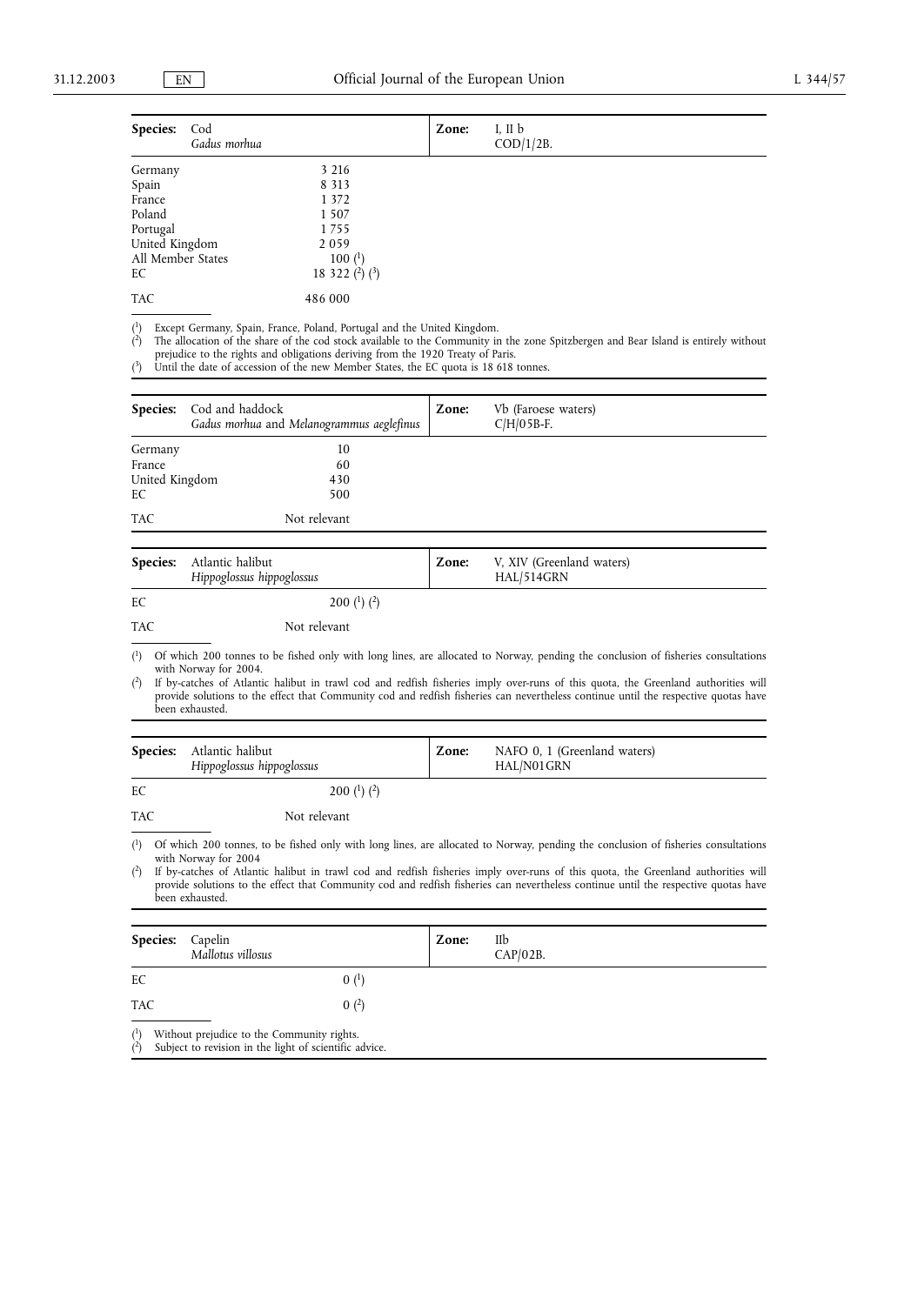| <b>Species:</b> | Capelin<br>Mallotus villosus |                                   | Zone: | V, XIV (Greenland waters)<br>CAP/514GRN                                                                                                                                                                                                                                                                                                                            |
|-----------------|------------------------------|-----------------------------------|-------|--------------------------------------------------------------------------------------------------------------------------------------------------------------------------------------------------------------------------------------------------------------------------------------------------------------------------------------------------------------------|
| EC              | All Member States            | 49 285<br>$95985$ <sup>(1</sup> ) |       |                                                                                                                                                                                                                                                                                                                                                                    |
| <b>TAC</b>      |                              | Not relevant                      |       |                                                                                                                                                                                                                                                                                                                                                                    |
| (1)             |                              |                                   |       | Of which 6 700 tonnes are allocated to Norway pending the conclusion of fisheries consultations with Norway for 2004, 30 000<br>tonnes to Iceland and 10 000 tonnes to Faroe Islands. The Community share represents 70 % of the capelin TAC for the season.<br>Upon revision of this TAC in the course of 2004, the Community quota shall be revised accordingly. |

| <b>Species:</b>                                      | Haddock<br>Melanogrammus aeglefinus                                                        | Zone: | I, II (Norwegian waters)<br>$HAD/1N2AB-$ |  |
|------------------------------------------------------|--------------------------------------------------------------------------------------------|-------|------------------------------------------|--|
| Germany<br>France                                    | 471<br>283<br>1446                                                                         |       |                                          |  |
| United Kingdom<br>EC                                 | 2 200 $($ <sup>1</sup> $)$                                                                 |       |                                          |  |
| <b>TAC</b>                                           | Not relevant                                                                               |       |                                          |  |
| $^{(1)}$                                             | Provisional quota, pending the conclusion of fisheries consultations with Norway for 2004. |       |                                          |  |
| Species:                                             | Blue whiting<br>Micromesistius poutassou                                                   | Zone: | I, II (international waters)             |  |
| EC                                                   | 20 000                                                                                     |       |                                          |  |
| <b>TAC</b>                                           | Not relevant                                                                               |       |                                          |  |
| Species:                                             | Blue whiting<br>Micromesistius poutassou                                                   | Zone: | I, II (Norwegian waters)<br>$WHB/1/2-N.$ |  |
| Germany<br>France<br>EC                              | 500<br>500<br>$1000$ $(1)$                                                                 |       |                                          |  |
| <b>TAC</b>                                           | Not relevant                                                                               |       |                                          |  |
| $\binom{1}{1}$                                       | Provisional quota, pending the conclusion of fisheries consultations with Norway for 2004. |       |                                          |  |
| Species:                                             | Blue whiting<br>Micromesistius poutassou                                                   | Zone: | Vb (Faroese waters)<br>WHB/05B-F.        |  |
| Denmark<br>United Kingdom<br>All Member States<br>EC | 7 0 4 0<br>7 0 4 0<br>1920<br>16 000                                                       |       |                                          |  |

| <b>TAC</b>                                | Not relevant                                                                                                   |       |                                     |
|-------------------------------------------|----------------------------------------------------------------------------------------------------------------|-------|-------------------------------------|
| Species:                                  | Ling and Blue Ling<br>Molva molva and Molva dypterigia                                                         | Zone: | Vb (Faroese waters)<br>$B/L/O5B-F.$ |
| Germany<br>France<br>United Kingdom<br>EC | 950 $(1)$<br>$2106$ ( <sup>1</sup> )<br>184 $($ $^{1})$<br>3 240 $($ <sup>1</sup> $)$                          |       |                                     |
| <b>TAC</b>                                | Not relevant                                                                                                   |       |                                     |
| $^{(1)}$                                  | By-catches up to 1 080 tonnes of roundnose grenadier and black scabbard fish to be counted against this quota. |       |                                     |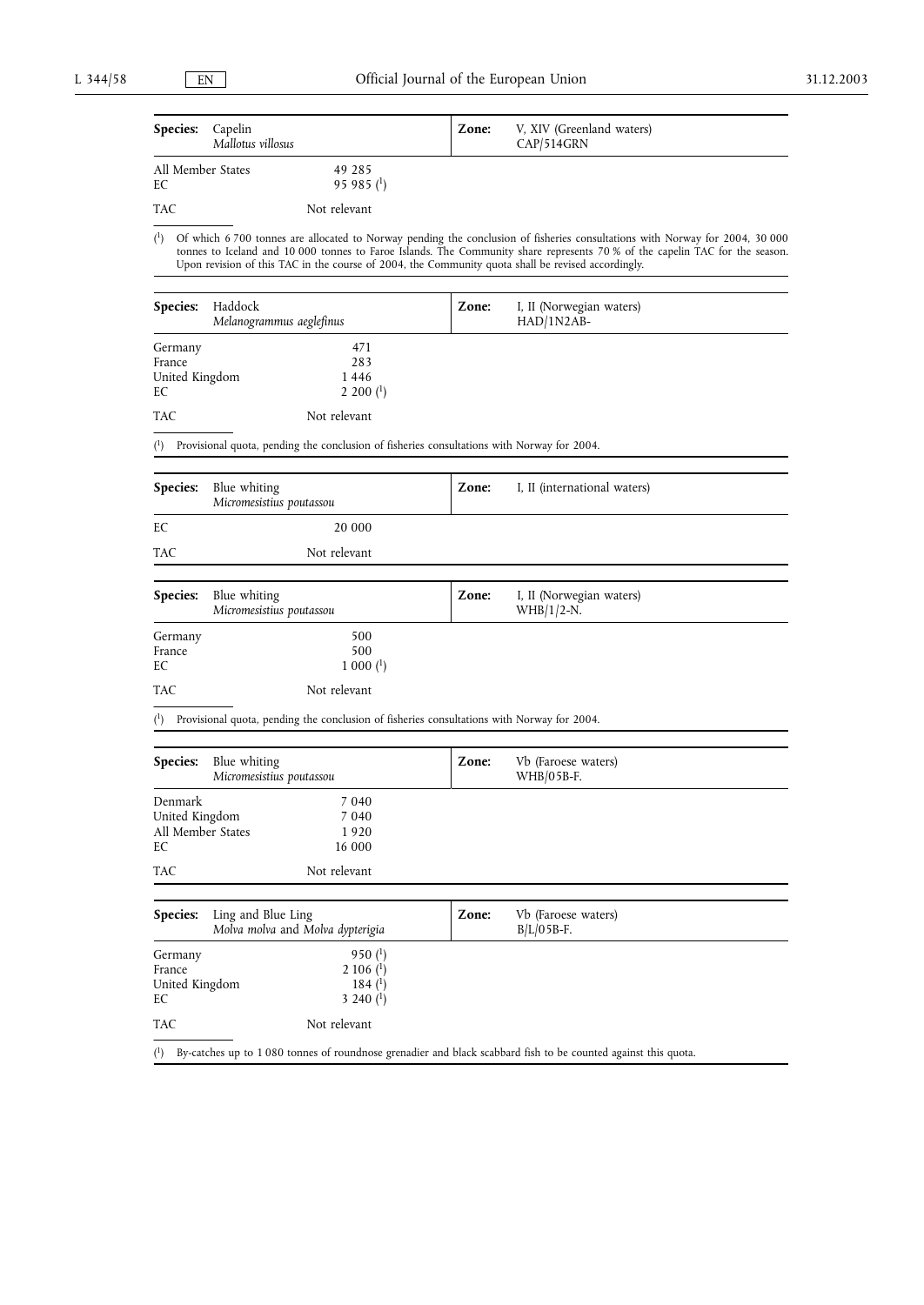|                   | Species: Northern prawn<br>Pandalus borealis | Zone: | V, XIV (Greenland waters)<br>PRA/514GRN |  |
|-------------------|----------------------------------------------|-------|-----------------------------------------|--|
| Denmark<br>France | 1 0 1 2<br>1012                              |       |                                         |  |
| EC<br><b>TAC</b>  | 5 675 $(^{1})$<br>Not relevant               |       |                                         |  |

 $(1)$ <sup>1</sup>) Of which 2 500 tonnes are allocated to Norway pending the conclusion of fisheries consultations with Norway for 2004 and 1 150 tonnes to Faroe Islands.

| <b>Species:</b><br>Saithe<br>Pollachius virens |                            | Zone: | I, II (Norwegian waters)<br>$POK/1N2AB-$ |  |
|------------------------------------------------|----------------------------|-------|------------------------------------------|--|
| Germany                                        | 2880                       |       |                                          |  |
| France                                         | 463                        |       |                                          |  |
| United Kingdom                                 | 257                        |       |                                          |  |
| EС                                             | 3 600 $($ <sup>1</sup> $)$ |       |                                          |  |
| <b>TAC</b>                                     | Not relevant               |       |                                          |  |

( 1) Provisional TAC, pending the conclusion of fisheries consultations with Norway for 2004.

| Species:                                                                | Saithe<br>Pollachius virens                                                                | Zone: | I, II (International waters)<br>POK/1/2INT |
|-------------------------------------------------------------------------|--------------------------------------------------------------------------------------------|-------|--------------------------------------------|
| EC                                                                      | $\mathbf{0}$                                                                               |       |                                            |
| <b>TAC</b>                                                              | Not relevant                                                                               |       |                                            |
| Species:                                                                | Saithe<br>Pollachius virens                                                                | Zone: | Vb (Faroese waters)<br>POK/05B-F.          |
| Belgium<br>Germany<br>France<br>The Netherlands<br>United Kingdom<br>EC | 50<br>310<br>1 5 1 0<br>50<br>580<br>2 5 0 0                                               |       |                                            |
| <b>TAC</b>                                                              | Not relevant                                                                               |       |                                            |
| Species:                                                                | Greenland halibut<br>Reinhardtius hippoglossoides                                          | Zone: | I, II (Norwegian waters)<br>GHL/1N2AB-     |
| Germany<br>United Kingdom<br>EC                                         | 50<br>50<br>$100{1}$                                                                       |       |                                            |
| <b>TAC</b>                                                              | Not relevant                                                                               |       |                                            |
| $^{(1)}$                                                                | Provisional quota, pending the conclusion of fisheries consultations with Norway for 2004. |       |                                            |
| Species:                                                                | Greenland halibut<br>Reinhardtius hippoglossoides                                          | Zone: | I, II (International waters)<br>GHL/1/2INT |
| EC                                                                      | $\mathbf{0}$                                                                               |       |                                            |
| <b>TAC</b>                                                              | Not relevant                                                                               |       |                                            |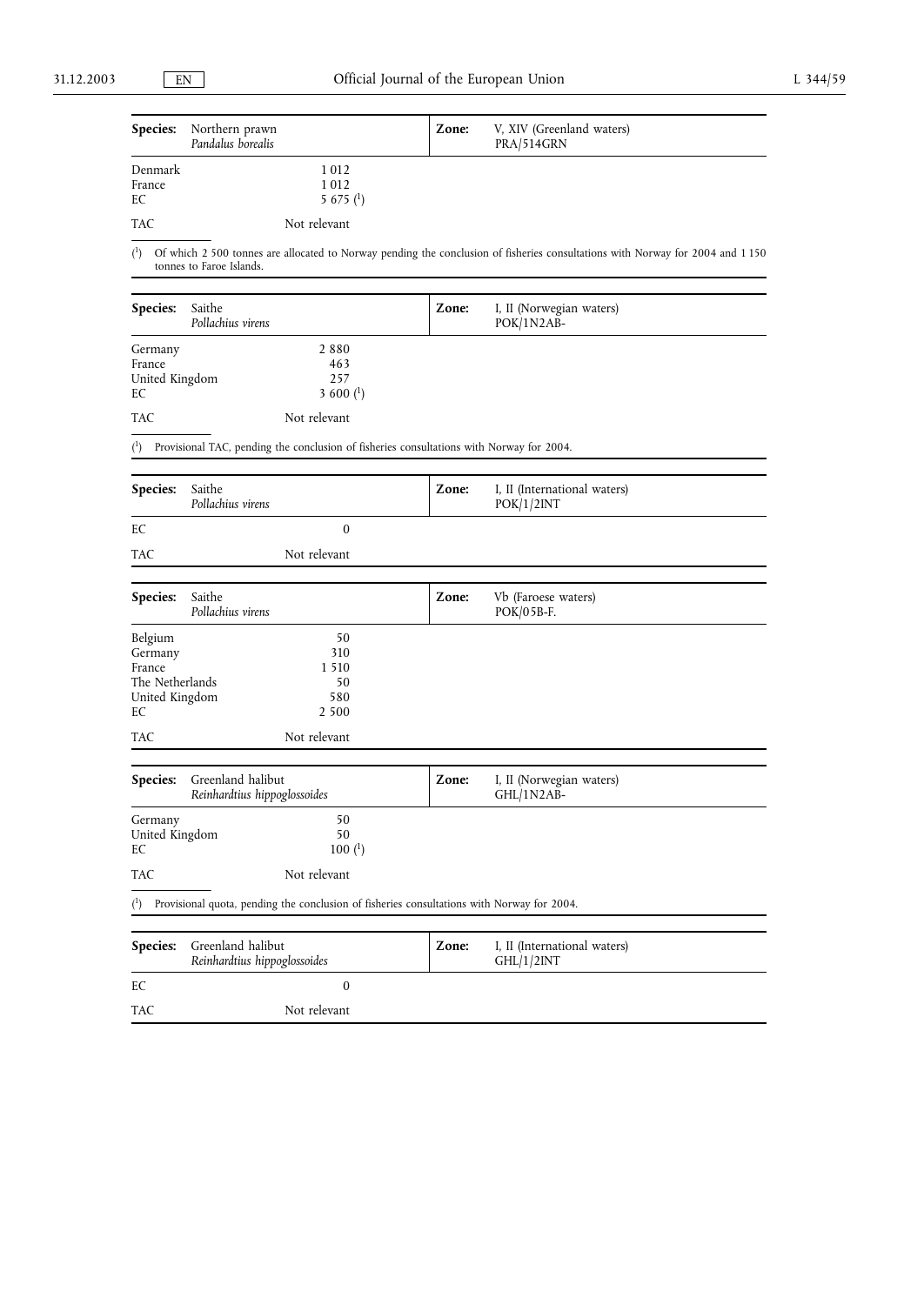| Species:                                                                                                          | Greenland halibut<br>Reinhardtius hippoglossoides |                                                                                                                                                                                       | Zone: | V, XIV (Greenland waters)<br>GHL/514GRN                                                                                         |
|-------------------------------------------------------------------------------------------------------------------|---------------------------------------------------|---------------------------------------------------------------------------------------------------------------------------------------------------------------------------------------|-------|---------------------------------------------------------------------------------------------------------------------------------|
| Germany<br>United Kingdom<br>EС                                                                                   |                                                   | 4 0 3 8<br>213<br>4 800 $($ <sup>1</sup> $)$                                                                                                                                          |       |                                                                                                                                 |
| TAC                                                                                                               |                                                   | Not relevant                                                                                                                                                                          |       |                                                                                                                                 |
| $^{\rm (1)}$                                                                                                      | 150 tonnes are allocated to Faroe Islands.        |                                                                                                                                                                                       |       | Of which 400 tonnes are allocated to Norway pending the conclusion of fisheries consultations with Norway for 2004 and          |
| Species:                                                                                                          | Greenland halibut<br>Reinhardtius hippoglossoides |                                                                                                                                                                                       | Zone: | NAFO 0,1 (Greenland waters)<br>GHL/N01GRN                                                                                       |
| Germany<br>EС                                                                                                     |                                                   | 550<br>$1500{1}$                                                                                                                                                                      |       |                                                                                                                                 |
| TAC                                                                                                               |                                                   | Not relevant                                                                                                                                                                          |       |                                                                                                                                 |
| (1)                                                                                                               | 150 tonnes are allocated to the Faroe Islands.    |                                                                                                                                                                                       |       | Of which 800 tonnes are allocated to Norway pending the conclusion of fisheries consultations with Norway for 2004 and          |
| Species:                                                                                                          | Mackerel<br>Scomber scombrus                      |                                                                                                                                                                                       | Zone: | IIa (Norwegian waters)<br>$MAC/02A-N$ .                                                                                         |
| Denmark<br>EC                                                                                                     |                                                   | 12 020 $($ <sup>1</sup> $)$<br>12 020 $(^1)$ $(^2)$                                                                                                                                   |       |                                                                                                                                 |
| TAC                                                                                                               |                                                   | Not relevant                                                                                                                                                                          |       |                                                                                                                                 |
| $^{(1)}$<br>$(^{2})$                                                                                              |                                                   | May also be fished in sub-area IV (Norwegian waters) and in Division IIa (non-EC waters).<br>Provisional TAC, pending the conclusion of fisheries consultations with Norway for 2004. |       |                                                                                                                                 |
| Species:                                                                                                          | Mackerel<br>Scomber scombrus                      |                                                                                                                                                                                       | Zone: | Vb (Faroese waters)<br>MAC/05B-F                                                                                                |
| Denmark<br>EС                                                                                                     |                                                   | 3 5 8 9 $($ <sup>1</sup> )<br>3589                                                                                                                                                    |       |                                                                                                                                 |
| TAC                                                                                                               |                                                   | Not relevant                                                                                                                                                                          |       |                                                                                                                                 |
| $^{\rm (1)}$                                                                                                      | May be fished in IVa (EC waters).                 |                                                                                                                                                                                       |       |                                                                                                                                 |
| Species:                                                                                                          | Redfish<br>Sebastes spp.                          |                                                                                                                                                                                       | Zone: | V, XII, XIV $(1)$ $(2)$<br>RED/51214.                                                                                           |
| Estonia<br>Germany<br>Spain<br>France<br>Ireland<br>The Netherlands<br>Poland<br>Portugal<br>United Kingdom<br>EС |                                                   | 350<br>11 175 $(2)$<br>$1963$ (2)<br>$1\,044\,(2)$<br>4(2)<br>5(2)<br>$1007$ ( <sup>2</sup> )<br>2 3 4 6 $(2)$<br>27 <sup>2</sup><br>16 5 6 3 $(2)$ $(3)$                             |       |                                                                                                                                 |
| TAC                                                                                                               |                                                   | 120 000 $(2)$                                                                                                                                                                         |       |                                                                                                                                 |
| $\binom{1}{1}$<br>$(2)$                                                                                           | EC waters and international waters.               |                                                                                                                                                                                       |       | May be taken in the NAFO Regulatory Area Sub-area 2, Divisions IF and 3K but shall be counted against the quota for V, XII, XIV |

within a total quota of 25 000 tonnes. 3) Until the date of accession of the new Member States, the quota for EC will be 16 563 tonnes.  $(^3)$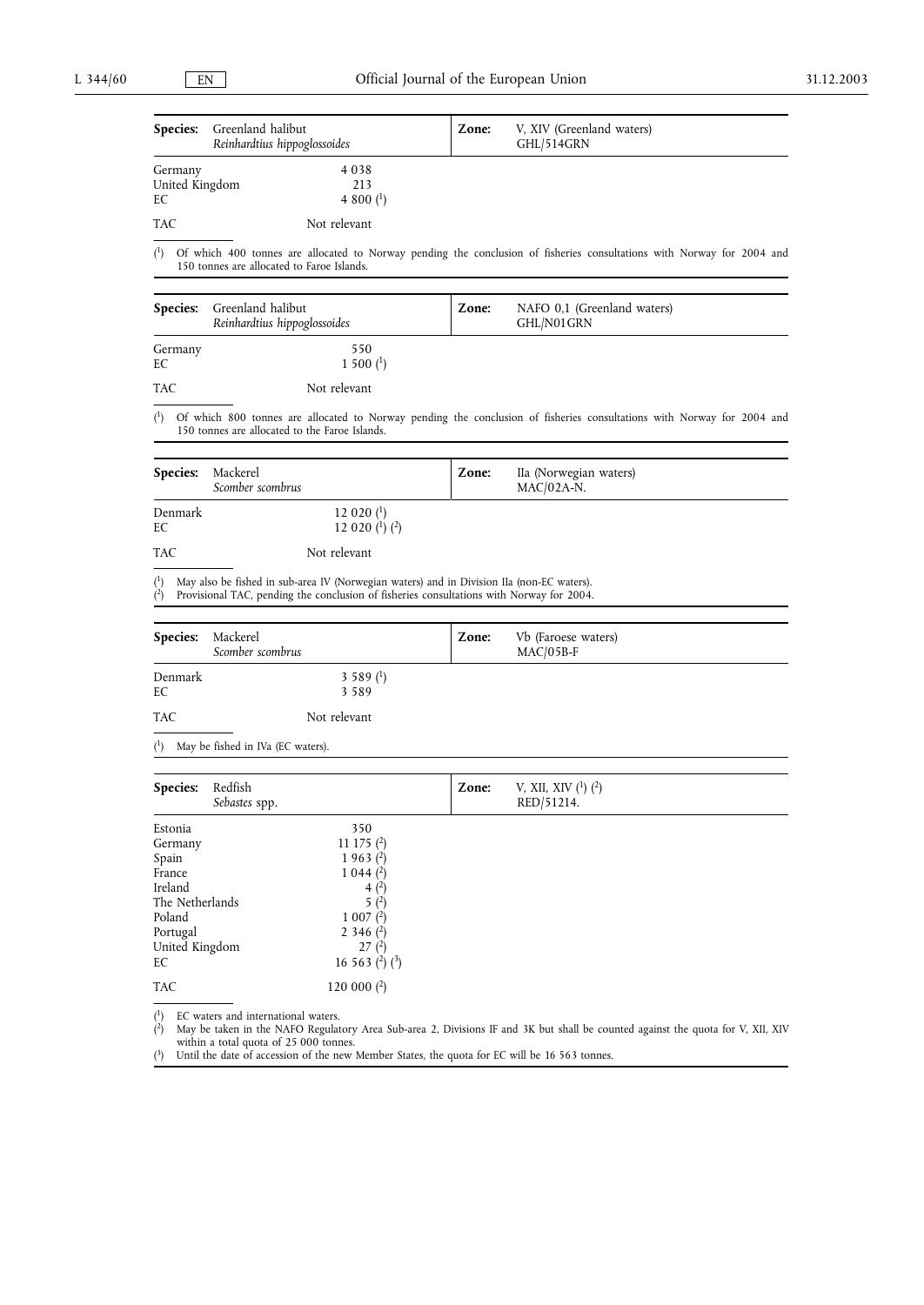| <b>Species:</b><br>Redfish<br>Sebastes spp. |              | Zone: | I, II (Norwegian waters)<br>$RED/1N2AB-$ |  |
|---------------------------------------------|--------------|-------|------------------------------------------|--|
| Germany                                     | 512          |       |                                          |  |
| Spain                                       | 63           |       |                                          |  |
| France                                      | 56           |       |                                          |  |
| Portugal                                    | 269          |       |                                          |  |
| United Kingdom                              | 100          |       |                                          |  |
| EC                                          | $1000(^1)$   |       |                                          |  |
| <b>TAC</b>                                  | Not relevant |       |                                          |  |

 $(1)$ 1) Provisional quota, pending the conclusion of fisheries consultations with Norway for 2004.

| <b>Species:</b> | Redfish<br>Sebastes spp. |                             | Zone: | V, XIV (Greenland waters)<br>RED/514GRN |  |
|-----------------|--------------------------|-----------------------------|-------|-----------------------------------------|--|
| Germany         |                          | 21 168                      |       |                                         |  |
| France          |                          | 107                         |       |                                         |  |
| United Kingdom  |                          | 150                         |       |                                         |  |
| EC              |                          | 25 500 $(^1)$ $(^2)$ $(^3)$ |       |                                         |  |
| <b>TAC</b>      |                          | Not relevant                |       |                                         |  |

 $(1)$ 1) A maximum of 20 000 tonnes may be fished by pelagic trawl. Catches from the bottom trawl fishery and the pelagic trawl fishery shall be reported separately. May be fished East or West.

 $(2)$ 2) 3 575 tonnes to be fished with pelagic trawl are allocated to Norway, pending the conclusion of fisheries consultations with Norway for 2004.

 $(3)$ 3) 500 tonnes are allocated to the Faroe Islands. Catches from the bottom trawl and pelagic trawl fisheries shall be reported separately.

| Species:                                             | Redfish<br>Sebastes spp. |                                                                                                                                                | Zone: | Va (Icelandic waters)<br>$RED/05A-IS$ |  |
|------------------------------------------------------|--------------------------|------------------------------------------------------------------------------------------------------------------------------------------------|-------|---------------------------------------|--|
| Belgium<br>Germany<br>France<br>United Kingdom<br>EC |                          | 100 $(^1)$ $(^2)$<br>1 690 $(^1)$ $(^2)$<br>50 ( <sup>1</sup> ) ( <sup>2</sup> )<br>1 160 $(^1)$ $(^2)$<br>3 000 $\binom{1}{2}$ $\binom{2}{2}$ |       |                                       |  |
| <b>TAC</b>                                           |                          | Not relevant                                                                                                                                   |       |                                       |  |

( <sup>1</sup>) Including unavoidable by-catches (cod not allowed).

( <sup>2</sup>) To be fished between July and December.

| Redfish<br>Species:<br>Sebastes spp. |              | Zone: | Vb (Faroese waters)<br>$RED/05B-F.$ |  |
|--------------------------------------|--------------|-------|-------------------------------------|--|
| Belgium                              | 45           |       |                                     |  |
| Germany                              | 5796         |       |                                     |  |
| France                               | 392          |       |                                     |  |
| United Kingdom                       | 67           |       |                                     |  |
| EC                                   | 6 300        |       |                                     |  |
| <b>TAC</b>                           | Not relevant |       |                                     |  |

| <b>Species:</b> Other species $\binom{1}{1}$ |                                                                                                         | Zone: | I, II (Norwegian waters)<br>OTH/1N2AB- |  |
|----------------------------------------------|---------------------------------------------------------------------------------------------------------|-------|----------------------------------------|--|
| Germany<br>France<br>United Kingdom<br>EC    | 150 $(1)$<br>60 $($ <sup>1</sup> )<br>240 $($ <sup>1</sup> $)$<br>450 ( <sup>1</sup> ) ( <sup>2</sup> ) |       |                                        |  |
| <b>TAC</b>                                   | Not relevant                                                                                            |       |                                        |  |
| $^{(1)}$<br>Only as by-catch.                |                                                                                                         |       |                                        |  |

 $(2)$ <sup>2</sup>) Provisional quota, pending the conclusion of fisheries consultations with Norway for 2004.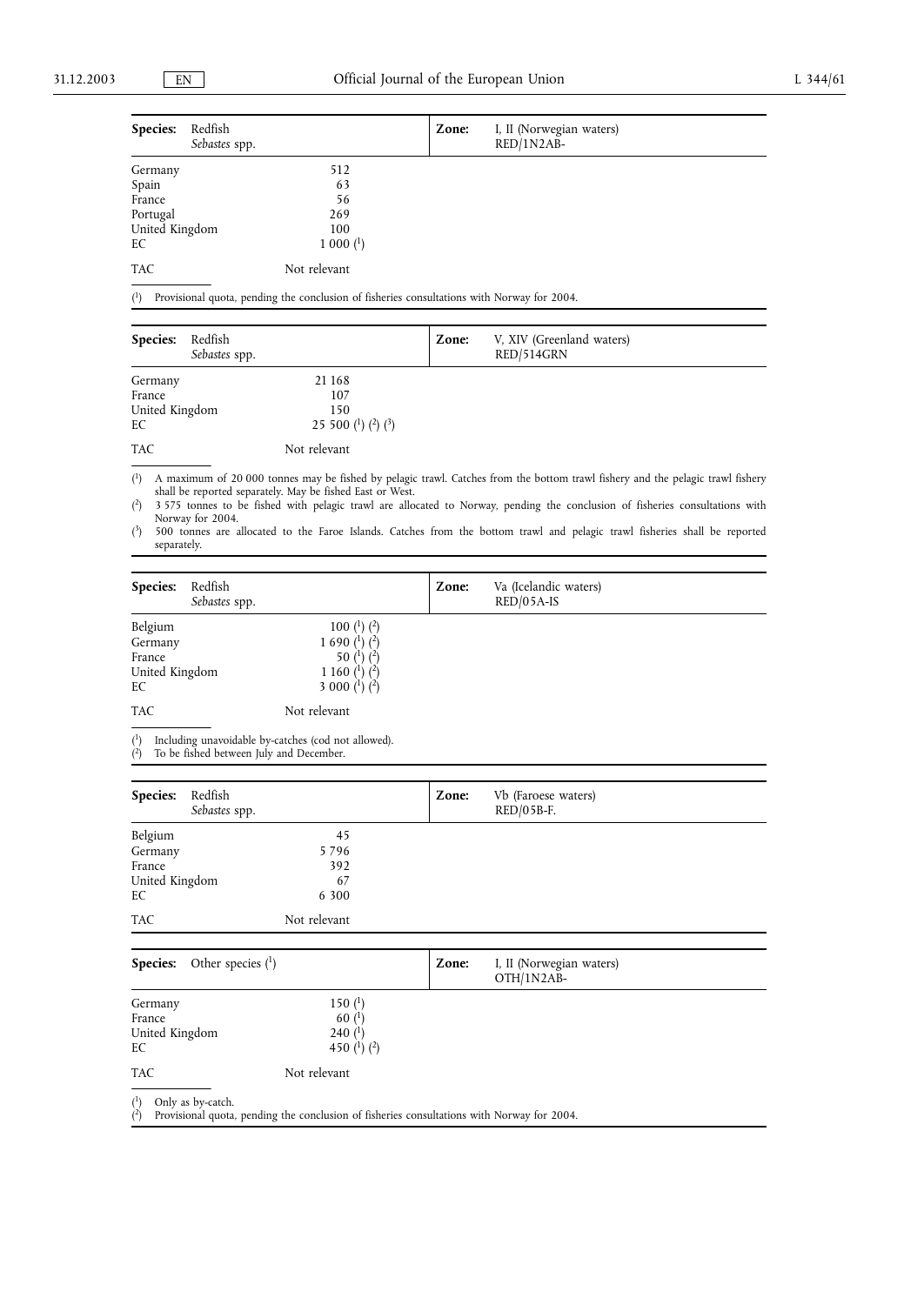| Other species $(1)$<br><b>Species:</b>         |                                                |       | Vb (Faroese waters)<br>OTH/05B-F.   |  |
|------------------------------------------------|------------------------------------------------|-------|-------------------------------------|--|
| Germany                                        | 305                                            |       |                                     |  |
| France                                         | 275                                            |       |                                     |  |
| United Kingdom                                 | 180                                            |       |                                     |  |
| EC                                             | 760                                            |       |                                     |  |
| <b>TAC</b>                                     | Not relevant                                   |       |                                     |  |
| $^{(1)}$                                       | Excluding fish species of no commercial value. |       |                                     |  |
| Flatfish<br>Species:                           |                                                | Zone: | Vb (Faroese waters)<br>$FLX/05B-F.$ |  |
| Germany                                        | 180                                            |       |                                     |  |
| France                                         | 140                                            |       |                                     |  |
| United Kingdom<br>680                          |                                                |       |                                     |  |
| EC                                             | $1000$ $(^1)$                                  |       |                                     |  |
| <b>TAC</b>                                     | Not relevant                                   |       |                                     |  |
| $\binom{1}{ }$<br>Including Greenland halibut. |                                                |       |                                     |  |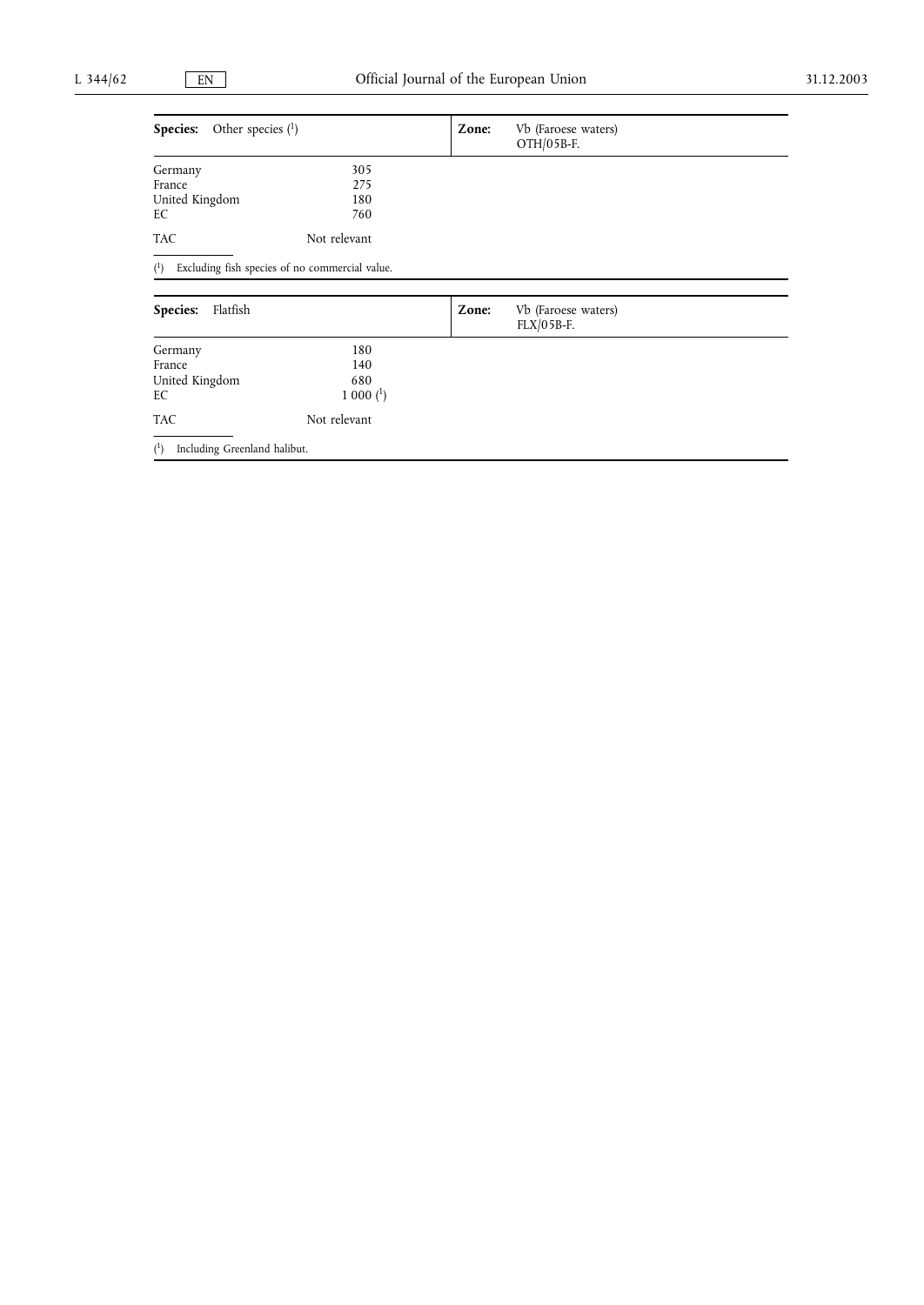## *ANNEX ID*

# **NORTH WEST ATLANTIC**

# **Area of NAFO**

All TACs and associate conditions are adopted in the framework of NAFO.

| Species:       | Cod<br>Gadus morhua                             |                  | Zone: | NAFO 2J3KL<br>COD/N2J3KL                                                                                                       |
|----------------|-------------------------------------------------|------------------|-------|--------------------------------------------------------------------------------------------------------------------------------|
| EС             |                                                 | $0(^1)$          |       |                                                                                                                                |
| TAC            |                                                 | $0(^{1})$        |       |                                                                                                                                |
| $^{\rm (1)}$   |                                                 |                  |       | There will be no direct fishing on this species, which will be caught only as by-catch within the rules set out in Article 28. |
| Species:       | Cod<br>Gadus morhua                             |                  | Zone: | NAFO 3NO<br>COD/N3NO.                                                                                                          |
| EС             |                                                 | 0 <sup>(1)</sup> |       |                                                                                                                                |
| TAC            |                                                 | $0(^{1})$        |       |                                                                                                                                |
| $\binom{1}{1}$ |                                                 |                  |       | There will be no direct fishing on this species, which will be caught only as by-catch within the rules set out in Article 28. |
| Species:       | Cod<br>Gadus morhua                             |                  | Zone: | NAFO 3M<br>COD/N3M.                                                                                                            |
| EС             |                                                 | $0(^{1})$        |       |                                                                                                                                |
| TAC            |                                                 | $0(^{1})$        |       |                                                                                                                                |
| $\binom{1}{1}$ |                                                 |                  |       | There will be no direct fishing on this species, which will be caught only as by-catch within the rules set out in Article 28. |
|                |                                                 |                  |       |                                                                                                                                |
| Species:       | Witch flounder<br>Glyptocephalus cynoglossus    |                  | Zone: | NAFO 2J3KL<br>WIT/N2J3KL                                                                                                       |
| EС             |                                                 | $0(^{1})$        |       |                                                                                                                                |
| TAC            |                                                 | $0(^{1})$        |       |                                                                                                                                |
| $^{\text{4}}$  |                                                 |                  |       | There will be no direct fishing on this species, which will be caught only as by-catch within the rules set out in Article 28. |
| Species:       | Witch flounder<br>Glyptocephalus cynoglossus    |                  | Zone: | NAFO 3NO<br>WIT/N3NO.                                                                                                          |
| EC             |                                                 | 0 <sup>(1)</sup> |       |                                                                                                                                |
| TAC            |                                                 | $0(^{1})$        |       |                                                                                                                                |
| $\binom{1}{1}$ |                                                 |                  |       | There will be no direct fishing on this species, which will be caught only as by-catch within the rules set out in Article 28. |
| Species:       | American plaice<br>Hippoglossoides platessoides |                  | Zone: | NAFO 3M<br>PLA/N3M.                                                                                                            |
| EС             |                                                 | $0(^{1})$        |       |                                                                                                                                |
| TAC            |                                                 | $0(^{1})$        |       |                                                                                                                                |
| $\binom{1}{ }$ |                                                 |                  |       | There will be no direct fishing on this species, which will be caught only as by-catch within the rules set out in Article 28. |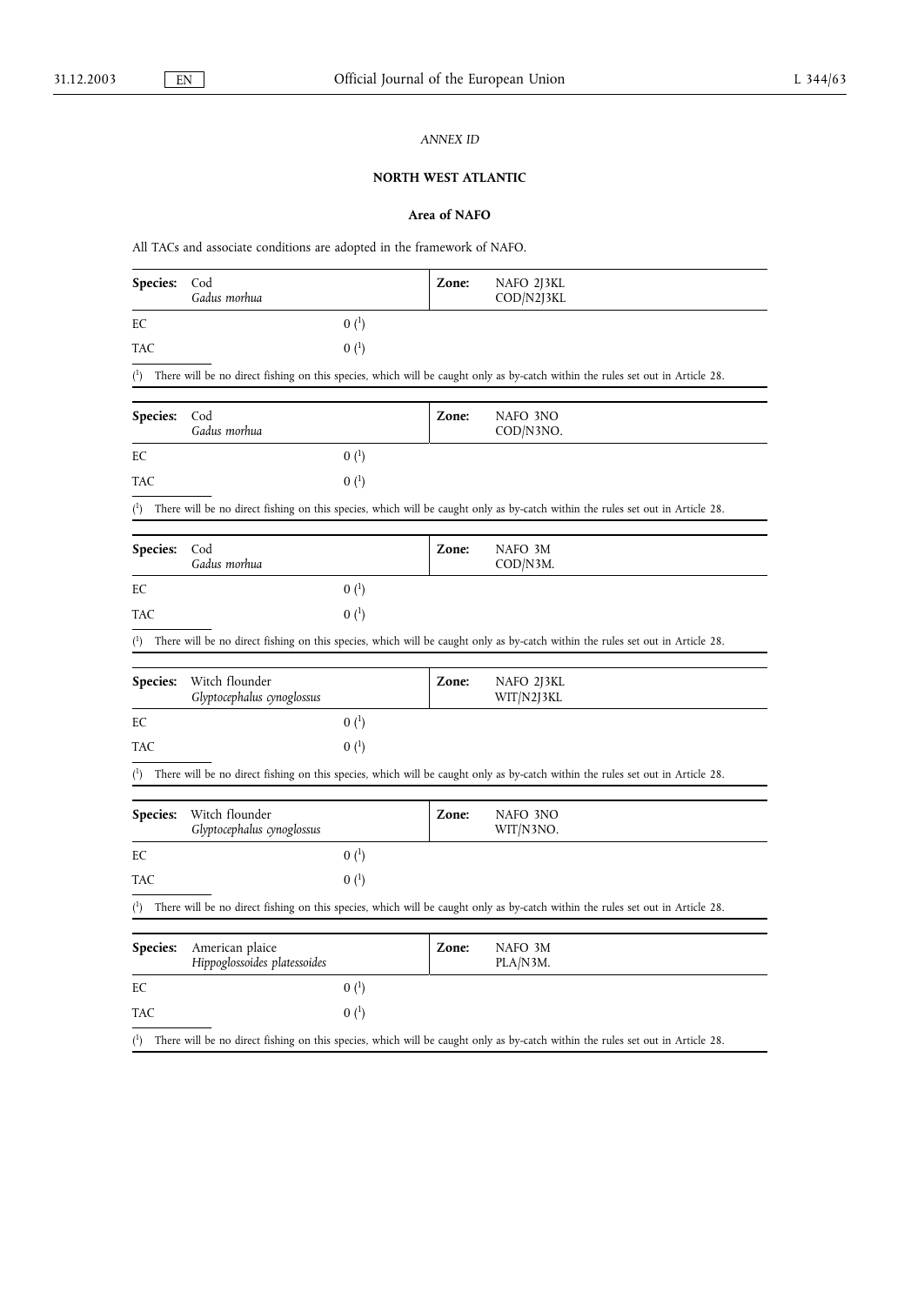|            | <b>Species:</b> American plaice<br>Hippoglossoides platessoides | Zone: | NAFO 3LNO<br>PLA/N3LNO. |  |
|------------|-----------------------------------------------------------------|-------|-------------------------|--|
| EC         | $0^{1}$                                                         |       |                         |  |
| <b>TAC</b> | $(0)$ $(1)$                                                     |       |                         |  |
|            |                                                                 |       |                         |  |

 $(1)$ 1) There will be no direct fishing on this species, which will be caught only as by-catch within the rules set out in Article 28.

| <b>Species:</b>                                | Short fin squid<br>Ilex illecebrosus |                                                                    | Zone: | NAFO sub-zones 3 and 4<br>SQI/N34. |
|------------------------------------------------|--------------------------------------|--------------------------------------------------------------------|-------|------------------------------------|
| Estonia<br>Latvia<br>Lithuania<br>Poland<br>EС |                                      | 128 $(2)$<br>128 $(2)$<br>128 $(2)$<br>$227$ $(^2)$<br>$(1)$ $(2)$ |       |                                    |
| <b>TAC</b>                                     |                                      | 34 000                                                             |       |                                    |

 $(^1)$ 1) No specified Community share, an amount of 29 467 tonnes is available to Canada and the EC Member States except Estonia, Latvia, Lithuania and Poland.

 $(2)$ To be fished between 1 July and 31 December.

| <b>Species:</b>                                | Yellowtail flounder<br>Limanda ferruginea                                                             | Zone: | NAFO 3LNO<br>YEL/N3LNO. |
|------------------------------------------------|-------------------------------------------------------------------------------------------------------|-------|-------------------------|
| Estonia<br>Latvia<br>Lithuania<br>Poland<br>EC | (3)<br>$\binom{2}{1}$<br>د)<br>(4)<br>$\mathcal{L}$<br>(4)<br>$(4)$ $(3)$<br>290 $($ <sup>1</sup> $)$ |       |                         |
| <b>TAC</b>                                     | 14 500                                                                                                |       |                         |

 $(^1)$ 1) All Member States except Estonia, Latvia, Lithuania and Poland and to be fished as by-catches only. The fishery will be closed when the entire quota is taken.

( 2) A total of 73 tonnes is available to the fishing vessels of these new Member States, and only as by-catch.

 $\binom{3}{2}$ 3) The competent authorities of Estonia, Latvia, Lithuania and Poland shall inform the Executive Secretary of NAFO, at least 48 hours in advance of the entry of their vessels into the NAFO Area, of the intention to enter into the NAFO Area, and to fish on this quota in accordance with NAFO rules. Catches taken by vessels under this quota shall be reported to the Flag Member State and forwarded to the Executive Secretary of NAFO at 48 hour intervals.

| Species:   | Capelin<br>Mallotus villosus                                                                                                   | Zone: | NAFO 3NO<br>CAP/N3NO. |
|------------|--------------------------------------------------------------------------------------------------------------------------------|-------|-----------------------|
| EC         | 0(1)                                                                                                                           |       |                       |
| <b>TAC</b> | $(0)$ $(1)$                                                                                                                    |       |                       |
| $^{(1)}$   | There will be no direct fishing on this species, which will be caught only as by-catch within the rules set out in Article 28. |       |                       |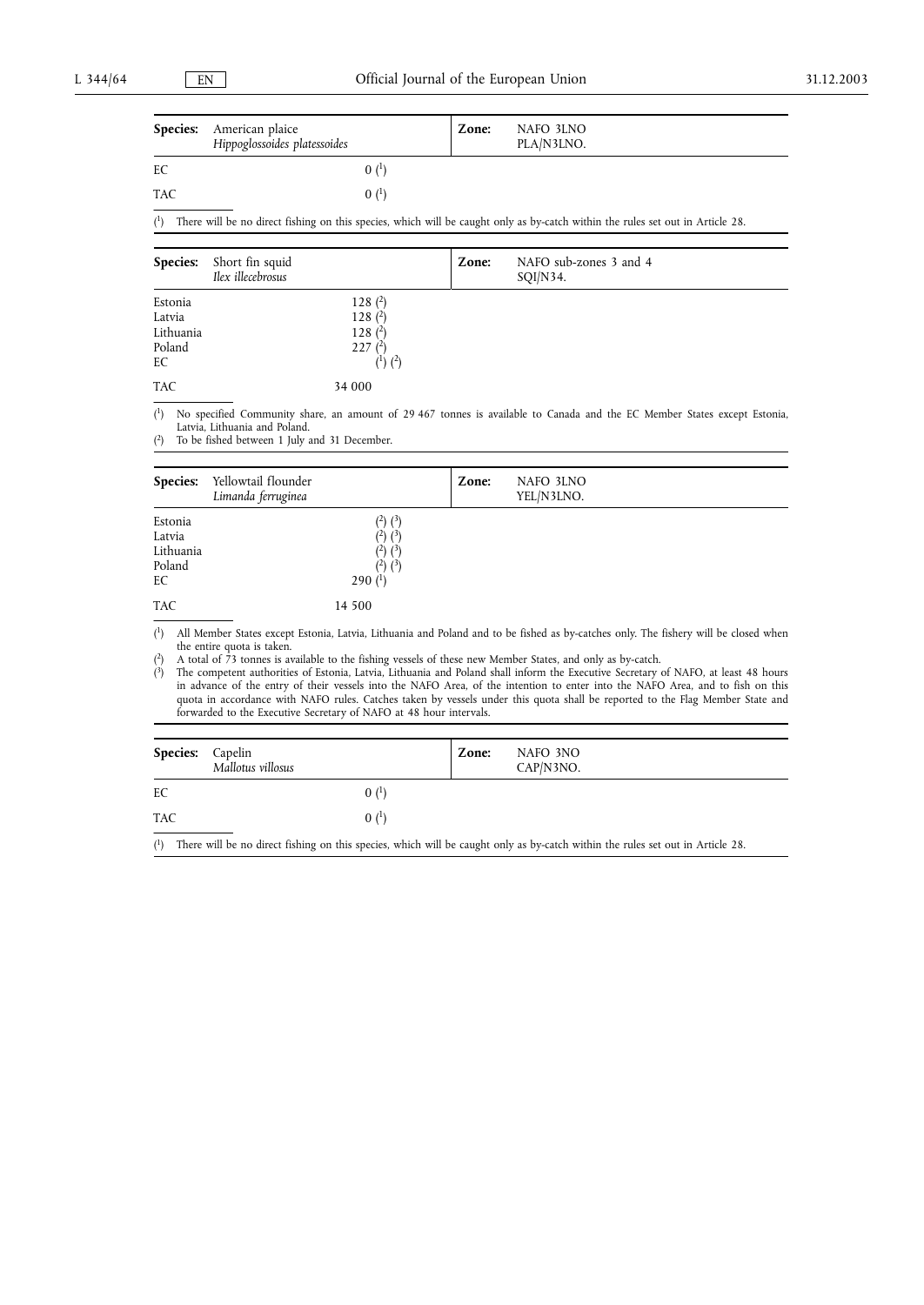| Species:                                 | Northern prawn<br>Pandalus borealis                                                                             | Zone:                                                                                      | NAFO 3L $(1)$<br>PRA/N3L.                                                 |  |
|------------------------------------------|-----------------------------------------------------------------------------------------------------------------|--------------------------------------------------------------------------------------------|---------------------------------------------------------------------------|--|
| Estonia<br>Latvia<br>Lithuania<br>Poland | 144 $(2)$<br>144 $(2)$<br>144 $(2)$<br>144 $(2)$                                                                |                                                                                            |                                                                           |  |
| EC                                       | 144 $(2)$ $(3)$                                                                                                 |                                                                                            |                                                                           |  |
| <b>TAC</b>                               | 13 000                                                                                                          |                                                                                            |                                                                           |  |
| $^{(1)}$                                 | Not including the box bounded by the following coordinates:                                                     |                                                                                            |                                                                           |  |
| $(^{2})$                                 | Point No<br>3<br>To be fished from 1 January to 31 March, 1 July to 14 September and 1 December to 31 December. | Latitude N<br>$47^{\circ}20'0$<br>$47^{\circ}20'0$<br>$46^{\circ}00'0$<br>$46^{\circ}00'0$ | Longitude W<br>$46^{\circ}40'0$<br>46°30'0<br>46°30'0<br>$46^{\circ}40'0$ |  |
| $(^{3})$                                 | All Member States except Estonia, Latvia, Lithuania and Poland.                                                 |                                                                                            |                                                                           |  |

|     | <b>Species:</b> Northern prawn<br>Pandalus borealis | Zone: | NAFO $3M(^{1})$<br>PRA/N3M. |
|-----|-----------------------------------------------------|-------|-----------------------------|
| TAC |                                                     |       |                             |

( 1) Vessels may also fish this stock in Division 3L in the box bounded by the following coordinates:

| Point No       | Latitude N       | Longitude W      |
|----------------|------------------|------------------|
|                | $47^{\circ}20'0$ | $46^{\circ}40'0$ |
| $\mathfrak{D}$ | $47^{\circ}20'0$ | 46°30'0          |
| 3              | $46^{\circ}00'0$ | 46°30'0          |
| 4              | $46^{\circ}00'0$ | $46^{\circ}40'0$ |

When conducting a fishery for shrimp in this box, vessels shall, whether or not crossing the line separating NAFO Divisions 3L and 3M, report in accordance with point 1.3 of the annex to Regulation (EC) No 189/92 (OJ L 21, 30.1.1992, p. 4). Moreover, fishing for shrimp shall be prohibited from 1 June to 31 December 2004 in the area bounded by the following coordinates:

| Point No       | Latitude N       | Longitude W      |
|----------------|------------------|------------------|
| $\mathbf{1}$   | 47°55'0          | $45^{\circ}00'0$ |
| 2              | $47^{\circ}30'0$ | $44^{\circ}15'0$ |
| 3              | $46^{\circ}55'0$ | $44^{\circ}15'0$ |
| $\overline{4}$ | $46^{\circ}35'0$ | $44^{\circ}30'0$ |
| -5             | $46^{\circ}35'0$ | $45^{\circ}40'0$ |
| 6              | $47^{\circ}30'0$ | $45^{\circ}40'0$ |
| $\overline{7}$ | $47^{\circ}55'0$ | $45^{\circ}00'0$ |
|                |                  |                  |

( 2) Not relevant. Fishery managed by limitations in fishing effort. The Member States concerned shall issue special fishing permits for their fishing vessels engaging in this fishery, and shall notify those permits to the Commission prior to the commencement of the vessel's activity, in accordance with Regulation (EC) No 1627/94. By way of derogation from Article 8 of that regulation, permits will only become valid if the Commission has not objected within five working days following the notification. The maximum number of vessels and fishing time allowed shall be:

| Member State | Maximum number<br>of vessels | Maximum number<br>of fishing days |
|--------------|------------------------------|-----------------------------------|
| Denmark      |                              | 131                               |
| Estonia      | 8                            | 1667                              |
| Spain        | 10                           | 257                               |
| Latvia       | 4                            | 490                               |
| Lithuania    |                              | 579                               |
| Poland       |                              | 100                               |
| Portugal     |                              | 69                                |

Each Member State shall, within 25 days following the calendar month in which the catches are made, report monthly to the Commission the fishing days spent in Division 3M and in the area defined in footnote (1) above.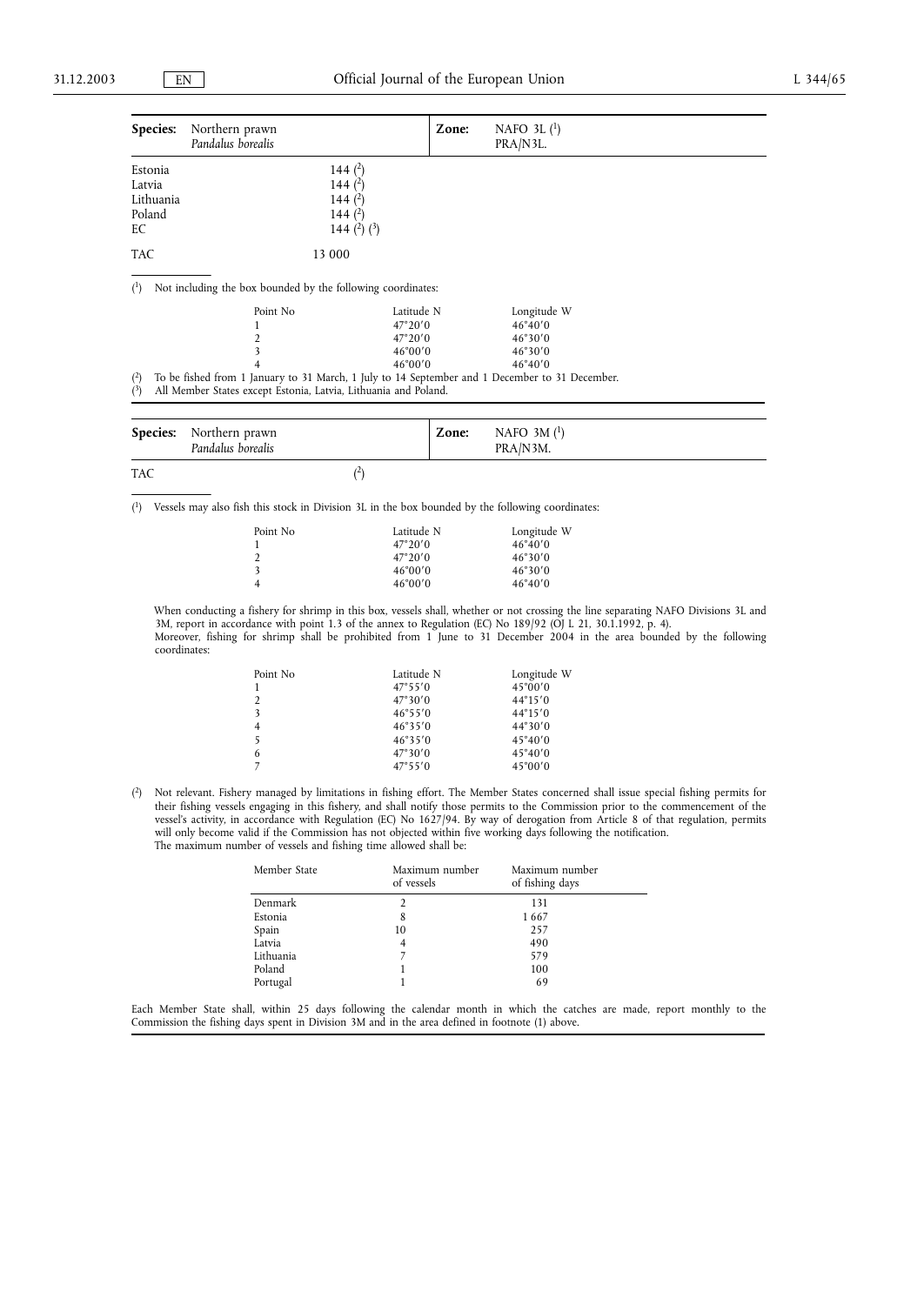| Species:   | Greenland halibut<br>Reinhardtius hippoglossoides | Zone: | NAFO 3LMNO<br>GHL/N3LMNO |
|------------|---------------------------------------------------|-------|--------------------------|
| Estonia    | $(^{1})$ $(^{2})$                                 |       |                          |
| Germany    | 408                                               |       |                          |
| Latvia     | $(^{1})$ $(^{2})$                                 |       |                          |
| Lithuania  | $(1)$ $(2)$                                       |       |                          |
| Poland     | $(1)$ $(2)$                                       |       |                          |
| Spain      | 5482                                              |       |                          |
| Portugal   | 2 3 1 3                                           |       |                          |
| EC         | 8 2 0 3                                           |       |                          |
| <b>TAC</b> | 14 8 20                                           |       |                          |

 $^{(1)}$ A total of 985 tonnes is available to the fishing vessels of these new Member States.

 $(2)$ 2) The competent authorities of Estonia, Latvia, Lithuania and Poland shall inform the Executive Secretary of NAFO, at least 48 hours in advance of the entry of their vessels into the NAFO Area, of the intention of vessels holding a special fishing permit pursuant to Article 34 (2) to fish on the others quota for Greenland Halibut in accordance with NAFO rules. Catches taken by such vessels under this quota shall be reported to the Flag Member State and forwarded to the Executive Secretary of NAFO at 48 hour intervals.

| Species:   | Redfish<br>Sebastes spp. |                                                  | Zone: | NAFO 3M<br>RED/N3M. |  |
|------------|--------------------------|--------------------------------------------------|-------|---------------------|--|
| Estonia    |                          | 1571 <sup>1</sup>                                |       |                     |  |
| Germany    |                          | 513 $($ <sup>1</sup> $)$                         |       |                     |  |
| Spain      |                          | 233 <sup>(1)</sup>                               |       |                     |  |
| Latvia     |                          | 1571 <sup>(1)</sup>                              |       |                     |  |
| Lithuania  |                          | 1571 <sup>(1)</sup>                              |       |                     |  |
| Portugal   |                          | 2 3 5 4 $($ <sup>1</sup> $)$                     |       |                     |  |
| EC         |                          | 7 8 1 3 $(1)$ $(2)$                              |       |                     |  |
| Poland     |                          | 124 $\binom{1}{2}$ $\binom{3}{2}$ $\binom{4}{1}$ |       |                     |  |
| <b>TAC</b> |                          | $5000(^1)$                                       |       |                     |  |

 $^{(1)}$ 1) This quota is subject to compliance with the TAC of 5 000 tonnes established for this stock. Upon exhaustion of the TAC, the directed fishery for this stock shall be stopped irrespective of the level of catches.

 $(2)$ 2) Until the date of accession of the new Member States, the EC quota will be 3 100 tonnes.

( May be fished within a total quota of 124 tonnes.

 $<sup>(4)</sup>$ </sup> The competent authorities of Poland shall inform the Executive Secretary of NAFO, at least 48 hours in advance of the entry of their vessels into the NAFO Area, of the intention to enter into the NAFO Area, and to fish on this quota in accordance with NAFO rules. Catches taken by vessels under this quota shall be reported to the Flag Member State and forwarded to the Executive Secretary of NAFO at 48 hour intervals.

| <b>Species:</b> | Redfish<br>Sebastes spp.                                                                                                       | Zone: | NAFO 3LN<br>RED/N3LN. |
|-----------------|--------------------------------------------------------------------------------------------------------------------------------|-------|-----------------------|
| EC              | $0^{1}$                                                                                                                        |       |                       |
| <b>TAC</b>      | $(0)$ $(1)$                                                                                                                    |       |                       |
| $^{(1)}$        | There will be no direct fishing on this species, which will be caught only as by-catch within the rules set out in Article 28. |       |                       |

| <b>Species:</b>                | Redfish<br>Sebastes spp. |         | Zone: | NAFO Sub-area 2, Divisions IF and 3K<br>RED/N1F3K. |
|--------------------------------|--------------------------|---------|-------|----------------------------------------------------|
| Estonia<br>Latvia<br>Lithuania |                          | Ψ<br>л, |       |                                                    |
| TAC.                           |                          | 32 500  |       |                                                    |

 $^{(1)}$ 1) To be fished within a total quota of 7 500 tonnes and to be shared with Canada, Cuba, France (St Pierre et Miquelon), Japan, Korea, Ukraine and USA.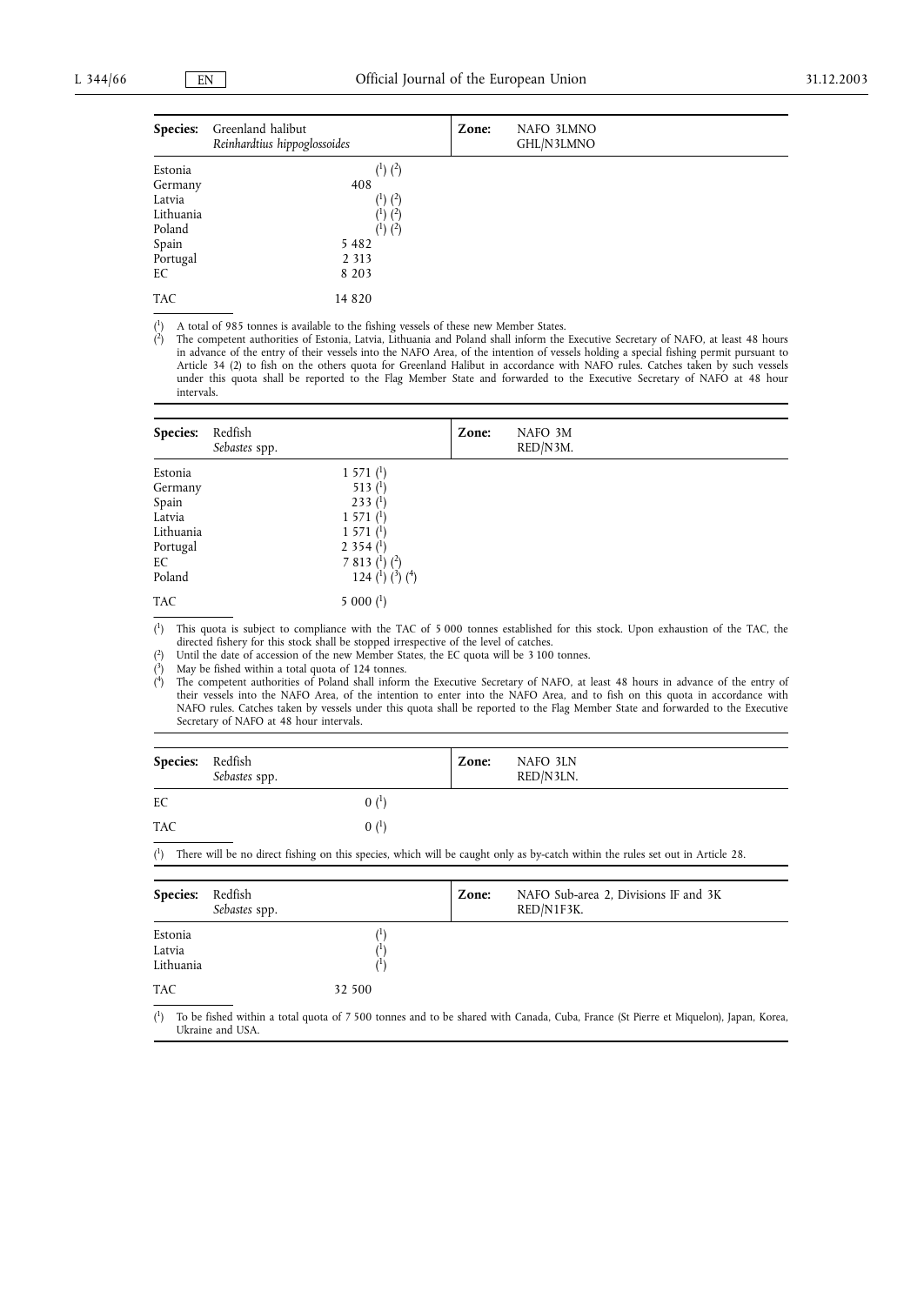### *ANNEX IE*

# **HIGHLY MIGRATORY FISH**

# **All Areas**

TACS in this area are adopted in the framework of international fisheries organisations on tuna fisheries, such as ICCAT and IATTC.

| Species:          | Bluefin tuna<br>Thunnus thynnus | Zone: | Atlantic Ocean, east of longitude 45° W, and<br>Mediterranean<br>BFT/AE045W |
|-------------------|---------------------------------|-------|-----------------------------------------------------------------------------|
| Cyprus            | $^{(1)}$                        |       |                                                                             |
| Greece            | 326                             |       |                                                                             |
| Spain             | 6 3 1 7                         |       |                                                                             |
| France            | 6 2 3 3                         |       |                                                                             |
| Italy             | 4 9 2 0                         |       |                                                                             |
| Malta             | $(\cdot)$                       |       |                                                                             |
| Portugal          | 594                             |       |                                                                             |
| All Member States | 60 $(2)$                        |       |                                                                             |
| EC                | 18 450                          |       |                                                                             |
| <b>TAC</b>        | 32 000                          |       |                                                                             |

 $(1)$ 1) Cyprus and Malta may fish under the ICCAT 'Others' quota in accordance with the ICCAT Compliance Tables adopted at 2003 ICCAT Annual Meeting. 2) Except Cyprus, Greece, Spain, France, Italy, Malta and Portugal, and only as by-catch.

 $(2)$ 

| Species:                                     | Swordfish<br>Xiphias gladius |                                                                        | Zone: | Atlantic Ocean, north of latitude 5° N<br>SWO/AN05N |
|----------------------------------------------|------------------------------|------------------------------------------------------------------------|-------|-----------------------------------------------------|
| Spain<br>Portugal<br>All Member States<br>EC |                              | 5 6 8 2, 4<br>1 0 1 0 , 4<br>148,5 $($ <sup>1</sup> $)$<br>6 8 4 1 , 3 |       |                                                     |
| <b>TAC</b>                                   |                              | 14 000                                                                 |       |                                                     |

( 1) Except Spain and Portugal, and only as by-catch.

| Species:          | Swordfish<br>Xiphias gladius | Zone: | Atlantic Ocean, south of latitude 5° N<br>SWO/AS05N |
|-------------------|------------------------------|-------|-----------------------------------------------------|
|                   | 5488.5                       |       |                                                     |
| Spain<br>Portugal | 361,5                        |       |                                                     |
| EC                | 5850                         |       |                                                     |
| <b>TAC</b>        | 15 7 7 6                     |       |                                                     |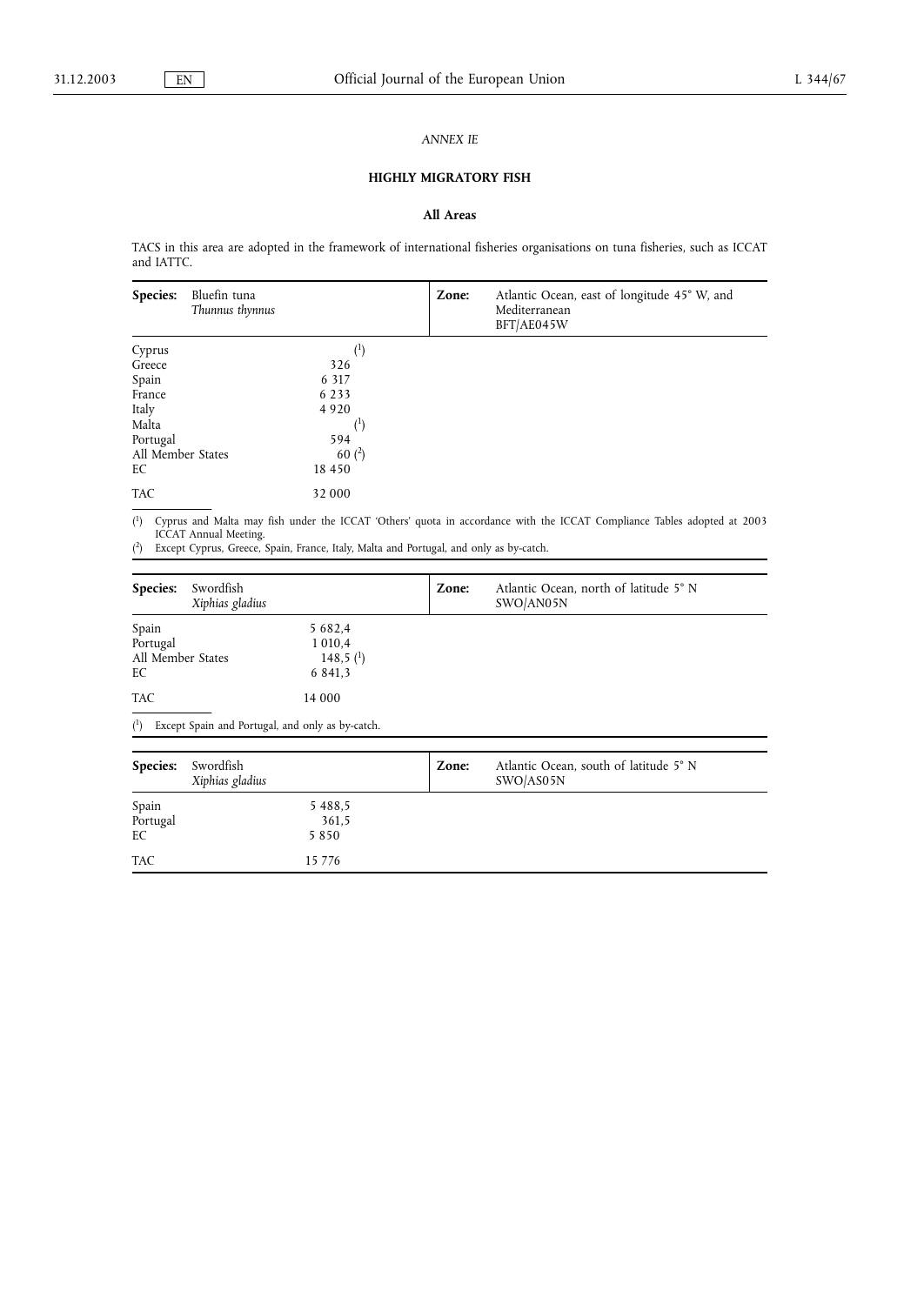|                              | Species:                      | Northern Albacore<br>Germo alalunga       |                                                                                                                                                                                                       | Zone:                           | Atlantic Ocean, north of latitude 5°N<br>ALB/ANO 5N                                                                                                                                                                                                                                                                                                                                          |
|------------------------------|-------------------------------|-------------------------------------------|-------------------------------------------------------------------------------------------------------------------------------------------------------------------------------------------------------|---------------------------------|----------------------------------------------------------------------------------------------------------------------------------------------------------------------------------------------------------------------------------------------------------------------------------------------------------------------------------------------------------------------------------------------|
| Spain<br>EС                  | Ireland<br>France<br>Portugal | United Kingdom                            | 5 216,1 $(^{1})$ $(^{3})$<br>26 649,1 $\binom{1}{2}$ $\binom{3}{2}$<br>6 909,1 $\binom{1}{2}$ $\binom{3}{2}$<br>402,1 $\binom{1}{2}$ $\binom{3}{2}$<br>1 9 5 3, 1 $(1)$ $(3)$<br>41 129,5 $(1)$ $(2)$ |                                 |                                                                                                                                                                                                                                                                                                                                                                                              |
| TAC                          |                               |                                           | 34 500                                                                                                                                                                                                |                                 |                                                                                                                                                                                                                                                                                                                                                                                              |
| $\binom{1}{ }$<br>(2)<br>(2) |                               |                                           | It is prohibited to use any gill net, bottom set gill net, trammel net and entangling net.<br>with Article 10 (1) of Regulation (EC) No 973/2001.                                                     |                                 | The number of Community fishing vessels fishing for Northern Albacore as a target species is fixed to 1 253 vessels in accordance<br>The distribution between the Member States of the maximum number of fishing vessels flying the flag of a Member State<br>authorised to fish for Northern Albacore as a target species in accordance with Article 10 (4) of Regulation (EC) No 973/2001: |
|                              | Ireland                       | Member State                              |                                                                                                                                                                                                       | Maximum number of vessels<br>50 |                                                                                                                                                                                                                                                                                                                                                                                              |
|                              | Spain                         |                                           |                                                                                                                                                                                                       | 730                             |                                                                                                                                                                                                                                                                                                                                                                                              |
|                              | France                        | United Kingdom                            |                                                                                                                                                                                                       | 151<br>12                       |                                                                                                                                                                                                                                                                                                                                                                                              |
|                              | Portugal<br>EC                |                                           |                                                                                                                                                                                                       | 310<br>1253                     |                                                                                                                                                                                                                                                                                                                                                                                              |
|                              |                               |                                           |                                                                                                                                                                                                       |                                 |                                                                                                                                                                                                                                                                                                                                                                                              |
|                              | Species:                      | Southern Albacore<br>Germo alalunga       |                                                                                                                                                                                                       | Zone:                           | Atlantic Ocean, south of latitude 5° N<br>ALB/AS05N                                                                                                                                                                                                                                                                                                                                          |
| Spain<br>EС                  | France<br>Portugal            |                                           | 1 216,6<br>223,6<br>474,5<br>1914,7                                                                                                                                                                   |                                 |                                                                                                                                                                                                                                                                                                                                                                                              |
| TAC                          |                               |                                           | 29 200                                                                                                                                                                                                |                                 |                                                                                                                                                                                                                                                                                                                                                                                              |
|                              | Species:                      | Bigeye Tuna<br>Thunnus obesus             |                                                                                                                                                                                                       | Zone:                           | Atlantic Ocean<br>BET/ATLANT                                                                                                                                                                                                                                                                                                                                                                 |
| Spain<br>EC                  | France<br>Portugal            |                                           | 18 8 3 8, 2<br>8 177<br>8922<br>35 937,2                                                                                                                                                              |                                 |                                                                                                                                                                                                                                                                                                                                                                                              |
| TAC                          |                               |                                           | Average catches of<br>1991-1992                                                                                                                                                                       |                                 |                                                                                                                                                                                                                                                                                                                                                                                              |
|                              |                               | Species: Blue marlin<br>Makaira nigricans |                                                                                                                                                                                                       | Zone:                           | Atlantic Ocean<br><b>BUM/ATLANT</b>                                                                                                                                                                                                                                                                                                                                                          |
| EC                           |                               |                                           | 103                                                                                                                                                                                                   |                                 |                                                                                                                                                                                                                                                                                                                                                                                              |
| <b>TAC</b>                   |                               |                                           | Not relevant                                                                                                                                                                                          |                                 |                                                                                                                                                                                                                                                                                                                                                                                              |
|                              | Species:                      | White marlin<br>Tetrapturus alba          |                                                                                                                                                                                                       | Zone:                           | Atlantic Ocean<br>WHM/ATLANT                                                                                                                                                                                                                                                                                                                                                                 |
| EC                           |                               |                                           | 46,5                                                                                                                                                                                                  |                                 |                                                                                                                                                                                                                                                                                                                                                                                              |
| <b>TAC</b>                   |                               |                                           | Not relevant                                                                                                                                                                                          |                                 |                                                                                                                                                                                                                                                                                                                                                                                              |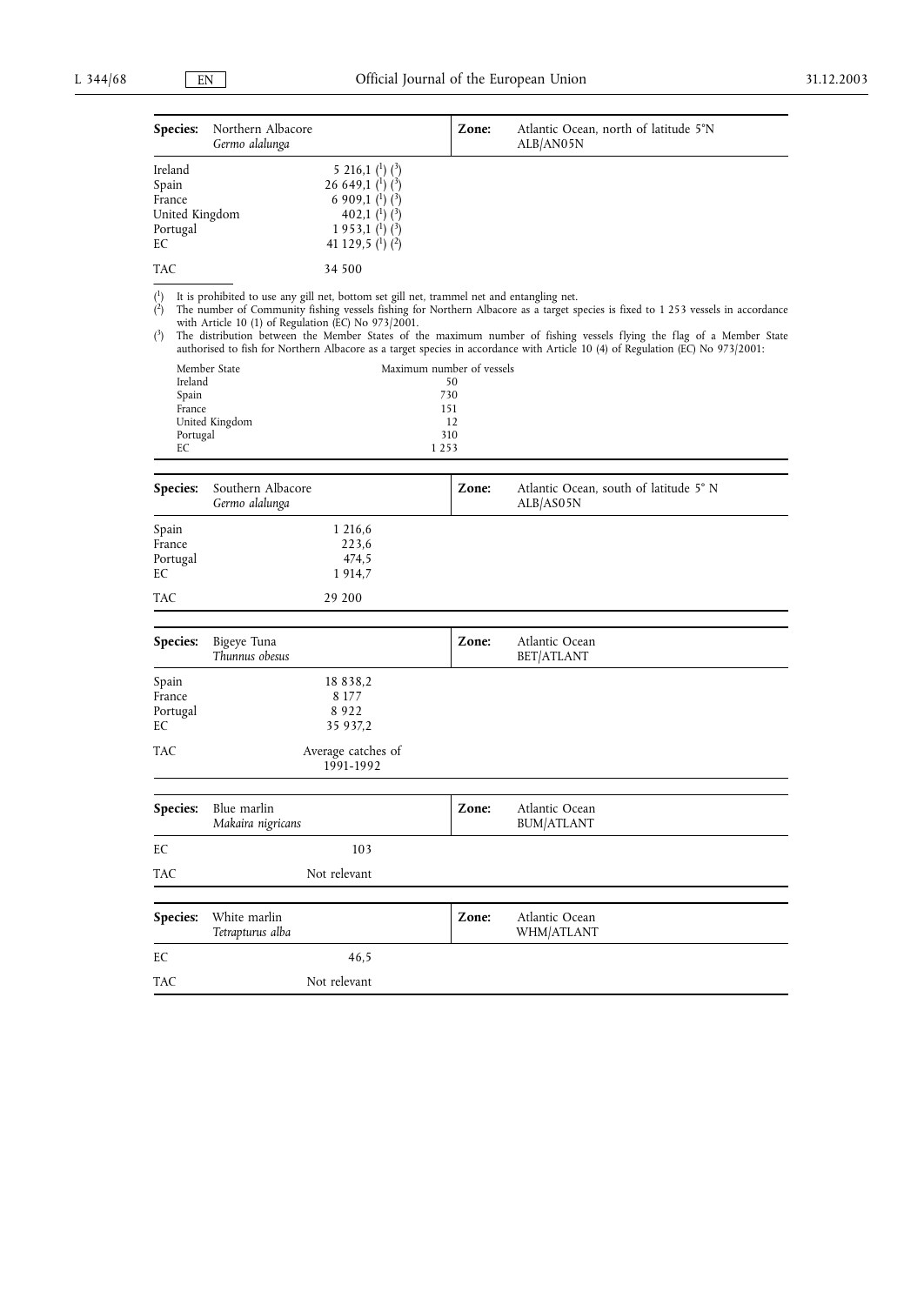### *ANNEX IF*

## **ANTARCTIC**

## **Area of CCAMLR**

These TACs, adopted by CCAMLR, are not allocated to the members of CCAMLR and hence the Community share is undetermined. Catches are monitored by the Secretariat of CCAMLR, who will communicate when fishing must cease due to TAC exhaustion.

| Species:                                             | Blackfin icefish<br>Chaenocephalus aceratus                                                                                                                                                                                                                                                                                                                                                                                                                                                                                                | Zone: | FAO 48.3 Antarctic<br>SSI/F483.                                                                                                                                                                                                                                                                                                                                                                                                                                                                                      |
|------------------------------------------------------|--------------------------------------------------------------------------------------------------------------------------------------------------------------------------------------------------------------------------------------------------------------------------------------------------------------------------------------------------------------------------------------------------------------------------------------------------------------------------------------------------------------------------------------------|-------|----------------------------------------------------------------------------------------------------------------------------------------------------------------------------------------------------------------------------------------------------------------------------------------------------------------------------------------------------------------------------------------------------------------------------------------------------------------------------------------------------------------------|
| TAC                                                  | 2 200 $($ <sup>1</sup> $)$                                                                                                                                                                                                                                                                                                                                                                                                                                                                                                                 |       |                                                                                                                                                                                                                                                                                                                                                                                                                                                                                                                      |
| $^{(1)}$                                             |                                                                                                                                                                                                                                                                                                                                                                                                                                                                                                                                            |       | TAC to cover by-catches in any directed fishery. Wherever this by-catch TAC is exhausted, the directed fishery should be closed.                                                                                                                                                                                                                                                                                                                                                                                     |
| Species:                                             | Unicorn icefish<br>Channichthys rhinoceratus                                                                                                                                                                                                                                                                                                                                                                                                                                                                                               | Zone: | FAO 58.5.2 Antarctic<br>LIC/F5852.                                                                                                                                                                                                                                                                                                                                                                                                                                                                                   |
| TAC                                                  | 150 $(1)$                                                                                                                                                                                                                                                                                                                                                                                                                                                                                                                                  |       |                                                                                                                                                                                                                                                                                                                                                                                                                                                                                                                      |
| $\binom{1}{1}$                                       | exhausted, the corresponding fisheries should be closed.                                                                                                                                                                                                                                                                                                                                                                                                                                                                                   |       | TAC to cover by-catches in the fisheries for Dissostichus eleginoides and Champsocephalus gunnari. Wherever this by-catch TAC is                                                                                                                                                                                                                                                                                                                                                                                     |
| Species:                                             | Antarctic icefish<br>Champsocephalus gunnari                                                                                                                                                                                                                                                                                                                                                                                                                                                                                               | Zone: | FAO 48.3 Antarctic<br>ANI/F483.                                                                                                                                                                                                                                                                                                                                                                                                                                                                                      |
| <b>TAC</b>                                           | 2 8 8 7 $(1)$                                                                                                                                                                                                                                                                                                                                                                                                                                                                                                                              |       |                                                                                                                                                                                                                                                                                                                                                                                                                                                                                                                      |
| $^{(1)}$                                             | 31 May 2004 shall be limited to 722 tonnes.                                                                                                                                                                                                                                                                                                                                                                                                                                                                                                |       | This TAC is applicable for the period 1 December 2003 to 30 November 2004. Fishing for this stock during the period 1 March to                                                                                                                                                                                                                                                                                                                                                                                       |
| Species:                                             | Antarctic icefish<br>Champsocephalus gunnari                                                                                                                                                                                                                                                                                                                                                                                                                                                                                               | Zone: | FAO 58.5.2 Antarctic $(2)$<br>ANI/F5852.                                                                                                                                                                                                                                                                                                                                                                                                                                                                             |
| <b>TAC</b>                                           | 292 <sup>(1)</sup>                                                                                                                                                                                                                                                                                                                                                                                                                                                                                                                         |       |                                                                                                                                                                                                                                                                                                                                                                                                                                                                                                                      |
| (1)<br>(2)<br>(a)<br>(b)<br>(c)<br>(d)<br>(e)<br>(f) | This TAC is applicable for the period 1 December 2003 to 30 November 2004.<br>within the area enclosed by a line:<br>Agreement Boundary then south along the meridian to its intersection with the parallel of latitude 53°25′S;<br>then east along that parallel to its intersection with the meridian of longitude 74°E;<br>$76^{\circ}$ E:<br>then north along the meridian to its intersection with the parallel of latitude $52\textdegree$ S;<br>74°30'E; and<br>then southwesterly along the geodesic to the point of commencement. |       | For the purpose of this TAC, the area open to the fishery is defined as that portion of FAO statistical division 58.5.2 that lies<br>starting at the point where the meridian of longitude 72°15'E intersects the Australia-France Maritime Delimitation<br>then northeasterly along the geodesic to the intersection of the parallel of latitude 52°40'S and the meridian of longitude<br>then northwesterly along the geodesic to the intersection of the parallel of latitude 51°S with the meridian of longitude |
| Species:                                             | Antarctic toothfish<br>Dissostichus eleginoides                                                                                                                                                                                                                                                                                                                                                                                                                                                                                            | Zone: | FAO 48.3 Antarctic<br>TOP/F483.                                                                                                                                                                                                                                                                                                                                                                                                                                                                                      |
| TAC                                                  | 4 4 20 $(^{1})$ $(^{2})$                                                                                                                                                                                                                                                                                                                                                                                                                                                                                                                   |       |                                                                                                                                                                                                                                                                                                                                                                                                                                                                                                                      |
| $^{(1)}$                                             | 30 November 2004.                                                                                                                                                                                                                                                                                                                                                                                                                                                                                                                          |       | This TAC is applicable for long-line fishery in the period 1 May to 31 August 2004 and for pot fishery 1 December 2003 to                                                                                                                                                                                                                                                                                                                                                                                            |

 $(2)$ 2) Including 221 tonnes of skates and rays and 221 tonnes of *Macrorus* spp. as by-catch.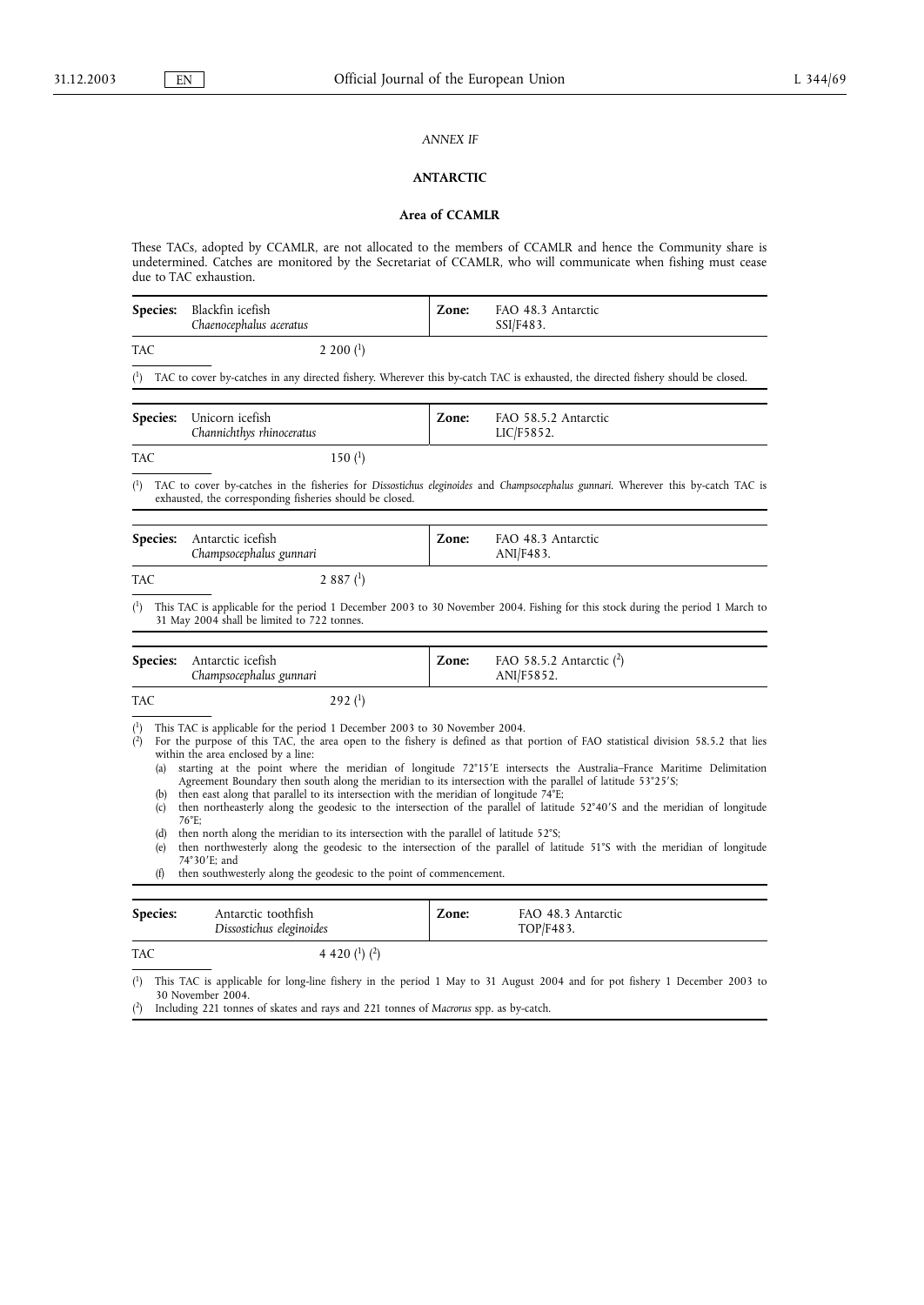| Species:                         | Antarctic toothfish<br>Dissostichus eleginoides                                                                                                                 | Zone:   | FAO 48.4 Antarctic<br>TOP/F484.                                                                                                                                                                                                                                               |  |
|----------------------------------|-----------------------------------------------------------------------------------------------------------------------------------------------------------------|---------|-------------------------------------------------------------------------------------------------------------------------------------------------------------------------------------------------------------------------------------------------------------------------------|--|
| TAC                              | 28 $(^{1})$ $(^{2})$                                                                                                                                            |         |                                                                                                                                                                                                                                                                               |  |
| $\binom{1}{ }$<br>$\binom{2}{ }$ | To be fished only with long-lines.<br>reached, whichever is sooner.                                                                                             |         | This TAC is applicable during a fishing season defined as that applied in Sub-area 48.3, or until the catch limit for Dissostichus<br>eleginoides in Sub-area 48.4 is reached, or until the catch limit for Dissostichus eleginoides in Sub-area 48.3, as specified above, is |  |
| Species:                         | Antarctic toothfish<br>Dissostichus eleginoides                                                                                                                 | Zone:   | FAO 58.5.2 Antarctic<br>TOP/F5852.                                                                                                                                                                                                                                            |  |
| TAC                              | 2 873 ( <sup>1</sup> ) ( <sup>2</sup> )                                                                                                                         |         |                                                                                                                                                                                                                                                                               |  |
| $\binom{1}{1}$<br>$\binom{2}{3}$ | the period 1 May to 31 August 2004.                                                                                                                             |         | This TAC is applicable for the trawl fishery in the period 1 December 2003 to 30 November 2004 and for the long-line fishery in<br>This TAC is applicable for West of 79°20'E only. Fishing east of this meridian within this zone is prohibited (see Annex XIV).             |  |
| Species:                         | Krill<br>Euphausia superba                                                                                                                                      | Zone:   | FAO 48<br>KRI/F48.                                                                                                                                                                                                                                                            |  |
| TAC                              | 4 000 000 $(^1)$                                                                                                                                                |         |                                                                                                                                                                                                                                                                               |  |
|                                  | $\binom{1}{1}$ This TAC is applicable for the period 1 December 2003 to 30 November 2004.                                                                       |         |                                                                                                                                                                                                                                                                               |  |
|                                  | Special conditions:                                                                                                                                             |         |                                                                                                                                                                                                                                                                               |  |
|                                  |                                                                                                                                                                 |         | Within the limits of the abovementioned quota, no more than the quantities given below may be taken in the sub-areas specified:                                                                                                                                               |  |
|                                  | Sub-area 48.1 (KRI/F481.)<br>1008 000<br>Sub-area 48.2 (KRI/F482.)<br>1 104 000<br>Sub-area 48.3 (KRI/F483.)<br>1056000<br>832 000<br>Sub-area 48.4 (KRI/F484.) |         |                                                                                                                                                                                                                                                                               |  |
| Species:                         | Krill<br>Euphausia superba                                                                                                                                      | Zone:   | FAO 58.4.1 Antarctic<br>KRI/F5841.                                                                                                                                                                                                                                            |  |
| TAC                              | 440 000 $(^1)$                                                                                                                                                  |         |                                                                                                                                                                                                                                                                               |  |
| $^{\binom{1}{2}}$                | This TAC is applicable for the period 1 December 2003 to 30 November 2004.                                                                                      |         |                                                                                                                                                                                                                                                                               |  |
|                                  | Special conditions:                                                                                                                                             |         |                                                                                                                                                                                                                                                                               |  |
|                                  | Within the limits of the abovementioned quota, no more than the quantities given below may be taken in the areas specified                                      |         |                                                                                                                                                                                                                                                                               |  |
|                                  | Division 58.4.1 West of $115^{\circ}$ E (KRI/F5841W)                                                                                                            | 277 000 |                                                                                                                                                                                                                                                                               |  |
|                                  | Division 58.4.1 East of 115° E (KRI/F5841E)                                                                                                                     |         | 163 000                                                                                                                                                                                                                                                                       |  |
| Species:                         | Krill<br>Euphausia superba                                                                                                                                      | Zone:   | FAO 58.4.2 Antarctic<br>KRI/F5842.                                                                                                                                                                                                                                            |  |
| TAC                              | 450 000 $(^1)$                                                                                                                                                  |         |                                                                                                                                                                                                                                                                               |  |
| $^{\rm (1)}$                     | This TAC is applicable for the period 1 December 2003 to 30 November 2004.                                                                                      |         |                                                                                                                                                                                                                                                                               |  |
| Species:                         | Humped rockcod                                                                                                                                                  | Zone:   | FAO 48.3 Antarctic                                                                                                                                                                                                                                                            |  |
|                                  | Gobionotothen gibberifrons                                                                                                                                      |         | NOG/F483.                                                                                                                                                                                                                                                                     |  |
| TAC                              | 1 470 $($ <sup>1</sup> $)$                                                                                                                                      |         |                                                                                                                                                                                                                                                                               |  |
| $\binom{1}{1}$                   |                                                                                                                                                                 |         | TAC to cover by-catches in any directed fishery. Wherever this by-catch TAC is exhausted, the directed fishery should be closed.                                                                                                                                              |  |
| Species:                         | Grey rockcod<br>Lepidonotothen squamifrons                                                                                                                      | Zone:   | FAO 48.3 Antarctic<br>NOS/F483.                                                                                                                                                                                                                                               |  |
| TAC                              | 300 $(1)$                                                                                                                                                       |         |                                                                                                                                                                                                                                                                               |  |
| $\binom{1}{1}$                   |                                                                                                                                                                 |         | TAC to cover by-catches in any directed fishery. Wherever this by-catch TAC is exhausted, the directed fishery should be closed.                                                                                                                                              |  |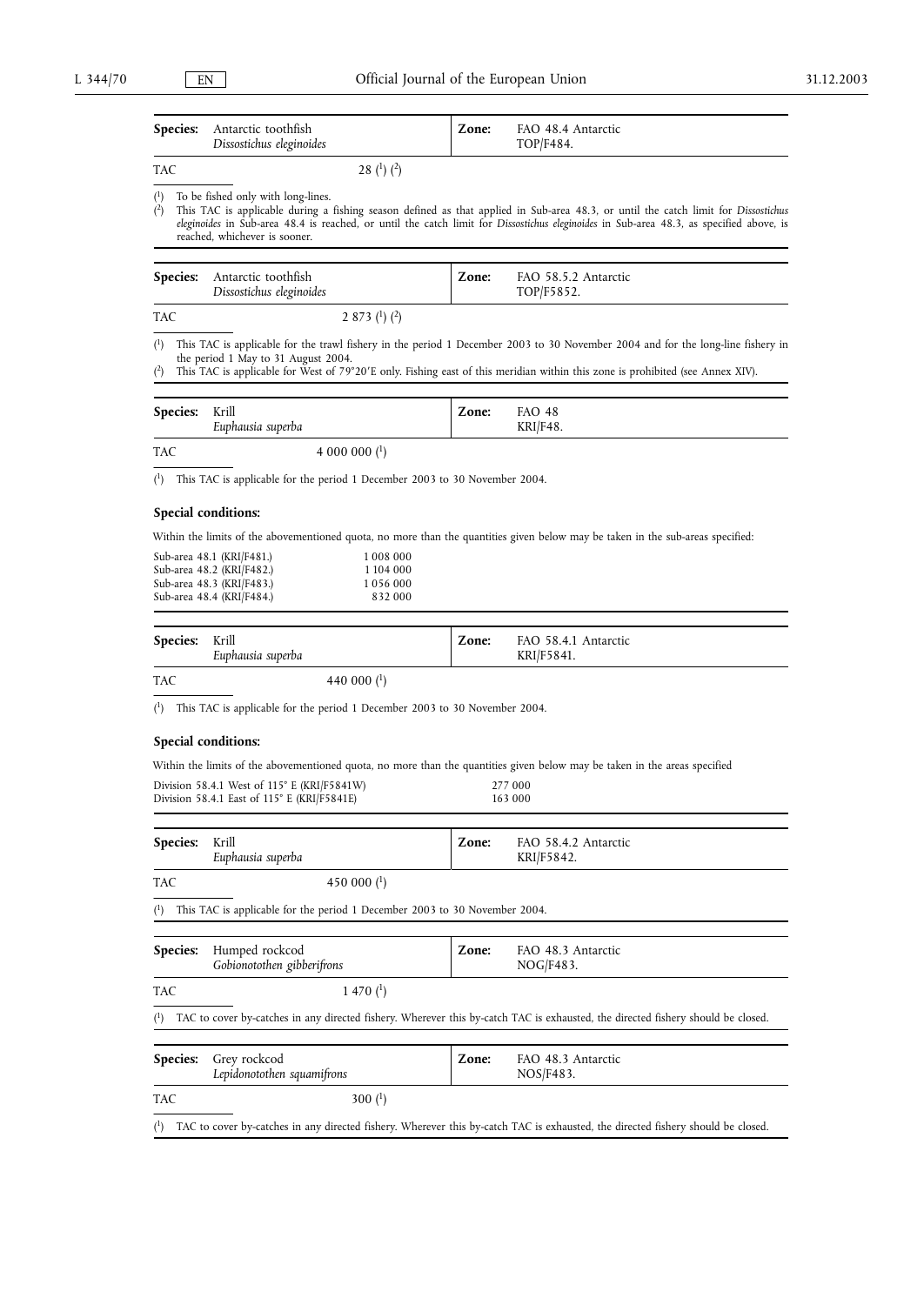| Species:                           | Grey rockcod<br>Lepidonotothen squamifrons                                                                                                     | Zone: | FAO 58.5.2 Antarctic<br>NOS/F5852.                                                                                               |
|------------------------------------|------------------------------------------------------------------------------------------------------------------------------------------------|-------|----------------------------------------------------------------------------------------------------------------------------------|
| TAC                                | $80{1}$                                                                                                                                        |       |                                                                                                                                  |
| $^{\rm ^{\scriptscriptstyle (1)}}$ |                                                                                                                                                |       | TAC to cover by-catches in any directed fishery. Wherever this by-catch TAC is exhausted, the directed fishery should be closed. |
|                                    |                                                                                                                                                |       |                                                                                                                                  |
| Species:                           | Marbled rockcod<br>Notothenia rossii                                                                                                           | Zone: | FAO 48.3 Antarctic<br>NOR/F483.                                                                                                  |
| TAC                                | 300 $($ <sup>1</sup> $)$                                                                                                                       |       |                                                                                                                                  |
|                                    |                                                                                                                                                |       | TAC to cover by-catches in any directed fishery. Wherever this by-catch TAC is exhausted, the directed fishery should be closed. |
| <b>Species:</b>                    | Crab<br>Paralomis spp.                                                                                                                         | Zone: | FAO 48.3 Antarctic<br>PAI/F483.                                                                                                  |
| TAC                                | $1600{1}$                                                                                                                                      |       |                                                                                                                                  |
|                                    | This TAC is applicable for the period 1 December 2003 to 30 November 2004.                                                                     |       |                                                                                                                                  |
| Species:                           | South Georgia icefish<br>Pseudochaenichthus georgianus                                                                                         | Zone: | FAO 48.3 Antarctic<br>SGI/F483.                                                                                                  |
| TAC                                | 300 $($ <sup>1</sup> $)$                                                                                                                       |       |                                                                                                                                  |
|                                    |                                                                                                                                                |       | TAC to cover by-catches in any directed fishery. Wherever this by-catch TAC is exhausted, the directed fishery should be closed. |
|                                    |                                                                                                                                                |       |                                                                                                                                  |
| Species:                           | Grenadier<br>Macrourus spp.                                                                                                                    | Zone: | FAO 58.5.2 Antarctic<br>GRV/F5852.                                                                                               |
| TAC                                | 360 $($ <sup>1</sup> $)$                                                                                                                       |       |                                                                                                                                  |
| (1)                                | exhausted, the corresponding fisheries should be closed.                                                                                       |       | TAC to cover by-catches in the fisheries for Dissostichus eleginoides and Champsocephalus gunnari. Wherever this by-catch TAC is |
| Species:                           | Other species                                                                                                                                  | Zone: | FAO 58.5.2 Antarctic<br>OTH/F5852.                                                                                               |
| TAC                                | 50 $($ <sup>1</sup> $)$                                                                                                                        |       |                                                                                                                                  |
| (1)                                | exhausted, the corresponding fisheries should be closed.                                                                                       |       | TAC to cover by-catches in the fisheries for Dissostichus eleginoides and Champsocephalus gunnari. Wherever this by-catch TAC is |
|                                    | Species: Skates and rays<br>Rajae                                                                                                              | Zone: | FAO 58.5.2 Antarctic<br>SRX/F5852.                                                                                               |
| TAC                                | 120 $(^1)$ $(^2)$                                                                                                                              |       |                                                                                                                                  |
| $^{\rm (1)}$<br>$4$                | exhausted, the corresponding fisheries should be closed.<br>For the purposes of this TAC, skates and rays to be counted as one single species. |       | TAC to cover by-catches in the fisheries for Dissostichus eleginoides and Champsocephalus gunnari. Wherever this by-catch TAC is |
| <b>Species:</b>                    | Squid<br>Martialia hyadesi                                                                                                                     | Zone: | FAO 48.3 Antarctic<br>SQS/F483.                                                                                                  |
| TAC                                | 2500 <sup>(1)</sup>                                                                                                                            |       |                                                                                                                                  |

( 1) This TAC is applicable for the period 1 December 2003 to 30 November 2004.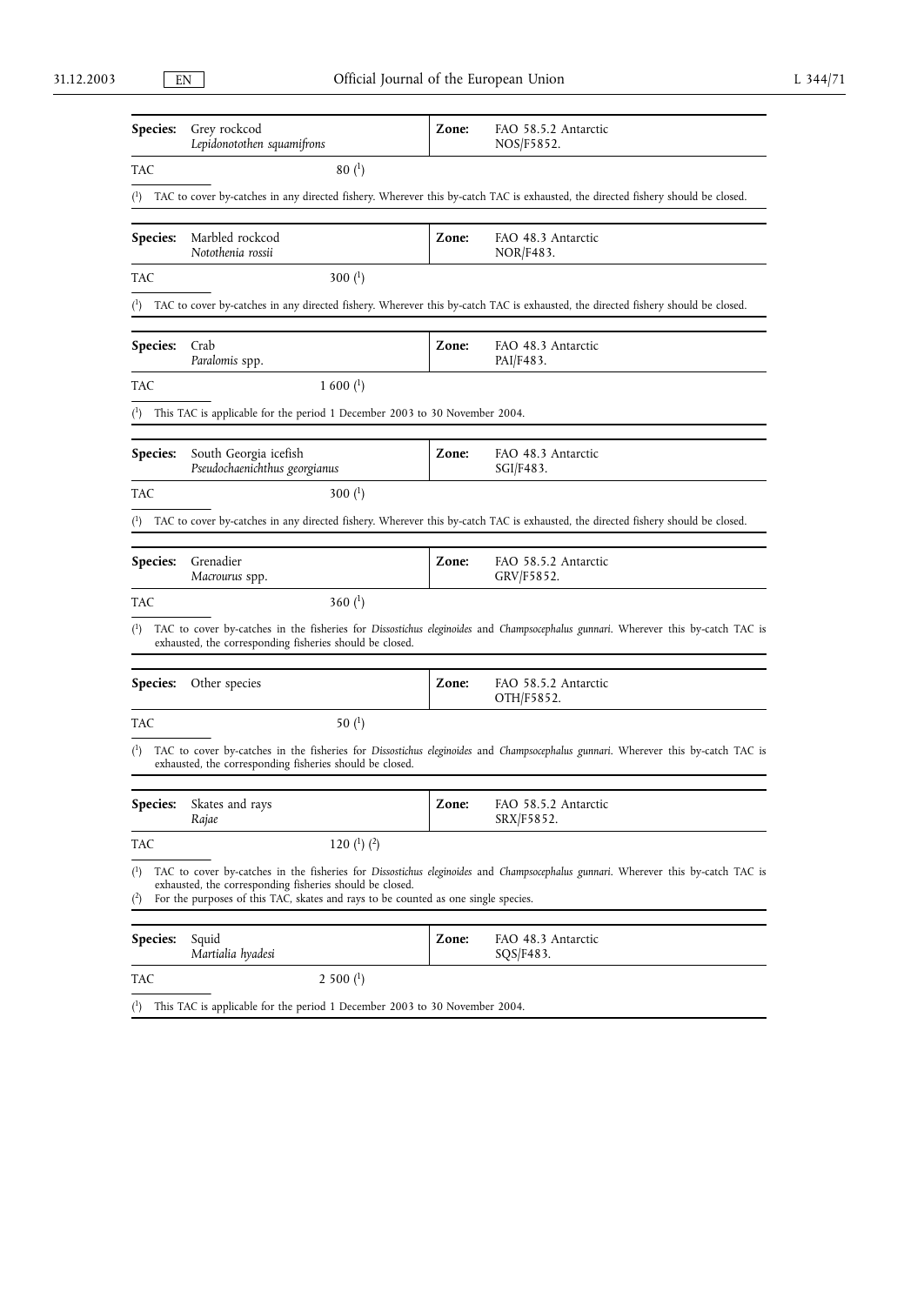### *ANNEX II*

### **FISHING OPPORTUNITIES APPLICABLE IN 2004 FOR HERRING TO BE LANDED UNSORTED FOR PURPOSES OTHER THAN HUMAN CONSUMPTION (IN TONNES, LIVE WEIGHT)**

All catch limitations set out in this Annex are considered as quotas for the purposes of Article 3 and shall, therefore, be subject to the rules set out in Regulation (EC) No 2847/93, in particular Articles 14 and 15 thereof.

| <b>Species:</b> | Herring $(1)$<br>Clupea harengus | Zone: | Skagerrak and Kattegat<br>$HER/03A-BC$ |  |
|-----------------|----------------------------------|-------|----------------------------------------|--|
| Denmark         | 17950                            |       |                                        |  |
| Germany         | 160                              |       |                                        |  |
| Sweden          | 2890                             |       |                                        |  |
| EC              | 21 000                           |       |                                        |  |
| <b>TAC</b>      | 21 000 $(2)$                     |       |                                        |  |

( <sup>1</sup>) By-catches of herring taken in fisheries for species other than herring and landed unsorted.

( 2) Provisional TAC, pending the conclusion of fisheries consultations with Norway for 2004.

| Herring $(1)$<br>Species:<br>Clupea harengus |              | Zone: | IIa (EC waters), North Sea, VIId<br>HER/2A47DX |
|----------------------------------------------|--------------|-------|------------------------------------------------|
| Belgium                                      | 189          |       |                                                |
| Denmark                                      | 36 377       |       |                                                |
| Germany                                      | 189          |       |                                                |
| France                                       | 189          |       |                                                |
| The Netherlands                              | 189          |       |                                                |
| Sweden                                       | 178          |       |                                                |
| United Kingdom                               | 691          |       |                                                |
| EC                                           | 38 000       |       |                                                |
| <b>TAC</b>                                   | 38 000 $(2)$ |       |                                                |

 $\binom{1}{ }$ <sup>1</sup>) By-catches of herring taken in fisheries for species other than herring and landed unsorted.

 $(2)$ 2) Provisional TAC, pending the conclusion of fisheries consultations with Norway for 2004.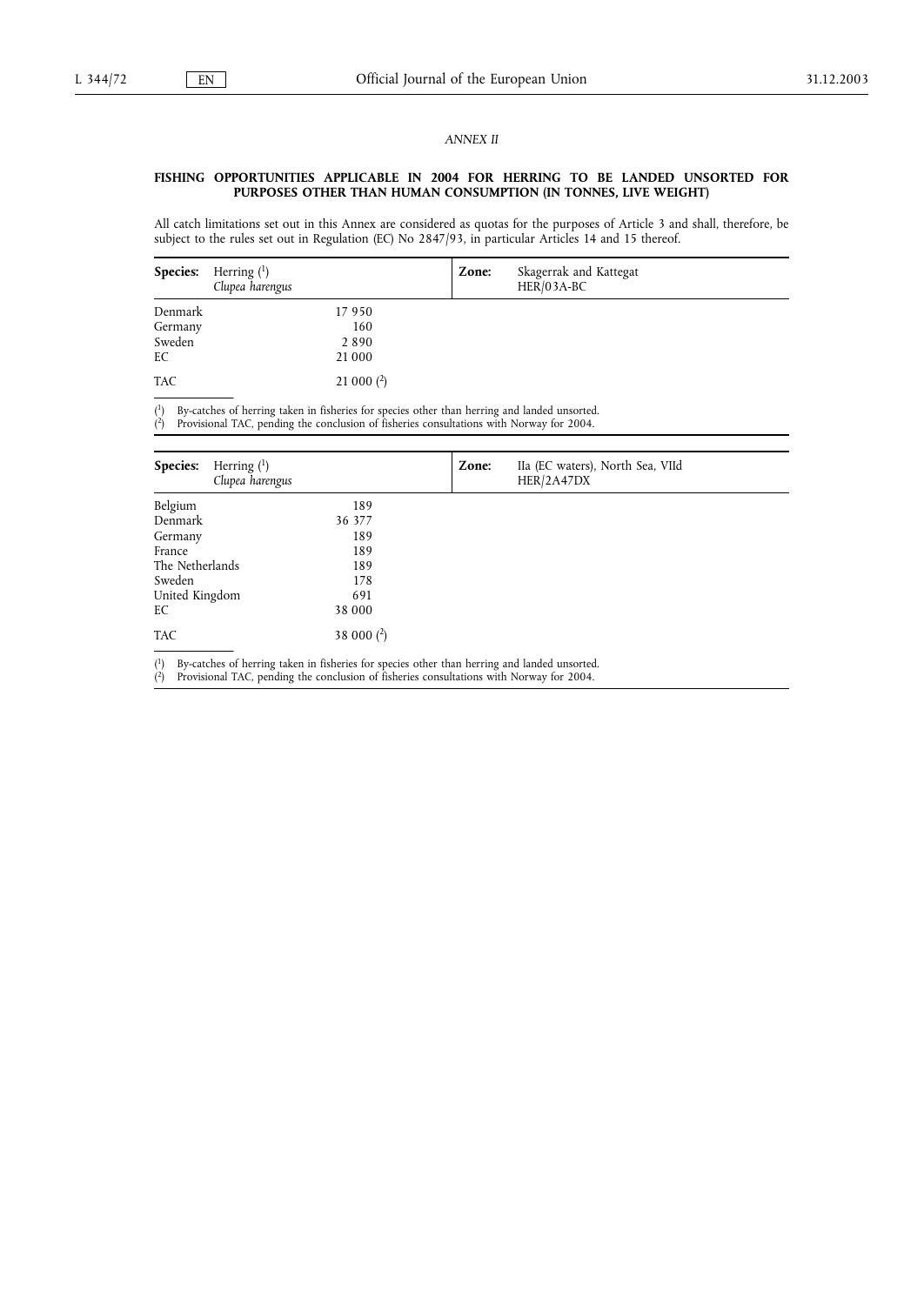#### *ANNEX III*

### **SPECIAL MEASURES CONCERNING NORTH SEA HERRING**

- 1. Member States shall adopt special measures concerning the capture, sorting or landing of herring taken from the North Sea or from the Skagerrak and Kattegat with a view to ensuring the observance of catch limitations, in particular those set out in Annex II. These measures shall include, in particular:
	- special control and inspection programmes;
	- fishing effort plans, including lists of authorised vessels and, where deemed necessary on the basis of quota exhaustion beyond the level of 70 %, limitations on the activity of authorised vessels;
	- control of trans-shipment and of practices which incur discarding;
	- where possible, temporary prohibition of fishing in areas where high by-catch rates of herring, in particular juveniles, are known to occur.
- 2. In the case of landings of herring unsorted from the remainder of the catch, Member States shall ensure that adequate sampling programmes are in place in order to monitor effectively all landings of by catches of herring. It shall be prohibited to land catches of fish containing unsorted herring in harbours where these sampling programmes are not in place.
- 3. Commission inspectors shall, in accordance with Article 29 of Regulation (EEC) No 2847/93 and whenever the Commission deems it necessary for the purposes of points 1 and 2, carry out independent inspections to verify the implementation by the competent authorities of the sampling programmes and of the special measures mentioned in point 1.
- 4. The Commission shall prohibit landings of herring if it is deemed that implementation of the measures mentioned in points 1 and 2 does not achieve a strict control of fishing mortality of herring in all fisheries.
- 5. All landings of herring caught in ICES areas IIIa, IV and VIId by vessels which carry on board only towed nets of mesh sizes equal to or greater than 32 mm, while taking these catches in these areas, will be counted against a relevant quota as defined in Annex I.
- 6. All landings of herring caught in ICES areas IIIa, IV and VIId by vessels which carry on board towed nets of mesh size less than 32 mm, while taking these catches in these areas, will be counted against a relevant quota as defined in Annex II. Herring landed by vessels operating within these conditions shall not be offered for sale for human consumption.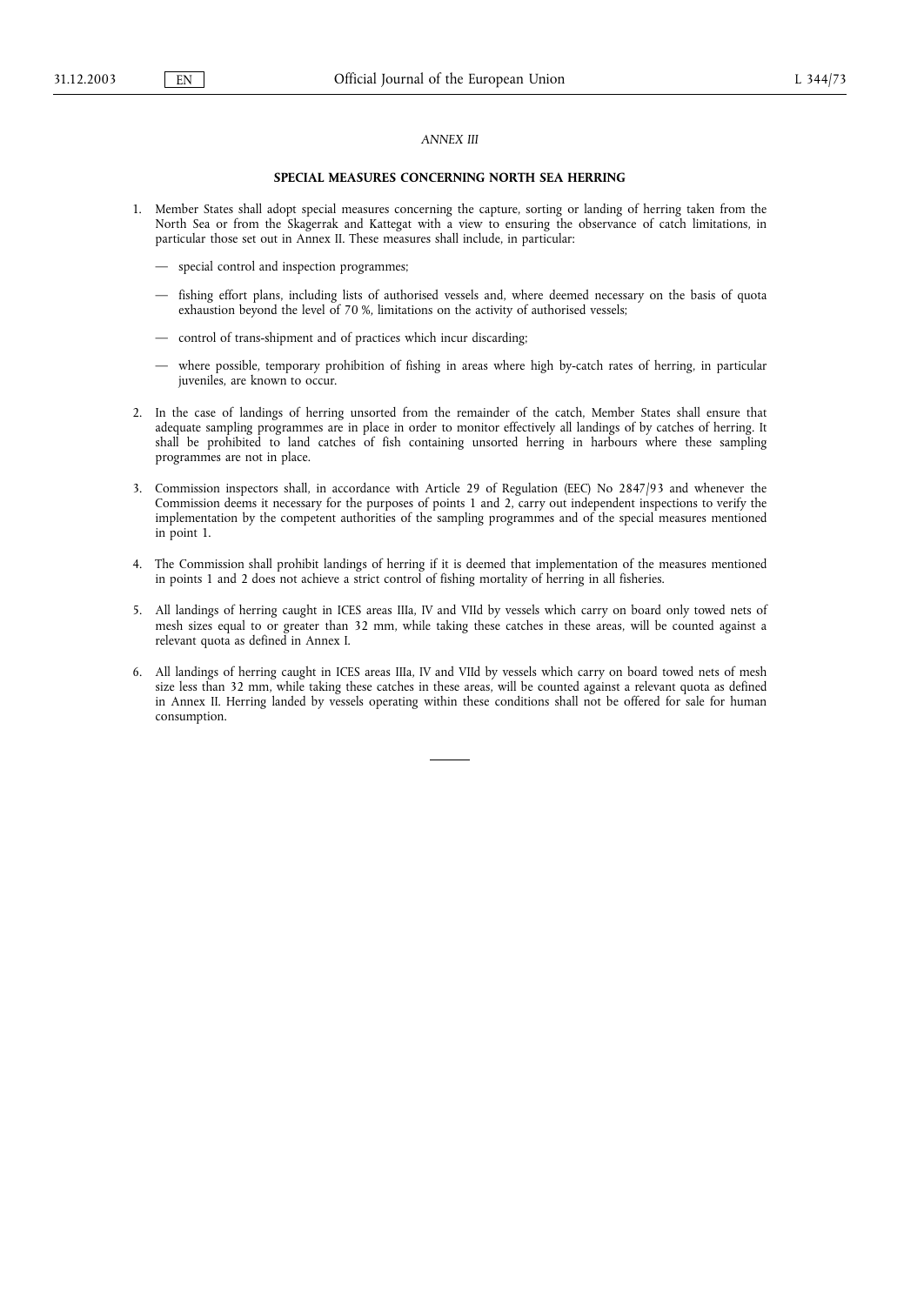### *ANNEX IV*

### **TRANSITIONAL TECHNICAL MEASURES**

#### 1. **Type of gear authorised for cod fishery in the Baltic Sea**

- 1.1. *Towed nets*
- 1.1.1. Without exit windows

Towed nets without an exit window shall be prohibited.

1.1.2. With exit windows

By way of derogation from the provisions of special selectivity devices in Annex V to Regulation (EC) No 88/98, the provisions in Appendix 1 to this Annex shall apply.

1.2. *Gillnets*

By way of derogation from the provisions of Annex IV to Regulation (EC) No 88/98, the minimum mesh size for gillnets shall be 110 mm.

The nets shall not exceed a maximum length of 12 km for vessels with an overall length of up to and including 12 m.

The nets shall not exceed a maximum length of 24 km for vessels with an overall length of more than 12 m.

The soaking time of the nets shall not exceed 48 hours counting from the time the nets are first put in the water to the time when the nets are fully recovered on board the fishing vessel.

## 2. **By-catch of cod in the Baltic Sea**

By way of derogation from the provisions of Article 3(4) of Regulation (EC) No 88/98, no undersized cod may be kept on board. However, by way of derogation from the provisions of Article 3(5) of that Regulation, the by-catch of cod taken when fishing for herring and sprat with mesh sizes of 32 mm or smaller shall not exceed 3 % by weight. Of this by-catch, no more than 5 % of undersized cod shall be kept on board.

By-catches of cod may not exceed 10 % when fishing for other species than herring and sprat with trawls and Danish seines other than those referred to in point 1.1.2.

### 3. **Minimum size for cod**

By way of derogation from the provisions laid down in Annex III to Regulation (EC) No 88/98, the minimum size for cod shall be 38 cm.

## 4. **Summer ban for Baltic cod**

Fishing for cod shall be prohibited in the Baltic Sea, the Belts and the Sound from 1 June to 31 August 2004 inclusive.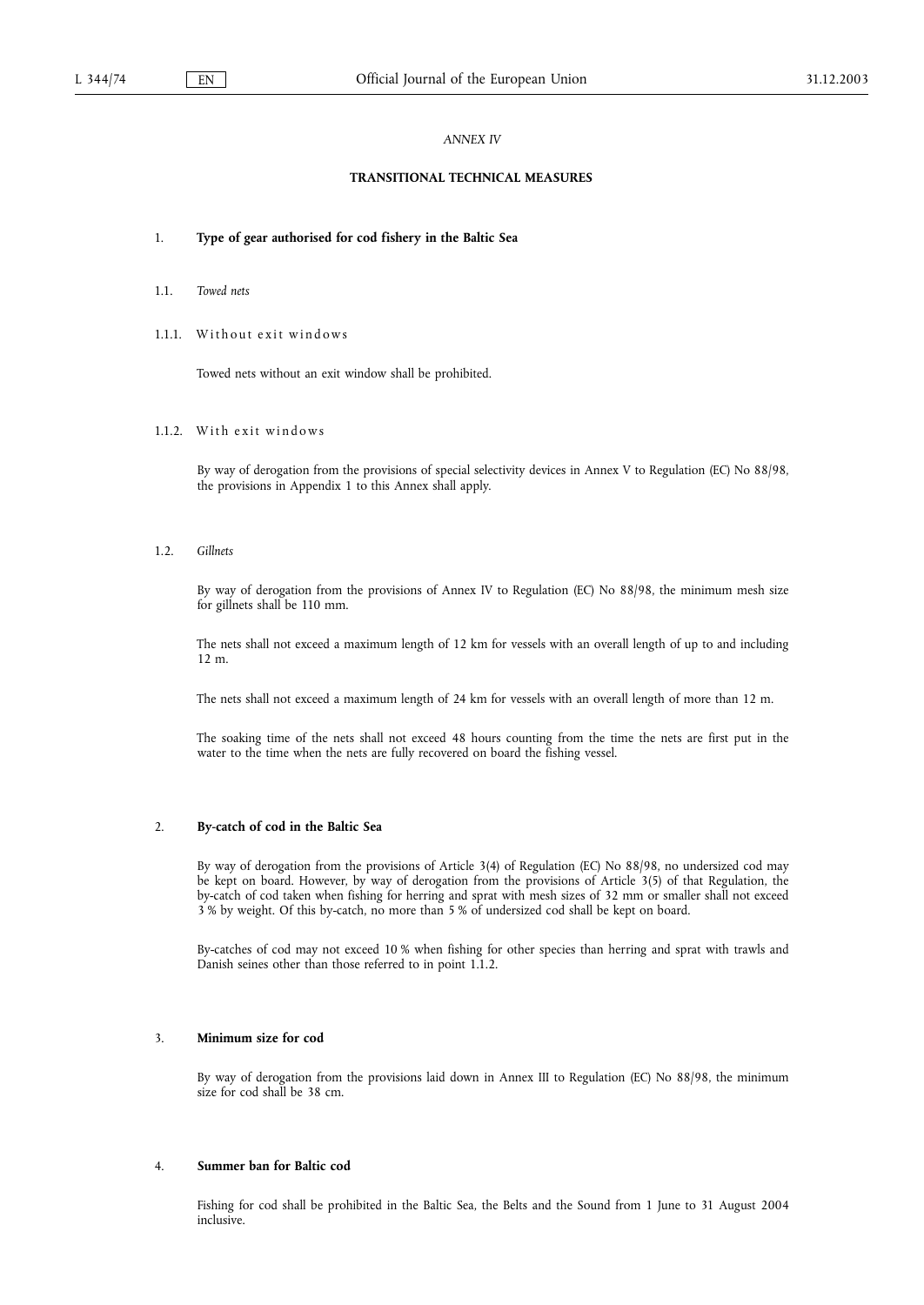### 5. **Closure of Bornholm Deep**

Fishing shall be prohibited from 15 May to 31 August 2004 in the Bornholm Deep, in the maritime area defined by the lines connecting the following coordinates:

- latitude 55°30'N, longitude 15°30'E.
- latitude 55°30'N, longitude 16°30'E.
- latitude 55°00¡N, longitude 16°30¡E.
- latitude 55°00¡N, longitude 16°00¡E.
- latitude 55°15¡N, longitude 16°00¡E.
- latitude 55°15¡N, longitude 15°30¡E.
- latitude 55°30'N, longitude 15°30'E.

### 6. **Technical conservation measures in the Skagerrak and in the Kattegat**

Notwithstanding the conditions set out in Annex IV of Regulation (EC) No 850/98, the following rules shall apply in 2004:

- (a) A mesh size of 35 mm shall apply when fishing for prawns (*Pandalus borealis*);
- (b) A mesh size of 30 mm shall be used when fishing for argentine (*Argentina* spp.);
- (c) When fishing for whiting with a mesh size of 70 to 89 mm, the by-catches shall not exceed 30 % for the following species: cod, haddock, hake, plaice, witch, lemon sole, turbot, brill, flounder, megrim, dab, saithe and lobster<sup>:</sup>
- (d) When fishing for Norway lobster with a mesh size of 70 to 89 mm, the by-catches should not exceed 60 % for the following species: cod, haddock, hake, plaice, witch, lemon sole, turbot, brill, flounder, megrim, whiting, dab, saithe and lobster;
- (e) When fishing for prawns (*Pandalus borealis*) with a mesh size of 35 to 69 mm, the by-catches should not exceed 50 % for the following species: cod, haddock, hake, plaice, witch, lemon sole, turbot, brill, flounder, herring, mackerel, megrim, whiting, dab, saithe, Norway lobster and lobster;
- (f) In all fisheries other than those covered in (c), (d) and (e), using a mesh size below 90 mm, the by-catches should not exceed 10 % for the following species: cod, haddock, hake, plaice, witch, lemon sole, turbot, brill, flounder, mackerel, megrim, whiting, dab, saithe, Norway lobster and lobster.

#### 7. **Rockall Haddock box**

All fishing, except with longlines, shall be prohibited in Community and in international waters in the box bounded by the following coordinates:

| Point No      | Latitude          | Longitude         |
|---------------|-------------------|-------------------|
|               | $57^{\circ}00'$ N | $15^{\circ}00'$ W |
| $\mathcal{P}$ | $57^{\circ}00'$ N | $14^{\circ}00'$ W |
| $\mathbf{3}$  | $56°30'$ N        | $14^{\circ}00'$ W |
|               | $56°30'$ N        | $15^{\circ}00'$ W |
|               |                   |                   |

### 8. **Fishing for herring in area IIa (EC waters)**

Fishing with towed gear of a mesh size less than 54 mm or with purse seines in area IIa (EC waters) is allowed only between 1 March and 15 May.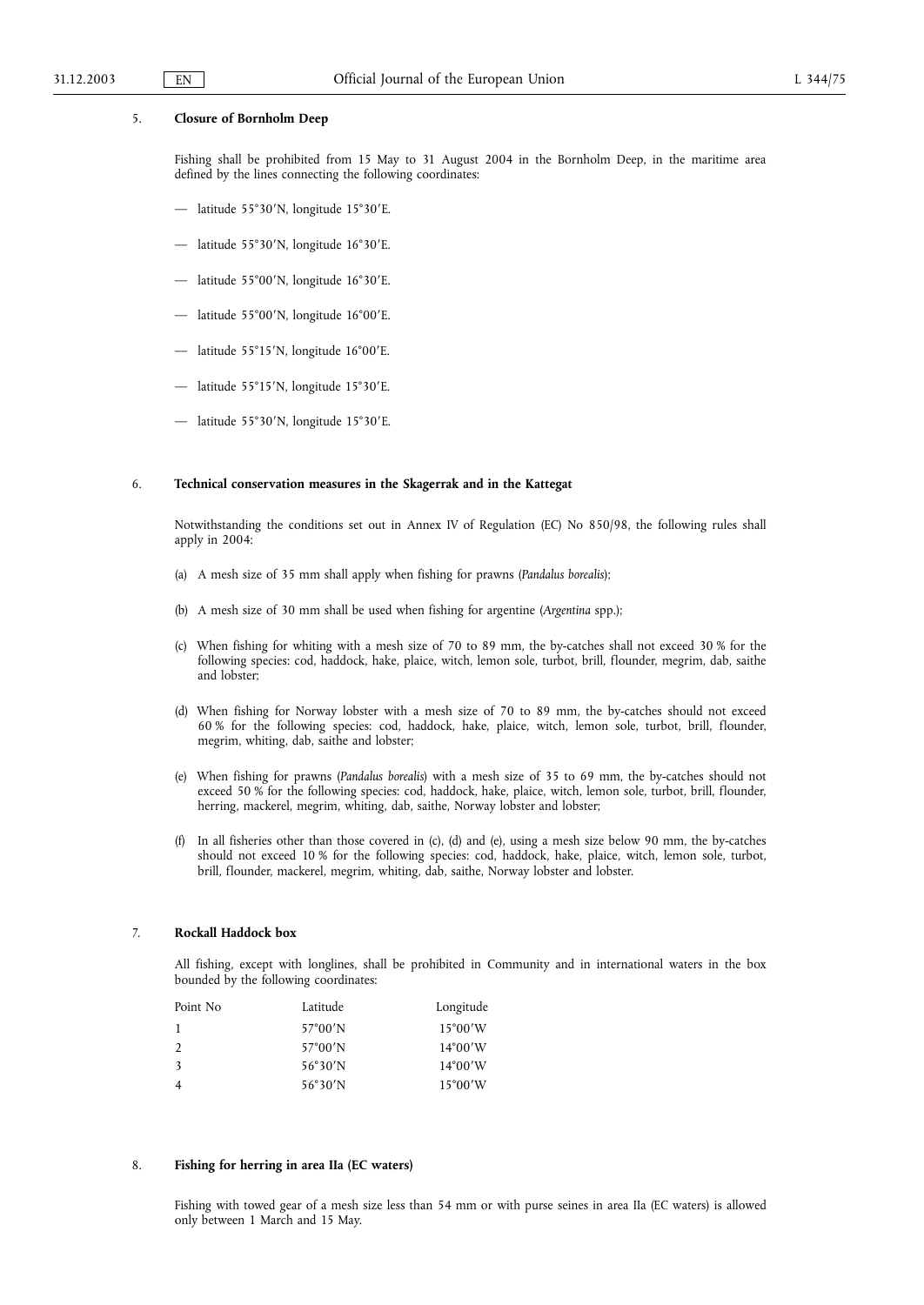## 9. **Technical conservation measures in the Mediterranean**

The fisheries currently operating under the derogations, provided for in Article 3(1) and (1a) and Article 6(1) and (1a) of Regulation (EC) No 1626/94, may temporarily continue their activity in 2004.

### 10. **Closure of an area for sandeel fisheries**

It shall be prohibited to land or retain on board sandeels caught within the geographical area bounded by the east coast of England and Scotland, and a line sequentially joining the following coordinates:

- the east coast of England at latitude 55°30'N,
- latitude 55°30¡N, longitude 1°00¡W,
- latitude 58°00¡N, longitude 1°00¡W,
- latitude 58°00¡N, longitude 2°00¡W,
- the east coast of Scotland at longitude 2°00'W,
- the east coast of Scotland at longitude 2°00'W,

However, a limited fishery will be allowed in order to monitor the sandeel stock in the area and the effects of the closure.

## 11. **Specific provisions for the Gulf of Riga**

### 11.1. *Special fishing permit*

- 1. In order to exercise fishing activities in the Gulf of Riga vessels shall hold a special fishing permit issued in accordance with Article 7 of Regulation (EC) No 1627/94.
- 2. Member States shall ensure that vessels to which a special fishing permit referred to in paragraph 1 has been issued are included in a list containing their name and internal registration number to be provided to the Commission by each Member State.

Vessels included in the list shall satisfy the following conditions:

- (a) the total engine power (kW) of the vessels within the lists must not exceed that observed for each Member State in the years 2000-2001 in the Gulf of Riga;
- (b) the engine power of a vessel must not exceed 221 kilowatts (kW) at any time.

### 11.2. *Replacement of vessels or engines*

- 1. Any individual vessel on the list referred to in point 11.1.2 may be replaced by another vessel or vessels, provided that:
	- (a) such replacement will not lead to an increase in the total engine power as indicated in point 11.1.2 (a) in the Member State concerned; and
	- (b) the engine power of any replacement vessel does not exceed 221 kW at any time.
- 2. An engine of any individual vessel included in the list referred to in point 11.1.2 may be replaced, provided that:
	- (a) the replacement of an engine does not lead to the vessel's engine power exceeding 221 kW at any time; and
	- (b) the power of the replacement engine is not such that replacement will lead to an increase in the total engine power as indicated in point 11.1.2 (a) for the Member State concerned.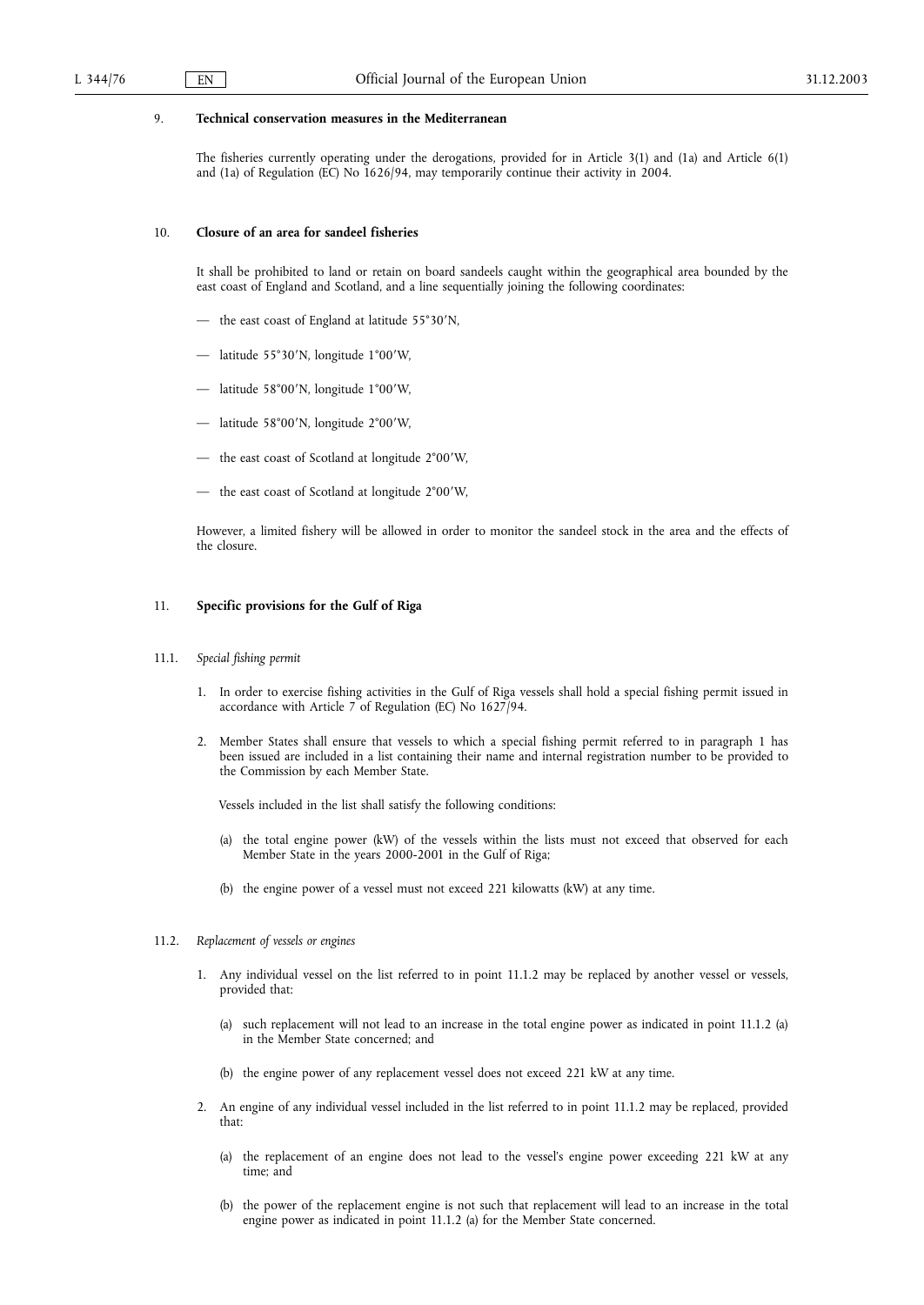### 12. **Weighing procedures for herring, mackerel and horse mackerel**

12.1. The following procedures shall apply to landings in the European Community by Community and third country vessels of quantities per landing exceeding 10 tonnes of herring, mackerel, and horse mackerel, or a combination thereof, taken in:

for herring, ICES Sub-areas I, II and Divisions III a North, IV, Vb, VI and VII b, c, d,

for mackerel and horse mackerel, in ICES Sub-area IIa and Divisions III a, b, d, IV, VI and VII.

- 12.2. Landings referred to in point 12.1 are only permitted in designated ports.
- 12.3. Each Member State concerned shall transmit to the Commission before 15 January 2004 the list of designated ports in which landings of herring, mackerel and horse mackerel may take place and, within 30 days thereafter, inspection and surveillance procedures for those ports including the terms and conditions for recording and reporting the quantities of any of the species and stocks referred to in point 12.1 within each landing. The Commission shall transmit this information as well as ports designated by third countries to all Member States concerned.
- 12.4. The master of a fishing vessel referred to in point 12.1 shall inform the competent authorities of the Member State in which the landing is to be made, at least four hours in advance of entry to port of landing of the Member State concerned, of:
	- (a) the port he intends to enter;
	- (b) the estimated time of arrival at that port;
	- (c) the quantities in kilograms live weight by species retained on board.

The competent authorities of the Member State concerned shall require that the discharge does not commence until authorised to do so.

12.5. By way of derogation from the provisions of point 4.2 of Annex IV to Regulation (EEC) No 2807/83 the master of a fishing vessel shall submit, immediately upon arrival to port, the relevant page or pages of the logbook as demanded by the competent authority at the port of landing.

The quantities retained on board, notified prior to landing as referred to in point 12.4(c), shall be equal to the quantities recorded in the logbook after its completion.

By way of derogation from the provisions of Article 5(2) of Regulation (EEC) No 2807/83 the permitted margin of tolerance in estimates recorded into the logbook of the quantities in kilograms of fish retained on board of vessels shall be 7 %.

12.6. All buyers purchasing fresh fish shall weigh all quantities received. The weighing shall be carried out prior to the fish being sorted, processed, held in cold storage, transported from the port of landing or resold.

When determining the weight any deduction for water shall not exceed 2 %.

In addition to the obligations set out in Article 9(1) and (2) of Regulation (EC) No 2847/93 the processor or buyer of the quantities landed shall submit to the competent authorities of the Member State concerned a copy of the invoice or a document replacing it, as referred to in Article 22(3) of the sixth Council Directive 77/388/EEC on the harmonisation of the laws of the Member States relating to turnover taxes — Common system of value added tax: uniform basis of assessment (1). Any such invoice or document shall include the information required by the provisions of Article 9(3) of Regulation (EC) No 2847/93 and shall be submitted on demand or within 48 hours of the completion on the weighing.

<sup>(</sup> 1) OJ L 145, 13.6.1977, p. 1. Directive as last amended by Directive 2003/92/EC (OJ L 260, 11.10.2003, p. 8).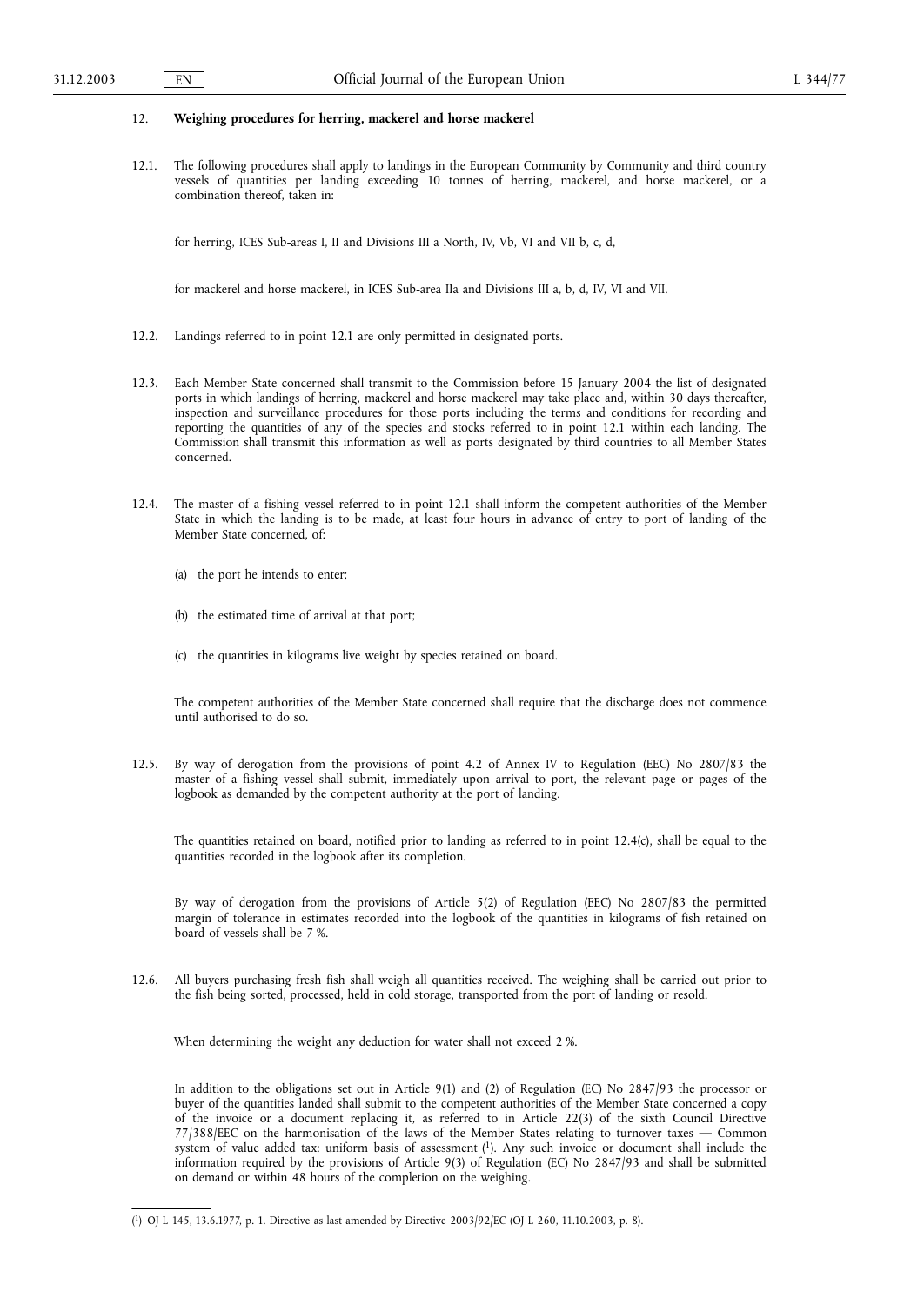12.7. All buyers or holders of frozen fish shall weigh the quantities landed prior to the fish being processed, held in cold storage, transported from the port of landing or resold. Any tare weight equal to the weight of boxes, plastic or other containers in which the fish to be weighed is packed may be deducted from the weight of any quantities landed.

Alternatively, the weight of frozen fish packed in boxes may be determined by multiplying the average weight of a representative sample based on weighing the contents removed from the box and without plastic packaging whether or not after the thawing of any ice on the surface of the fish. Member States shall notify before 31 January 2004 their sampling methodology, which shall be approved by the Commission.

12.8. The competent authorities of a Member State shall ensure that the fish is weighed in the presence of a controller.

## 13. **Restrictions on fishing for Cod in West of Scotland**

Until 31 December 2004, it shall be prohibited to conduct any fishing activity within the area enclosed by sequentially joining with straight lines the following geographical coordinates:

59°05'N, 06°45'W 59°30'N, 06°00'W 59°40'N, 05°00'W 60°00¡N, 04°00¡<sup>W</sup> 59°30'N, 04°00'W 59°05'N, 06°45'W.

### 14. **Mesh size ranges, target species and required catch percentages applicable to the use of a single mesh size range in towed gears in the Skagerrak and the Kattegat**

By way of derogation from the provisions of towed gears in Skagerrak and Kattegat as laid down in Annex IV to Regulation (EC) No 850/98, the provisions in Appendix 2 to this Annex shall apply from 1 March 2004.

### 15. **Purse seines in the Eastern Pacific Ocean (Regulatory Area of the Inter-American Tropical Tuna Commission (IATTC))**

The fishing by purse-seine vessels for Yellowfin Tuna (*Thunnus albacares*), Bigeye Tuna (*Thunnus obesus*) and Skipjack Tunas (*Katsuwonus pelamis*) shall be prohibited from 1 August to 11 September 2004, in the area defined by the following limits:

the Pacific coastlines of the Americas,

longitude 150° W,

latitude 40° N,

latitude 40° S.

As of the date of application of this Regulation purse seiners fishing for tuna in the Regulatory Area of the Inter-American Tropical Tuna Commission shall retain on board all the bigeye, skipjack and yellowfin tuna caught, except fish considered unfit for human consumption for reasons other than size. However, this provision shall not apply to the final set of a trip.

Purse seine vessels shall promptly release unharmed, to the extent practicable, all sea turtles, sharks, billfishes, rays, mahi-mahi and other non-target species. Fishermen are encouraged to develop, and use techniques, and equipment to facilitate the rapid and safe release of any such animals.

The following specific measures to encircled or entangled sea turtles shall apply:

whenever a sea turtle is sighted in the net, all reasonable efforts should be made to rescue the turtle before it becomes entangled in the net, including, if necessary, the deployment of a speedboat,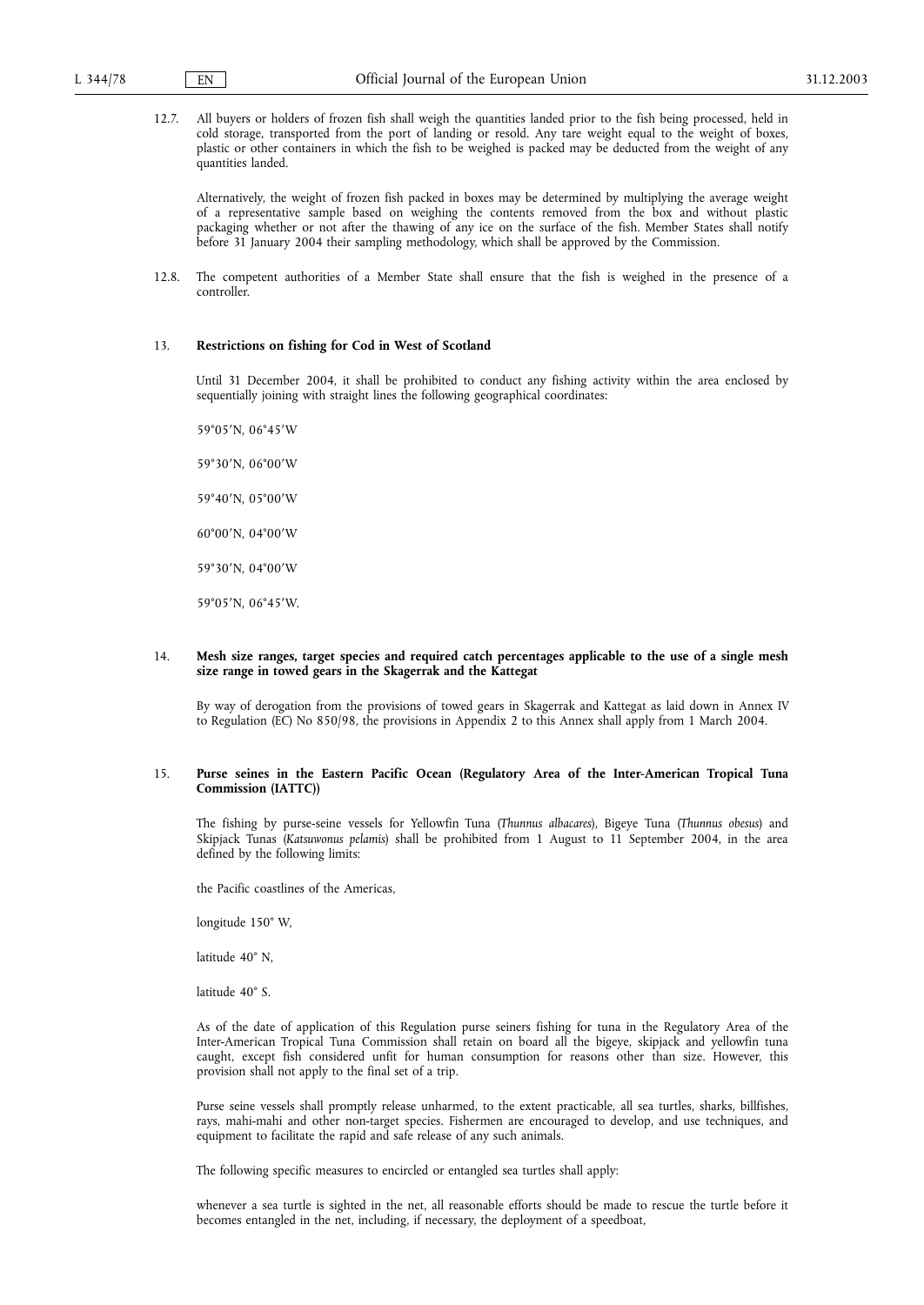if a turtle is entangled in the net, net roll should stop as soon as the turtle comes out of the water and should not start again until the turtle has been disentangled and released,

if a turtle is brought on board a vessel, all appropriate methods to assist in the recovery of the turtle should be made before returning it to the water,

tuna-fishing vessels shall be prohibited from disposing of salt bags or any other type of plastic rubbish at sea.

### 16. **Technical conservation measures in the Irish Sea**

The technical conservation measures referred to in Articles 2, 3 and 4 of Regulation (EC) No 254/2002 shall temporarily apply in 2004.

#### 17. **Special Conditions for fishing for Haddock in the North Sea**

(a) For the purposes of this point, 'cod protection area' means that part of ICES Divisions IV included in the following ICES rectangles that lies further than 12 nautical miles from coastal baselines:

49E6, 48E6, 47E6, 46E6, 50E7, 49E7, 48E7, 50E8, 49E8, 51E9, 50E9, 49E9, 48E9, 47E9, 50F0, 49F0, 48F0, 47F0, 51F1, 50F1, 49F1, 50F2, 49F2, 46F3, 45F3, 45F4, 44F4, 43F5, 43F6, 43F7, 42F7, 38E9, 37E9, 37F0, 46E8, 45E8, 47E9, 46E9, 45E9, 44E9, 47F0, 46F0, 45F0, 44F0, 47F1, 46F1, 45F1, 44F1.

- (b) Vessels to which a Member State has issued a special fishing permit for directed fishing for haddock in accordance with Article 7 of Regulation (EC) No 1627/94 shall comply with the following conditions:
	- (i) notify national authorities of the place and time at which any landing of fish will be made at least four hours before such a landing occurs unless landings are made within the periods specified by the Member State;
	- (ii) make such landings exclusively at ports that shall be designated by the flag Member State;
	- (iii) submit the relevant logbooksheet(s) to the national authorities prior to the commencement of the discharge of the catches retained on board;
	- (iv) not discharge any fish retained on board until permission to do so has been given by the relevant national authorities;
	- (v) retain on board no more than 5 % of cod as a proportion of the live weight of marine organisms on the vessel;
	- (vi) not trans-ship any fish at sea;
	- (vii) fish exclusively outside the cod protection area;
	- (viii) not transit within the cod protection area unless the fishing gear on board is securely lashed and stowed;
	- (ix) not to carry on board or deploy trawl gear of less than 100 mm mesh size.
- (c) Special fishing permits referred to in sub-point (b) shall not be issued for a period longer than three months.
- (d) No special fishing permit shall be issued that is valid in the period of three months subsequent to the date of expiry of a previous special fishing permit held by the same vessel if any of the following events have ocurred in the period of validity of the permit:
	- (i) upon inspection by the national fisheries inspection service, the vessel is found to have more than 5 % of cod on board, measured in live weight as a percentage of all fish on board the vessel;
	- (ii) the vessel fails to provide a VMS report or, in the event of a failure of the VMS system, a manual position report or provides a false position report;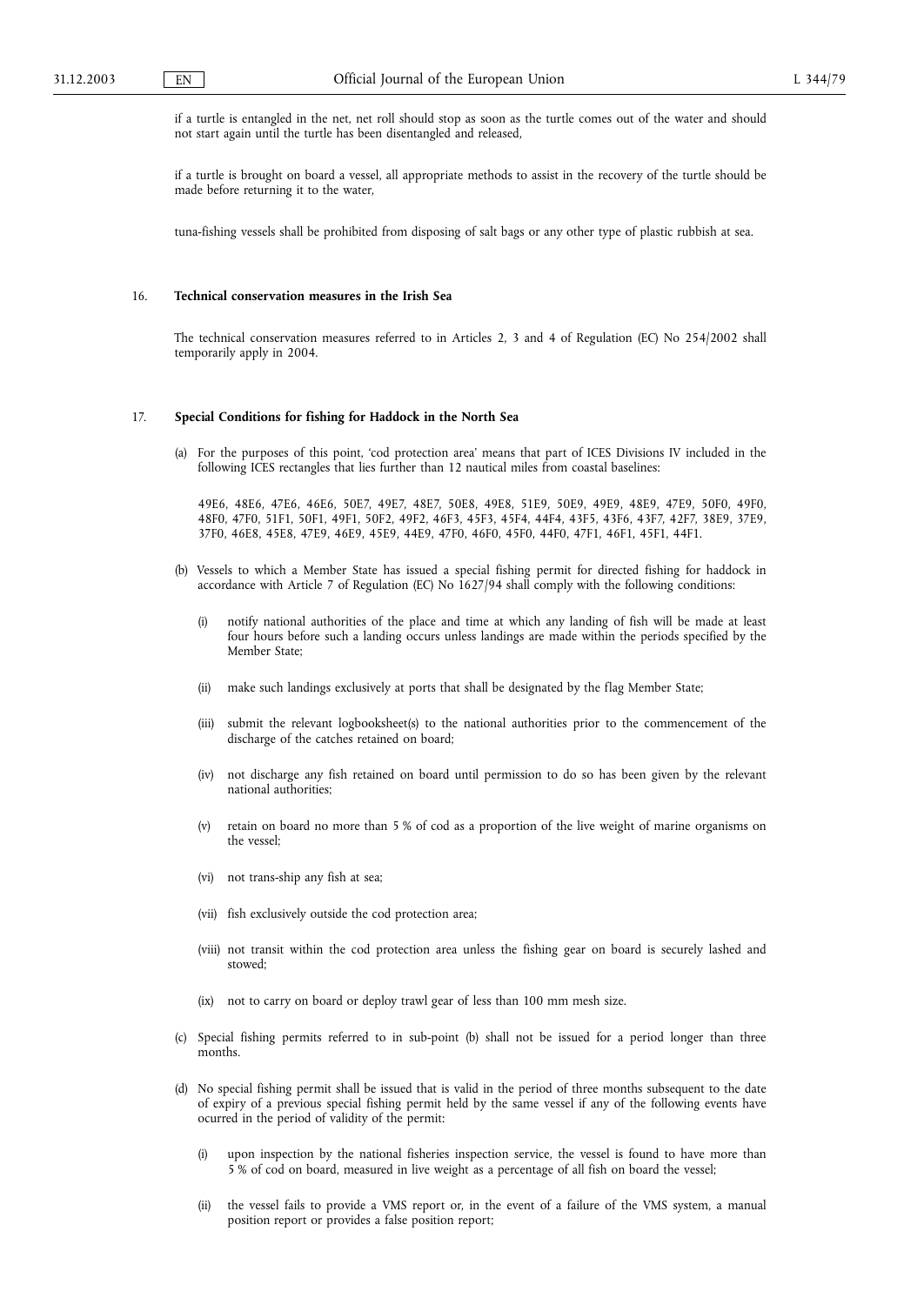- (iii) upon inspection of a landing by the national fisheries inspection service, the vessel is found to have landed or to have retained on board more than 10 % more fish of any species (in live weight) than the quantity of that species declared in the logbooksheet(s) submitted under paragraph 17(b)(iii);
- (iv) the vessel is observed by a national fisheries inspection service to be trans-shipping to another vessel at sea;
- (v) the vessel is observed by a national fisheries inspection service to be landing fish without having received the permission to do so referred to in paragraph 17(b)(iv);
- (vi) the vessel is observed by a national fisheries inspection service to be within the cod protection area when its gear is not lashed and stowed;
- (vii) upon inspection by a national fisheries inspection service, the vessel is found to be in contravention of the provisions of Council Regulation (EC) No 850/98;
- (viii) the vessel is observed by a national fisheries inspection service to be discharging fish without having previously submitted the logbooksheet(s) as specified in paragraph 17(b)(iii).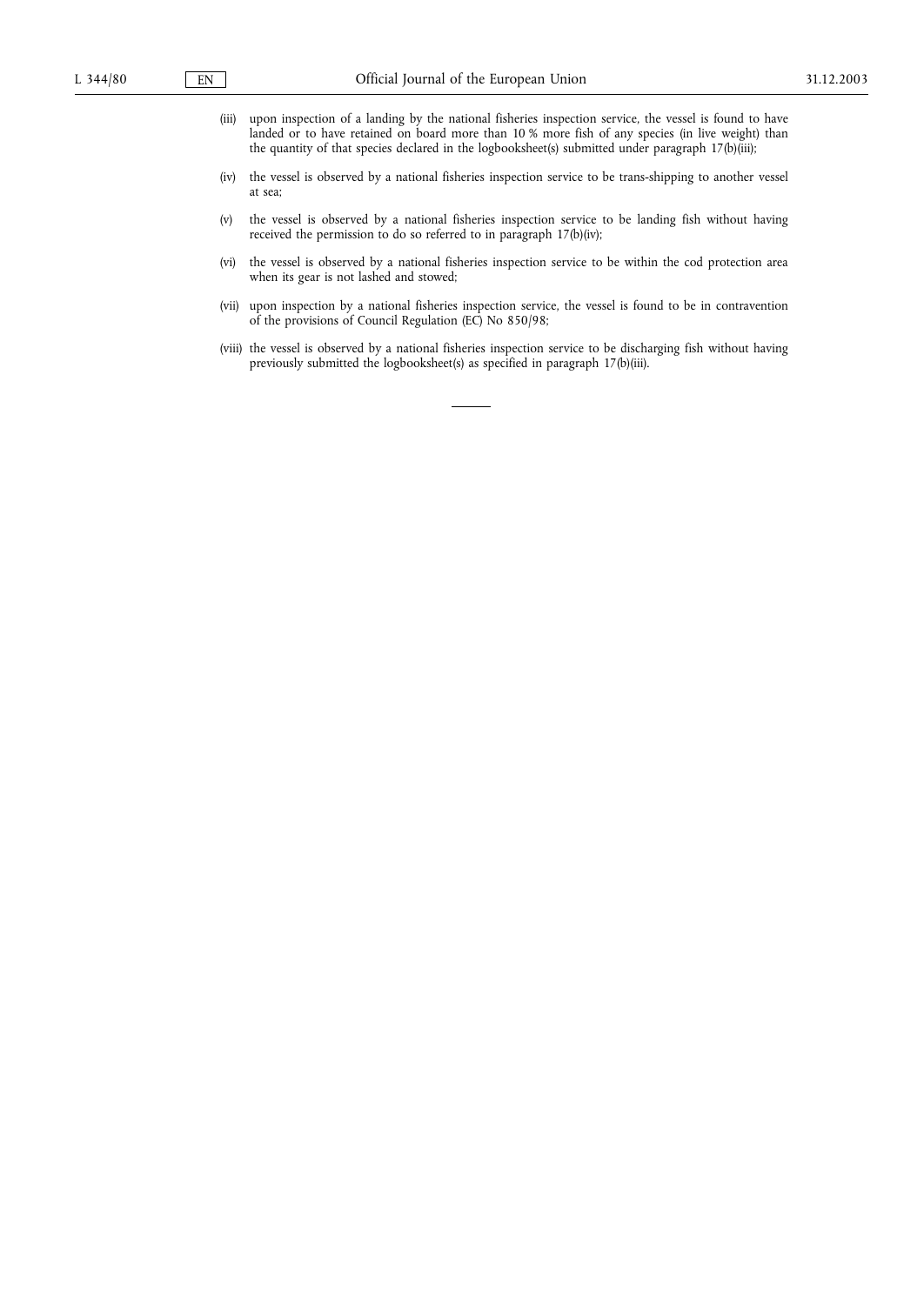#### *Appendix 1 to Annex IV*

#### **Specifications of top window codend 'BACOMA'**

Specification of 110 mm, measured as inner diameter opening, square mesh window in a codend with a 105 mm or larger mesh size in trawls, Danish seines or similar towed nets.

The window shall be a rectangular section of netting in the codend. There shall be only one window. The window shall not be obstructed in any way by either internal or external attachments.

### **Size of the codend, extension piece and the rear end of the trawl**

The codend shall be constructed of two panels of equal size, joined together by selvedges one on each side.

The carrying on board of a net having more than 100 open diamond meshes in any circumference of the codend, excluding the joining or the selvedges shall be prohibited.

The number of open diamond meshes, excluding those in the selvedges, at any point on any circumference of any extension or lengthening piece shall not be less or more than the maximum number of meshes on the circumference of the front end of the codend *stricto sensu* and the rear end of the tapered section of the trawl excluding meshes in the selvedges (*Figure 1*).

#### **Location of the window**

The window shall be inserted into the top panel of the codend. The window shall terminate not more than 4 meshes from the codline, inclusive of the hand braided row of meshes through which the codline is passed (*Figure 2*).

#### **Size of the window**

The width of the window, expressed in number of mesh bars, shall be equal to the number of open diamond meshes in the top panel divided by two. If necessary, it will be allowed to maintain at the most 20 % of the number of open diamond meshes in the top panel divided evenly on the both sides of the window panel (*Figure 3*).

Length of the window shall be at least 3,5 metres.

#### **The netting of the window**

The meshes shall have a minimum mesh opening of 110 millimetres. The meshes shall be square meshes i.e. all four sides of the window netting will be cut all bars. The netting shall be mounted such that the bars run parallel and perpendicular to the length of the codend. The netting shall be knotless braided single twine or a netting with similar proven selective properties. The diameter of the single yarn shall be at least 4,9 millimetres.

### **Other specification**

The mounting specifications are defined in Figures 4a, 4b and 4c. The length of the lifting strap shall not be less than 4 m.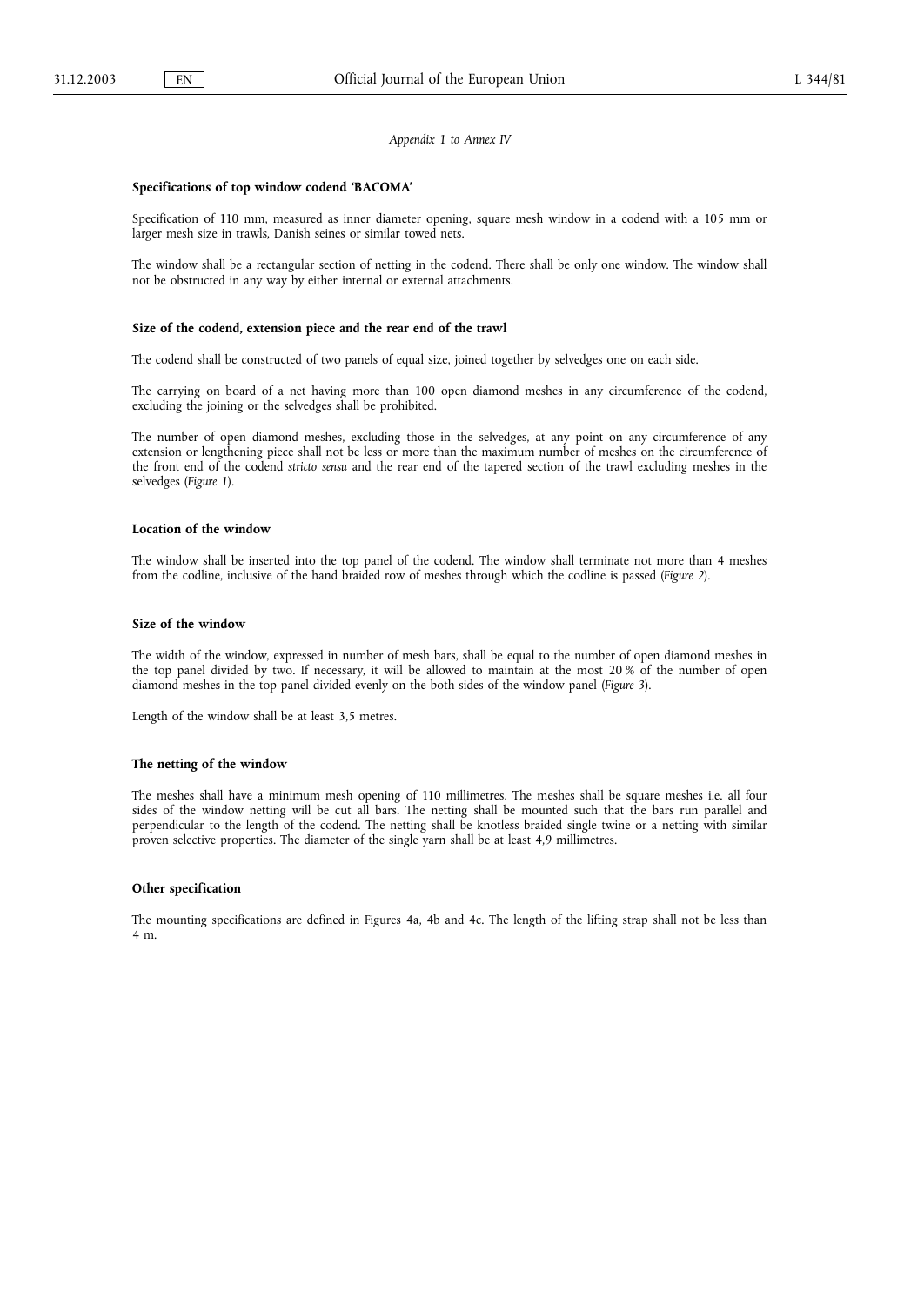



Trawl gear can be divided into three different sections according to shape and function. The trawl body is always a tapered section often between 10 and 40 m long. The extension piece is an untapered section normally manufactured of either one or two pieces of 49,5 mesh long nets giving a stretched length between 6 or 12 m. The codend is also an untapered section often made of double twine in order to have a better resistance against heavy wearing. The codend length is often 49,5 meshes i.e. *circa* 6 metres although shorter codends (2-4) exists in smaller vessels. The part below the lifting strap is called a lifting bag.



*Figure 2*

The distance of the window panel from the codline is 4 meshes. There are 3,5 diamond meshes in the upper panel and one 0,5 mesh deep hand-braided 'codline' row.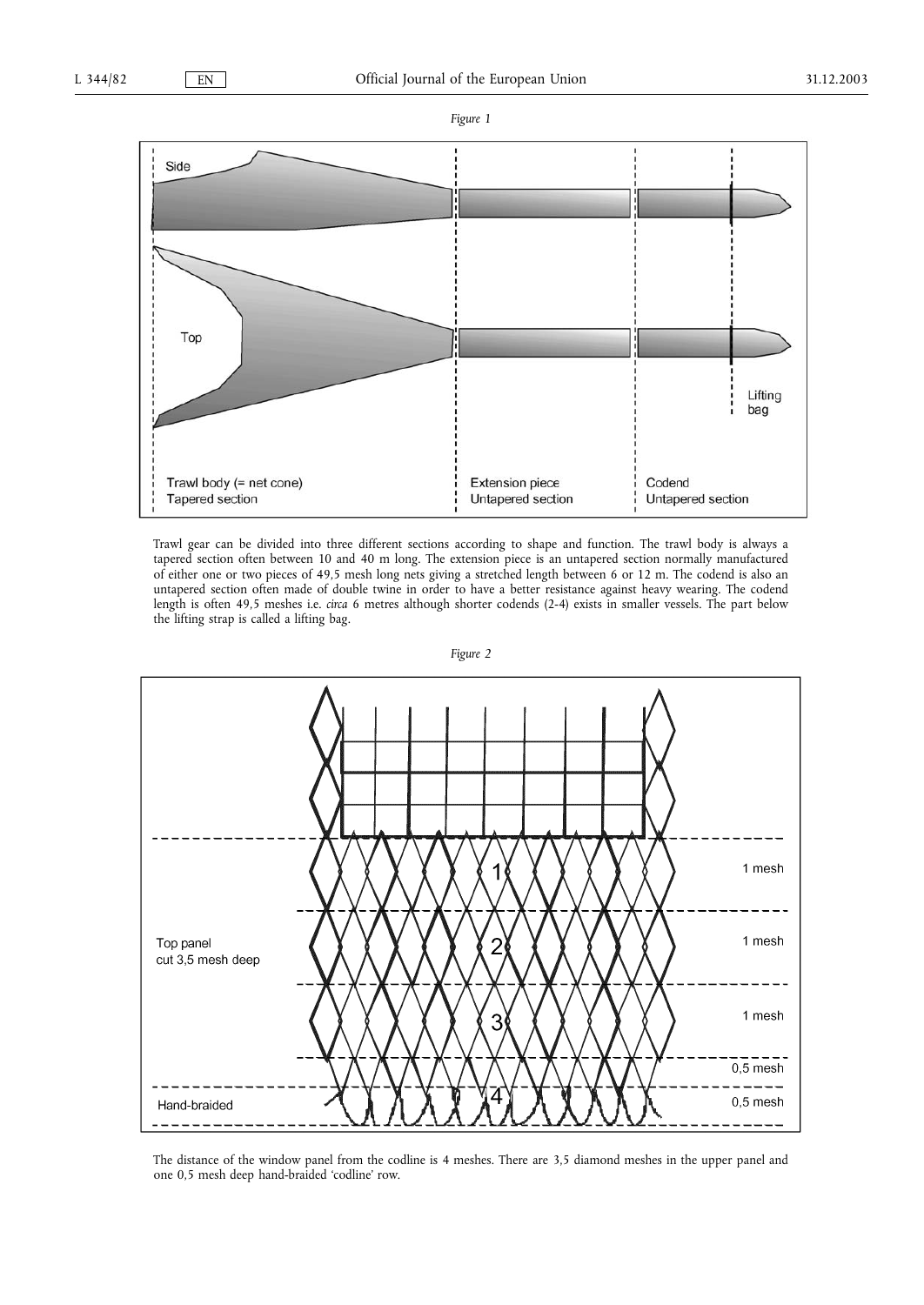

Twenty percent of diamond meshes in the upper panel along a perpendicular row running from one selvedge to another may be maintained. For example (as in *Figure 3*) if the upper panel were 30 open meshes wide, 20 % of that would be 6 meshes. Then three open meshes are divided on both sides of the window panel. Consequently the width of the window panel then becomes 12 mesh bars (30 – 6 = 24 diamond meshes divided by two is 12 mesh bars).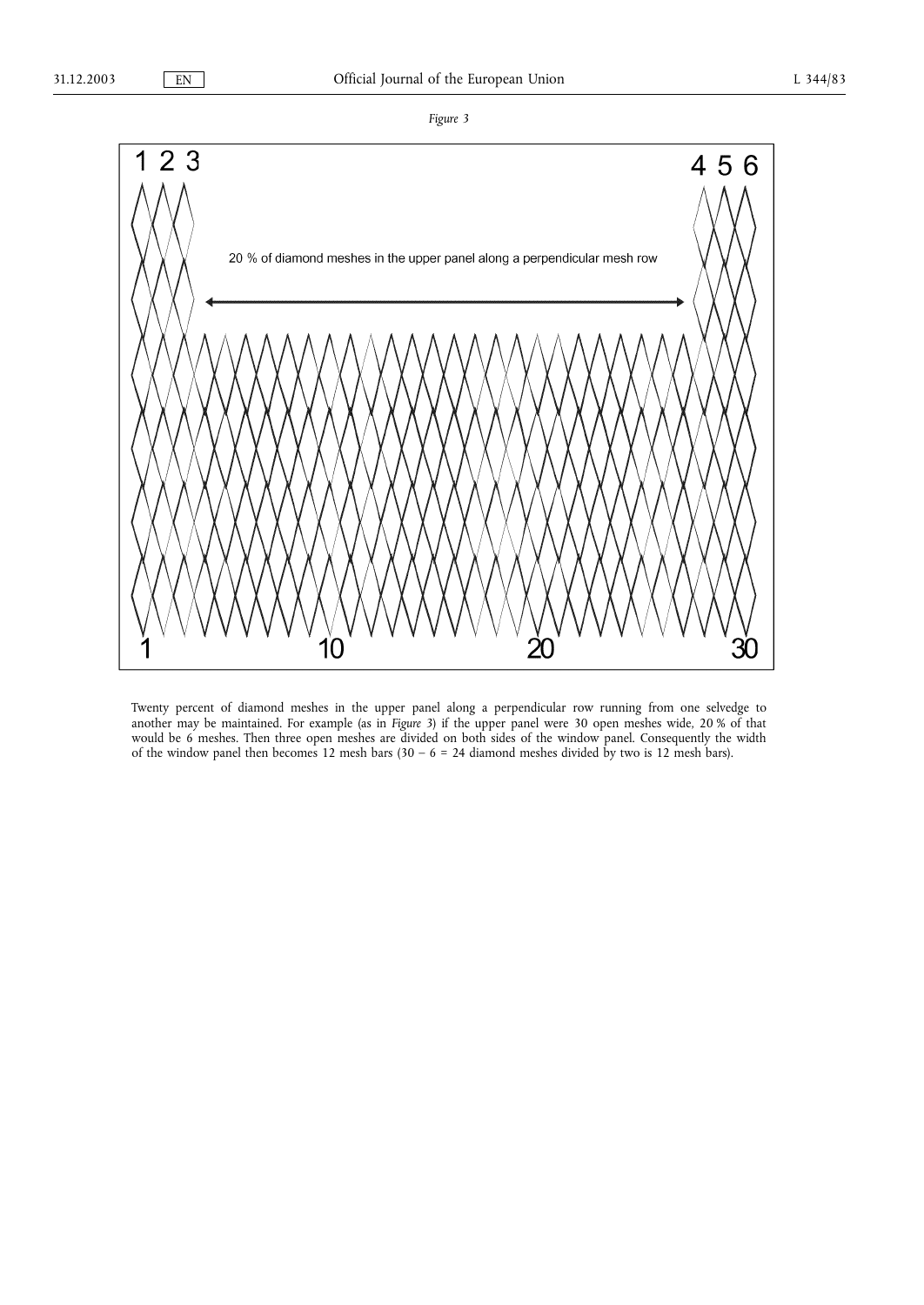

# Lower panel



Showing the construction of lower panel made of 49,5 meshes deep netting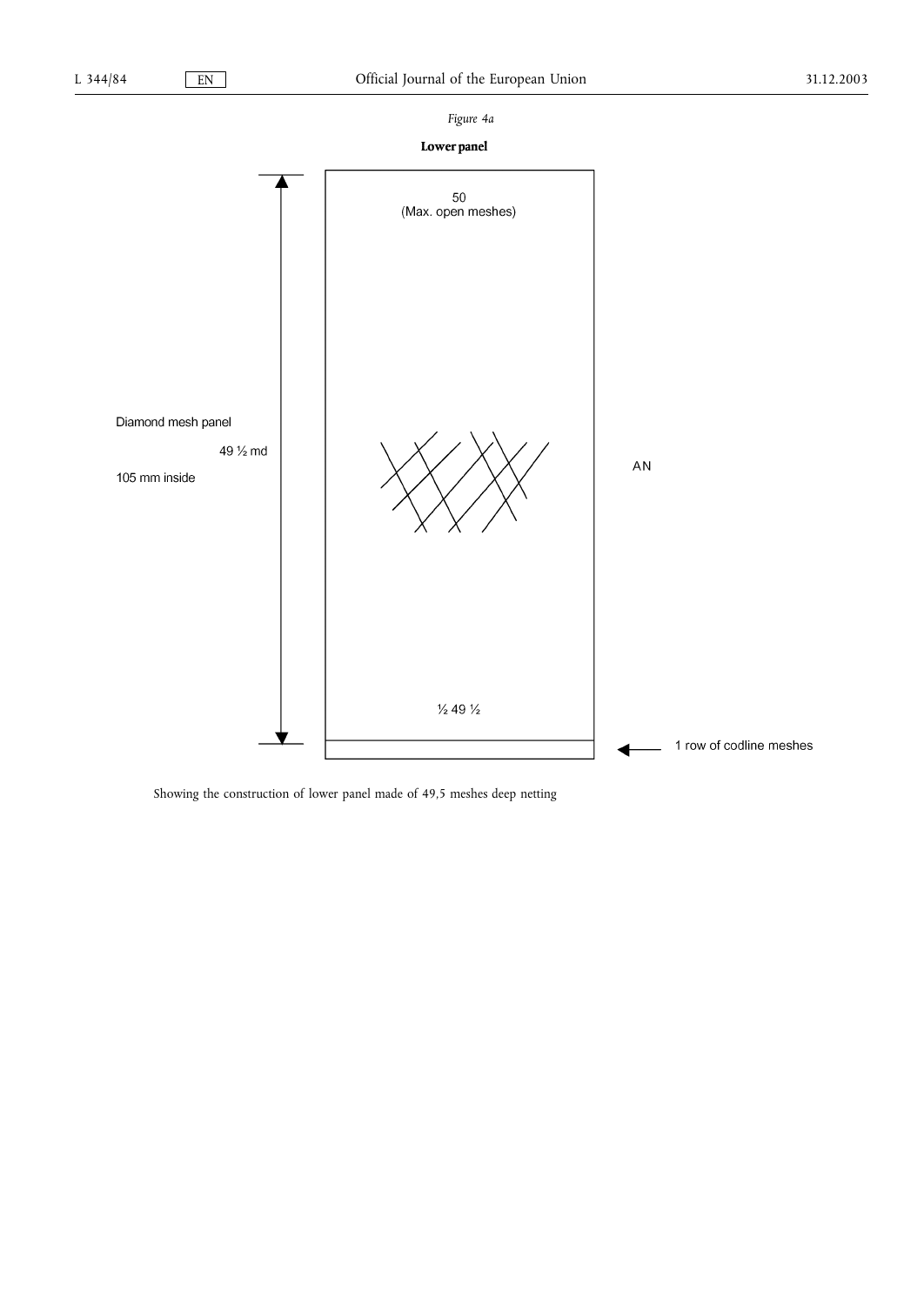## *Figure 4b*

## **Upper panel**

(without diamond meshes between selvedge and square mesh panel)



The construction of upper panel, size and position of the window panel in case when the escape panel runs from selvedge to selvedge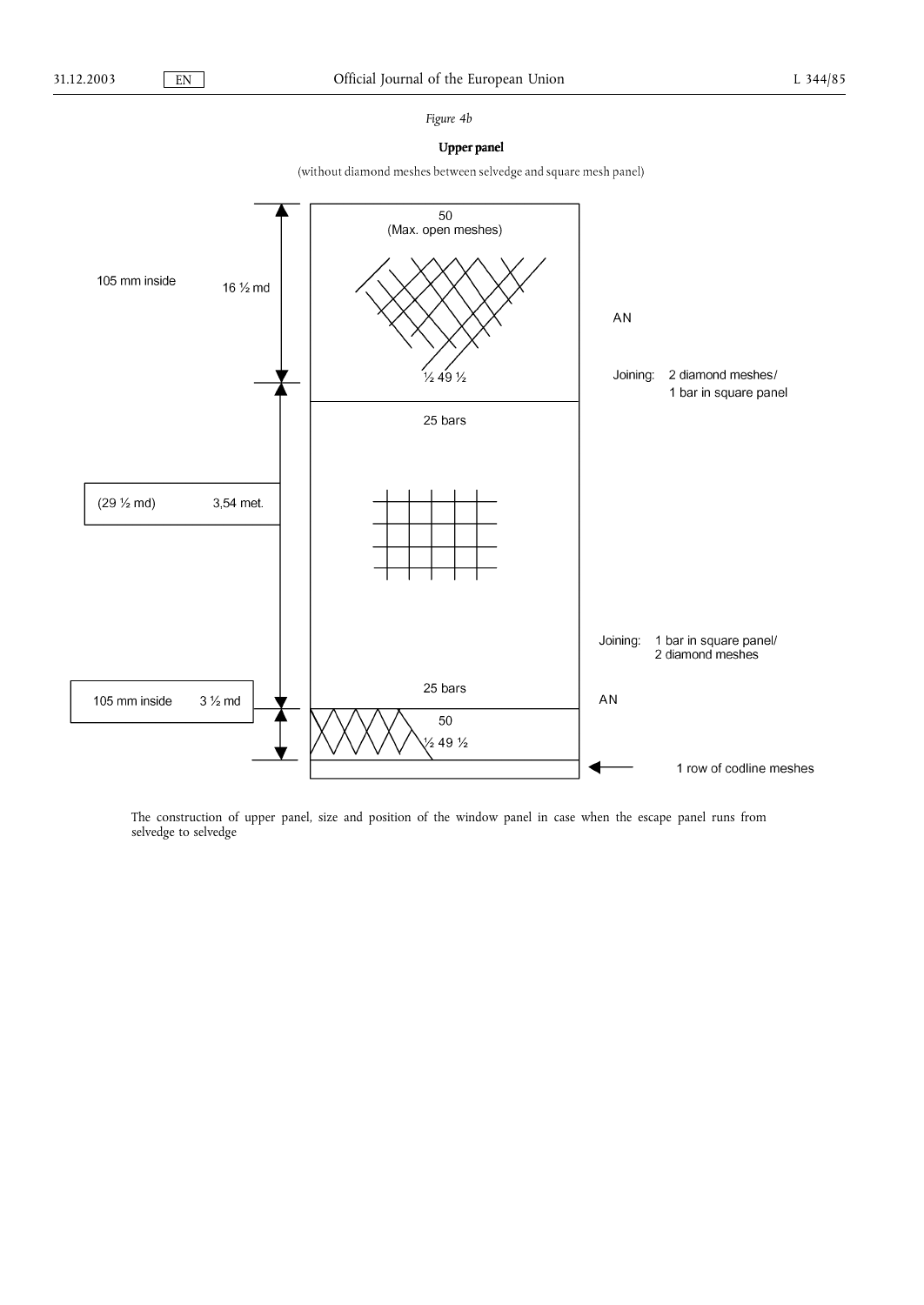## *Figure 4c*

## **Upper panel**

(with diamond meshes between selvedge and square mesh panel)



The construction of upper panel in case 20 % of diamond meshes in the upper panel are maintained and equally divided on both sides of the window.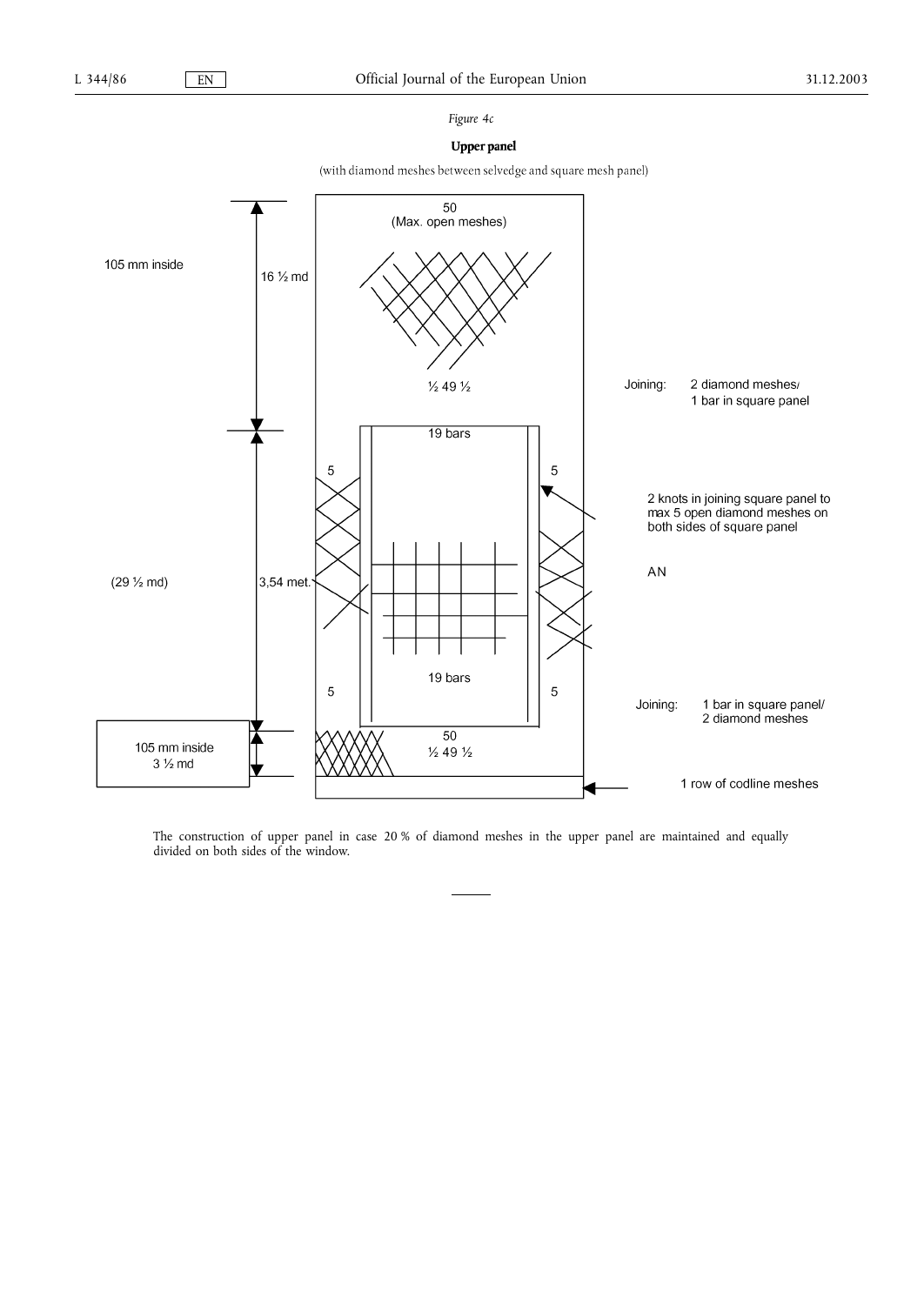## *Appendix 2 to Annex IV*

## **Towed gears: Skagerrak and Kattegat**

### **Mesh size ranges, target species and required catch percentages applicable to the use of a single mesh size range**

|                                                                         |                                      | Mesh size range (millimetres) |             |             |             |                    |             |  |
|-------------------------------------------------------------------------|--------------------------------------|-------------------------------|-------------|-------------|-------------|--------------------|-------------|--|
| Species                                                                 | < 16                                 |                               | $16 - 31$   |             | $32 - 69$   | $70 - 89$ $(^{5})$ | $\geq 90$   |  |
|                                                                         | Minimum percentage of target species |                               |             |             |             |                    |             |  |
|                                                                         |                                      | 50 %                          | 20 %        | 50 %        | 20 %        | 30 %               | none        |  |
| Sand eels (Ammodytidae) (3)                                             | $\mathbf x$                          | $\mathbf x$                   | $\mathbf x$ | $\mathbf x$ | $\mathbf x$ | $\mathbf x$        | $\mathbf x$ |  |
| Sand eels (Ammodytidae) (4)                                             |                                      | $\mathbf x$                   |             | $\mathbf x$ | $\mathbf X$ | $\mathbf X$        | $\mathbf x$ |  |
| Norway pout (Trisopterus esmarkii)                                      |                                      | X                             |             | X           | $\mathbf x$ | X                  | X           |  |
| Blue whiting (Micromesistius poutassou)                                 |                                      | $\mathbf x$                   |             | $\mathbf x$ | $\mathbf x$ | $\mathbf x$        | $\mathbf x$ |  |
| Greater weever (Trachinus draco) $(^1)$                                 |                                      | $\mathbf x$                   |             | $\mathbf x$ | $\mathbf x$ | $\mathbf x$        | $\mathbf x$ |  |
| Molluscs (except Sepia) (1)                                             |                                      | X                             |             | X           | X           | X                  | X           |  |
| Garfish (Belone belone) $(1)$                                           |                                      | $\mathbf x$                   |             | X           | $\mathbf x$ | $\mathbf x$        | X           |  |
| Gray gurnard (Eutrigla gurnardus) (1)                                   |                                      | $\mathbf x$                   |             | $\mathbf x$ | $\mathbf X$ | $\mathbf x$        | $\mathbf x$ |  |
| Argentine (Argentina spp.)                                              |                                      | $\mathbf x$                   |             | $\mathbf x$ | $\mathbf X$ | $\mathbf X$        | $\mathbf x$ |  |
| Sprat (Sprattus sprattus)                                               |                                      | $\mathbf x$                   |             | X           | $\mathbf x$ | $\mathbf x$        | $\mathbf x$ |  |
| Eel (Anguilla, anguilla)                                                |                                      |                               | $\mathbf x$ | $\mathbf X$ | $\mathbf x$ | $\mathbf x$        | $\mathbf x$ |  |
| Common shrimp/Baltic shrimp (Crangon spp., Palaemon<br>adspersus) $(2)$ |                                      |                               | $\mathbf x$ | $\mathbf x$ | $\mathbf x$ | $\mathbf X$        | X           |  |
| Mackerel (Scomber spp.)                                                 |                                      |                               |             | $\mathbf x$ |             | $\mathbf X$        | $\mathbf x$ |  |
| Horse mackerel (Trachurus spp.)                                         |                                      |                               |             | X           |             | x                  | X           |  |
| Herring (Clupea harengus)                                               |                                      |                               |             | X           |             | X                  | X           |  |
| Northern shrimp (Pandalus borealis)                                     |                                      |                               |             |             | $\mathbf x$ | $\mathbf x$        | $\mathbf x$ |  |
| Common shrimp/Baltic shrimp (Crangon spp., Palaemon<br>adspersus) $(1)$ |                                      |                               |             |             | $\mathbf x$ | $\mathbf x$        | X           |  |
| Whiting (Merlangius merlangus)                                          |                                      |                               |             |             |             | $\mathbf x$        | X           |  |
| Norway lobster (Nephrops norvegicus)                                    |                                      |                               |             |             |             | X                  | X           |  |
| All other marine organisms                                              |                                      |                               |             |             |             |                    | $\mathbf x$ |  |

( 1) Only within four miles from the baselines.

( 2) Outside four miles from the baselines.

( 3) From 1 March to 31 October in Skagerrak and from 1 March to 31 July in Kattegat.

( 4) From 1 November to the last day of February in Skagerrak and from 1 August to the last day of February in Kattegat.

 $(5)$  When applying this mesh size range after 1 March 2004, the cod-end and the extension piece shall be constructed of square meshed netting.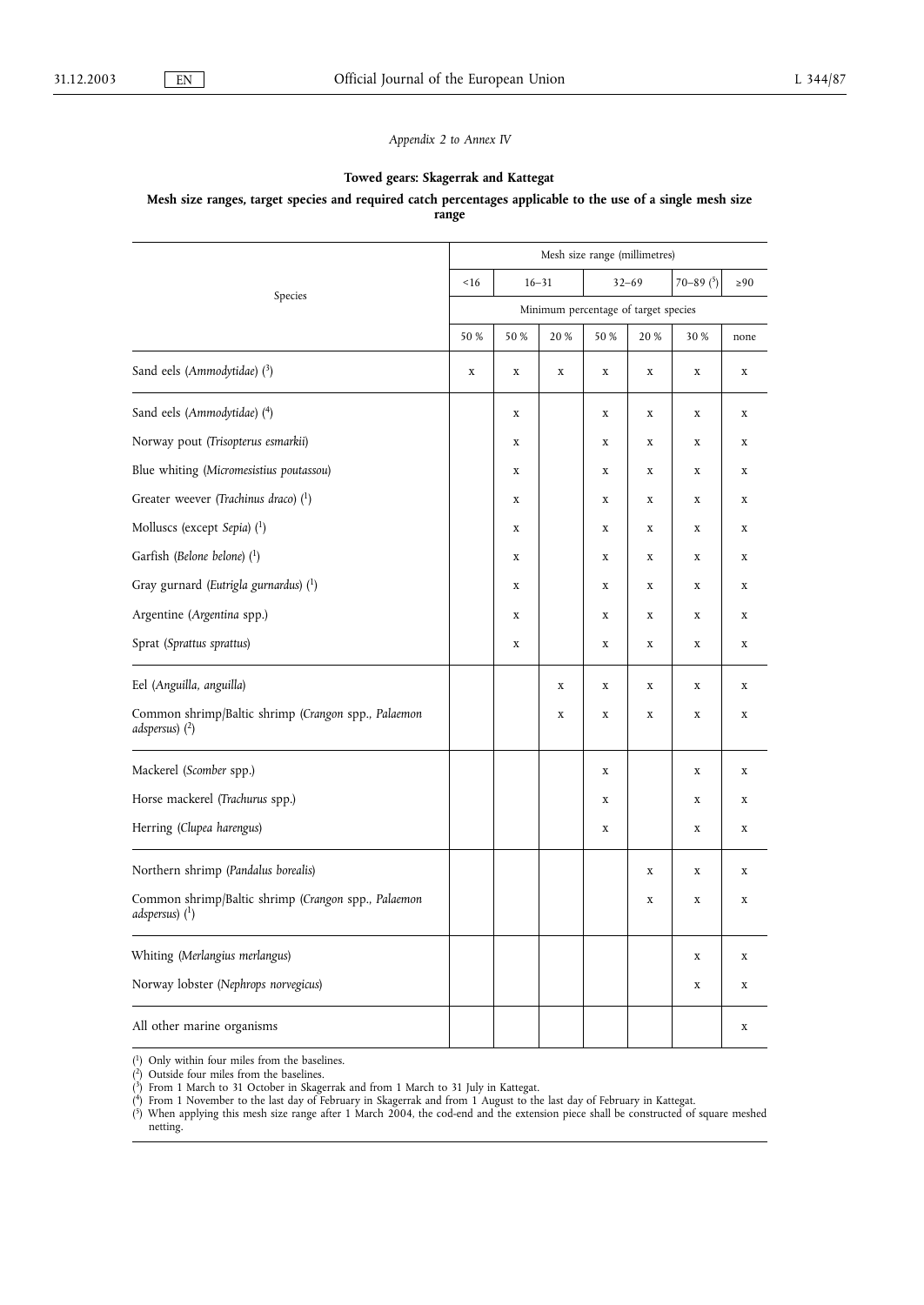### *ANNEX V*

#### **INTERIM FISHING EFFORT LIMITATION AND ADDITIONAL CONDITIONS FOR MONITORING, INSPECTION AND SURVEILLANCE IN THE CONTEXT OF CERTAIN FISH STOCKS RECOVERY**

#### **General provisions**

- 1. The conditions laid down in this Annex shall apply to Community fishing vessels of length overall equal to or greater than 10 metres.
- 2. For the purposes of this Annex, the following geographical area shall apply:
	- (a) Kattegat (ICES Division IIIa south),

Skagerrak and North Sea (ICES Divisions IVa,b,c, IIIa north and IIa EC),

West of Scotland (ICES Division VIa),

Eastern Channel (ICES Divisions VIId), and

Irish Sea (ICES Division VIIa).

(b) For vessels notified to the Commission as being equipped with appropriate vessel monitoring systems, the following definition for the area West of Scotland, ICES Division VIa shall apply:

ICES Division VIa excluding that part which lies to the west of a line drawn by sequentially joining with straight lines the following geographical coordinates:

60°00¡N, 04°00¡<sup>W</sup>

59°45'N, 05°00'W

59°30'N, 06°00'W

59°00'N, 07°00'W

- 58°30'N, 08°00'W
- 58°00'N, 08°00'W
- 58°00'N, 08°30'W

56°00'N, 08°30'W

56°00'N, 09°00'W

- 55°00'N, 09°00'W
- 55°00'N, 10°00'W

54°30'N, 10°00'W.

- 3. For the purposes of this Annex, a day present within the area and absent from port shall be:
	- (a) the 24-hour period between 00:00 Hrs of a calendar day and 24:00 Hrs of the same calendar day or any part of such a period during which a vessel is present within either of the areas defined in point 2 and absent from port; or
	- (b) any continuous period of 24 hours as recorded in the EC logbook during which a vessel is present within either of the areas defined in point 2 and absent from port or any part of any such time period.

A Member State which wishes to employ the definition of a day present within the area and absent from port laid down under subpoint (b) shall notify the Commission of the means of monitoring the activities of a vessel to ensure compliance with the conditions laid down in subpoint (b).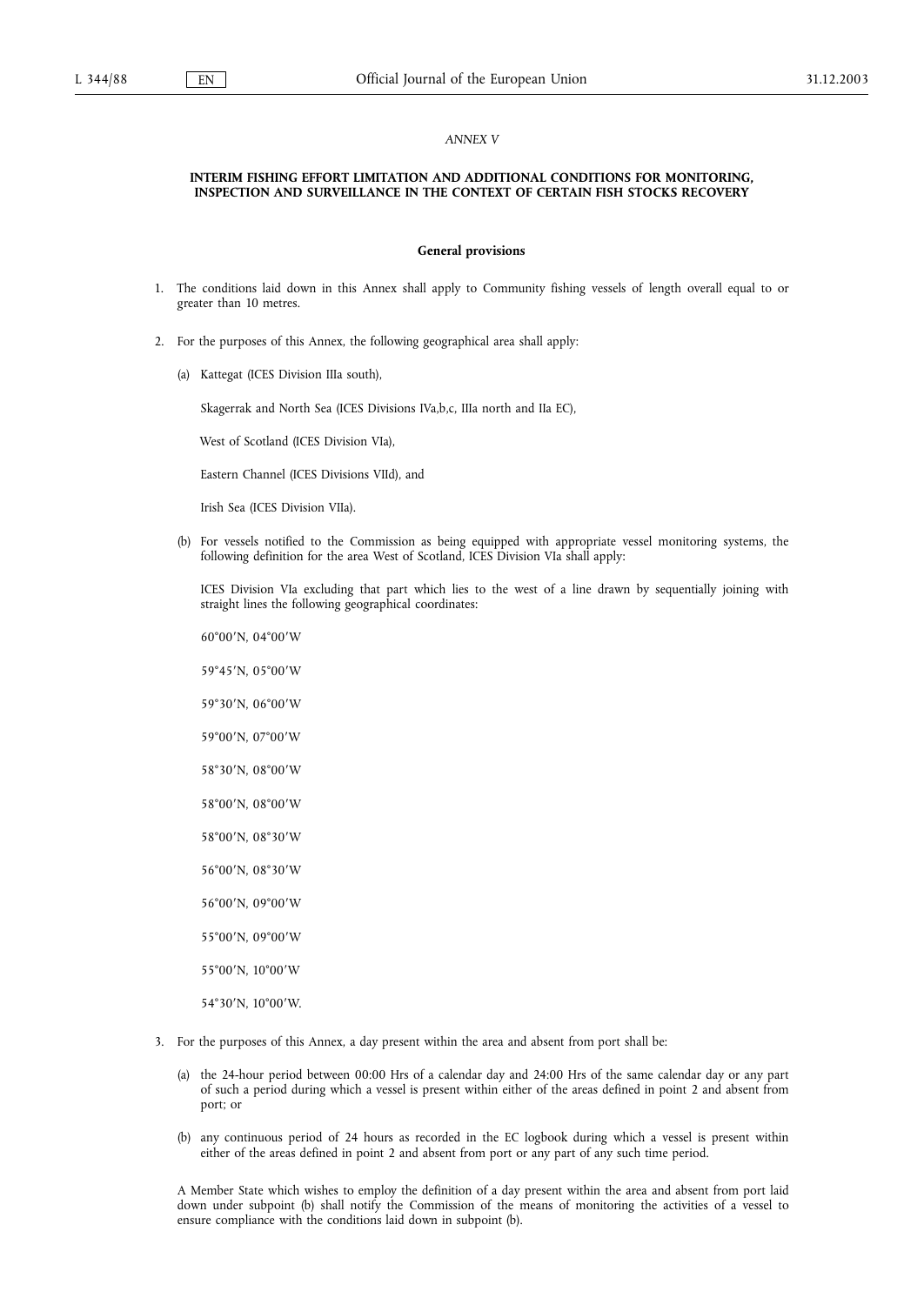- 4. For the purpose of this Annex, the following groupings of fishing gears shall apply:
	- (a) demersal trawls, seines or similar towed gears of mesh size equal to or greater than 100 mm except beam trawls;
	- (b) beam trawls of mesh size equal to or greater than 80 mm;
	- (c) static demersal nets including gill nets, trammel nets and tangle nets;
	- (d) demersal longlines;
	- (e) demersal trawls, seines or similar towed gears of mesh size between 70 mm and 99 mm except beam trawls with mesh size between 80 mm and 99 mm;
	- (f) demersal trawls, seines or similar towed gears of mesh size between 16 mm and 31 mm except beam trawls.

### **Fishing effort**

- 5. Each Member State shall ensure that, when carrying on board any of the fishing gears referred to in point 4, fishing vessels flying its flag and registered in the Community shall be present within the area and absent from port for no more than the number of days specified in point 6.
- 6. (a) The maximum number of days in any calendar month for which a vessel may be present within the area and absent from port having carried on board any one of the fishing gears referred to in point 4 is shown in Table I.

| Area defined in point                                                                      | Grouping of fishing gears referred to in point |    |    |    |    |    |  |
|--------------------------------------------------------------------------------------------|------------------------------------------------|----|----|----|----|----|--|
|                                                                                            | 4a                                             | 4b | 4c | 4d | 4e |    |  |
| 2a. Kattegat, North Sea and Skagerrak,<br>West of Scotland, Eastern Channel,<br>Irish Sea. | 10                                             | 14 | 14 |    |    | 20 |  |

*Table I — Maximum days present within the area and absent from port by fishing gear*

- (b) A Member State may aggregate the days present within the area and absent from port in Table I within management periods of up to eleven calendar months. Member States shall notify the Commission of their intention to aggregate management periods before the beginning of any aggregated period.
- (c) An additional number of days on which a vessel may be present within the area and absent from port when carrying on board any of the gears referred to in point 4 may be allocated to Member States by the Commission on the basis of the achieved results of decommissioning programmes that have taken place since 1 January 2002.

Member States wishing to benefit from such allocations shall submit a request to the Commission with reports containing the details of their completed decommissioning programmes.

On the basis of such a request the Commission, following consultation with Member States, may amend the number of days defined in point (a) for that Member State.

(d) Derogations from the number of days present within the area and absent from port shown in Table I may be allocated to vessels by Member States under the conditions shown in Table II.

Member States wishing to allocate these additional days shall notify the Commission with details of the vessels that will benefit and with details of their track records at least two weeks before the additional days are to be granted.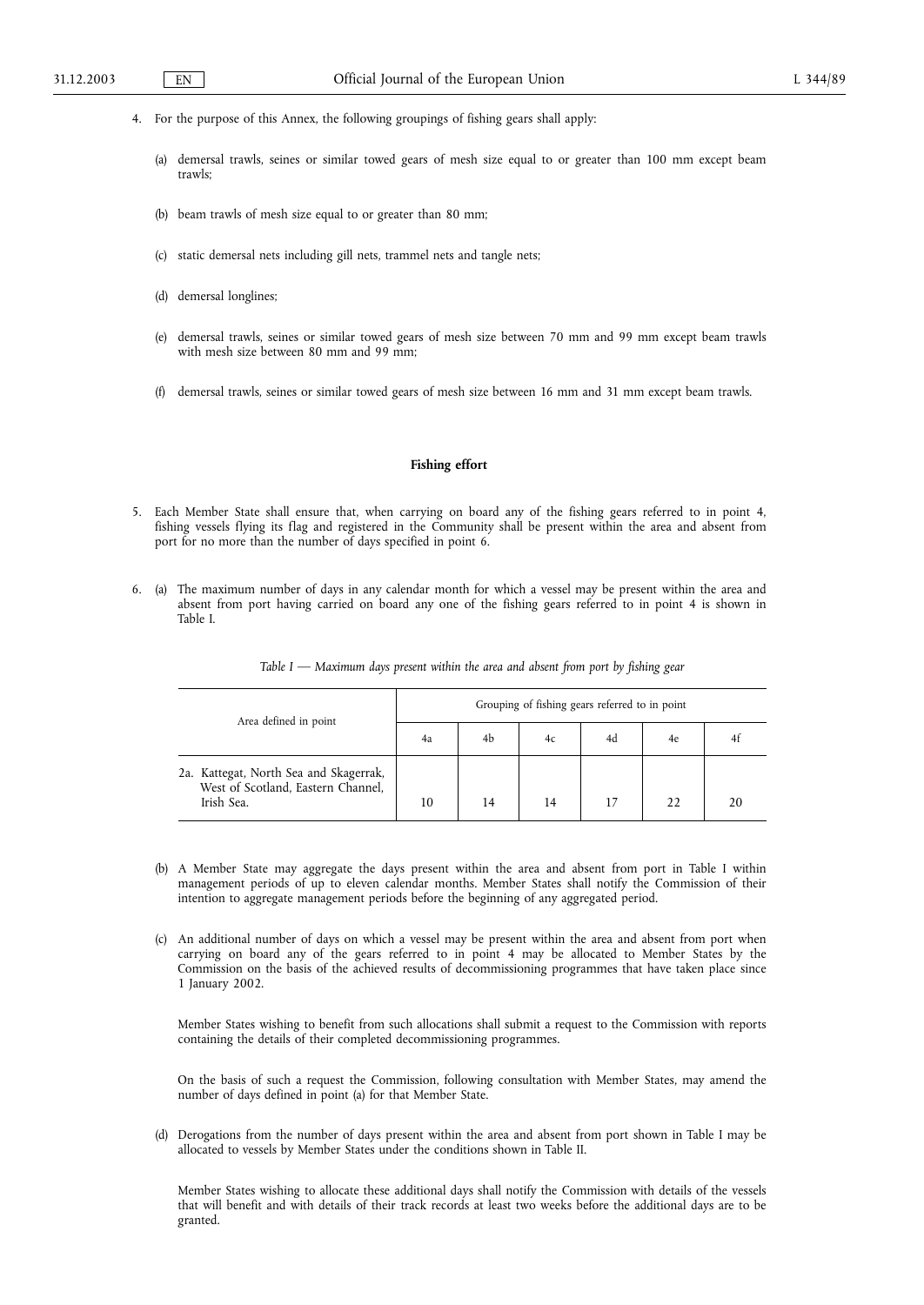| Area Defined in point 2                                   | Gear defined in point 4                                               | 2002 vessel track record (*)                                                                                                                            | Days                                             |
|-----------------------------------------------------------|-----------------------------------------------------------------------|---------------------------------------------------------------------------------------------------------------------------------------------------------|--------------------------------------------------|
| 2(a)                                                      | $4(a)$ and $4(e)$                                                     | Less than 5 % of each of<br>cod, sole and plaice                                                                                                        | no days restriction                              |
| 2(a)                                                      | 4(a)                                                                  | Less than 5 % cod                                                                                                                                       | 100 to 120 mm up to $14$<br>over 120 mm up to 15 |
| 2(a) Kattegat (ICES<br>Division IIIa south),<br>North Sea | $4(c)$ gear of mesh size<br>equal to or greater than<br>$220$ mm      | Less than 5 % cod and<br>more than 5 % of turbot<br>and lumpfish                                                                                        | Up to 16 days                                    |
| 2(a) Eastern channel ICES<br>Division VIId                | $4(c)$ gear of mesh size<br>equal to or less than<br>$110 \text{ mm}$ | Vessels of less than 15 m<br>in length with landings<br>of over 35 % unregulated<br>species and absent from<br>port for no more than<br>24 hours $(**)$ | Up to 20 days                                    |

#### *Table II — Derogations from days present within the area and absent from port in Table I and associated conditions*

(\*) As verified by the EC logbook — average annual landing in live weight.

(\*\*) Notwithstanding this provision, the derogation shall also apply to a maximum of six vessels flying the flag of France and registered in the Community of length overall equal to or greater than 15 metres. A list of such vessels shall be submitted to the Commission before 1 February 2004.

If this higher allocation of days is given to a vessel, as a result of its low percentage track record of catch of certain species, that vessel shall not at any time retain more than the percentage of those species on board as shown in Table II. When this condition is not met by a vessel, that vessel shall with immediate effect no longer be entitled to the additional days.

(e) Upon the request of a Member State the Commission may allocate a derogation under the first line in Table II in respect of the saithe fishery without the requirement for a track record in previous years of fishing with less than 5 % by catch. Along with its request the Member State shall submit details of the vessels that would benefit, with evidence of their quota holding and planned activity. The request shall be submitted to the Commission at least four weeks before the beginning of the first management period in which the days are to be allocated.

Any vessel allocated extra days under this provision may not at any time retain on board more than 5 % of each of the following species: cod, sole and plaice.

Inspection and surveillance at sea and in port by the competent authorities shall be undertaken for verification of compliance with the above requirement. Any vessel found to be not complying with the requirement shall with immediate effect no longer be entitled to the additional days.

- (f) In recognition of the area closure in the Irish Sea for the protection of spawning fish and the assumed reduction in fishing mortality on cod, an additional two days will be available for vessels in groupings of fishing gears 4a and 4b which spend more than half of their allocated days in a given management period fishing in the Irish Sea (ICES Division VIIa).
- 7. Before the first day of each management period the master of a vessel or his representative shall notify to the authorities of the flag Member State which gear or gears he intends to use during the forthcoming management period. Until such notification is provided the vessel will not be entitled to fish within the areas defined in point 2.

Where the master of a vessel or his representative notifies the use of two of the groupings of fishing gears defined under point 4, the total number of days available during the forthcoming management period shall be no more than half the sum of the days to which the vessel is eligible for each gear, rounded down to the nearest whole day. It shall not be permitted to deploy either of the gears concerned for more days than the number of days laid down for that gear in Table I.

The option to use two gears shall only be available if the following additional monitoring arrangements are met:

— During a given trip the fishing vessel may carry on board only one fishing gear;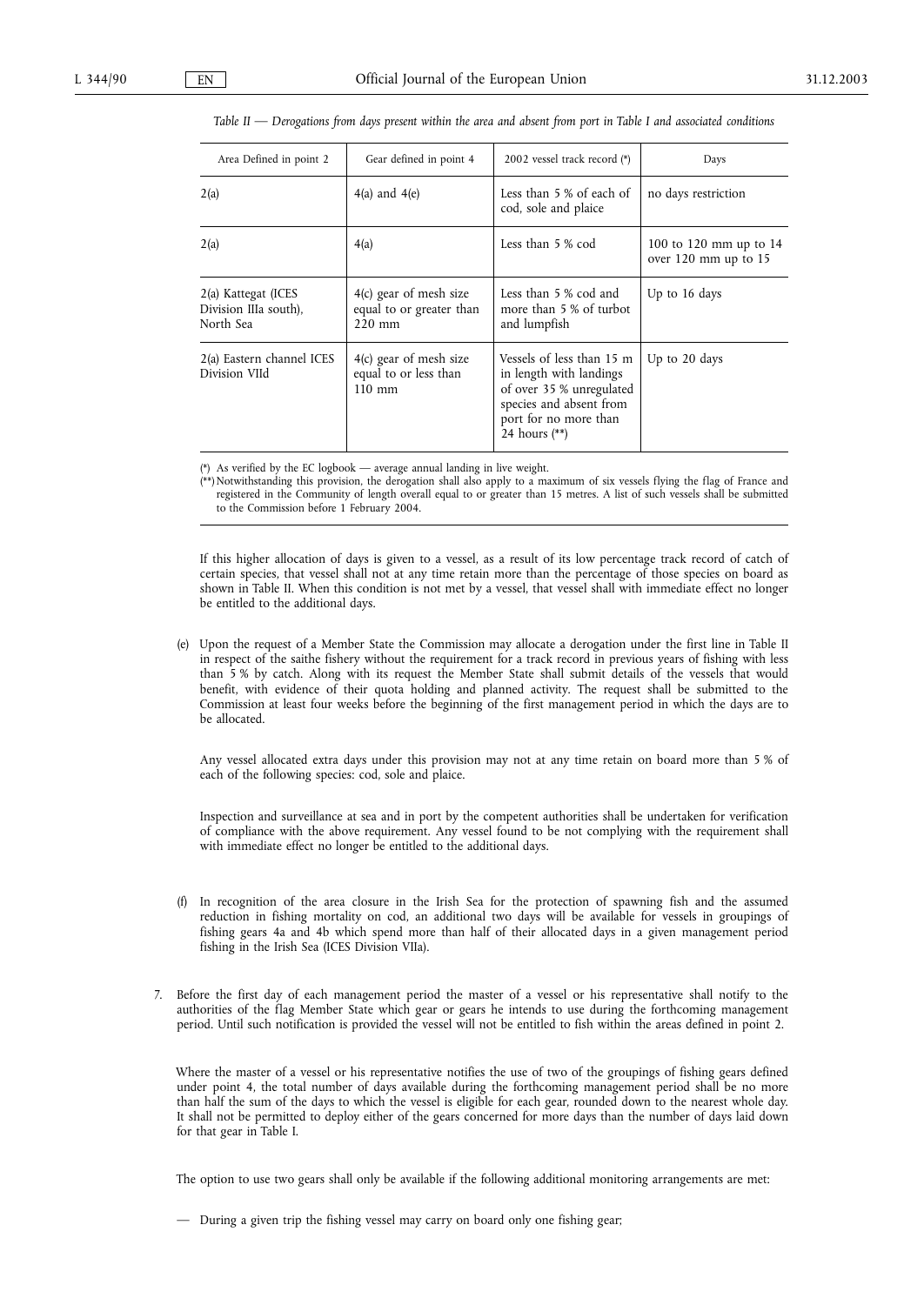— Before any trip the master of a vessel or his representative shall give prior notice to the competent authorities of the type of fishing gear that is to be carried on board.

Inspection and surveillance at sea and in port by the competent authorities shall be undertaken for verification of compliance with the above two requirements. Any vessel found to be not complying with these requirements shall with immediate effect no longer be permitted to use two groupings of fishing gears.

- 8. A vessel which is present within any of the areas defined in point 2 and carrying on board any one of the fishing gears referred to in point 4 may not simultaneously carry on board any of the other gears referred to in point 4.
- 9. (a) In any given management period a vessel that has used the number of days present within the area and absent from port to which it is eligible shall remain in port or out of any area referred to in point 2 for the remainder of the management period.
	- (b) In any given management period a vessel may undertake non-fishing related activities, without that time being counted against its days allocated under point 6, provided that the vessel first notifies the Member State of its intention to do so, the nature of its activity and that it surrenders its fishing licence for this time. Such vessels shall not carry any fishing gear or fish on board during that time.
- 10. (a) A Member State may permit any of its fishing vessels to transfer days present within the area and absent from port to which it is eligible to another of its vessels for the same management period and within the same area provided that the product of the days received by a vessel multiplied by its engine power in kilowatts (kilowatt days) is equal to or less than the product of the days transferred by the donor vessel multiplied by the engine power in kilowatts of that vessel. The engine power in kilowatts of the vessels shall be that recorded for each vessel in the Community fishing fleet register.
	- (b) The total number of days present within the area and absent from port transferred under sub-point (a) multiplied by the engine power in kilowatts of the donor vessel shall not be higher than the donor vessel's average annual days as verified by the EC logbook in the years 2001, 2002 and 2003, multiplied by the engine power in kilowatts of that vessel.
	- (c) The transfer of days as described in sub-point (a) shall only be permitted between vessels operating within the same gear grouping and area categories referred to in point 6(a) and during the same management period.
	- (d) No transfer of days from vessels benefiting from the allocation referred to in points 6(d), 6(e) and 7 is permitted.
	- (e) On request from the Commission, Member States shall provide reports on the transfers that have taken place.
- 11. A vessel with no track record of fishing in one of the areas defined in point 2 is allowed to transit across these areas provided that it has first notified its authorities of its intention to do so. While that vessel is within any of the areas defined in point 2 any fishing gears carried on board must be lashed and stowed in accordance with conditions laid down in Article 20(1) of Regulation (EEC) No 2847/93.
- 12. A Member State shall not permit fishing with any of the gears defined in point 4 in any area defined in point 2 by any of its vessels which have no record of such fishing activity in the years 2001, 2002 or 2003 in that area unless it ensures that equivalent capacity, measured in kilowatts, is prevented from fishing in the regulated area.

#### **Monitoring, inspection and surveillance**

- 13. Notwithstanding Article 19a of Regulation (EEC) No 2847/93, Articles 19b, 19c, 19d, 19e and 19j of that Regulation shall apply to vessels deploying the fishing gears defined in point 4 and operating in the areas defined in point 2.
- 14. Member States may implement alternative control measures to ensure compliance with reporting obligations referred in point 13 of this Annex which are as effective and transparent as these reporting obligations. Such alternative measures shall be notified to the Commission before being implemented.
- 15. The master of a fishing vessel, or his representative, prior to any entry to port of a Member State after having been present in an area referred to in Table III with more than the quantities of any species indicated on that table, shall inform, at least four hours in advance of such entry, the competent authorities of that Member State of:

<sup>—</sup> the name of the port,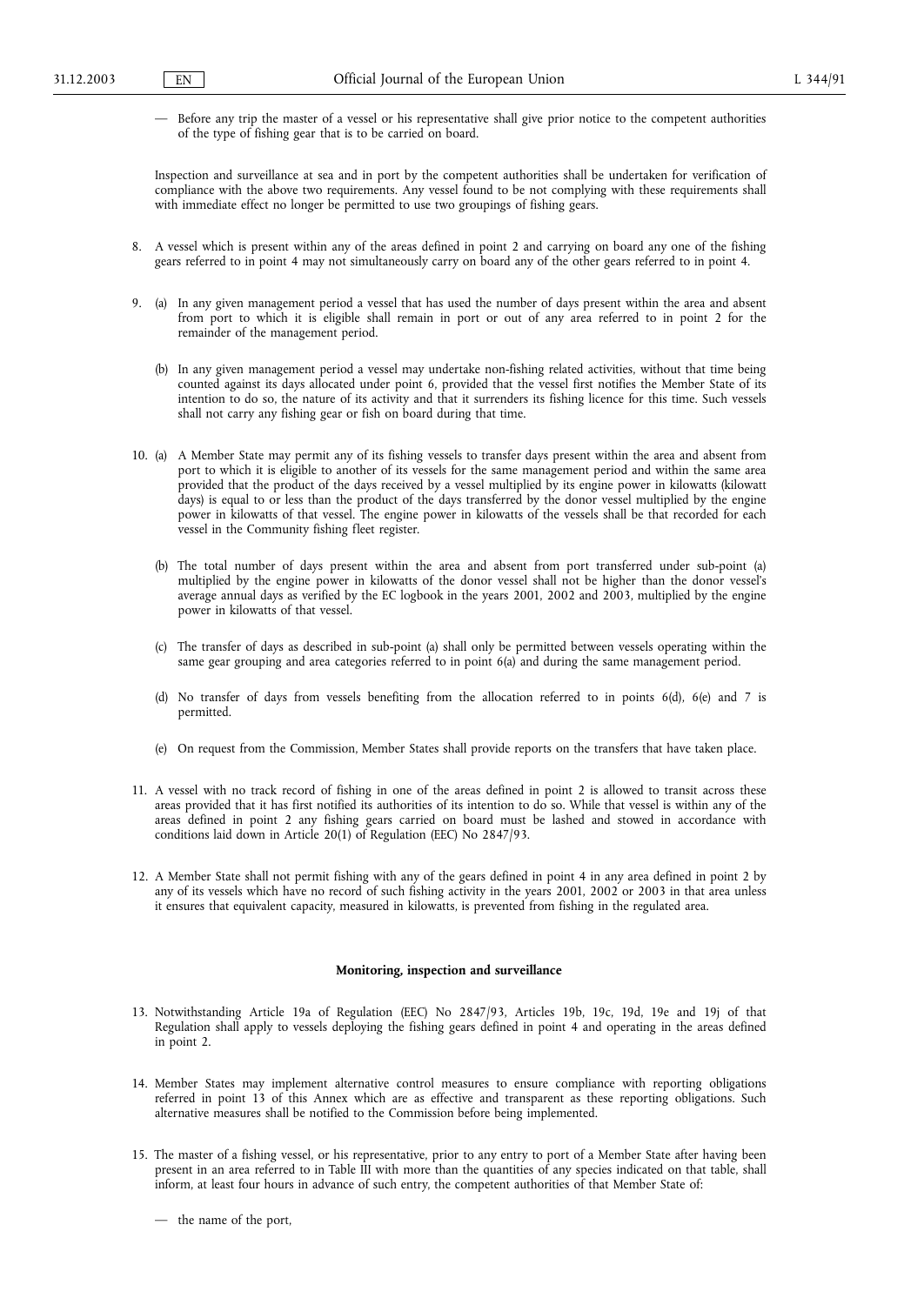- the estimated time of arrival at that port,
- the quantities in kilograms live weight for each species of which more than 50 kg is retained on board.
- 16. The competent authorities of a Member State in which a landing requiring pre-notification is to be made may require that the discharge does not commence until authorised by those authorities.

| Area defined in point                                                                   | Volume of Species in tonnes:<br>Cod |    |  |  |
|-----------------------------------------------------------------------------------------|-------------------------------------|----|--|--|
|                                                                                         | PN                                  | DP |  |  |
| 2a. Kattegat, North Sea and Skagerrak, West of Scotland,<br>Eastern Channel, Irish Sea. |                                     |    |  |  |

*Table III — Landing quantities in tonnes by area and species above which special condition apply*

DP — Designated Port as referred to in point 17.

17. It is not permitted to land in excess of the quantities of any species referred to in Table III (under the DP heading) for a fishing vessel having been in the area defined in the table outside a designated port.

Each Member State shall transmit to the Commission within 15 days of the date of entry into force of this Regulation the list of designated ports and, within 30 days thereafter, inspection and surveillance procedures including, for those ports, the terms and conditions for recording and reporting the quantities of any of the species and stocks referred to in Article 12 of this Regulation within each landing. The Commission shall transmit this information to all Member States.

- 18. By way of derogation from Article 5(2) of Commission Regulation (EEC) No 2807/83 of 22 September 1983 laying down detailed rules for recording information on Member States' catches of fish (1), the permitted margin of tolerance, when estimating quantities, in kilograms retained on board of vessels referred to in point 13 shall be 8 % of the logbook figure.
- 19. It shall be prohibited to retain on board a fishing vessel in any container any quantity of cod mixed with any other species of marine organism. Containers with cod shall be stowed in the hold in such a way that they are kept separate from other containers.
- 20. The competent authorities of a Member State may require that any quantity of cod caught in any of the areas specified in point 2 and first landed in that Member State is weighed in the presence of controllers before being transported from the port of first landing. For cod first landed in a port designated under point 17, representative samples, amounting to at least 20 % of the landings, shall be weighed in the presence of controllers authorised by the Member States before they are offered for first sale and sold. To this end, the Member States shall submit to the Commission, within one month of the date of entry into force of this Regulation, details of the sampling regime to be employed.
- 21. By way of derogation from Article 13 of Regulation (EEC) No 2847/93, quantities greater than 50 kg of any species referred to in Article 12 of this Regulation which are transported to a place other than that of landing or import shall be accompanied by a copy of one of the declarations provided for in Article 8(1) of Regulation (EEC) No 2847/93 pertaining to the quantities of these species transported. The exemption provided for in Article 13(4)(b) of Regulation (EEC) No 2847/93 shall not apply.
- 22. By way of derogation from Article 34(c)(1) of Regulation (EEC) No 2847/93, the specific monitoring programme for any of the stocks referred to in Article 12 may last more than two years from their date of entry into force.

<sup>(</sup> 1) OJ L 276, 10.10.1983, p. 1. Regulation as last amended by Commission Regulation (EC) No 1965/2001 (OJ L 268, 9.10.2001, p. 23).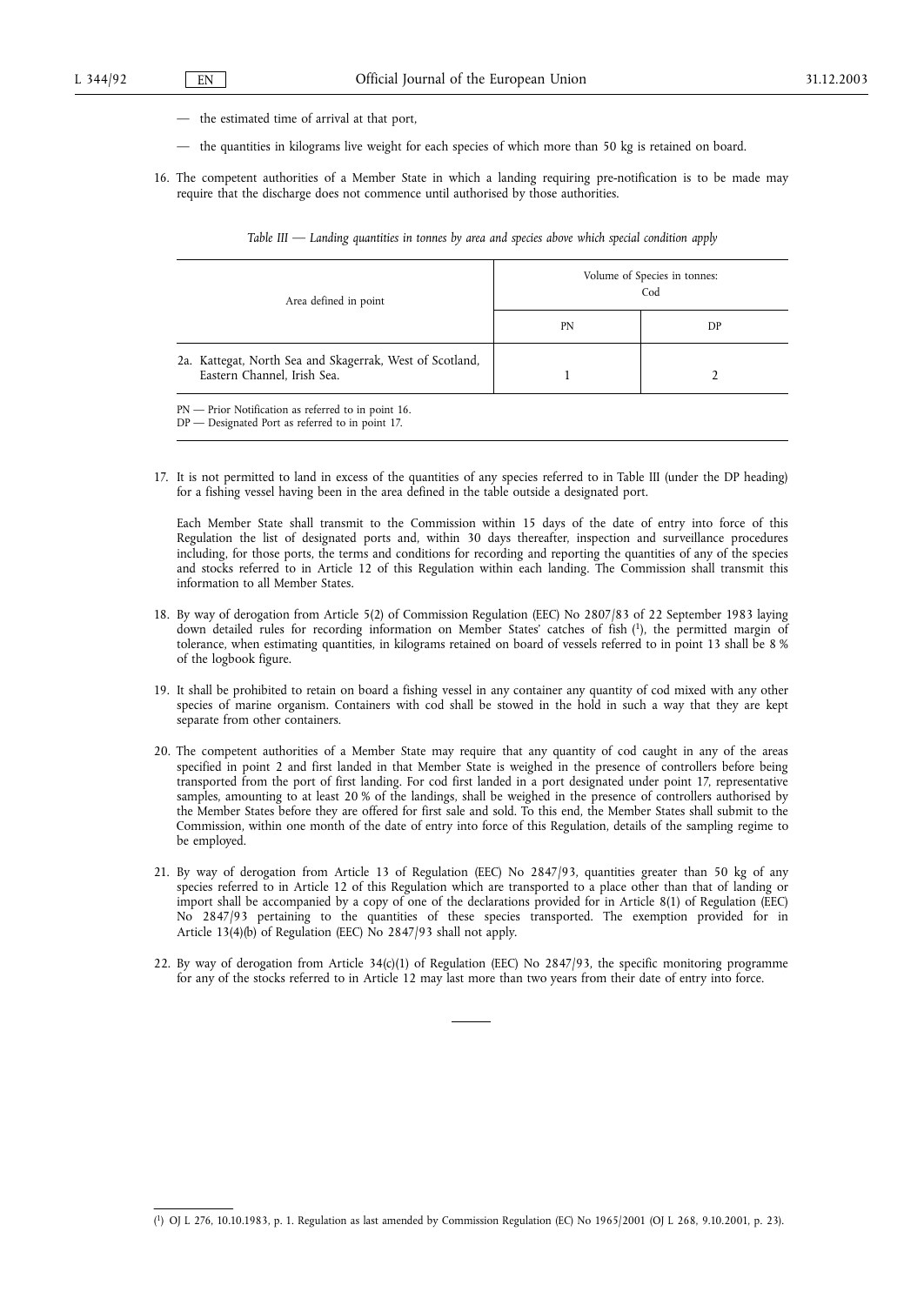### *ANNEX VI*

#### **FISHING EFFORT FOR VESSELS FISHING FOR SANDEEL IN THE NORTH SEA AND THE SKAGERRAK**

- 1. From 1 January to 31 December 2004, the conditions laid down in this Annex shall apply to Community fishing vessels fishing in the North Sea and the Skagerrak with demersal trawl, seine or similar towed gears with a mesh size of less than 16 mm.
- 2. For the purposes of this Annex a day absent from port shall be:
	- (a) the 24-hour period between 00:00 Hrs of a calendar day and 24:00 Hrs of the same calendar day or any part of such a period or;
	- (b) any continuous period of 24 hours as recorded in the EC logbook between the date and time of departure and the date and time of arrival or any part of any such time period.
- 3. Each Member State shall not later than 1 March 2004 establish a data base containing for the North Sea and Skagerrak, for each of the years 2001, 2002 and 2003 and for each vessel flying its flag or registered within the Community which have been fishing with demersal trawl, seine or similar towed gears with a mesh size of less than 16 mm, the following information:
	- (a) the name and internal registration number of the vessel;
	- (b) the installed engine power of the vessel in kilowatts measured in accordance with Article 5 of Council Regulation (EEC) No 2930/86 of 22 September 1986 defining characteristics for fishing vessels (1);
	- (c) the number of days absent from port when fishing with demersal trawl, seine or similar towed gear with a mesh size of less than 16 mm;
	- (d) the kilowatt-days as the product of the number of days absent from port and the installed engine power in kilowatts.
- 4. The following quantities shall be calculated by each Member State:
	- (a) the total kilowatt-days for each year as the sum of the kilowatt-days calculated in paragraph 3(d);
	- (b) the average kilowatt-days for the period 2001 to 2003.
- 5. Each Member State shall ensure that the number of kilowatt-days in 2004 for vessels flying its flag or registered in the Community does not exceed the number in 2003 as calculated in point 4(a).
- 6. The maximum number of kilowatt-days referred to in point 5 shall be revised by the Commission as early as possible and not later than 15 June 2004, based on advice from the Scientific Technical and Economic Committee for Fisheries (STECF) on the size of the 2003 year class of North Sea sandeel, in accordance with the following rules:
	- (a) where STECF estimates the size of the 2003 year class of North Sea sandeel to be at or above 500 000 million individuals at age 0, no restrictions in kilowatt-days shall apply for the remaining of 2004;
	- (b) where STECF estimates the size of the 2003 year class of North Sea sandeel to be between 300 000 million and 500 000 million individuals at age 0, the number of kilowatt-days shall not exceed the level in 2003 as calculated in point 4(a);
	- (c) where STECF estimates the size of the 2003 year class of North Sea sandeel to be below 300 000 million individuals at age 0, fishing with demersal trawl, seine or similar towed gears with a mesh size of less than 16 mm shall be prohibited for the remaining of 2004. However, a limited fishery will be allowed in order to monitor the sandeel stocks in the North Sea and the Skagerrak and the effects of the closure. To this end the Member States concerned shall in cooperation with the Commission develop a plan for the monitoring fishery.

<sup>(</sup> 1) OJ L 274, 25.9.1986, p. 1. Regulation as amended by Regulation (EC) No 3259/94 (OJ L 339, 29.12.1994, p. 11).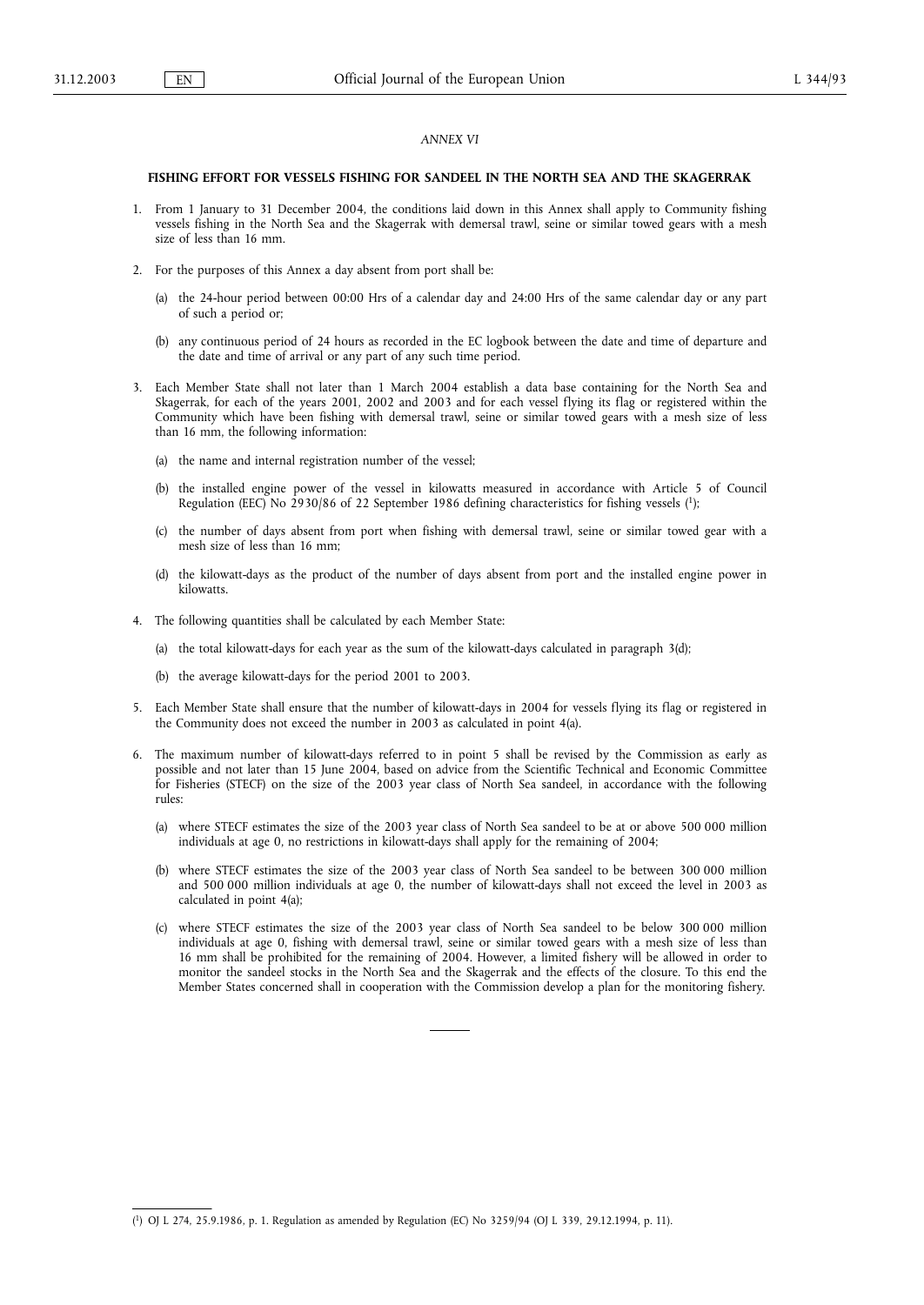## *ANNEX VII*

## PART I

#### **QUANTITATIVE LIMITATIONS OF LICENCES AND FISHING PERMITS FOR COMMUNITY VESSELS FISHING IN THIRD COUNTRY WATERS**

| Area of fishing<br>Fishery                                     |                                                                                                                                                                                                                                                                      | Number of<br>licences | Maximum<br>number of<br>vessels present at<br>any time |
|----------------------------------------------------------------|----------------------------------------------------------------------------------------------------------------------------------------------------------------------------------------------------------------------------------------------------------------------|-----------------------|--------------------------------------------------------|
| Norwegian $(1)$ waters and<br>fishery zone around Jan<br>Mayen | Herring, North of 62°00'N                                                                                                                                                                                                                                            | 75                    | 55                                                     |
| Estonian waters $(^2)$                                         | Cod, herring, salmon and sprat                                                                                                                                                                                                                                       | 250                   | 70                                                     |
| Waters of the Faroe Islands                                    | All trawl fisheries with vessels of not more than 180 feet<br>in the zone between 12 and 21 miles from the Faroese<br>baselines.                                                                                                                                     | 26                    | 13                                                     |
|                                                                | Directed fishing for cod and haddock with a minimum<br>mesh of 135 mm, restricted to the area south of<br>$62^{\circ}28'$ N and east of 6°30′W.                                                                                                                      | 8                     | 4                                                      |
|                                                                | Trawling outside 21 miles from the Faroese baselines. In<br>the periods 1 March to 31 May and 1 October to 31<br>December, these vessels may operate in the area between<br>61°20'N and 62°00'N and between 12 and 21 miles<br>from the baselines.                   | 70                    | 26                                                     |
|                                                                | Trawl fisheries for blue ling with a minimum mesh of<br>100 mm in the area south of 61°30'N and west of<br>9°00'W and in the area between 7°00'W and 9°00'W<br>south of 60°30'N and in the area south-west of a line<br>between 60°30'N, 7°00'W and 60°00'N, 6°00'W. | 70                    | 20                                                     |
|                                                                | Directed trawl fishery for saithe with a minimum mesh<br>size of 120 mm and with the possibility to use<br>round-straps around the codend.                                                                                                                           | 70                    | 22                                                     |
|                                                                | Fisheries for blue whiting. The total number of licences<br>may be increased by ford vessels to form pairs, should<br>the Faroese authorities introduce special rules of access<br>to an area called 'main fishing area of blue whiting'                             | 34                    | 20                                                     |
|                                                                | Line fishing                                                                                                                                                                                                                                                         | 10                    | 6                                                      |
|                                                                | Fishing for mackerel                                                                                                                                                                                                                                                 | 12                    | 12                                                     |
|                                                                | Herring fisheries north of 62°N                                                                                                                                                                                                                                      | 21                    | 21                                                     |
| Iceland                                                        | All fisheries                                                                                                                                                                                                                                                        | 18                    |                                                        |
| Latvian waters $(^2)$                                          | Fishing for cod, herring and sprat                                                                                                                                                                                                                                   | 130                   | 38                                                     |
|                                                                | Fishing for salmon                                                                                                                                                                                                                                                   | 40                    | 15                                                     |
| Lithuanian waters $(2)$                                        | All fisheries                                                                                                                                                                                                                                                        | 300                   | 60                                                     |
| Waters of the Russian<br>Federation                            | All fisheries                                                                                                                                                                                                                                                        | pm                    | pm                                                     |
|                                                                | Fisheries for cod                                                                                                                                                                                                                                                    | pm                    | pm                                                     |
|                                                                | Fisheries for sprat                                                                                                                                                                                                                                                  | pm                    | pm                                                     |

( 1) Pending the conclusion of fisheries consultations with Norway for 2004.

( 2) Applicable from 1 January to 30 April 2004.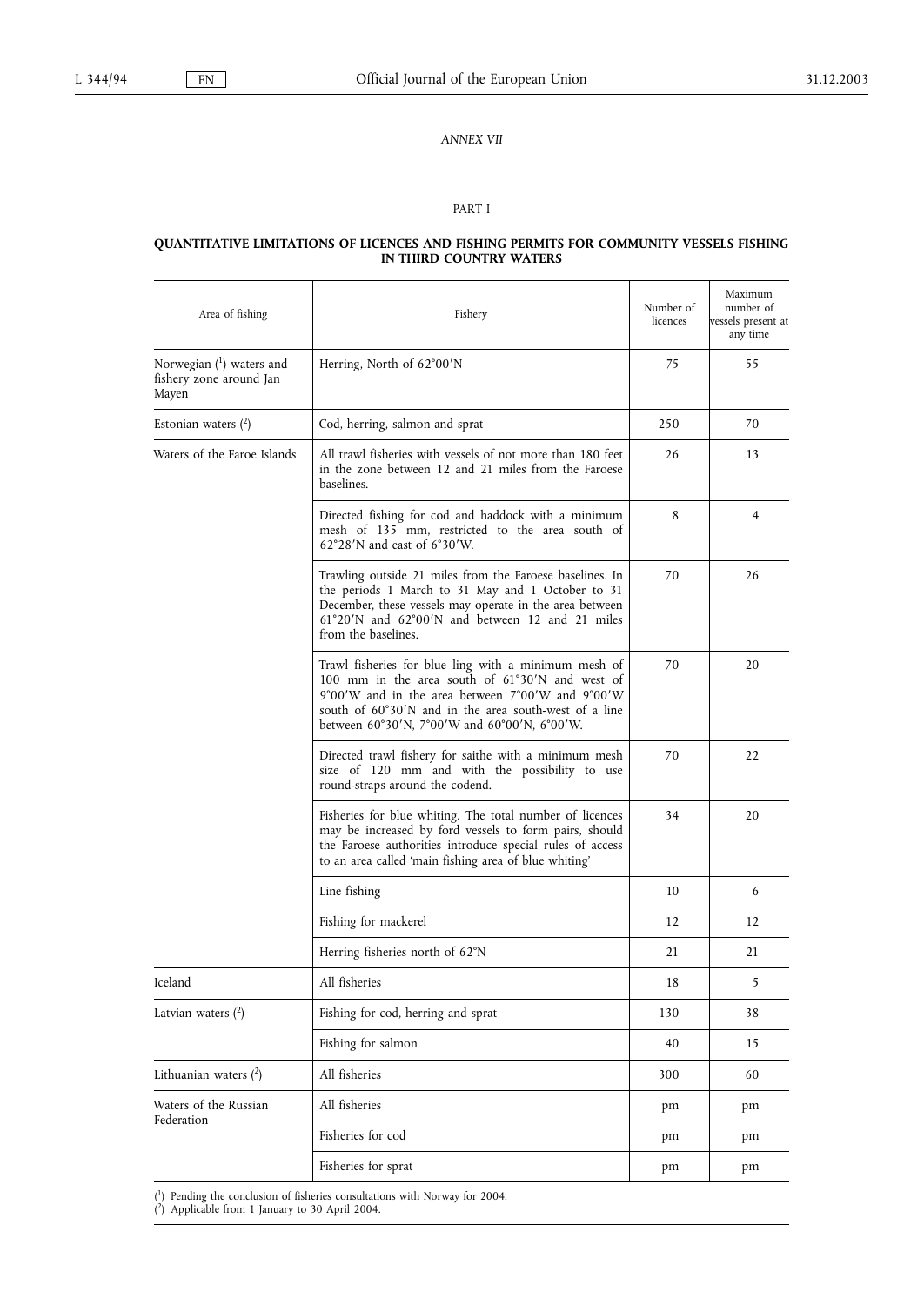## PART II

| Flag State         | Fishery                                                                                                                                         | Number of<br>licences | Maximum<br>number of<br>vessels present at<br>any time |
|--------------------|-------------------------------------------------------------------------------------------------------------------------------------------------|-----------------------|--------------------------------------------------------|
| Norway $(1)$       | Herring, North of 62° 00'N                                                                                                                      | 18                    | 18                                                     |
| Estonia $(2)$      | Herring, salmon, sprat                                                                                                                          | 106                   | 63                                                     |
|                    | Cod                                                                                                                                             | 30                    | 15                                                     |
| Faroe Islands      | Mackerel, VIa (north of 56° 30'N), VIIe,f,h, horse<br>mackerel, IV, VIa (north of 56° 30'N), VIIe,f,h; herring,<br>VIa (north of 56° 30'N)      | 14                    | 14                                                     |
|                    | Herring north of 62° 00'N                                                                                                                       | 21                    | 21                                                     |
|                    | Herring, IIIa                                                                                                                                   | 4                     | $\overline{4}$                                         |
|                    | Industrial fishing for Norway pout and sprat, IV, VIa<br>(north of 56° 30'N): sandeel, IV (including unavoidable<br>by-catches of blue whiting) | 15                    | 15                                                     |
|                    | Ling and tusk                                                                                                                                   | 20                    | 10                                                     |
|                    | Blue whiting, VIa (north of 56° 30'N), VIb, VII (west of<br>$12^{\circ} 00'$ W)                                                                 | 20                    | 20                                                     |
|                    | Blue ling                                                                                                                                       | 16                    | 16                                                     |
|                    | Porbeagle (all zones except NAFO 3PS)                                                                                                           | 3                     | 3                                                      |
| Latvia $(^2)$      | Cod, herring, sprat, IIId                                                                                                                       | 90                    | 45                                                     |
|                    | Salmon, IIId                                                                                                                                    | 4                     | 2                                                      |
| Lithuania $(2)$    | Cod, herring, sprat, salmon, IIId                                                                                                               | 70                    | 40 $(3)$                                               |
|                    | Herring, sprat, IIId (transport and refrigerator vessels)                                                                                       | 5                     | 4                                                      |
| Russian Federation | Herring, IIId (Swedish waters)                                                                                                                  | pm                    | pm                                                     |
|                    | Herring, IIId (Swedish waters, non-fishing mother ships)                                                                                        | pm                    | pm                                                     |
| Barbados           | Penaeus shrimps (4) (French Guyana waters)                                                                                                      | 5                     | pm $(5)$                                               |
|                    | Snappers (6) (French Guyana waters)                                                                                                             | 5                     | pm                                                     |
| Guyana             | Penaeus shrimps (2) (French Guyana waters)                                                                                                      | pm                    | pm $(^1)$                                              |
|                    |                                                                                                                                                 |                       |                                                        |

### **QUANTITATIVE LIMITATIONS OF LICENCES AND FISHING PERMITS FOR THIRD COUNTRY VESSELS IN COMMUNITY WATERS**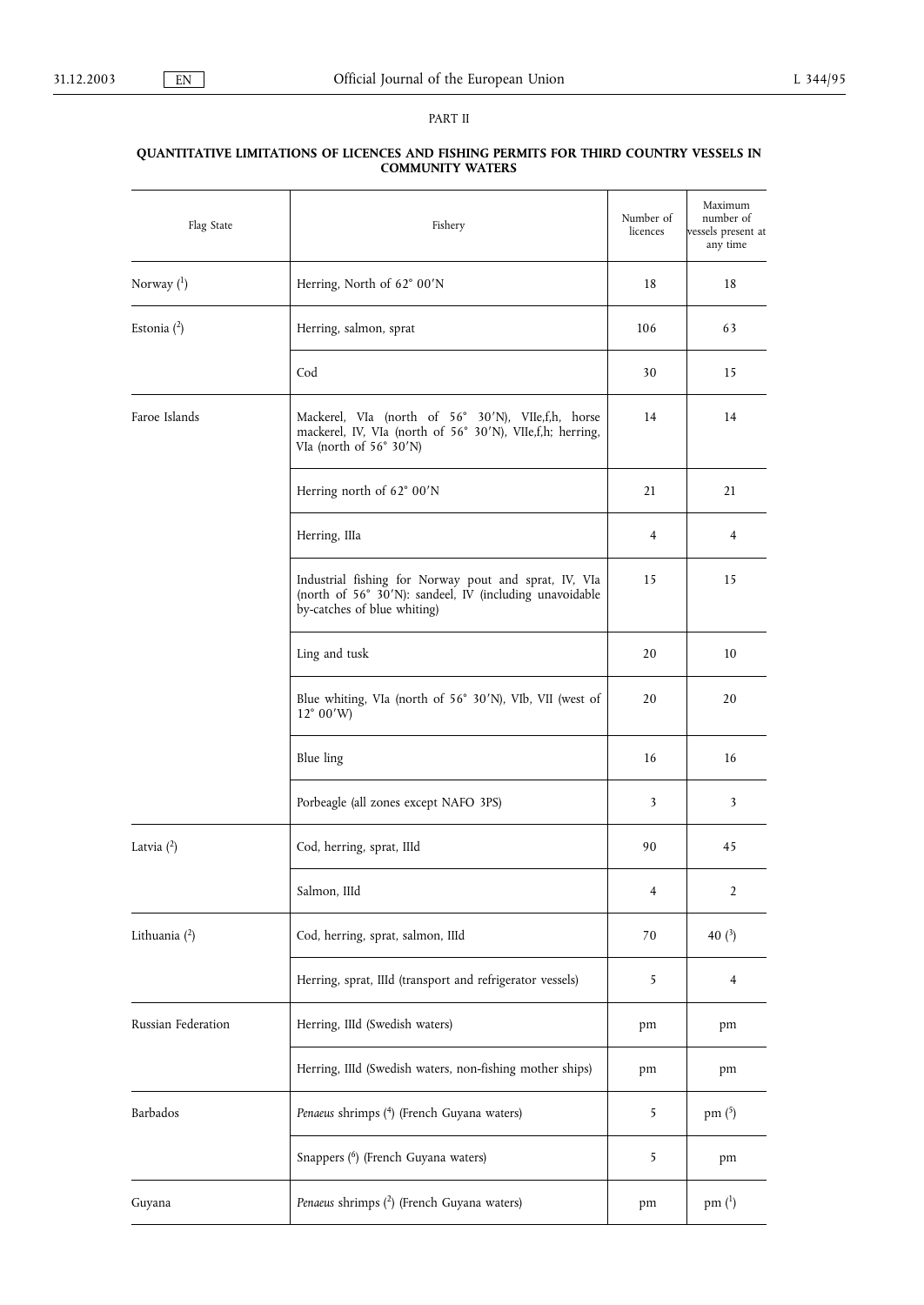| Flag State          | Fishery                                                 | Number of<br>licences | Maximum<br>number of<br>vessels present at<br>any time |
|---------------------|---------------------------------------------------------|-----------------------|--------------------------------------------------------|
| Surinam             | Penaeus shrimps ( <sup>2</sup> ) (French Guyana waters) | 5                     | pm(')                                                  |
| Trinidad and Tobago | Penaeus shrimps ( <sup>2</sup> ) (French Guyana waters) | 8                     | pm $(^8)$                                              |
| Japan               | Tuna (9) (French Guyana waters)                         | pm                    |                                                        |
| Korea               | Tuna $\binom{3}{2}$ (French Guyana waters)              | pm                    | pm $(2)$                                               |
| Venezuela           | Snappers $(2)$ (French Guyana waters)                   | 41                    | pm                                                     |
|                     | Sharks (2) (French Guyana waters)                       | 4                     | pm                                                     |

( 1) Pending the conclusion of fisheries consultations with Norway for 2004.

2) Applicable from 1 January to 30 April 2004.

 $\binom{2}{3}$ ( 3) Of which at any given time a maximum of 10 for vessels fishing cod with gillnets.

( 4) The licences concerning fishing for shrimp in the waters of the French Department of Guyana shall be issued on the basis of a fishing plan submitted by the authorities of the third country concerned, approved by the Commission. The period of validity of each of these licences shall be limited to the fishing period provided for in the fishing plan on the basis of which the licence was issued.

 $(5)$  The annual number of days at sea is limited to 200.

( 6) To be fished exclusively with long lines or traps (snappers) or long lines or mesh nets having a minimum mesh of 100 mm, at depths greater than 30 m (sharks). To issue these licences, proof must be produced that a valid contract exists between the shipowner applying for the licence and a processing undertaking situated in the French Department of Guyana, and that it includes and obligation to land at least 75 % of all snapper catches, or 50 % of all shark catches from the vessel concerned in that department so that they may be processed in that undertaking's plant.

The contract referred to above must be endorsed by the French authorities, which shall ensure that it is consistent both with the actual capacity of the contracting processing undertaking and with the objectives for the development of the Guyanese economy. A copy of the duly endorsed contract shall be appended to the licence application.

Where the endorsement referred to above is refused, the French authorities shall give notification of this refusal and state their reasons for it to the party concerned and to the Commission.

( The annual number of days at sea is limited to pm.

 $(8)$ The annual number of days at sea is limited to 350.

 $(9)$ To be fished exclusively with longlines.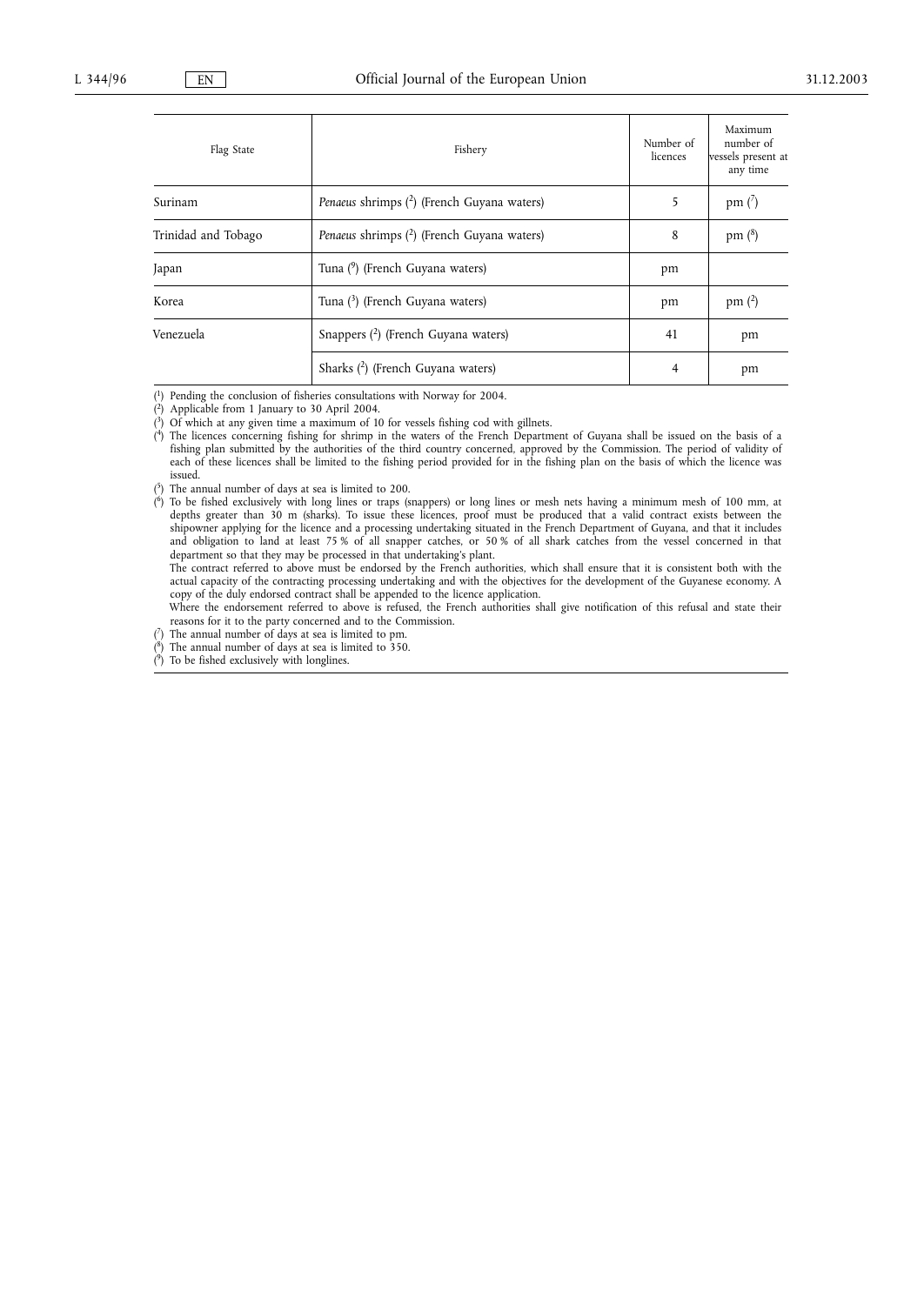## PART III

# **DECLARATION PURSUANT TO ARTICLE 15(2)**

LANDING DECLARATION (1)

| Name of vessel:      |        | Registration No: |  |
|----------------------|--------|------------------|--|
| Name of master:      |        | Name of agent:   |  |
| Master's signature:  |        |                  |  |
| Voyage made from the | to the |                  |  |
|                      |        |                  |  |
| Port of landing:     |        |                  |  |

| Quantity of shrimps landed (in live-weight) |                         |                       |                            |    |  |
|---------------------------------------------|-------------------------|-----------------------|----------------------------|----|--|
| 'Head-off' shrimps:                         | $\times$ 1,6) =<br>or ( |                       | kg<br>kg (head-on shrimps) |    |  |
| 'Head-on' shrimps:                          |                         |                       | kg                         |    |  |
| Thunnidae:                                  | kg                      | Snapper (Lutjanidae): |                            | kg |  |
| Shark:                                      | kg                      | Other:                |                            | kg |  |

<sup>(</sup> 1) One copy is kept by the master, one copy is kept by the control officer, and one copy is to be sent to the Commission of the European Communities.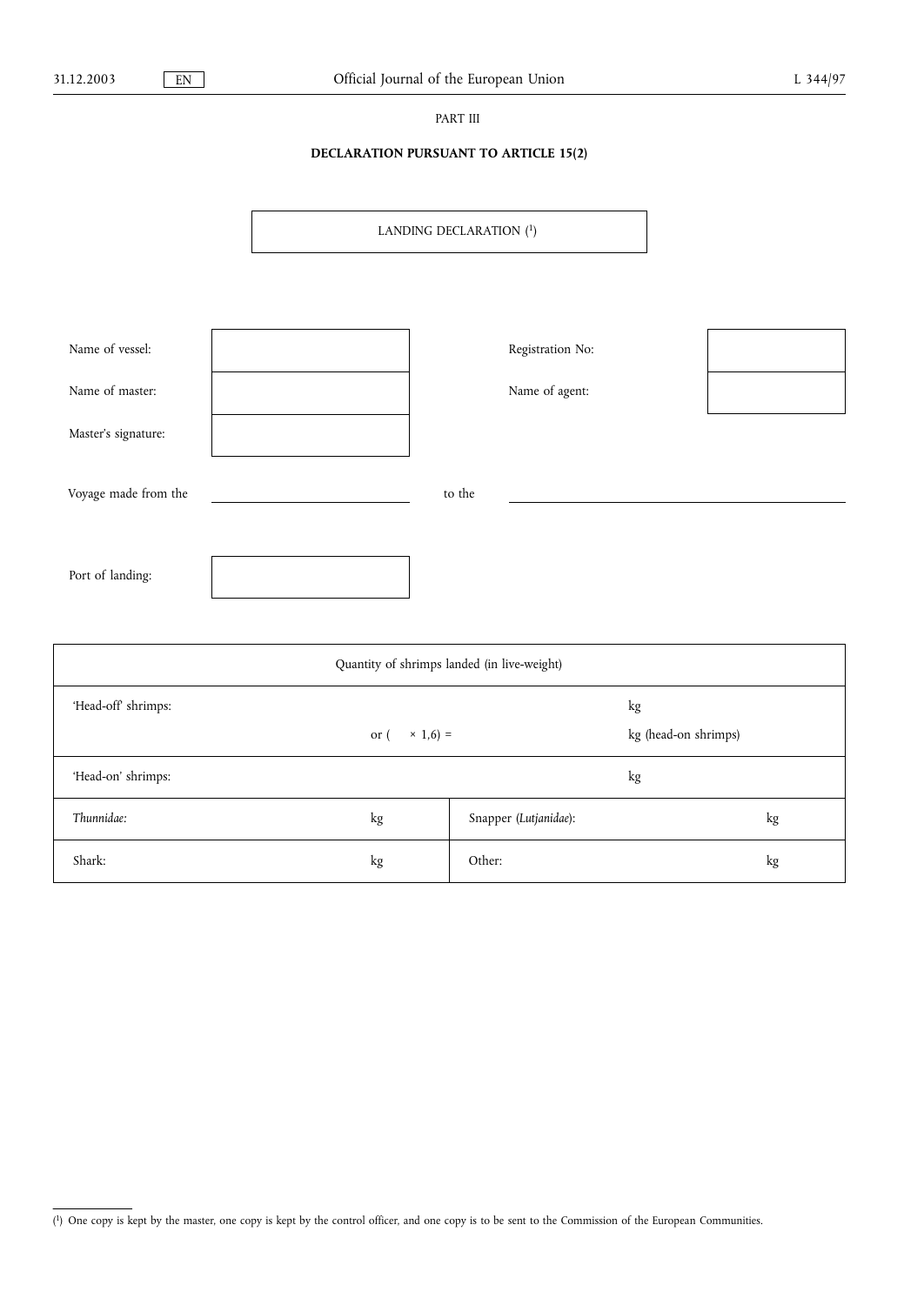## *ANNEX VIII*

## PART I

### **INFORMATION TO BE RECORDED IN THE LOGBOOK**

When fishing within the 200-nautical-mile zone off the coasts of the Member States of the Community which is covered by Community rules on fisheries, the following details are to be entered in the logbook immediately after the following events:

*After each haul:*

- 1.1. the quantity (in kilograms live-weight) of each species caught;
- 1.2. the date and the time of the haul;
- 1.3. the geographical position in which the catches were made;
- 1.4. the fishing method used.

*After each trans-shipment to or from another vessel:*

- 2.1. the indication 'received from' or 'transferred to';
- 2.2. the quantity (in kilograms live-weight) of each species trans-shipped;
- 2.3. the name, external identifications letters and numbers of the vessel to or from which the trans-shipment occurred.
- 2.4. trans-shipment of cod is not allowed.

*After each landing in a port of the Community:*

- 3.1. name of the port;
- 3.2. the quantity (in kilograms live-weight) of each species landed.
- *After each transmission of information to the Commission of the European Communities:*
- 4.1. date and time of the transmission;
- 4.2. type of message: IN, OUT, ICES, WKL or 2 WKL;
- 4.3. in the case of radio transmission: name of the radio station.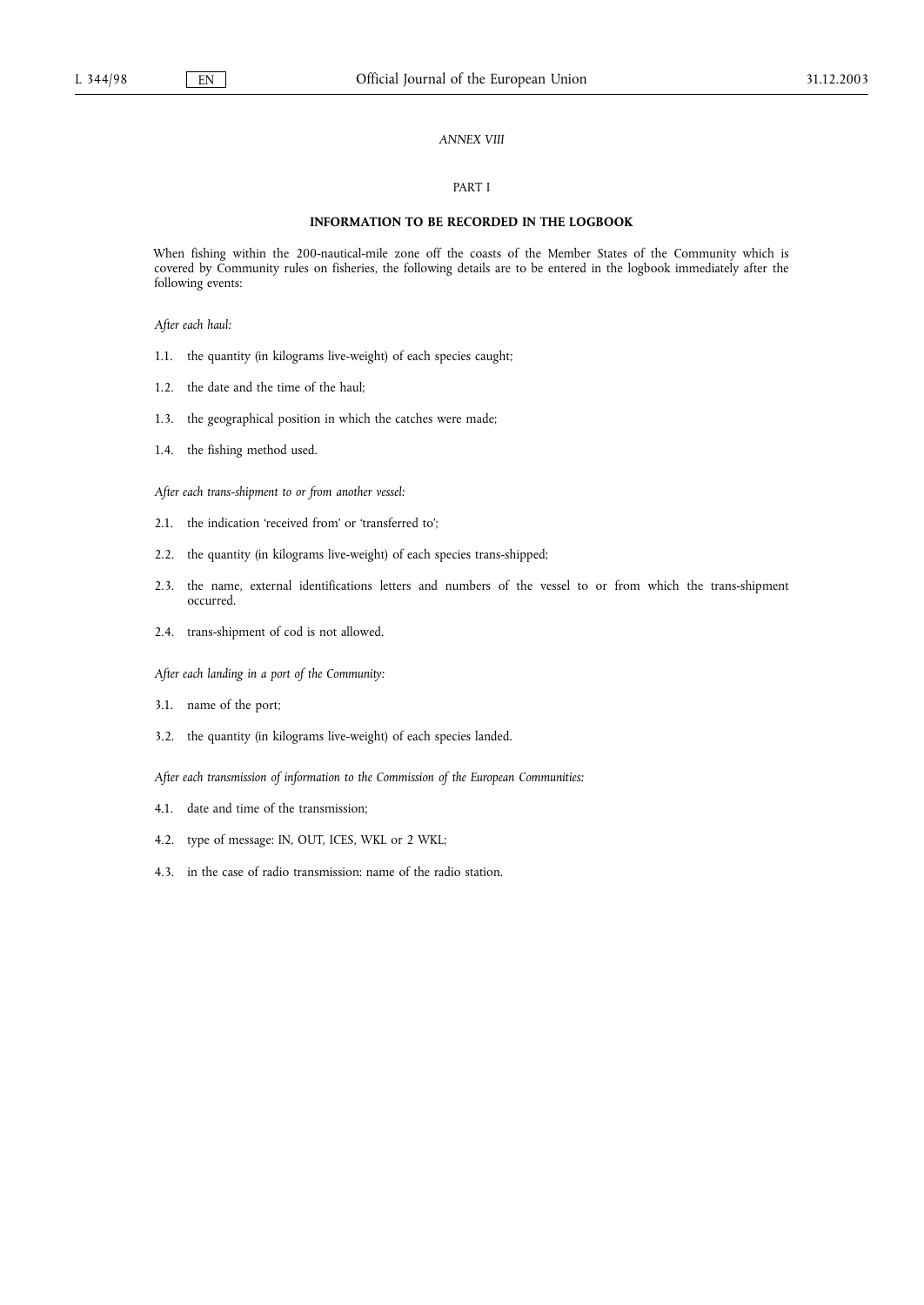# PART II

# **LOGBOOK MODEL**

|                          |                |                |                                                     |                                                                                              |                                      |                                               | 550                                          |                          |                                                          | <u></u>              |                     |                  |
|--------------------------|----------------|----------------|-----------------------------------------------------|----------------------------------------------------------------------------------------------|--------------------------------------|-----------------------------------------------|----------------------------------------------|--------------------------|----------------------------------------------------------|----------------------|---------------------|------------------|
|                          |                |                | FICHE DE PÊCHE                                      |                                                                                              |                                      | <b>LOG SHEET</b>                              | 74<br>73                                     | n<br>75                  | m<br>76                                                  | π<br>77              |                     |                  |
| Vessel name              | Nom du navire  |                |                                                     |                                                                                              | Nation -                             |                                               | <b>SURINAM</b>                               |                          |                                                          |                      |                     |                  |
| Official No              |                |                | Fishing licence No                                  | Nº de licence ZEE =                                                                          |                                      |                                               |                                              |                          |                                                          |                      |                     |                  |
|                          | Captain's name |                | Nom du capitaine ___________                        |                                                                                              | Nbre équipage<br>No in crew          |                                               |                                              |                          |                                                          |                      |                     |                  |
| Départ de<br>Depart from |                |                |                                                     | ш.                                                                                           |                                      | Date $\frac{1}{2}$                            | Paramerine<br>St. Lauren                     | Cacama                   | نمعة                                                     |                      |                     | in anders and    |
| Landed at                |                |                |                                                     |                                                                                              | Date _____                           |                                               |                                              | Gι                       | YANE                                                     |                      | WEST GULLIES<br>ъx. |                  |
| Mois/Month<br>Jour/Day   | Zone nº        | Sonde<br>Depth | Jour ou nuit<br>Day or night<br>$(D \text{ or } N)$ | Nombre de fois<br>où les engins<br>ont été mis à<br>l'eau/Number<br>of times gear<br>is shot | Total<br>heures de<br>pèche<br>Hours | Queues<br>de crevette<br>-Head-off+<br>shrimp | Crevettes<br>entières<br>-Head-on-<br>sarimp | Penaeus:                 | Crevettes conservées à bord<br>Shrimps retained on board | Vivaneaux<br>Snapper | Requins<br>Shark    | Thonidés<br>Tuna |
|                          |                |                | D                                                   |                                                                                              | fished                               | (kg)                                          | (kg)                                         | subtilis<br>brasiliensis | Xyphopenaeus<br>Kroyerii                                 |                      |                     |                  |
|                          |                |                | N<br>D                                              |                                                                                              |                                      |                                               |                                              |                          |                                                          |                      |                     |                  |
|                          |                |                | N<br>D<br>'N                                        |                                                                                              |                                      |                                               |                                              |                          |                                                          |                      |                     |                  |
|                          |                |                | D<br>N                                              |                                                                                              |                                      |                                               |                                              |                          |                                                          |                      |                     |                  |
|                          |                |                | D<br>N                                              |                                                                                              |                                      |                                               |                                              |                          |                                                          |                      |                     |                  |
|                          |                |                | D<br>N                                              |                                                                                              |                                      |                                               |                                              |                          |                                                          |                      |                     |                  |
|                          |                |                | ъ<br>$\overline{\mathbf{N}}$                        |                                                                                              |                                      |                                               |                                              |                          |                                                          |                      |                     |                  |
|                          |                |                | D<br>N<br>D                                         |                                                                                              |                                      |                                               |                                              |                          |                                                          |                      |                     |                  |
|                          |                |                | N<br>ъ                                              |                                                                                              |                                      |                                               |                                              |                          |                                                          |                      |                     |                  |
|                          |                |                | N<br>D                                              |                                                                                              |                                      |                                               |                                              |                          |                                                          |                      |                     |                  |
|                          |                |                | N<br>D                                              |                                                                                              |                                      |                                               |                                              |                          |                                                          |                      |                     |                  |
|                          |                |                | $_{\rm N}$<br>D                                     |                                                                                              |                                      |                                               |                                              |                          |                                                          |                      |                     |                  |
|                          |                |                | $\overline{\mathbf{N}}$<br>D<br>N                   |                                                                                              |                                      |                                               |                                              |                          |                                                          |                      |                     |                  |
|                          |                |                | ъ<br>N                                              |                                                                                              |                                      |                                               |                                              |                          |                                                          |                      |                     |                  |
|                          |                |                | D<br>N                                              |                                                                                              |                                      |                                               |                                              |                          |                                                          | à,                   |                     |                  |
|                          |                |                | D<br>$\overline{\mathbf{N}}$                        |                                                                                              |                                      |                                               |                                              |                          |                                                          |                      |                     |                  |
| $\sim$<br>÷,             |                |                | D<br>'N                                             |                                                                                              |                                      |                                               |                                              |                          |                                                          |                      |                     |                  |
|                          |                |                | D<br>N<br>ъ                                         |                                                                                              |                                      |                                               |                                              |                          |                                                          |                      |                     |                  |
|                          |                |                | N<br>D                                              |                                                                                              |                                      |                                               |                                              |                          |                                                          |                      |                     |                  |
|                          |                |                | N<br>D                                              |                                                                                              |                                      |                                               |                                              |                          |                                                          |                      |                     |                  |
|                          |                |                | N<br>D                                              |                                                                                              |                                      |                                               |                                              |                          |                                                          |                      |                     |                  |
|                          |                |                | N<br>D                                              |                                                                                              |                                      |                                               |                                              |                          |                                                          |                      |                     |                  |
|                          |                |                | $\overline{\mathbf{N}}$<br>Б                        |                                                                                              |                                      |                                               |                                              |                          |                                                          |                      |                     |                  |
|                          |                |                | $\mathbf{N}^-$<br>$\overline{\mathbf{D}}$           |                                                                                              |                                      |                                               |                                              |                          |                                                          |                      |                     |                  |
|                          |                |                | N<br>ᢧ<br>$\overline{\mathbf{N}}$                   |                                                                                              |                                      |                                               |                                              |                          |                                                          |                      |                     |                  |
|                          |                |                | ᠊ᢐ<br>N                                             |                                                                                              |                                      |                                               |                                              |                          |                                                          |                      |                     |                  |
|                          |                |                | D<br>$\overline{\mathbf{N}}$                        |                                                                                              |                                      |                                               |                                              |                          |                                                          |                      |                     |                  |
|                          |                |                | $\overline{D}$<br>$\mathbf{N}_{\perp}$              |                                                                                              |                                      |                                               |                                              |                          |                                                          |                      |                     |                  |
|                          |                |                | D<br>$_{\pi}$                                       |                                                                                              |                                      |                                               |                                              |                          |                                                          |                      |                     |                  |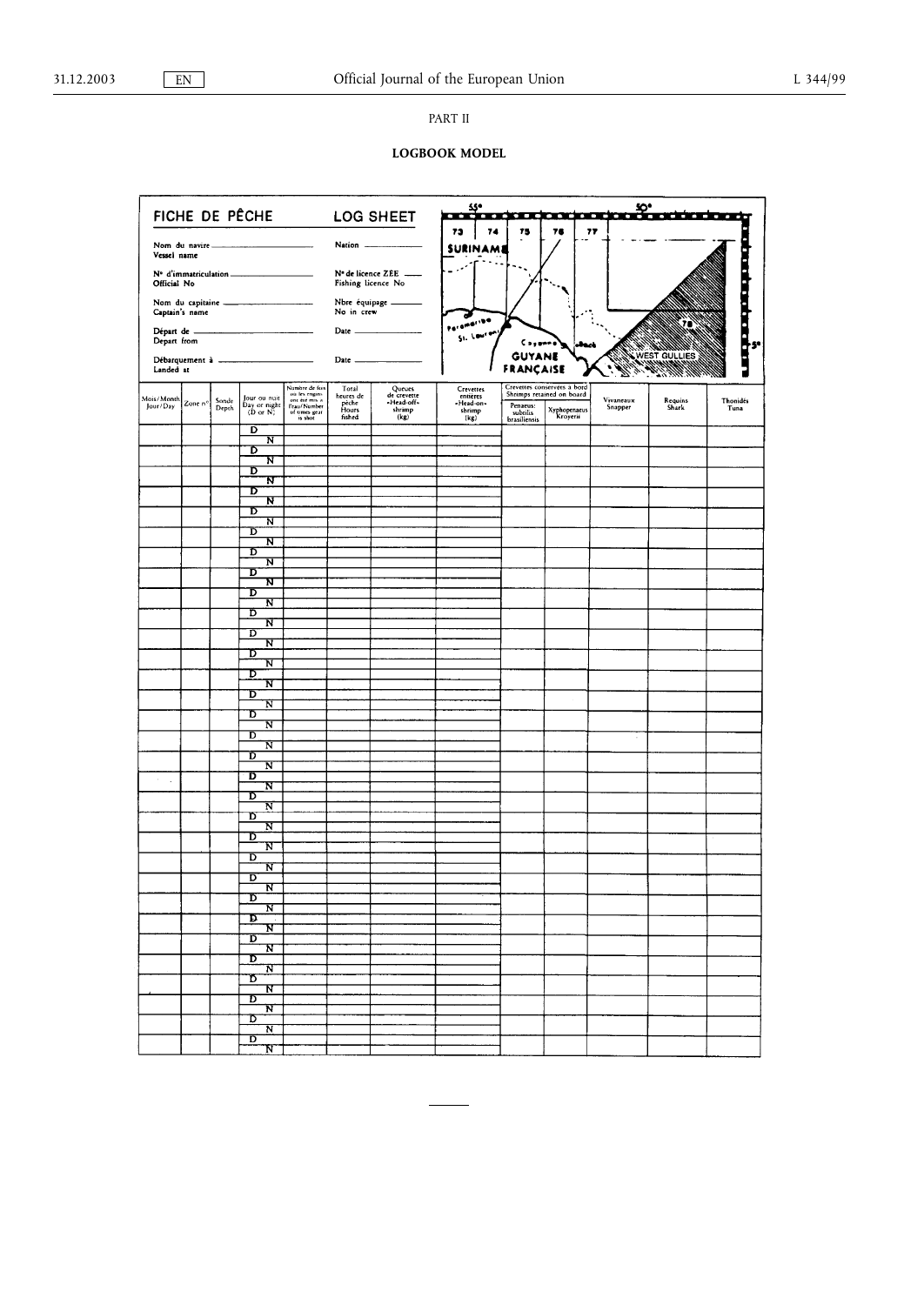### *ANNEX IX*

#### **CONTENT AND MODALITIES OF THE TRANSMISSION OF INFORMATION TO THE COMMISSION**

The information to be transmitted to the Commission of the European Communities and the timetable for its transmission are as follows:

- 1.1. On each occasion the vessel enters the 200-nautical-mile zone off the coasts of the Member States of the Community which is covered by Community rules on fisheries:
	- (a) the information specified under 1.5;
	- (b) the quantity (in kilograms) of each species of fish in the hold;
	- (c) the date and ICES division within which the master intends to commence fishing.

Where the fishing operations necessitate more than one entry into the zones referred to under 1.1 on a given day, one communication shall suffice on first entry.

- 1.2. On each occasion the vessel leaves the zone referred to under 1.1:
	- (a) the information specified under 1.5;
	- (b) the quantity (in kilograms live-weight) of each species of fish in the hold;
	- (c) the quantity (in kilograms live-weight) of each species caught since the previous transmission;
	- (d) the ICES division in which the catches were taken;
	- (e) the quantity (in kilograms live-weight) of each species transferred to and/or from other vessels since the vessel entered the zone and the identification of the vessel to which the transfer was made;
	- (f) the quantity (in kilograms live-weight) of each species landed in a port of the Community since the vessel entered the zone.

Where the fishing operations necessitate more than one entry into the zones referred to under 1.1 on a given day, one single communication on the last exit will be sufficient.

- 1.3. At three-day intervals, commencing on the third day after the vessel first enters the zones referred to under 1.1 when fishing for herring and mackerel, and at weekly intervals, commencing on the seventh day after the vessel first enters the zones referred to under 1.1 when fishing for all species other than herring and mackerel:
	- (a) the information specified under 1.5;
	- (b) the quantity (in kilograms live-weight) of each species caught since the previous transmission;
	- (c) the ICES division in which the catches were made.
- 1.4. On each occasion the vessel moves from one ICES division to another:
	- (a) the information specified under 1.5;
	- (b) the quantity (in kilograms live-weight) of each species caught since the previous transmission;
	- (c) the ICES division in which the catches have been taken.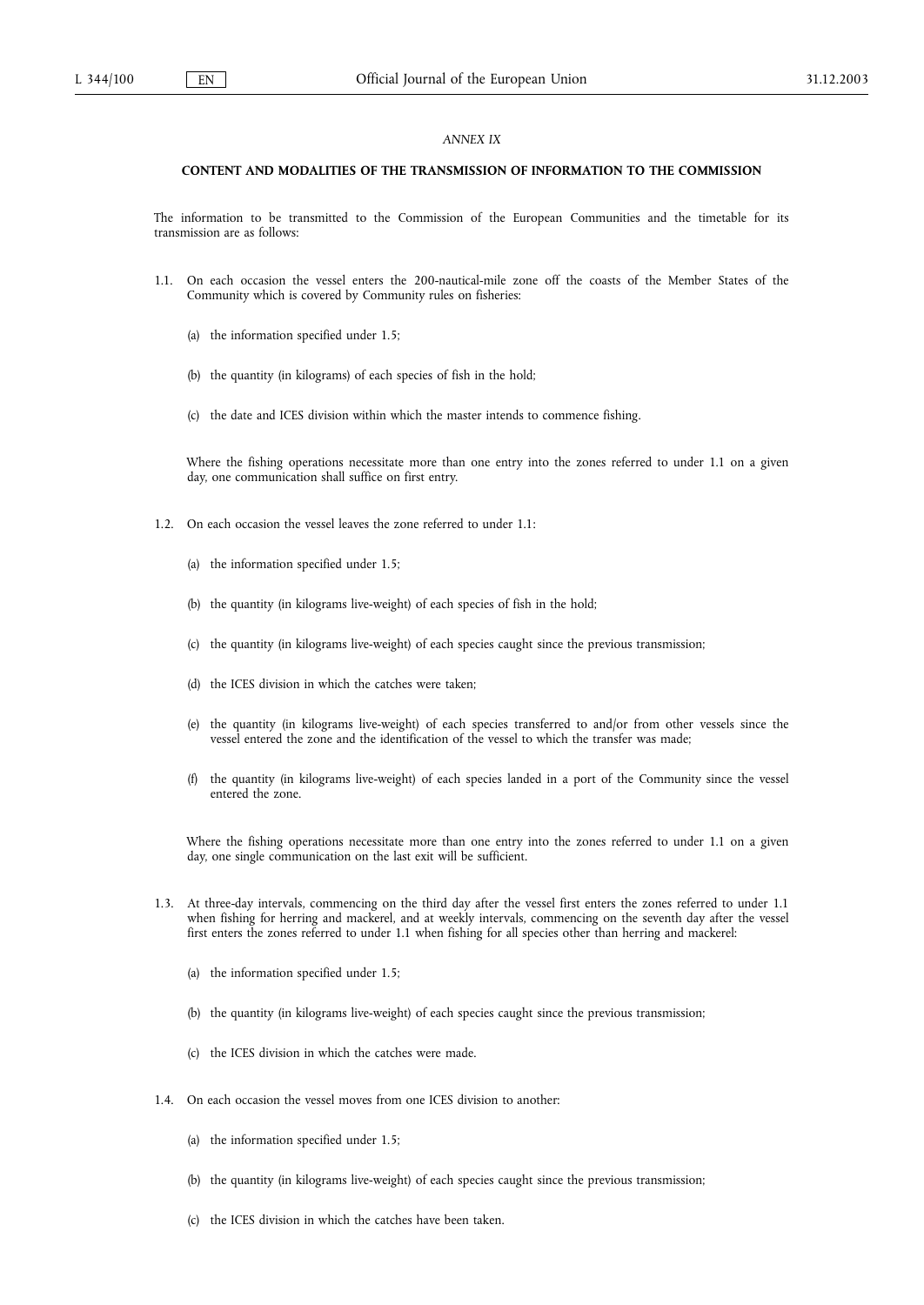- 1.5. (a) The name, call sign, external identification letters and numbers of the vessel and the name of its master;
	- (b) the licence number if the vessel is under licence;
	- (c) the serial number of the message for the voyage concerned;
	- (d) identification of the type of message;
	- (e) the date, the time and the geographical position of the vessel.
- 2.1. The information specified under point 1 shall be transmitted to the Commission of the European Communities in Brussels (telex 24189 FISEU-B) via one of the radio stations listed under point 3 below and in the form specified under point 4.
- 2.2. If it is impossible for reasons of force majeure for the message to be transmitted by the vessel, it may be transmitted on the vessel's behalf by another vessel.

| 3. | Name of radio station | Call sign of radio station |
|----|-----------------------|----------------------------|
|    | Lyngby                | OXZ                        |
|    | Land's End            | GLD                        |
|    | Valentia              | EJK                        |
|    | Malin Head            | EJM                        |
|    | Torshavn              | OXJ                        |
|    | Bergen                | LGN                        |
|    | Farsund               | LGZ                        |
|    | Florø                 | LGL                        |
|    | Rogaland              | LGQ                        |
|    | Tjøme                 | <b>LGT</b>                 |
|    | Ålesund               | <b>LGA</b>                 |
|    | Ørlandet              | <b>LFO</b>                 |
|    | Bodø                  | <b>LPG</b>                 |
|    | Svalbard              | LGS                        |
|    | Blåvand               | <b>OXB</b>                 |
|    | Gryt                  | <b>GRYT RADIO</b>          |
|    | Göteborg              | SOG                        |
|    | Turku                 | <b>OFK</b>                 |
|    |                       |                            |

4. *Form of the communications*

The information specified under point 1 shall contain the following particulars, which shall be given in the following order:

- name of vessel;
- call sign;
- external identification letters and numbers;
- serial number of the message for the voyage in question;
- indication of the type of message according to the following code:
	- message when entering one of the zones referred to under 1.1: 'IN',
	- message when leaving one of the zones referred to under 1.1: 'OUT',
	- message when moving from one ICES division to another: 'ICES',
	- weekly message: 'WKL',
	- three-day message: '2 WKL';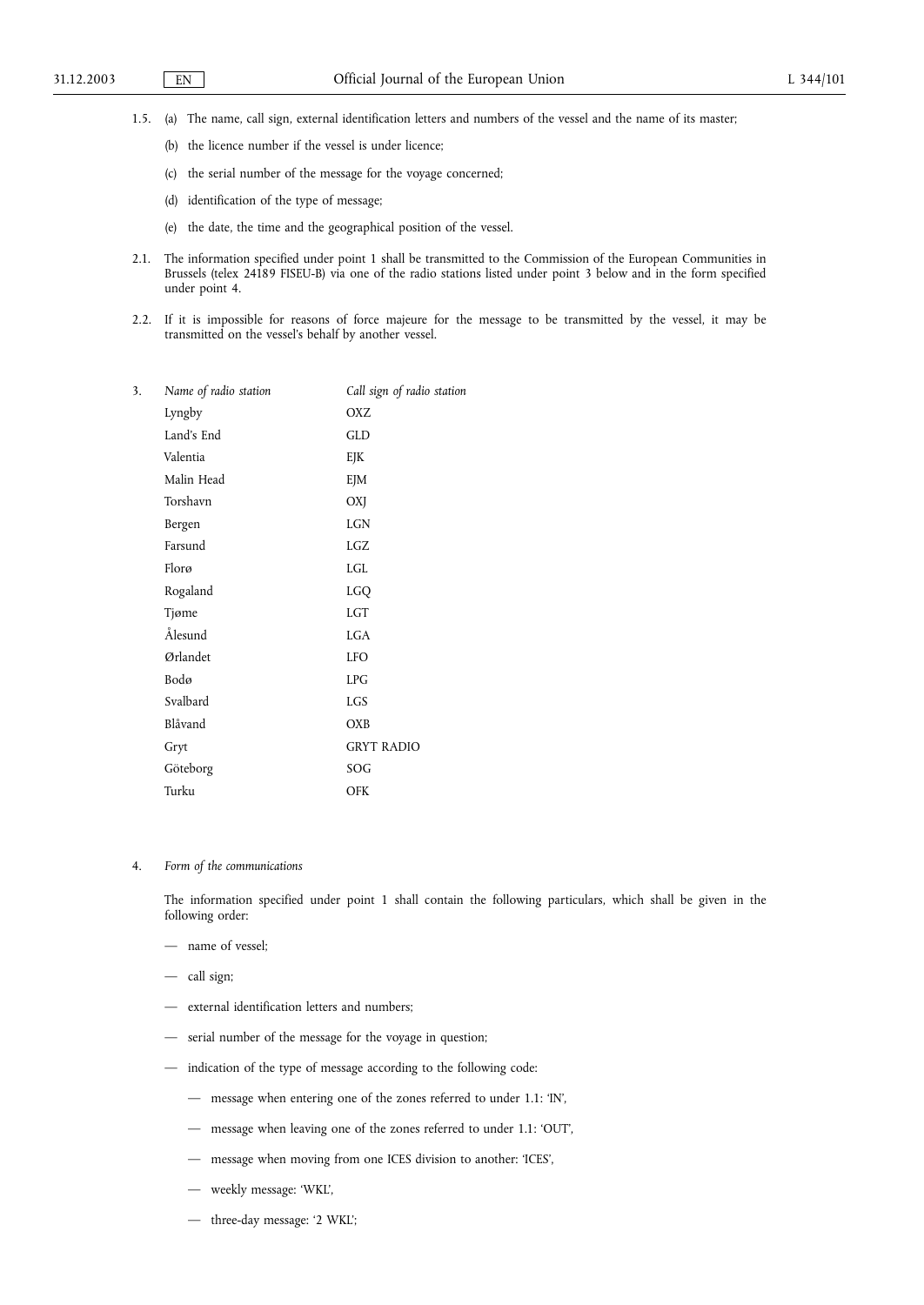- the date, the time and the geographical position;
- the ICES divisions/sub-areas in which fishing is expected to commence;
- the date on which fishing is expected to commence;
- the quantity (in kilograms live-weight) of each species of fish in the hold using the code mentioned in point 5;
- the quantity (in kilograms live-weight) of each species of fish caught since the previous transmission using the code mentioned in point 5;
- the ICES divisions/sub-areas in which the catches were made;
- the quantity (in kilograms live-weight) of each species transferred to and/or from other vessels since the previous transmission;
- the name and call sign of the vessel to and/or from which the transfer was made;
- the quantity (in kilograms live-weight) of each species landed in a port of the Community since the previous transmission;
- the name of the master.
- 5. Code to be used to indicate the species on board as mentioned in 1.4 above:

| Alfonsinos (Beryx spp.),                          | WHB        |
|---------------------------------------------------|------------|
| American plaice (Hippoglossoides platessoides),   | <b>PLA</b> |
| Anchovy (Engraulis encrasicolus),                 | <b>ANE</b> |
| Angler/Monk (Lophius spp.),                       | <b>MNZ</b> |
| Argentine (Argentina silus),                      | ARG        |
| Atlantic pomfret (Brama brama),                   | <b>POA</b> |
| Basking shark (Cetorinhus maximus),               | <b>BSK</b> |
| Black scabbardfish (Aphanopus carbo),             | <b>BSF</b> |
| Blue ling (Molva dypterygia),                     | BLI        |
| Blue whiting (Micromesistius poutassou),          | WHB        |
| Bob shrimp (Xyphopenaeus kroyerii),               | <b>BOB</b> |
| Cod (Gadus morhua),                               | COD        |
| Common shrimp (Crangon crangon),                  | <b>CSH</b> |
| Common squid (Loligo spp.),                       | SQC        |
| Dogfish (Squalus acanthias),                      | <b>DGS</b> |
| Forkbeards (Phycis spp.),                         | <b>FOR</b> |
| Greenland halibut (Reinhardtius hippoglossoides), | GHL        |
| Haddock (Melanogrammus aeglefinus),               | <b>HAD</b> |
| Hake (Merluccius merluccius),                     | <b>HKE</b> |
| Halibut (Hippoglossus hippoglossus),              | HAI.       |
| Herring (Clupea harengus),                        | <b>HER</b> |
| Horse-mackerel (Trachurus trachurus),             | <b>HOM</b> |
| Ling (Molva molva),                               | <b>LIN</b> |
| Mackerel (Scomber scombrus),                      | MAC        |
| Megrim (Lepidorhombus spp.),                      | LEZ        |
| Northern deep-water prawn (Pandalus borealis),    | <b>PRA</b> |
|                                                   |            |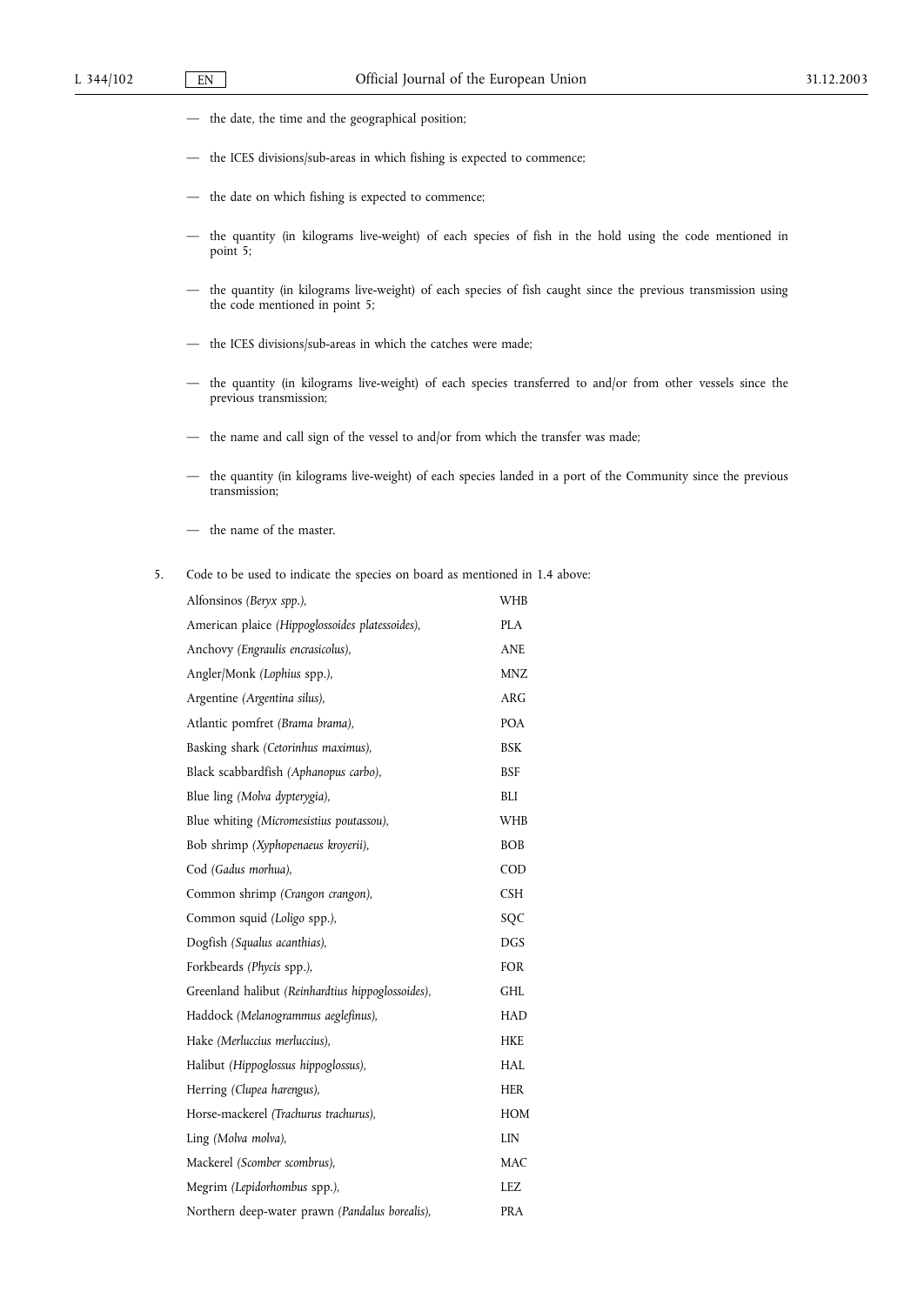| Norway lobster (Nephrops norvegicus),           | <b>NEP</b> |
|-------------------------------------------------|------------|
| Norway pout (Trisopterus esmarkii),             | <b>NOP</b> |
| Orange roughy (Hoplostethus atlanticus),        | ORY        |
| Other.                                          | OTH        |
| Plaice (Pleuronectes platessa),                 | PLE        |
| Pollack (Pollachius pollachius),                | POL        |
| Porbeagle (Lamma nasus),                        | POR        |
| Redfish (Sebastes spp.),                        | <b>RED</b> |
| Red seabream (Pagellus bogaraveo),              | <b>SBR</b> |
| Roundnose grenadier (Coryphaenoides rupestris), | <b>RNG</b> |
| Saithe (Pollachius virens),                     | <b>POK</b> |
| Salmon (Salmo salar),                           | <b>SAL</b> |
| Sandeel (Ammodytes spp.),                       | <b>SAN</b> |
| Sardine (Sardina pilchardus),                   | PIL        |
| Shark (Selachii, Pleurotremata),                | <b>SKH</b> |
| Shrimp (Penaeidae),                             | PEZ        |
| Sprat (Sprattus sprattus),                      | <b>SPR</b> |
| Squid (Illex spp.),                             | SQX        |
| Tuna (Thunnidae),                               | <b>TUN</b> |
| Tusk (Brosme brosme),                           | <b>USK</b> |
| Whiting (Merlangus merlangus),                  | WHG        |
| Yellowtail flounder (Limanda ferruginea),       | <b>YEL</b> |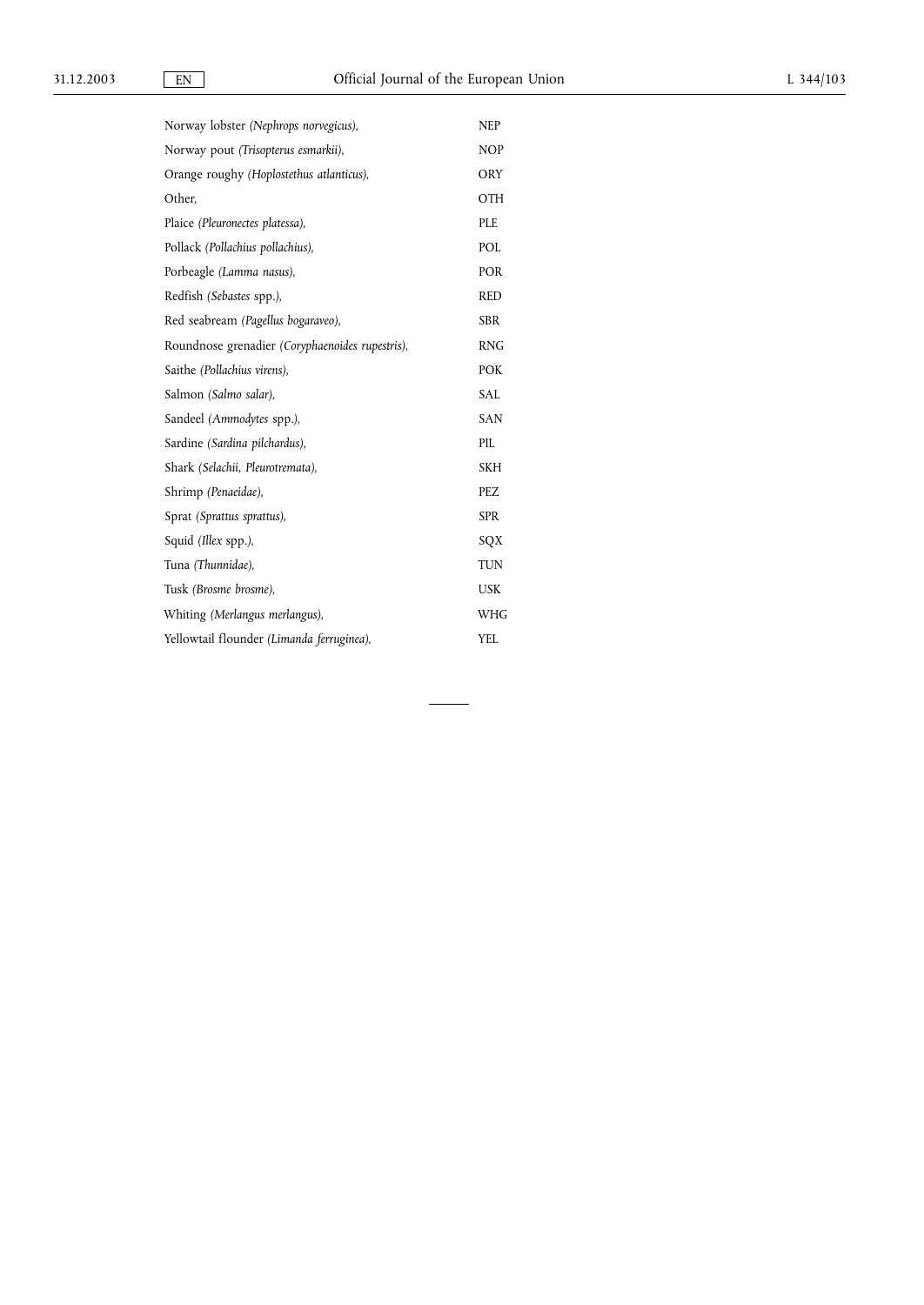# *ANNEX X*

## **LIST OF SPECIES**

| Common English Name          | Scientific Name               | 3-Alpha Code |
|------------------------------|-------------------------------|--------------|
| Groundfish                   |                               |              |
| Atlantic Cod                 | Gadus morhua                  | COD          |
| Haddock                      | Melanogrammus aeglefinus      | <b>HAD</b>   |
| Atlantic redfishes           | Sebastes sp.                  | <b>RED</b>   |
| Golden redfish               | Sebastes marinus              | <b>REG</b>   |
| Beaked redfish (deepwater)   | Sebastes mentella             | <b>REB</b>   |
| Acadian redfish              | Sebastes fasciatus            | <b>REN</b>   |
| Silver hake                  | Merluccius bilinearis         | <b>HKS</b>   |
| Red hake (*)                 | Urophycis chuss               | <b>HKR</b>   |
| Pollock (=Saithe)            | Pollachius virens             | <b>POK</b>   |
| American plaice              | Hippoglossoides platessoides  | <b>PLA</b>   |
| Witch flounder               | Glyptocephalus cynoglossus    | WIT          |
| Yellowtail flounder          | Limanda ferruginea            | YEI.         |
| Polar cod                    | Boreogadus saida              | <b>POC</b>   |
| Roundnose grenadier          | Coryphaenoides rupestris      | <b>RNG</b>   |
| Roughhead grenadier          | Macrourus berglax             | <b>RHG</b>   |
| Sandeels (=Sand Lances)      | Ammodytes sp.                 | <b>SAN</b>   |
| Sculpins                     | Myoxocephalus sp.             | SCU          |
| Scup                         | Stenotomus chrysops           | <b>SCP</b>   |
| Tautog                       | Tautoga onitis                | <b>TAU</b>   |
| Tilefish                     | Lopholatilus chamaeleonticeps | TIL          |
| White hake (*)               | Urophycis tenuis              | <b>HKW</b>   |
| Wolffishes (NS)              | Anarhicas sp.                 | <b>CAT</b>   |
| Atlantic wolffish            | Anarhichas lupus              | <b>CAA</b>   |
| Spotted wolffish             | Anarhichas minor              | CAS          |
| Greenland halibut            | Reinharditius hippoglossoides | <b>GHL</b>   |
| Atlantic halibut             | Hippoglossus hippoglossus     | <b>HAL</b>   |
| Winter flounder              | Pseudopleuronectes americanus | <b>FLW</b>   |
| Summer flounder              | Paralichthys dentatus         | <b>FLS</b>   |
| Windowpane flounder          | Scophthalmus aquosus          | <b>FLD</b>   |
| Flatfishes (NS)              | Pleuronectiformes             | <b>FLX</b>   |
| American angler (=Goosefish) | Lophius americanus            | ANG          |
| Atlantic searobins           | Prionotus sp.                 | <b>SRA</b>   |
| Atlantic tomcod              | Microgadus tomcod             | <b>TOM</b>   |
| Blue antimora                | Antimora rostrata             | <b>ANT</b>   |
| Blue whiting                 | Micromesistius poutassou      | WHB          |
| Cunner                       | Tautogolabrus adspersus       | <b>CUN</b>   |
| Cusk (=Tusk)                 | Brosme brosme                 | <b>USK</b>   |
| Greenland cod                | Gadus ogac                    | GRC          |
| Blue ling                    | Molva dypterygia              | BLI          |
| Ling                         | Molva molva                   | LIN          |
| Groundfish (NS)              |                               | GRO          |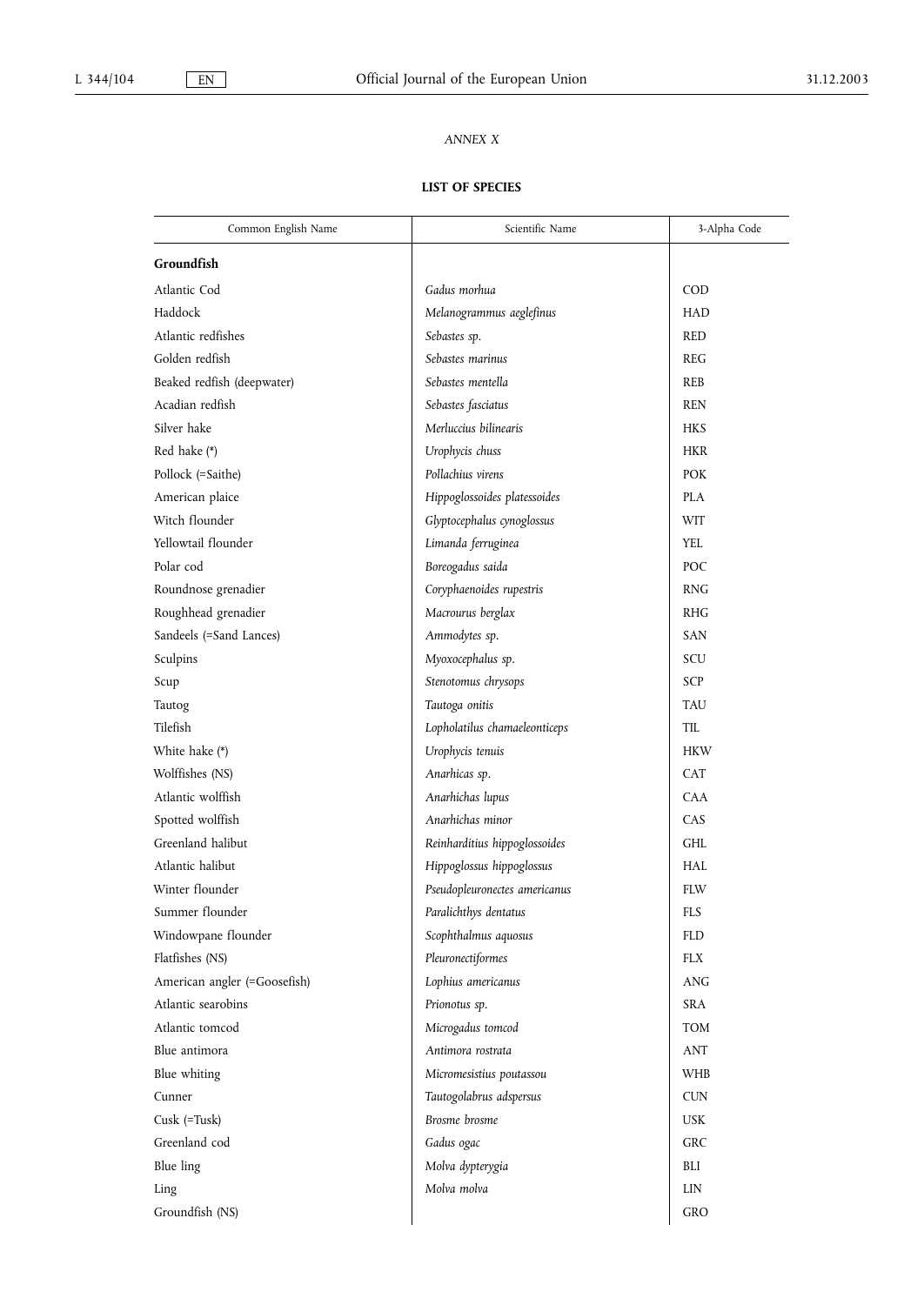| Common English Name        | Scientific Name             | 3-Alpha Code |
|----------------------------|-----------------------------|--------------|
| <b>Pelagics</b>            |                             |              |
| Atlantic herring           | Clupea harengus             | <b>HER</b>   |
| Atlantic mackerel          | Scomber scombrus            | <b>MAC</b>   |
| Atlantic butterfish        | Peprilus triacanthus        | <b>BUT</b>   |
| Atlantic menhaden          | Brevoortia tyrannus         | MHA          |
| Atlantic saury             | Scomberesox saurus          | SAU          |
| Bay anchovy                | Anchoa mitchilli            | <b>ANB</b>   |
| Bluefish                   | Pomatomus saltatrix         | <b>BLU</b>   |
| Crevalle jack              | Caranx hippos               | <b>CVJ</b>   |
| Frigate tuna               | Auxis thazard               | <b>FRI</b>   |
| King mackerel              | Scomberomourus cavalla      | KGM          |
| Atlantic Spanish mackerel  | Scomberomourus maculatus    | <b>SSM</b>   |
| Sailfish                   | Istiophorus platypterus     | <b>SAI</b>   |
| White marlin               | Tetrapturus albidus         | <b>WHM</b>   |
| Blue marlin                | Makaira nigricans           | <b>BUM</b>   |
| Lumpfish =(Lumpsucker)     | Cyclopterus lumpus          | <b>LUM</b>   |
| Northern kingfish          | Menticirrhus saxatilis      | KGF          |
| Northern puffer            | Sphoeroides maculatus       | PUF          |
| Eelpouts (NS)              | Lycodes sp.                 | <b>ELZ</b>   |
| Ocean pout                 | Macrozoarces americanus     | OPT          |
| Swordfish                  | Xiphias gladius             | <b>SWO</b>   |
| Albacore tuna              | Thunnus alalunga            | ALB          |
| Atlantic bonito            | Sarda sarda                 | <b>BON</b>   |
| Little tunny               | Euthynnus alletteratus      | <b>LTA</b>   |
| Bigeye tunny               | Thunnus obesus              | BET          |
| Northern bluefin tuna      | Thunnus thynnus             | BFT          |
| Skipjack tuna              | Katsuwonus pelamis          | <b>SKJ</b>   |
| Yellowfin tuna             | Thunnus albacares           | YFT          |
| Tunas (NS)                 | Scombridae                  | <b>TUN</b>   |
| Pelagic fish (NS)          |                             | PEL          |
| Invertebrates              |                             |              |
| Long-finned squid (Loligo) | Loligo pealei               | SQL          |
| Short-finned squid (Illex) | Illex illecebrosus          | SQI          |
| Squids (NS)                | Loliginidae, Ommastrephidae | SQU          |
| Atlantic razor clam        | Ensis directus              | <b>CLR</b>   |
| Hard clam                  | Mercenaria mercenaria       | <b>CLH</b>   |
| Marine worms (NS)          | Polycheata                  | <b>WOR</b>   |
| Horseshoe crab             | Limulus polyphemus          | <b>HSC</b>   |
| Marine invertebrates (NS)  | Invertebrata                | <b>INV</b>   |
| Other Fish                 |                             |              |
| Alewife                    | Alosa pseudoharengus        | ALE          |
| American conger            | Conger oceanicus            | <b>COA</b>   |
| American eel               | Anguilla rostrata           | <b>ELA</b>   |
| Atlantic hagfish           | Myxine glutinosa            | <b>MYG</b>   |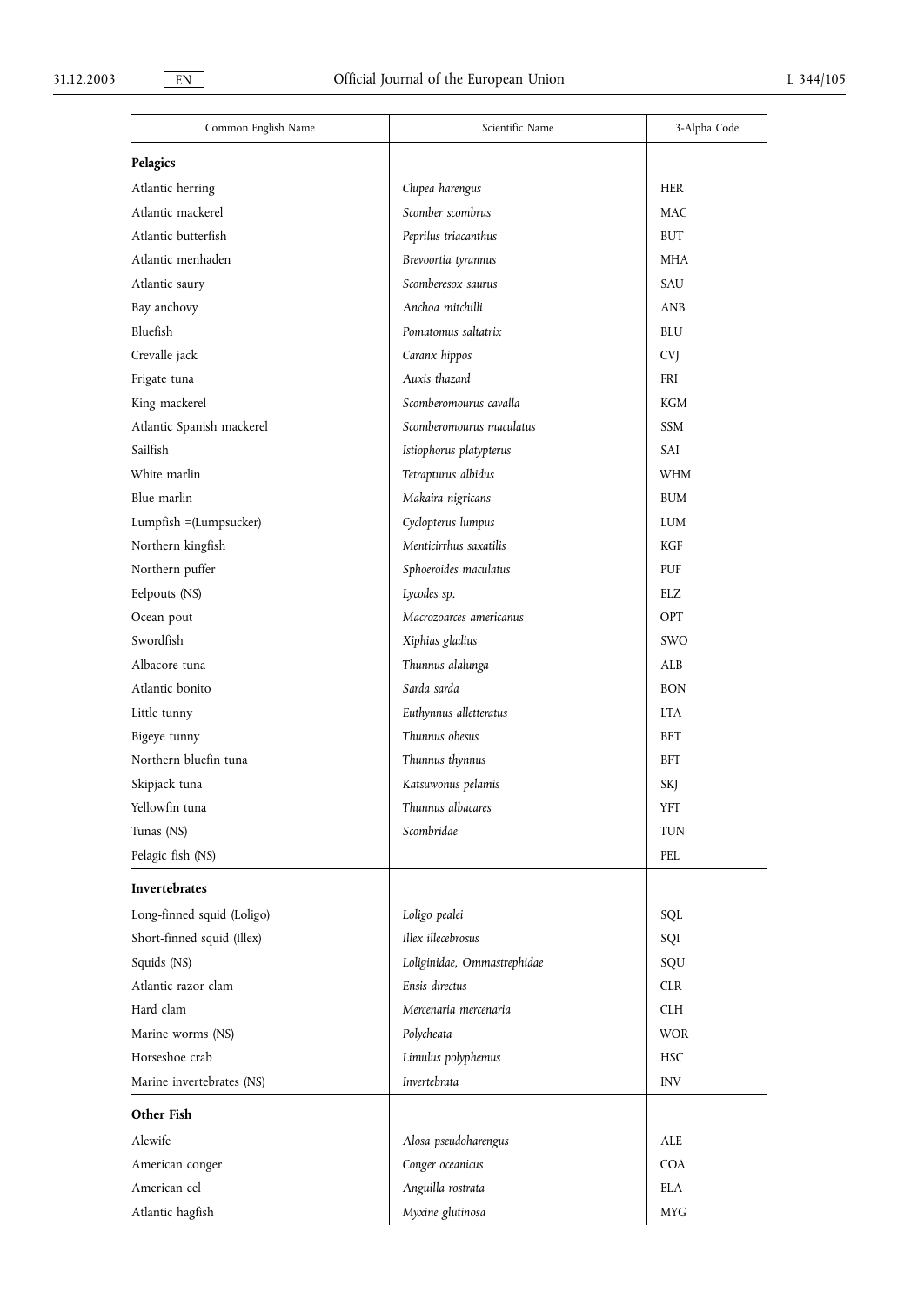| Common English Name      | Scientific Name               | 3-Alpha Code |  |  |
|--------------------------|-------------------------------|--------------|--|--|
| American shad            | Alosa sapidissima             | <b>SHA</b>   |  |  |
| Argentines (NS)          | Argentina sp.                 | <b>ARG</b>   |  |  |
| Ocean quahog             | Arctica islandica             | <b>CLO</b>   |  |  |
| Soft clam                | Mya arenaria                  | <b>CLS</b>   |  |  |
| Surf clam                | Spisula solidissima           | <b>CLB</b>   |  |  |
| Stimpson's surf clam     | Spisula polynyma              | <b>CLT</b>   |  |  |
| Clams (NS)               | Prionodesmacea, Teleodesmacea | <b>CLX</b>   |  |  |
| Bay scallop              | Argopecten irradians          | <b>SCB</b>   |  |  |
| Calico scallop           | Argopecten gibbus             | <b>SCC</b>   |  |  |
| Iceland scallop          | Chylamys islandica            | <b>ISC</b>   |  |  |
| Sea scallop              | Placopecten magellanicus      | <b>SCA</b>   |  |  |
| Scallops (NS)            | Pectinidae                    | <b>SCX</b>   |  |  |
| American cupped oyster   | Crassostrea virginica         | <b>OYA</b>   |  |  |
| Blue mussel              | Mytilus edulis                | <b>MUS</b>   |  |  |
| Whelks (NS)              | Busycon sp.                   | <b>WHX</b>   |  |  |
| Periwinkles (NS)         | Littorina sp.                 | <b>PER</b>   |  |  |
| Marine molluscs (NS)     | Mollusca                      | MOL          |  |  |
| Atlantic croaker         | Micropogonias undulatus       | <b>CKA</b>   |  |  |
| Atlantic needlefish      | Strongylura marina            | <b>NFA</b>   |  |  |
| Atlantic salmon          | Salmo salar                   | SAL          |  |  |
| Atlantic silverside      | Menidia menidia               | <b>SSA</b>   |  |  |
| Atlantic thread herring  | Opisthonema oglinum           | THA          |  |  |
| Barid's slickhead        | Alepocephalus bairdii         | ALC          |  |  |
| Black drum               | Pogonias cromis               | <b>BDM</b>   |  |  |
| Black seabass            | Centropristis striata         | <b>BSB</b>   |  |  |
| Blueback herring         | Alosa aestivalis              | <b>BBH</b>   |  |  |
| Capelin                  | Mallotus villosus             | CAP          |  |  |
| Chars (NS)               | Salvelinus sp.                | <b>CHR</b>   |  |  |
| Cobia                    | Rachycentron canadum          | <b>CBA</b>   |  |  |
| Common (Florida) pompano | Trachinotus carolinus         | POM          |  |  |
| Gizzard shad             | Dorosoma cepedianum           | SHG          |  |  |
| Grunts (NS)              | Pomadasyidae                  | <b>GRX</b>   |  |  |
| Atlantic rock crab       | Cancer irroratus              | <b>CRK</b>   |  |  |
| Blue crab                | Callinectes sapidus           | <b>CRB</b>   |  |  |
| Green crab               | Carcinus maenas               | <b>CRG</b>   |  |  |
| Jonah crab               | Cancer borealis               | <b>CRI</b>   |  |  |
| Queen crab               | Chionoecetes opilio           | <b>CRQ</b>   |  |  |
| Red crab                 | Geryon quinquedens            | <b>CRR</b>   |  |  |
| Stone king crab          | Lithodes maia                 | KCT          |  |  |
| Marine crabs (NS)        | Reptantia                     | <b>CRA</b>   |  |  |
| American lobster         | Homarus americanus            | LBA          |  |  |
| Northern prawn           | Pandalus borealis             | <b>PRA</b>   |  |  |
| Aesop shrimp             | Pandalus montagui             | AES          |  |  |
| Penaeus shirmps (NS)     | Penaeus sp.                   | <b>PEN</b>   |  |  |
| Pink (=Pandalid) shrimps | Pandalus sp.                  | PAN          |  |  |
| Marine crustaceans (NS)  | Crustacea                     | <b>CRU</b>   |  |  |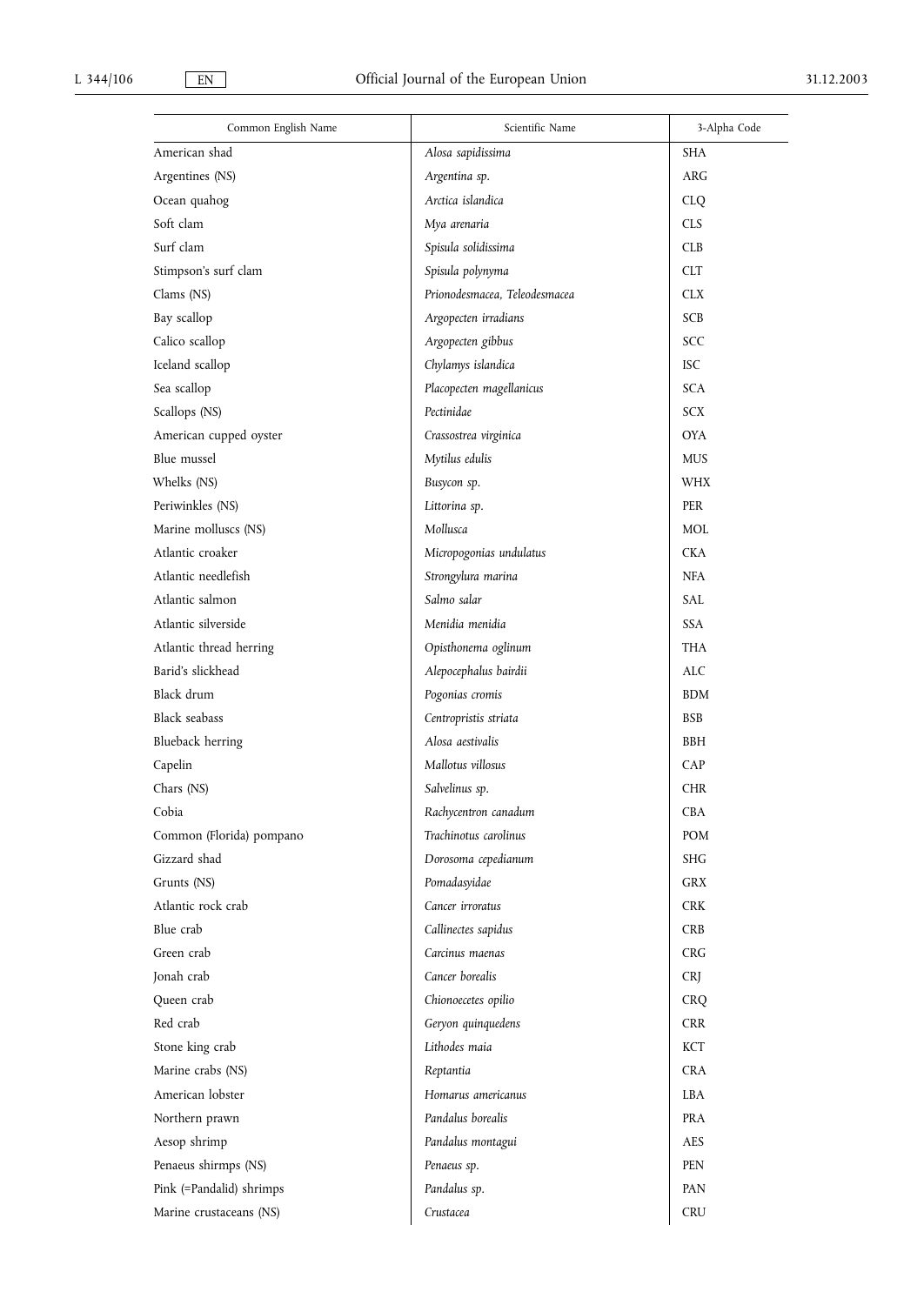| Common English Name             | Scientific Name               | 3-Alpha Code |
|---------------------------------|-------------------------------|--------------|
| Sea-urchin                      | Strongylocentrotus sp.        | <b>URC</b>   |
| Hickory shad                    | Alosa mediocris               | <b>SHH</b>   |
| Lanternfish                     | Notoscopelus sp.              | <b>LAX</b>   |
| Mullets (NS)                    | Mugilidae                     | <b>MUL</b>   |
| North atlantic harvestfish      | Peprilus alepidotus (=paru)   | <b>HVF</b>   |
| Pigfish                         | Orthopristis chrysoptera      | PIG          |
| Rainbow smelt                   | Osmerus mordax                | <b>SMR</b>   |
| Red drum                        | Sciaenops ocellatus           | <b>RDM</b>   |
| Red porgy                       | Pagrus pagrus                 | <b>RPG</b>   |
| Rough scad                      | Trachurus lathami             | <b>RSC</b>   |
| Sand perch                      | Diplectrum formosum           | <b>PES</b>   |
| Sheepshead                      | Archosargus probatocephalus   | <b>SPH</b>   |
| Spot croaker                    | Leiostomus xanthurus          | <b>SPT</b>   |
| Spotted weakfish                | Cynoscion nebulosus           | <b>SWF</b>   |
| Squeteague (Gray Weakfish)      | Cynoscion regalis             | <b>STG</b>   |
| Striped bass                    | Morone saxatilis              | <b>STB</b>   |
| Sturgeons (NS)                  | Acipenseridae                 | STU          |
| Tarpon                          | Tarpon (=megalops) atlanticus | <b>TAR</b>   |
| Trouts (NS)                     | Salmo sp.                     | <b>TRO</b>   |
| White perch                     | Morone americana              | PEW          |
| Alfonsinos (NS)                 | Beryx sp.                     | ALF          |
| Spiny (=picked) dogfish         | Squalus acantias              | <b>DGS</b>   |
| Dogfishes (NS)                  | Squalidae                     | <b>DGX</b>   |
| Sand Tiger shark                | Odontaspis taurus             | <b>CCT</b>   |
| Porbeagle                       | Lamna nasus                   | <b>POR</b>   |
| Shortfin mako shark             | Isurus oxyrinchus             | <b>SMA</b>   |
| Dusky shark                     | Carcharhinus obscurus         | <b>DUS</b>   |
| Great Blue shark                | Prionace glauca               | <b>BSH</b>   |
| Large sharks (NS)               | Squaliformes                  | <b>SHX</b>   |
| Atlantic Sharpnose shark        | Rhizoprionodon terraenova     | <b>RHT</b>   |
| <b>Black Dogfish</b>            | Centroscyllium fabricii       | <b>CFB</b>   |
| Boreal (Greenland) shark        | Sonmnousus microcephalus      | <b>GSK</b>   |
| Basking shark                   | Cetorhinus maximus            | <b>BSK</b>   |
| Skates (NS)                     | Raja sp.                      | <b>SKA</b>   |
| Little skate                    | Leucoraja erinacea            | <b>RJD</b>   |
| Arctic skate                    | Amblyraja hyperborea          | <b>RJG</b>   |
| Barndoor skate                  | Dipturus laevis               | <b>RJL</b>   |
| Winter skate                    | Leucoraja ocellata            | <b>RJT</b>   |
| Thorny skate (Starry Ray)       | Amblyraja radiata             | <b>RJR</b>   |
| Smooth skate                    | Malcoraja senta               | <b>RJS</b>   |
| Spinytail skate (Spinetail Ray) | Bathyraja spinicauda          | <b>RJO</b>   |
| Finfishes (NS)                  |                               | <b>FIN</b>   |

(\*) In accordance with a recommendation adopted by STACRES at the 1970 Annual Meeting (ICNAF Redbook 1970, Part I, Page 67), hakes of the Genus *Urophycis* are designated as follows for statistical reporting: (a) hake reported from Subareas 1, 2, and 3, and Divisions 4R, S, T and V be designated as white hake, *Urophycis tenuis*; (b) hake taken by line gears or any hake greater than 55 cm standard length, reagardless of how caught, from Divisions 4W and X, Subarea 5 and Statistical Area 6 be designated as white hake, *Urophycis tenuis*; (c) Except as noted in (b), other hake of the Genus *Urophycis* taken in Divisions 4W and X, Subarea 5 and Statistical Area 6 be designated as red hake, *Urophycis chuss*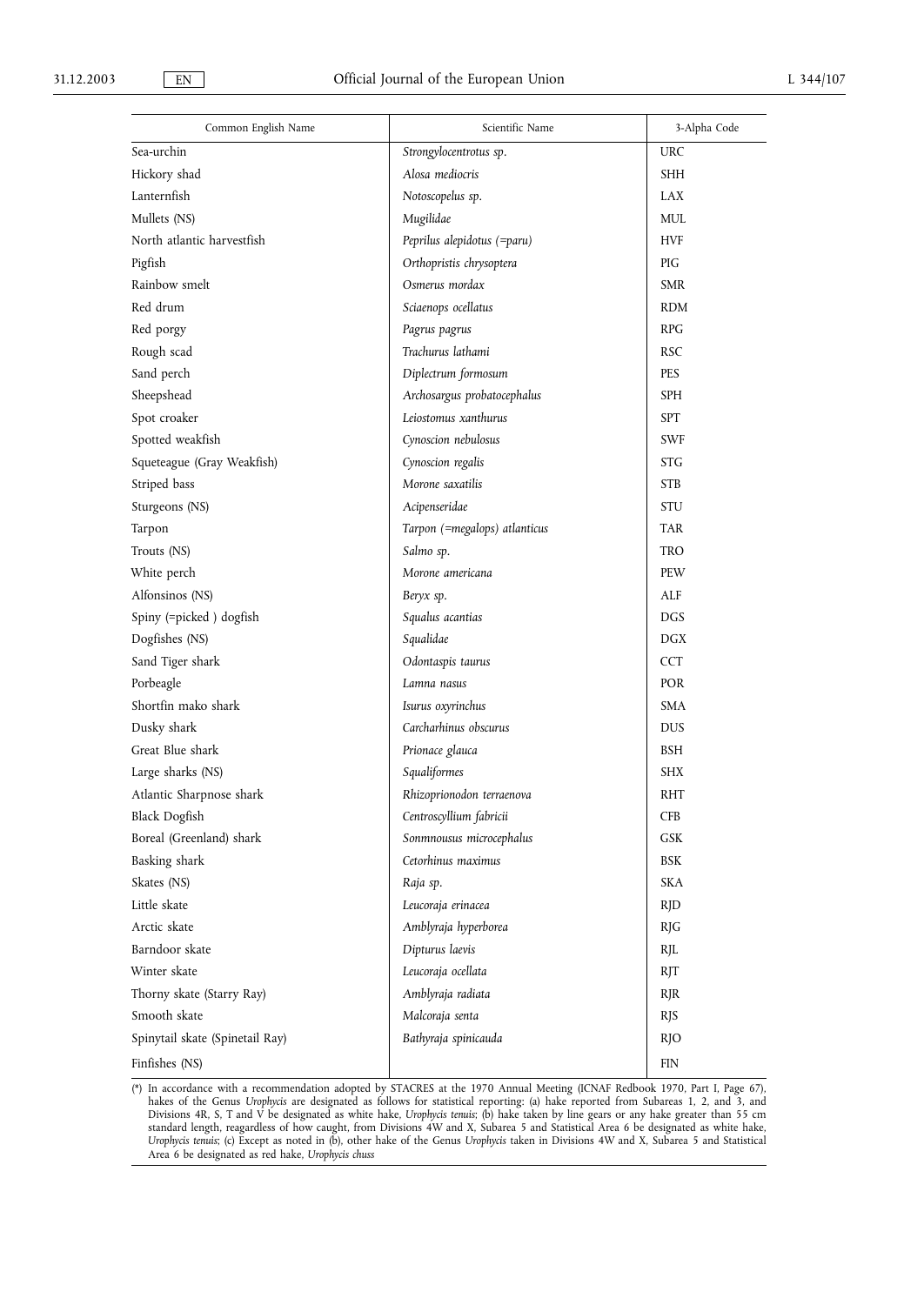#### *ANNEX XI*

#### **AUTHORISED TOPSIDE CHAFERS**

#### 1. **ICNAF-type topside chafer**

The ICNAF-type topside chafer is a rectangular piece of netting to be attached to the upper side of the codend of the trawl net to reduce and prevent damage so long as such netting conforms to the following conditions:

- (a) this netting shall have a mesh size not less than that specified for the codend in Article 10;
- (b) this netting may be fastened to the codend only along the forward and lateral edges of the netting and at no other place in it, and shall be fastened in such a manner that it extends forward of the splitting strap no more than four meshes and ends not less than four meshes in front of the cod line mesh; where a splitting strap is not used, the netting shall not extend to more than one-third of the codend measured from not less than four meshes in front of the cod line mesh;
- (c) the width of this netting shall be at least one and a half times the width of the area of the codend which is covered, such widths to be measured at right angles to the long axis of the codend.

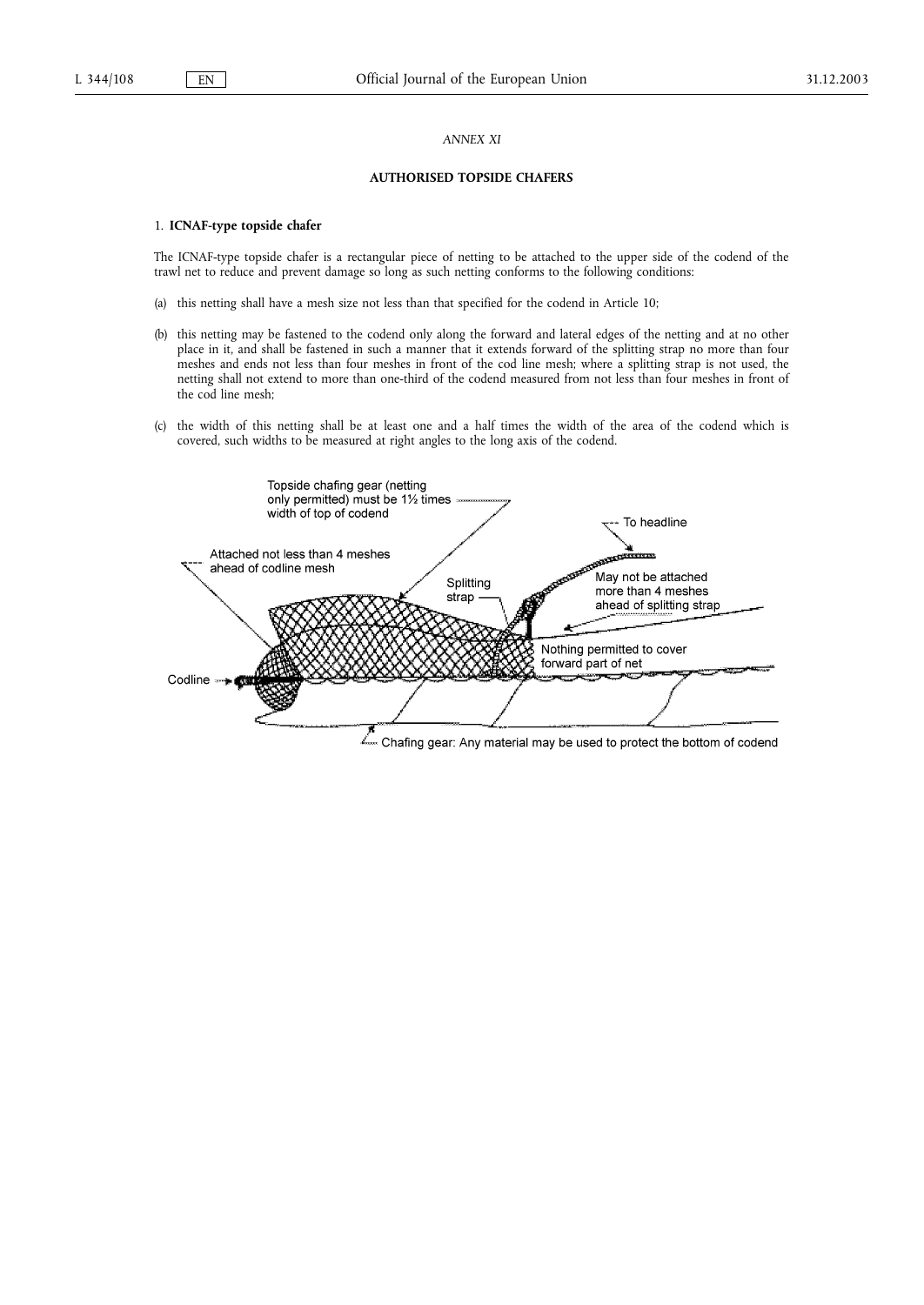### 2. **Multiple flap-type topside chafer**

The multiple flap-type topside chafer is defined as pieces of netting having in all their parts meshes the size of which, whether the pieces of netting are wet or dry, is not less than that of the codend, provided that:

- (i) each piece of netting:
	- (a) is fastened by its forward edge only across the codened at right angles to its long axis;
	- (b) is of a width of at least the width of the codend (such width being measured at right angles to the long axis of the codend at the point of attachment); and
	- (c) is not more than 10 meshes long; and
- (ii) the aggregate length of all the pieces of netting so attached does not exceed two-thirds of the length of the codend.

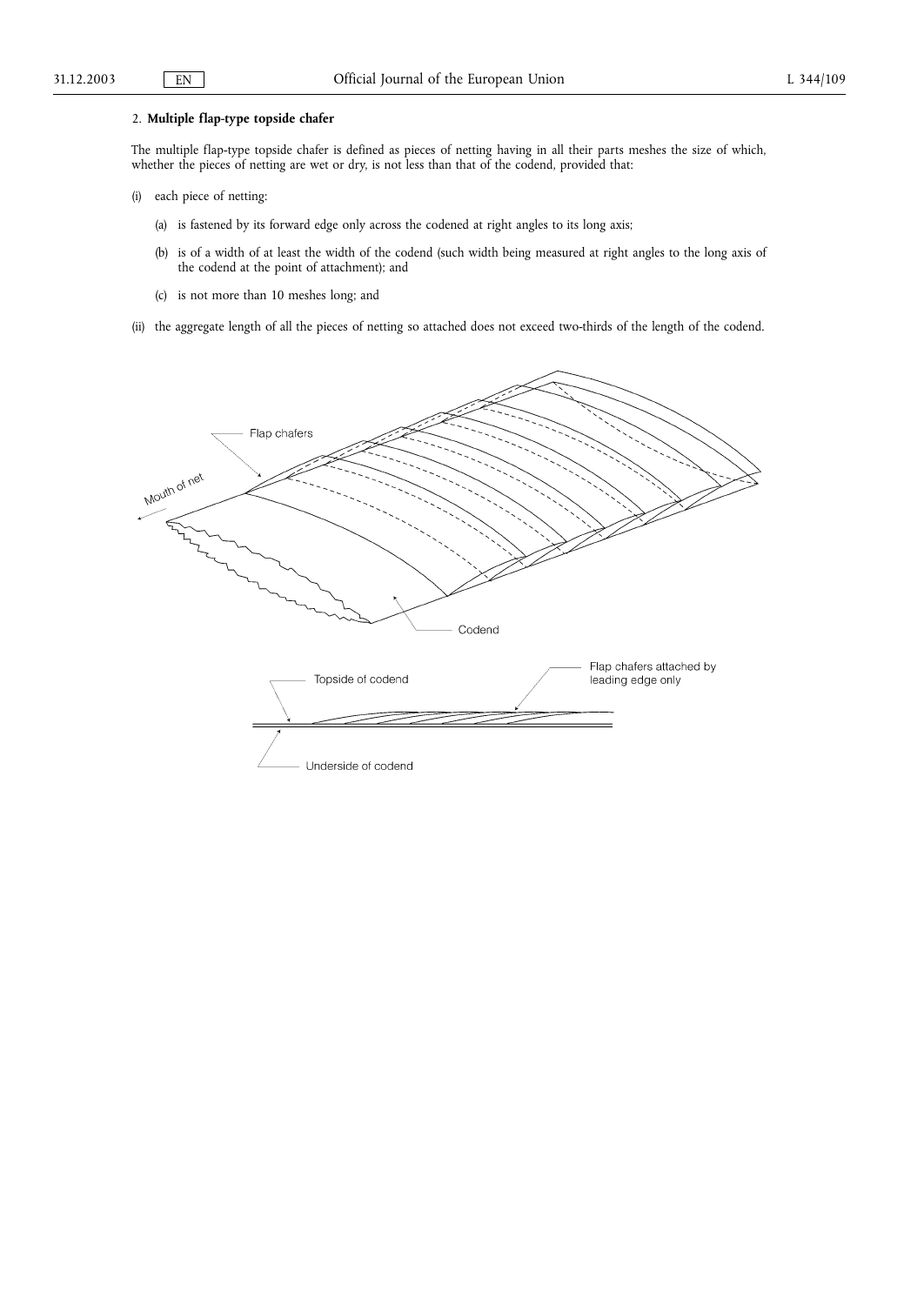#### **POLISH CHAFER**

#### 3. **Large-mesh (modified Polish-type) topside chafer**

The large-mesh topside chafer consists of a rectangular piece of netting made of the same twine material as the codend, or of a single, thick, knotless twine material, attached to the rear portion of the upper side of the codend and extending over all or any part of the upper side of the codend and having in all its parts a mesh size twice that of the codend when measured wet and fastened to the codend along the forward, lateral and rear edges only of the netting in such a way that each mesh of the netting coincides with four meshes of the codend.

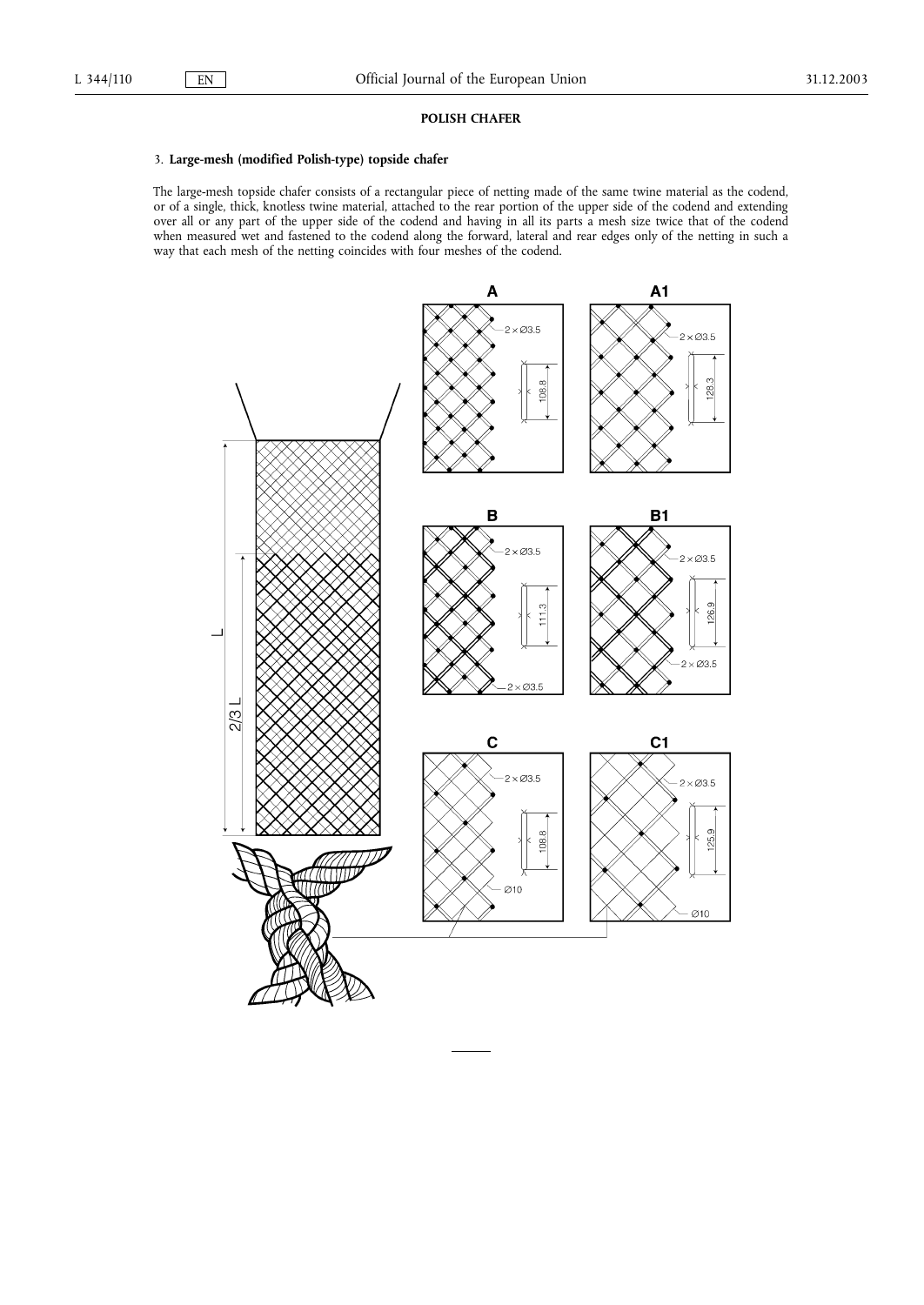### *ANNEX XII*

# **MINIMUM FISH SIZE** (\*)

| Species              | Gilled and gutted fish whether or not skinned;<br>fresh or chilled, frozen, or salted |                 |                   |                    |  |
|----------------------|---------------------------------------------------------------------------------------|-----------------|-------------------|--------------------|--|
|                      | Whole<br>Head off                                                                     |                 | Head and tail off | Head off and split |  |
| Atlantic cod         | $41 \text{ cm}$                                                                       | $27 \text{ cm}$ | $22 \text{ cm}$   | $27/25$ cm (**)    |  |
| Greenland halibut    | 30 cm                                                                                 | N/A             | N/A               | N/A                |  |
| American plaice      | $25 \text{ cm}$                                                                       | 19 cm           | $15 \text{ cm}$   | N/A                |  |
| Yellow tail flounder | $25 \text{ cm}$                                                                       | 19 cm           | $15 \text{ cm}$   | N/A                |  |

(\*) Fish size refers to fork length for Atlantic cod; whole length for other species.

(\*\*) Lower size for green salted fish.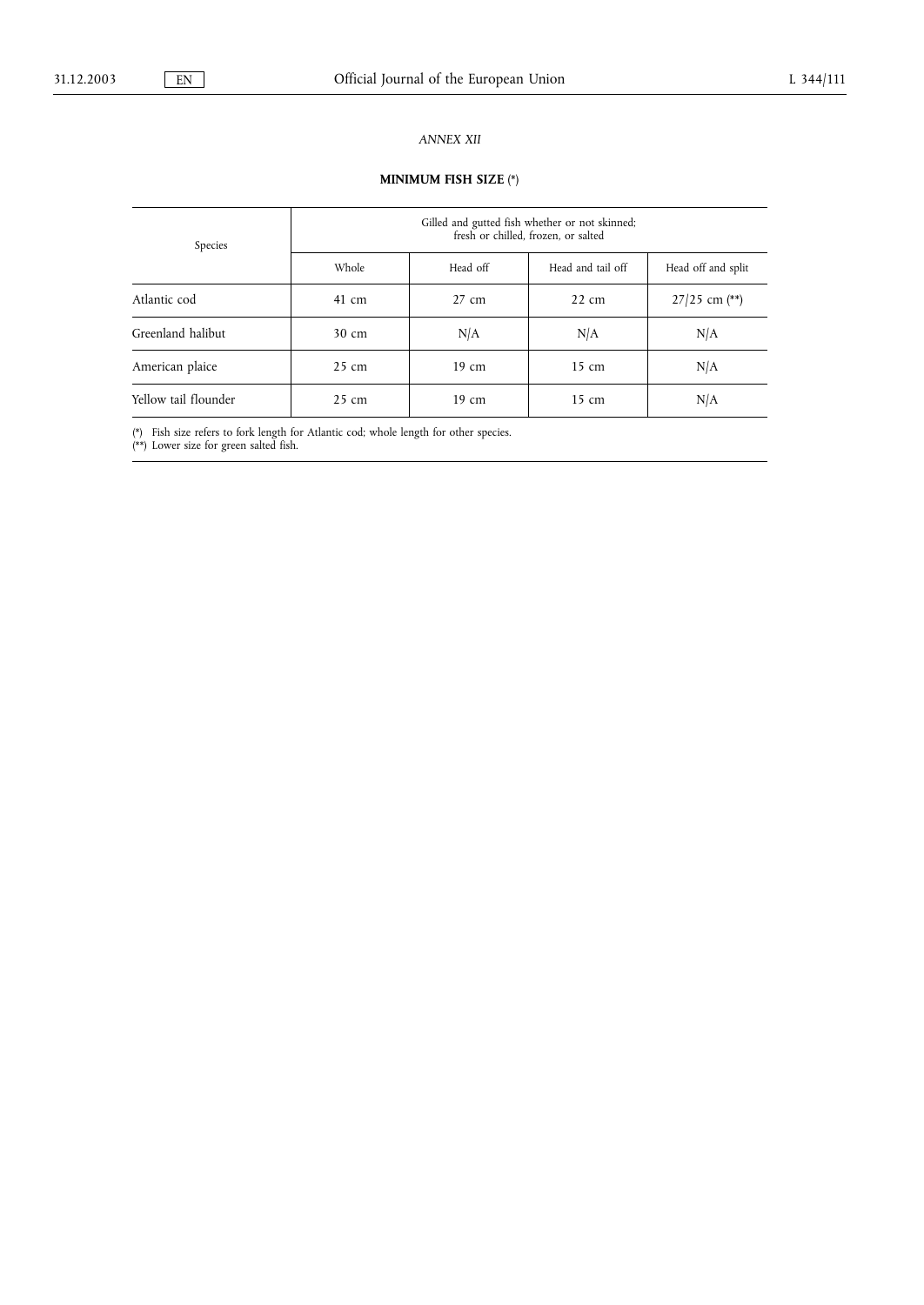#### *ANNEX XIII*

# **RECORDING OF CATCH (LOGBOOK ENTRIES)**

### **FISHING LOGBOOK ENTRIES**

| Item of information                                                   | Standard code |
|-----------------------------------------------------------------------|---------------|
| Vessel name                                                           | 01            |
| Vessel nationality                                                    | 02            |
| Vessel registration number                                            | 03            |
| Registration port                                                     | 04            |
| Types of gear used (separate record for different gear types)         | $10\,$        |
| Type of gear                                                          |               |
| Date:                                                                 |               |
| $-\mathrm{day}$                                                       | 20            |
| — month                                                               | 21            |
| - year                                                                | 22            |
| Position:                                                             |               |
| $-$ latitude                                                          | 31            |
| $-\nlongitude$                                                        | 32            |
| - statistical area                                                    | 33            |
| Number of hauls during the 24-hour period (1)                         | 40            |
| Number of hours gear fished during the 24-hour period $(1)$           | 41            |
| Species names (Annex II)                                              |               |
| Daily catch of each species (metric tons round fresh weight)          | 50            |
| Daily catch of each species for human consumption in the form of fish | 61            |
| Daily catch of each species for reduction                             | 62            |
| Daily discard of each species                                         | 63            |
| Place(s) of transshipment                                             | 70            |
| Date(s) of transshipment                                              | 71            |
| Master's signature                                                    | 80            |

( 1) When two or more types of gear are used in the same 24-hour period, records should be separate for the different types.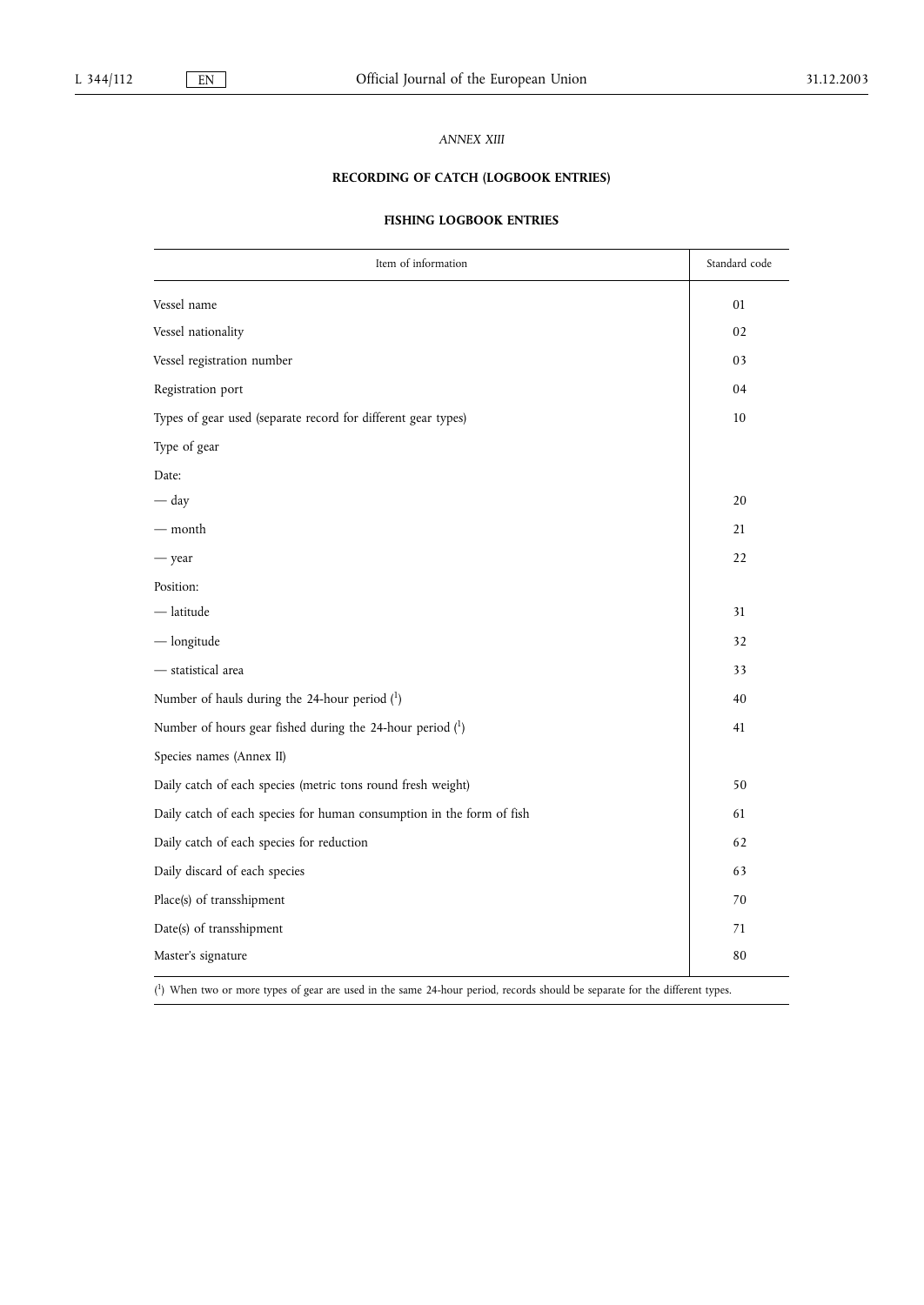# **GEAR CODES**

| Gear categories                     | Standard abbreviation<br>code |
|-------------------------------------|-------------------------------|
| Surrounding nets                    |                               |
| With purse lines (purse seines)     | <b>PS</b>                     |
| - One boat operated purse seines    | PS <sub>1</sub>               |
| - Two boat operated purse seines    | PS <sub>2</sub>               |
| Without purse lines (lampara)       | LA                            |
| Seine nets                          | <b>SB</b>                     |
| Boat or vessel seines               | SV                            |
| - Danish seines                     | SDN                           |
| - Scottish seines                   | SSC                           |
| - Pair seines                       | <b>SPR</b>                    |
| Seine nets (not specifed)           | SX                            |
| <b>Trawls</b>                       |                               |
| Pots                                | <b>FPO</b>                    |
| Bottom trawls                       |                               |
| - Beam trawls                       | TBB                           |
| — Otter trawls $(1)$                | OTB                           |
| - Pair trawls                       | PTB                           |
| - Nephrops trawls                   | TBN                           |
| - Shrimp trawls                     | <b>TBS</b>                    |
| - Bottom trawls (not specified)     | TB                            |
| Midwater trawls                     |                               |
| - Otter trawls                      | <b>OTM</b>                    |
| - Pair trawls                       | PTM                           |
| - Shrimp trawls                     | <b>TMS</b>                    |
| - Midwater trawls (not specified)   | TM                            |
| Otter twin trawls                   | <b>OTT</b>                    |
| Otter trawls (not specified)        | OT                            |
| Pair trawls (not specified)         | PT                            |
| Other trawls (not specified)        | TX                            |
| <b>Dredges</b>                      |                               |
| Boat dredges                        | DRB                           |
| Hand dredges                        | DRH                           |
| Lift nets                           |                               |
| Portable lift nets                  | <b>LNP</b>                    |
| Boat operated lift nets             | <b>LNB</b>                    |
| Shore operated stationary lift nets | <b>LNS</b>                    |
| Lift nets (not specified)           | LN                            |
| Falling gear                        |                               |
| Cast nets                           | FCN                           |
| Falling gear (not specified)        | ${\mathbb F} G$               |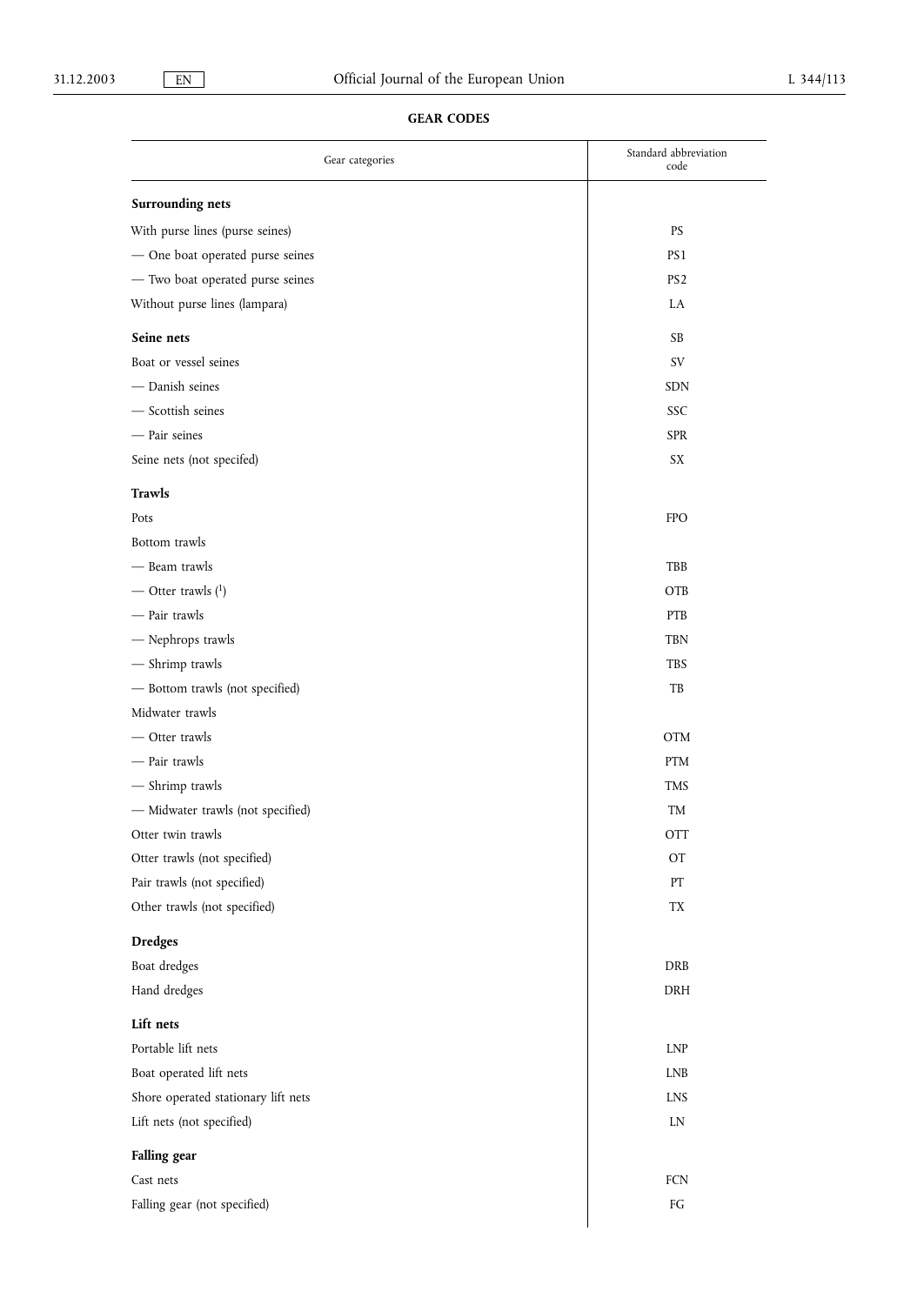| Gear categories                                 | Standard abbreviation<br>code |  |  |  |  |
|-------------------------------------------------|-------------------------------|--|--|--|--|
| Gillnets and entangling nets                    |                               |  |  |  |  |
| Set gillnets (anchored)                         | <b>GNS</b>                    |  |  |  |  |
| Drift nets                                      | <b>GND</b>                    |  |  |  |  |
| Encircling gillnets                             | <b>GNC</b>                    |  |  |  |  |
| Fixed gillnets (on stakes)                      | <b>GNF</b>                    |  |  |  |  |
| Trammel nets                                    | GTR                           |  |  |  |  |
| Combined gillnets-trammel nets                  | <b>GTN</b>                    |  |  |  |  |
| Gillnets and entangling nets (not specified)    | <b>GEN</b>                    |  |  |  |  |
| Gillnets (not specified)                        | GN                            |  |  |  |  |
| <b>Traps</b>                                    |                               |  |  |  |  |
| Stationary uncovered pound-nets                 | <b>FPN</b>                    |  |  |  |  |
| Fyke nets                                       | <b>FYK</b>                    |  |  |  |  |
| Stow nets                                       | <b>FSN</b>                    |  |  |  |  |
| Barriers, fences, weirs, etc.                   | <b>FWR</b>                    |  |  |  |  |
| Aerial traps                                    | FAR                           |  |  |  |  |
| Traps (not specified)                           | <b>FIX</b>                    |  |  |  |  |
| <b>Hooks</b> and lines                          |                               |  |  |  |  |
| Hand-lines and pole-lines (hand operated) $(2)$ | LHP                           |  |  |  |  |
| Hand-lines and pole-lines (mechanized) $(2)$    | <b>LHM</b>                    |  |  |  |  |
| Set lines (longlines set)                       | <b>LLS</b>                    |  |  |  |  |
| Drifting longlines                              | <b>LLD</b>                    |  |  |  |  |
| Longlines (not specified)                       | LL.                           |  |  |  |  |
| Trolling lines                                  | <b>LTL</b>                    |  |  |  |  |
| Hooks and lines (not specified) $(3)$           | LX                            |  |  |  |  |
| Grappling and wounding                          |                               |  |  |  |  |
| Harpoons                                        | HAR                           |  |  |  |  |
| Harvesting machines                             |                               |  |  |  |  |
| Pumps                                           | HMP                           |  |  |  |  |
| Mechanized dredges                              | ${\rm HMD}$                   |  |  |  |  |
| Harvesting machines (not specified)             | <b>HMX</b>                    |  |  |  |  |
| Miscellaneous gear $(4)$                        | <b>MIS</b>                    |  |  |  |  |
| Recreational fishing gear                       | RG                            |  |  |  |  |
| Gear not known or not specified                 | NK                            |  |  |  |  |

( 1) Fisheries agencies may indicate side and stern bottom and side and stern midwater trawls, as OTB-1 and OTB-2, and OTM-1 and OTM-2, respectively.

( 2) Including jigging lines.

( 3) Code LDV for dory operated line gears will be maintained for historical data purposes.

( 4) This item includes: hand and landing nets, drive-in-nets, gathering by hand with simple hand implements with or without diving equipment, poisons and explosives, trained animals, electrical fishing.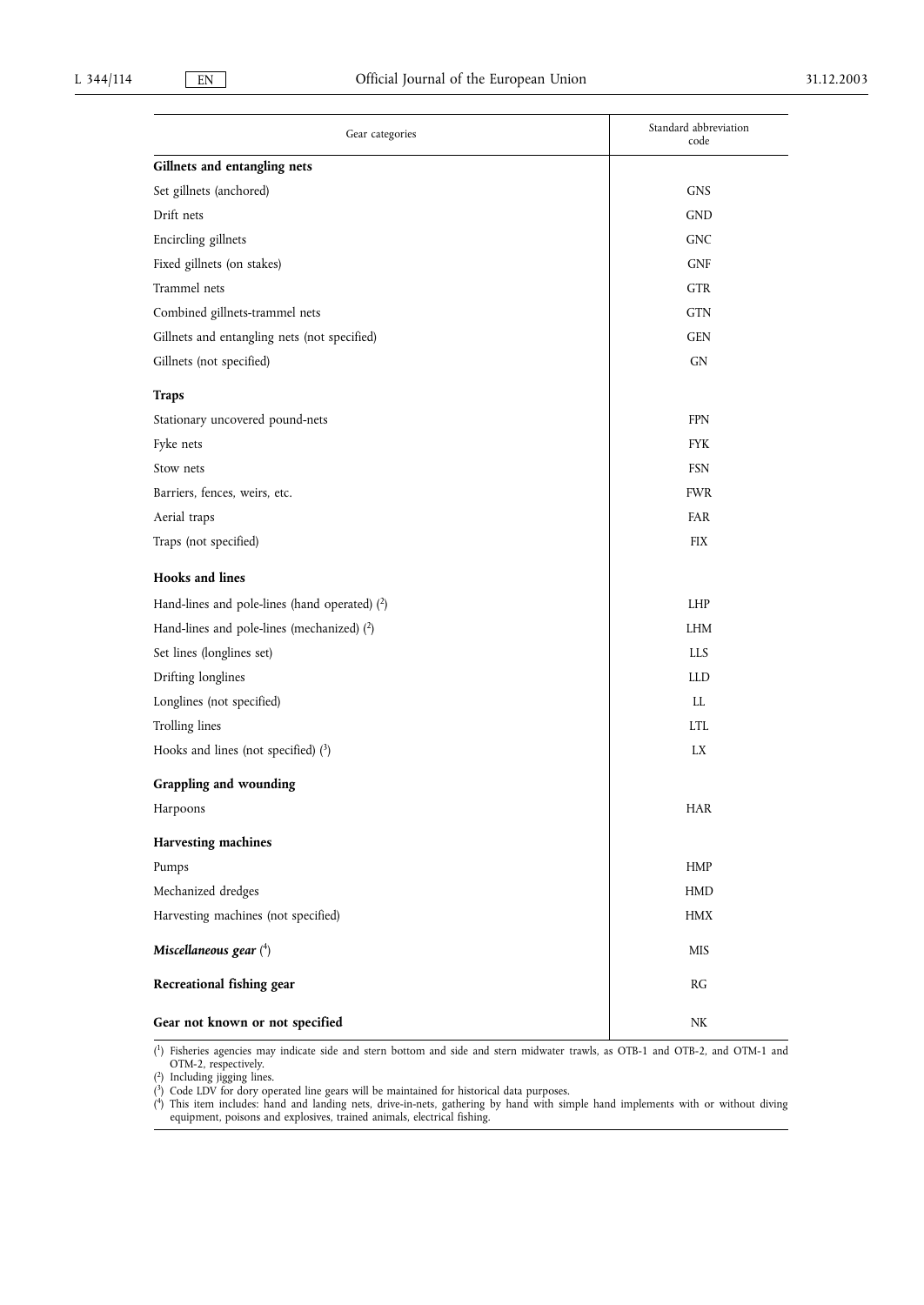# **FISHING VESSEL CODES**

# A. **Main vessel types**

| FAO code        | Type of vessel                    |
|-----------------|-----------------------------------|
| <b>BO</b>       | Protection vessel                 |
| CO.             | Fish training vessel              |
|                 |                                   |
| DB              | Dredger non continuous            |
| DM              | Dredger continuous<br>Beamer      |
| DO              |                                   |
| <b>DOX</b>      | Dredger NEI                       |
| FO              | Fish carrier                      |
| FX              | Fishing vessel NEI<br>Gill netter |
| GO.             |                                   |
| HOX             | Mother ship NEI                   |
| <b>HSF</b>      | Factory mother ship               |
| KO              | Hospital ship<br>Hand liner       |
| LH              |                                   |
| LL              | Long liner                        |
| LO              | Liner                             |
| LP              | Pole and line vessel              |
| LT              | Troller                           |
| MO              | Multipurpose vessels              |
| <b>MSN</b>      | Seiner hand liner                 |
| <b>MTG</b>      | Trawler drifter                   |
| <b>MTS</b>      | Trawler purse seiner              |
| NB              | Lift netter tender                |
| NO              | Lift netter                       |
| NOX             | Lift netter NEI                   |
| PO              | Vessel using pumps                |
| SΝ              | Seine netter                      |
| SO <sub>1</sub> | Seiner                            |
| SOX             | Seiner NEI                        |
| $\mbox{SP}$     | Purse seiner                      |
| SPE             | Purse seiner european             |
| SPT             | Tuna purse seiner                 |
| TO              | Trawler                           |
| <b>TOX</b>      | Trawlers NEI                      |
| <b>TS</b>       | Side trawler                      |
| TSF             | Side trawler freezer              |
| TSW             | Side trawler wetfish              |
| TT              | Stern trawler                     |
| TTF             | Stern trawler freezer             |
| TTP             | Stern trawler factory             |
| TU              | Outrigger trawlers                |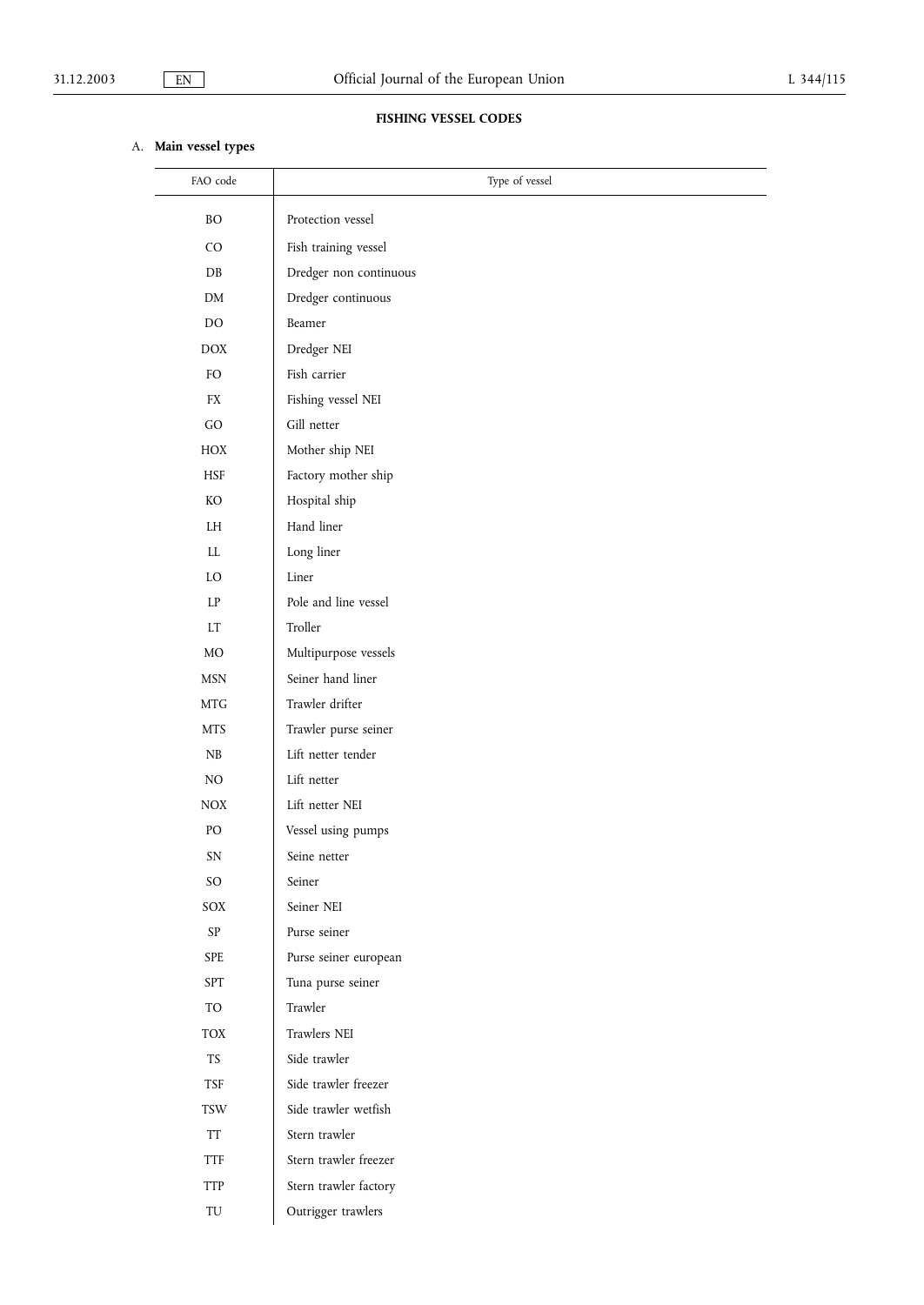| FAO code                       | Type of vessel       |  |  |
|--------------------------------|----------------------|--|--|
| <b>WO</b>                      | Trap setter          |  |  |
| <b>WOP</b>                     | Pot vessels          |  |  |
| <b>WOX</b>                     | Trap setters NEI     |  |  |
| ZO                             | Fish research vessel |  |  |
| <b>DRN</b>                     | Drifnetter           |  |  |
| NEI = Not Elsewhere Identified |                      |  |  |

### B. **Main vessel activities**

| Alfa code  | Category                         |
|------------|----------------------------------|
|            |                                  |
| <b>ANC</b> | Anchoring                        |
| DRI        | Drifting                         |
| <b>FIS</b> | Fishing                          |
| HAU        | Hauling                          |
| <b>PRO</b> | Processing                       |
| <b>STE</b> | Steaming                         |
| <b>TRX</b> | Trans-shipping on or off loading |
| OTH        | Others-to be specified           |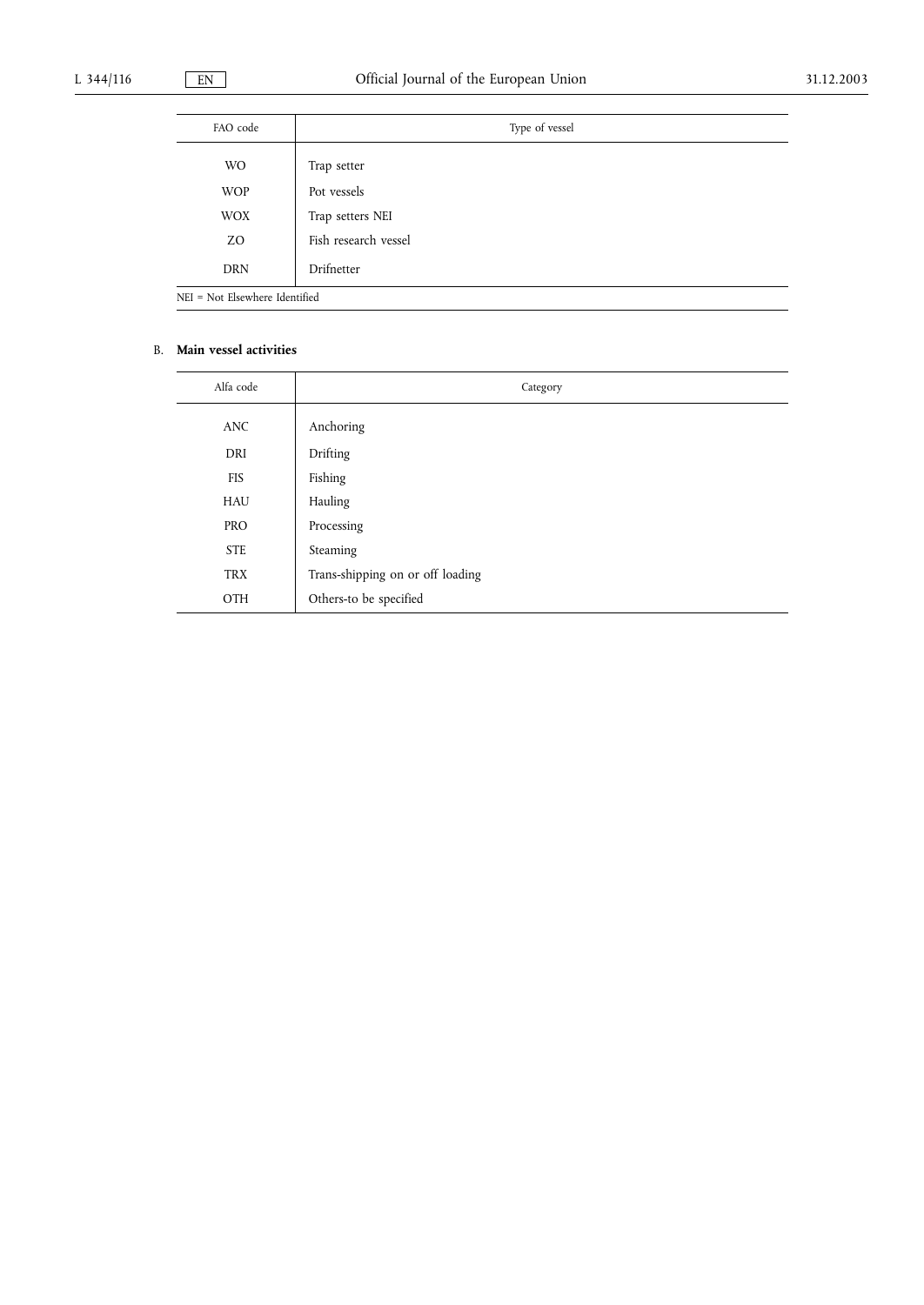### *ANNEX XIV*

### **NAFO AREA**

The list that follows is a partial list of stocks that needs to be reported in accordance with Article 30(2).

| ANG/N3NO.  | Lophius americanus         | American angler               |
|------------|----------------------------|-------------------------------|
| CAA/N3LMN. | Anarhichas lupus           | Atlantic wolffish             |
| CAT/N3LMN. | Anarhichas spp.            | Catfishes (Wolffishes) nei    |
| HAD/N3NO.  | Melanogrammus aeglefinus   | Haddock                       |
| HAL/N23KL. | Hippoglossus hippoglossus  | Atlantic halibut              |
| HAL/N3M.   | Hippoglossus hippoglossus  | Atlantic halibut              |
| HAL/N3NO.  | Hippoglossus hippoglossus  | Atlantic halibut              |
| HKR/N2J3KL | Urophycis chuss            | Red hake                      |
| HKR/N3MNO. | Urophycis chuss            | Red hake                      |
| HKS/N3NLMO | Merlucius bilinearis       | Silver hake                   |
| HKW/N2J3KL | Urophycis tenuis           | White hake                    |
| RED/N3O.   | Sebastes spp.              | Atlantic redfish              |
| RHG/N23.   | Macrourus berglax          | Roughhead grenadier           |
| SKA/N2J3KL | Raja spp.                  | Skates                        |
| SKA/N3M.   | Raja spp.                  | <b>Skates</b>                 |
| SKA/N3NO.  | Raja spp.                  | <b>Skates</b>                 |
| VFF/N3LMN. |                            | Fishes unsorted, unidentified |
| WIT/N3M.   | Glyptocephalus cynoglossus | Witch flounder                |
| YEL/N3M.   | Limanda ferruginea         | Yellow tail flounder          |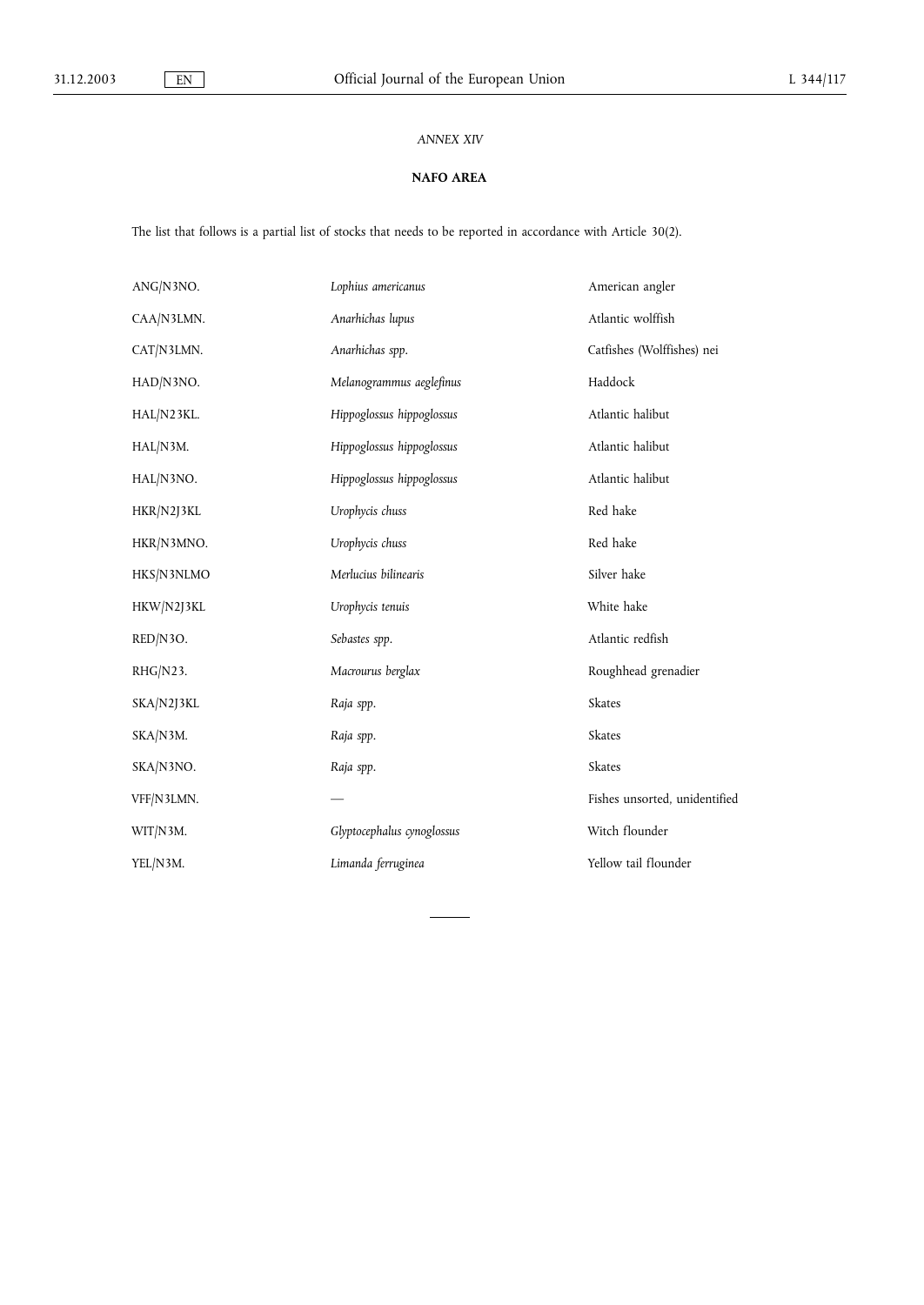### *ANNEX XV*

# **PROHIBITION OF DIRECTED FISHING IN CCAMLR AREA**

| Target species                                                                                                                                  | Zone                                                                                                                                                                                                                                                                                                                             | Period of prohibition      |
|-------------------------------------------------------------------------------------------------------------------------------------------------|----------------------------------------------------------------------------------------------------------------------------------------------------------------------------------------------------------------------------------------------------------------------------------------------------------------------------------|----------------------------|
| Notothenia rossii                                                                                                                               | FAO 48.1 Antarctic, in the Peninsula Area<br>FAO 48.2 Antarctic, around the South Orkneys<br>FAO 48.3 Antarctic, around South Georgia                                                                                                                                                                                            | All year                   |
| Finfish                                                                                                                                         | FAO 48.1 Antarctic $(1)$<br>FAO 48.2 Antarctic $(1)$                                                                                                                                                                                                                                                                             | All year                   |
| Gobionotothen gibberifrons<br>Chaenocephalus aceratus<br>Pseudochaenichthys georgianus<br>Lepidonotothen squamifrons<br>Patagonotothen guntheri | FAO 48.3                                                                                                                                                                                                                                                                                                                         | All year                   |
| Dissostichus spp.                                                                                                                               | FAO 48.5 Antarctic                                                                                                                                                                                                                                                                                                               | 1.12.2003 to<br>30.11.2004 |
| Dissostichus spp.                                                                                                                               | FAO 88.3 Antarctic $(1)$<br>FAO 58.5.1 Antarctic $(1)$ $(2)$<br>FAO 58.5.2 Antarctic east of 79°20'E and outside the<br>EEZ to the west of $79^{\circ}20'E$ ( <sup>1</sup> )<br>FAO 88.2 Antarctic north of 65 $^{\circ}$ S ( <sup>1</sup> )<br>FAO 58.4.4 Antarctic $(1)$<br>FAO 58.6 Antarctic $(1)$<br>FAO 58.7 Antarctic (1) | All year                   |
| Lepidonotothen squamifrons                                                                                                                      | FAO 58.4.4 $(^1)$                                                                                                                                                                                                                                                                                                                | All year                   |
| All species except:<br>Champsocephalus gunnari and<br>Dissostichus eleginoides                                                                  | FAO 58.5.2 Antarctic                                                                                                                                                                                                                                                                                                             | 1.12.2003 to<br>30.11.2004 |
| Dissostichus mawsoni                                                                                                                            | FAO 48.4 Antarctic $(1)$                                                                                                                                                                                                                                                                                                         | All year                   |

( 1) Except for scientific research purposes.

( 2) Exluding waters subject to national jurisdiction (EEZs).